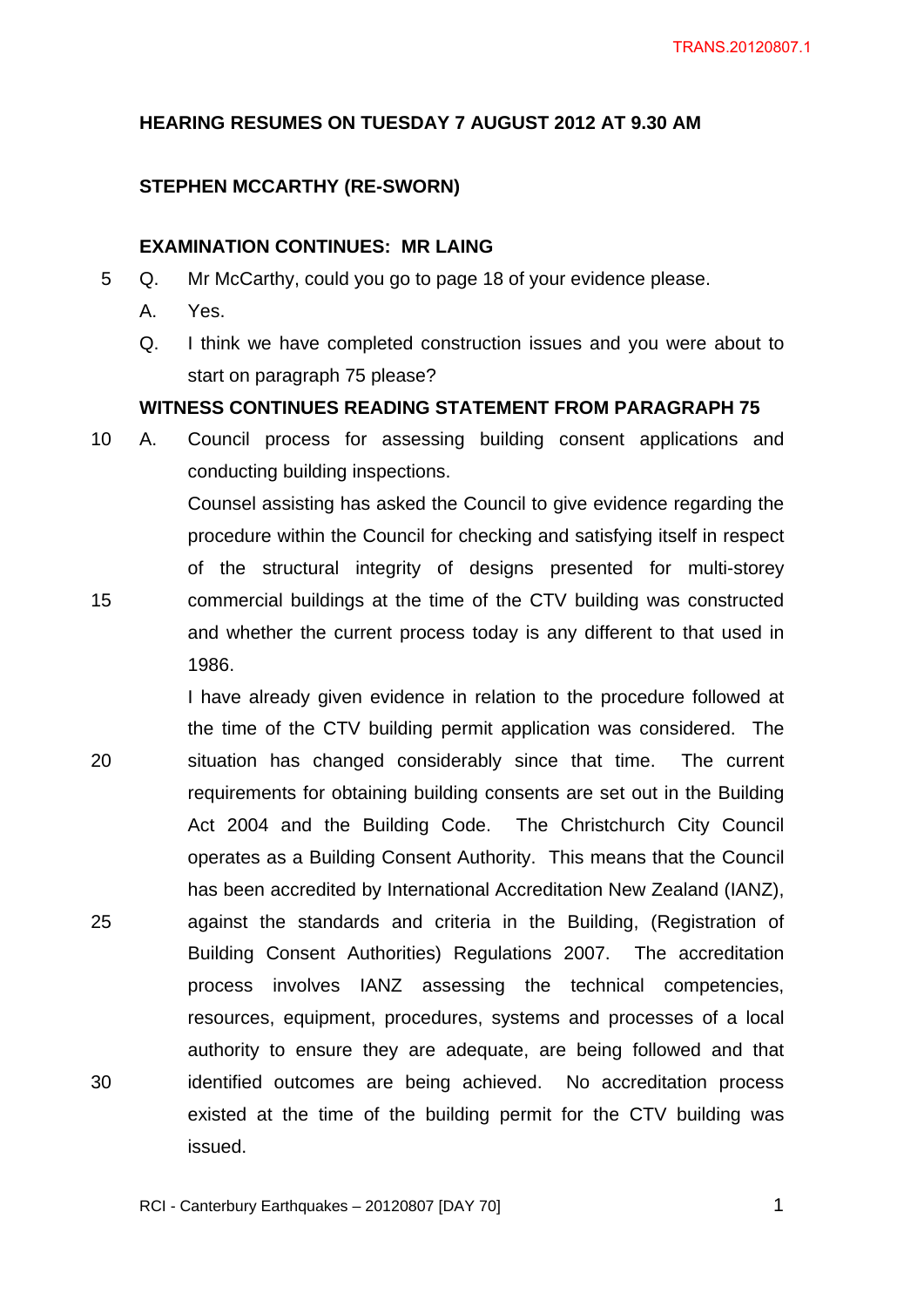TRANS.20120807.2

The current procedures for the processing of building consent applications are prescribed by the Accreditation Procedure Manual required by the Building Act 2004 and the Regulations. In summary, the requirement in relation to a structure is for certification by a chartered 5 professional engineer. These procedures are in electronic form on the Council's intranet page.

For commercial construction work, there are two paths that might be followed for the structural content. Most common practice is for the structural design to be supported by calculations required by the 10 Building Act 2004 and a producer statement design, PS1. The alternative practice is for the applicant to obtain an independent peer review of the structural design and provide the Council with design calculations supported by a PS1 and with a peer review report supported by a producer statement design review PS2. The PS1 and 15 PS2 must be authored by a chartered professional engineer with appropriate professional indemnity insurance.

The role of the structural engineers employed by the Council includes reviewing, sorry includes considering the plans submitted with the building consent applications and reviewing the associated producer 20 statements to determine whether the signatory is suitably experienced and qualified and that all aspects of the design are appropriately covered by the producer statement. The engineers do not carry out a detailed assessment of calculations submitted with the applications but rather rely on the expertise of the external engineers in completing this 25 check. This is particularly the case if the application is supported by a PS2 authored by another chartered professional engineer.

In terms of current practice for building inspections while the Council carries out a number of inspections (for example in relation to matters such as the initial site set out, foundation, plumbing, drainage, wall 30 linings and accessibility) site inspections by the Council of the structural aspects of commercial buildings are usually audit inspections. These inspections check that the engineer has carried out the structural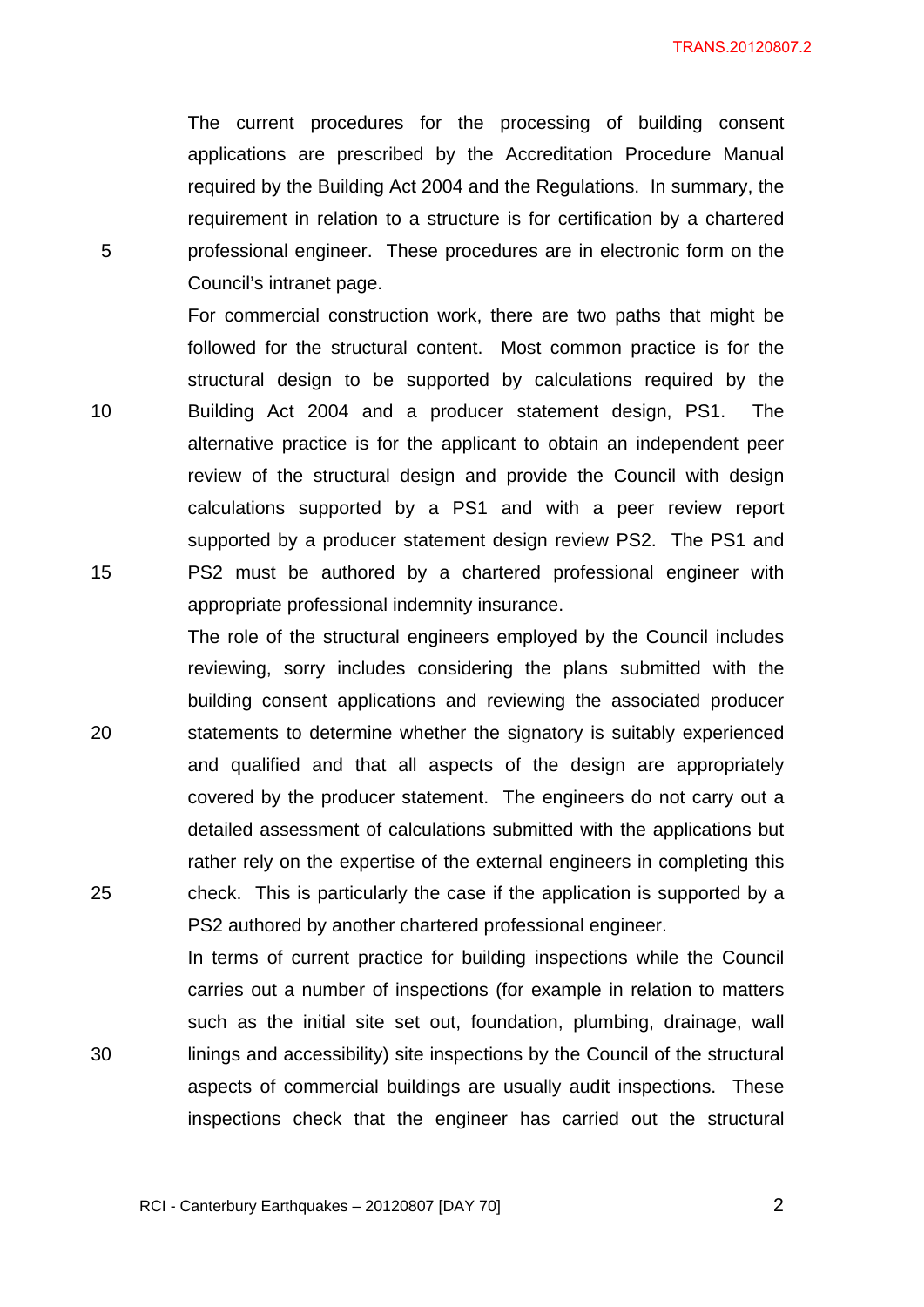inspections agreed in the consent documentation or nominated in the producer statement by the design engineer.

In terms of concrete testing this is not requested by Council for commercial buildings, as most concrete is supplied from certified 5 batching plants that have their own quality control systems. The Concrete Structure Standard NZS 3101:2006 in clauses 1.4.1 and 1.4.2 requires a construction reviewer and the extent of review is to be nominated by the design engineer. NZS 3019:1997 Concrete Construction clause 1.3.1 requires all stages of the construction to be 10 adequately reviewed. The standard also defines ready mixed concrete as concrete conforming to NZS 3104 and clause 6.1 requires compliance with NZS 3104.

Q. Continue at paragraph 86, sorry 83 please?

#### **WITNESS CONTINUES READING STATEMENT FROM PARAGRAPH 82**

- 15 A. 82? NZS 3014 specifies the production of concrete at ready mix plants and the production and testing systems are carried out by a plant supervisor and plant engineer and audited by an auditing engineer.
	- Q. Yes continue at paragraph 83 please?
- A. The Council's involvement with the CTV building following the 20 completion of construction and before 4 September 2010.
- The Council's property file indicates that there were a number of occasions in the period after construction when building permits/consents were sought for internal fit-outs conducted on floors in the CTV building. Applications for building permits or later building 25 consents for internal fit-outs did not generally require a reassessment of the structural elements of the building unless the application proposed structural alterations.

Change of use.

30 The structural condition of the building, and its ability to withstand a seismic event by comparison with the code requirements of the day may also have been required to be addressed in an application proposing an alteration which results in a change of use of the building. A change of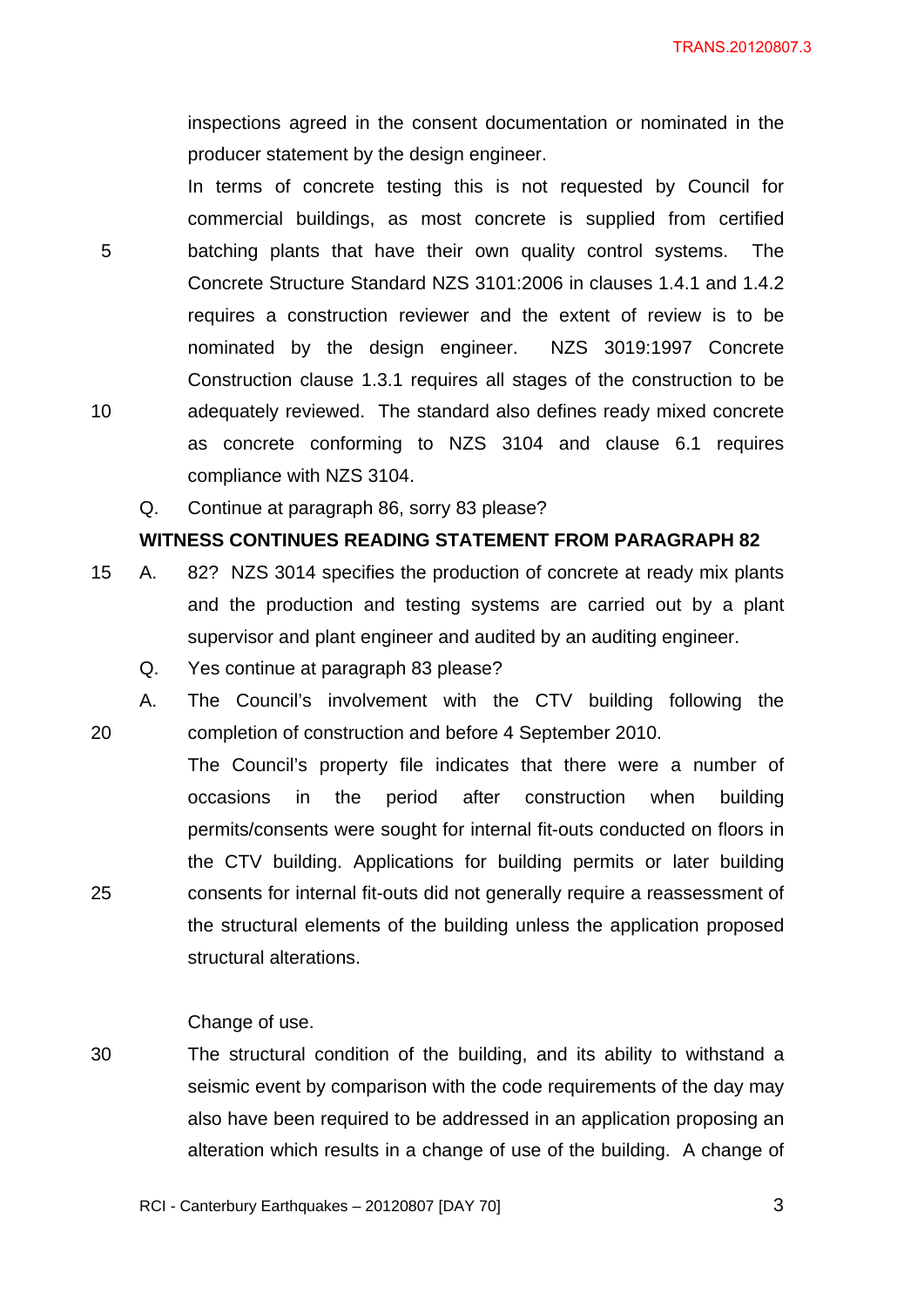use is currently defined by the provisions of the Building Act 2004 and previously was defined in the Building Act 1991. Counsel assisting has asked the Council to address whether the CTV, Going Places, Kings Education and the Clinic tenancies were regarded as a change of use 5 under the applicable statutes and regulations.

### CTV tenancy.

On 26<sup>th</sup> of April 2000 the Council received an application for a building consent (ABA10003981) for the internal fit-out of the ground and first 10 floors of the building. A building consent was issued on 11 May 2000. Documentation submitted with the consent application refers to the CHTV fit-out. the tenant is variously described as CHTV and CTV and this appears to be when the CTV moved into the building.

The application was not considered to be a change of use of the 15 building and no structural upgrading was required. The Council will make legal submissions explaining the change of use provisions which existed at the time in and their application to the CTV fit-out.

Going Places tenancy.

20 A building permit application made on 16 May 2001.

#### **JUSTICE COOPER**:

You don't need to read the number.

#### **EXAMINATION CONTINUES: MR LAING**

25 A. Thank you. Related to the fit-out to one of the levels of the CTV building identified "Going Places," as the prospective tenant. The application itself did not name the nature of the proposed tenancy. The application simply identified that the building would undergo a change of use as a result of the proposed works. The building consent 30 subsequently issued on 20 June 2001 described the nature of the works as "Language School fit-out."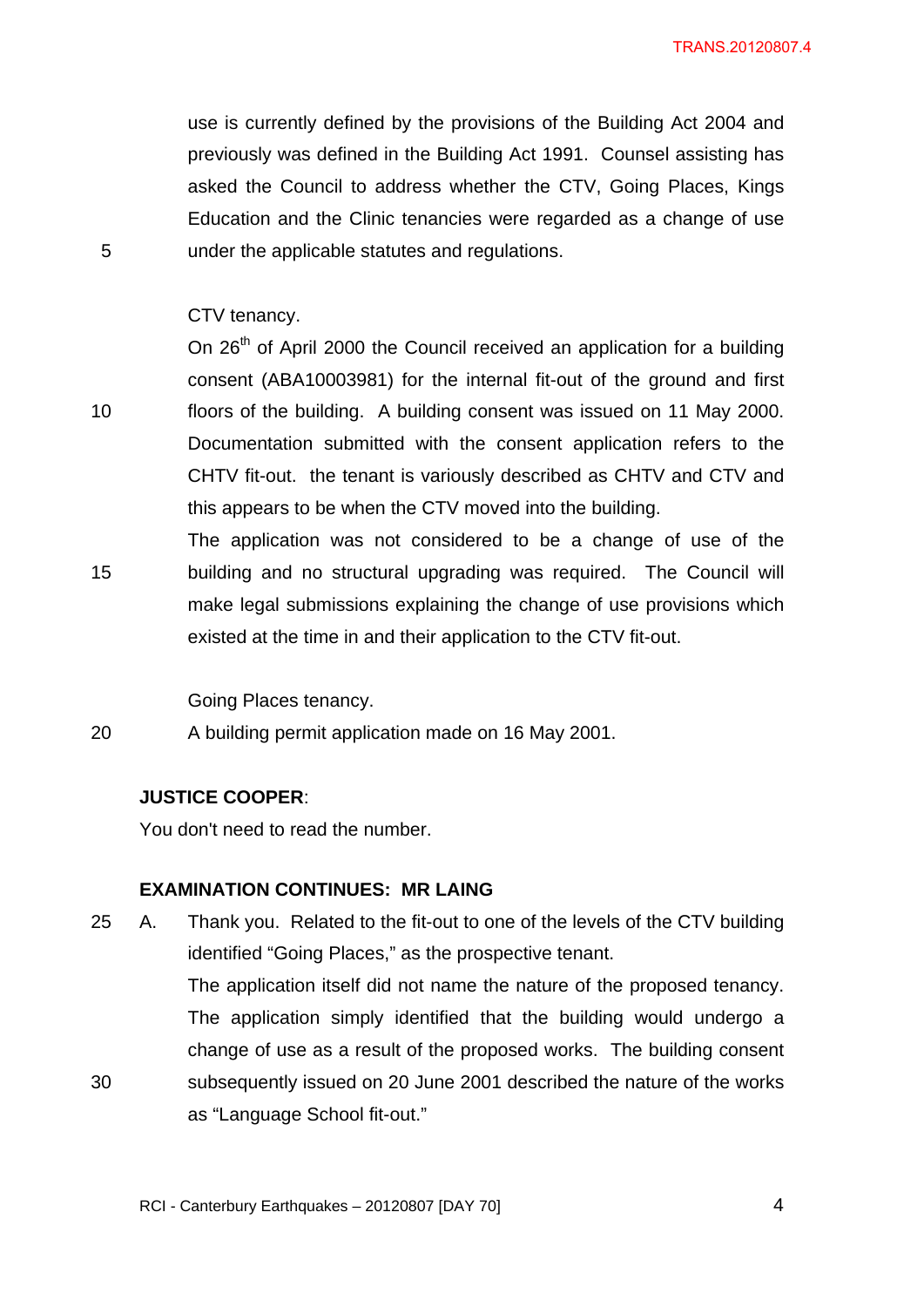No structural upgrading was required before the change of use could proceed on the basis that the building complied with the building code in relation to structural behaviour as near as was reasonable practical to the same extent as if it were a new building. Upgrading work in relation 5 to the other building code requirements in section 46 was required.

- 
- 0940
- Q. Could I just ask you to pause there. Can you tell the Royal Commission what the other upgrading work was Mr McCarthy?
- A. There was some quite extensive review of the fire escape provisions of 10 the code and so there were smoke detectors installed, doors were rehinged to open out and there was some disabled access enhancement around ramps at the ground floor and access to disabled toilets.
	- Q. Thank you, continue at paragraph 90 please.
	- A. King's Education tenancy
- 15 I understand that Mr John Drew's evidence is that the King's Education occupied floor three, level 4 of the CTV building which was the floor above the Going Places Language school. The Council has no record of any notification of a change of use of the building or a separate application for a building consent related to the King's Education 20 tenancy. The date that the tenancy began is therefore unclear.
	- As the Council was not notified of the new tenancy the issue of whether this constituted change of use of the building was not addressed by the Council.

#### 25 The Clinic tenancy

Evidence available on the Royal Commission's secure website indicates that the Clinic occupied floor four, level 5 of the CTV building from approximately the  $5<sup>th</sup>$  or  $6<sup>th</sup>$  of January 2011.

The Council has not located any written record advising it of the Clinic's 30 tenancy of level 5 of the building and accordingly the Council never addressed whether there was a change of use. Whether the new tenancy would in fact have been a change of use is discussed in submissions filed on behalf of the Council.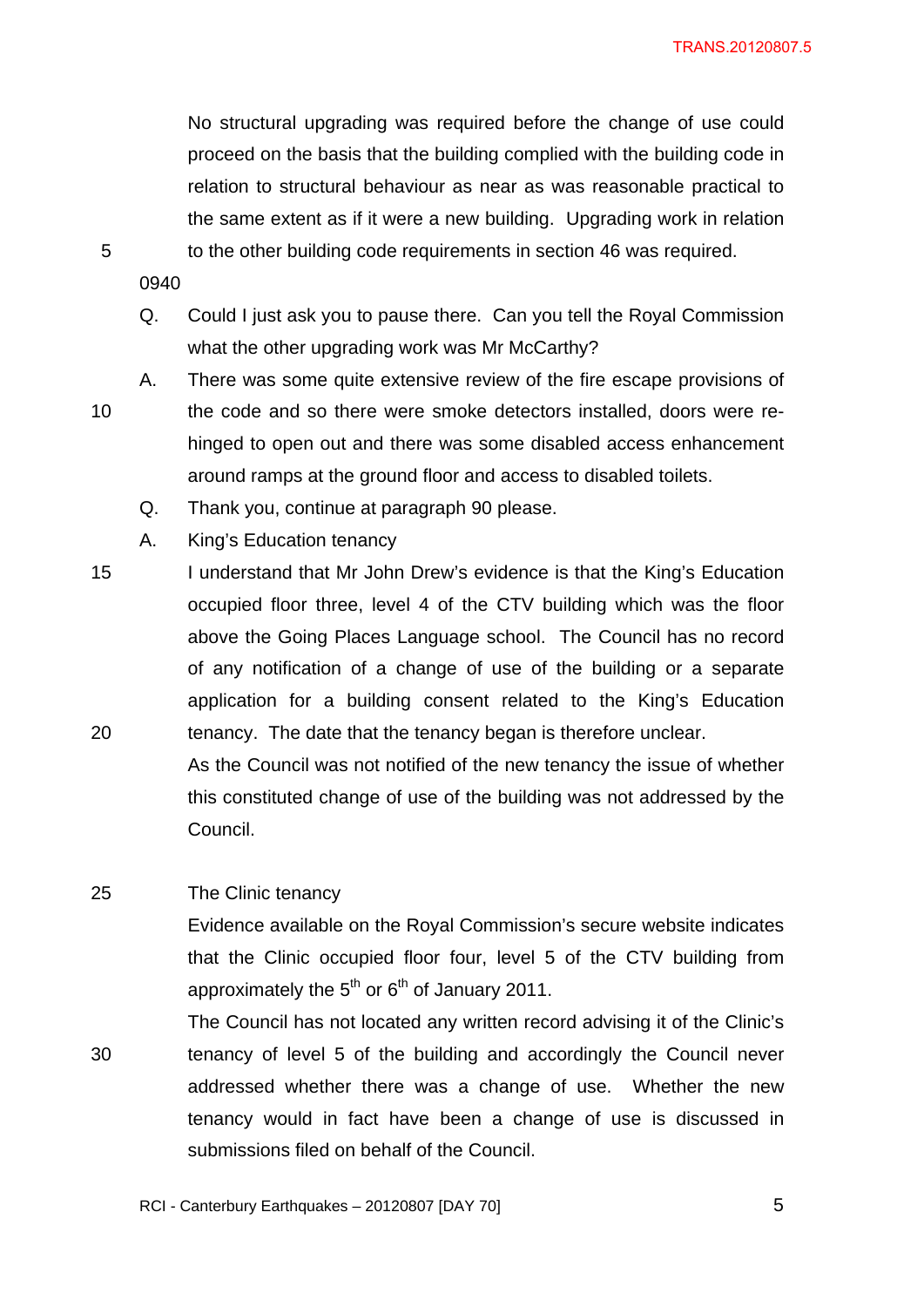Application of earthquake prone policy

Counsel assisting has also asked whether the CTV building was regarded as potentially earthquake prone by the Council as at 4 5 September 2010. Because the building was built after 1976 it was not recorded as potentially earthquake prone building as at 4 September 2010.

- Q. Thank you, now you have read the rest of your evidence on a prior occasion.
- 10 A. Yes I have.
	- Q. What I would now like to do though is to deal with some matters that arose during the course of your previous cross-examination where you were asked for information and you either agreed that you could look for it or you will certainly go away and find it?
- 15 A. Yes.
	- Q. Now the first one and I'll get you to look at the transcript, is TRANS.20120703.20. Sorry, TRANS.20120703.20, sorry I may have given you the wrong –
- Now during this cross-examination you, my friend Mr Rennie asked you 20 whether there was any possibility of advance requests for plans prior to 6 October and 6 October was the date when Recall advised that the CTV file was available. Now can I look at – get you to look at that transcript and starting at, what's line 19 Mr McCarthy:

"Was there any process which enabled persons such as engineers to 25 make an accelerated or a special request before 6 October?"

"I'm unsure, I can't answer that."

"Is it likely there was further information you could check as to whether such a process exists before 6 October?"

"I could ask, I could ask that."

- 30 So can you now tell me whether you have made any further enquiries and what the results of those enquiries were?
	- A. Yes I can. The Recall facility was badly disrupted in the earthquake, 4<sup>th</sup> of September, and both our records and ECan's were strewn out of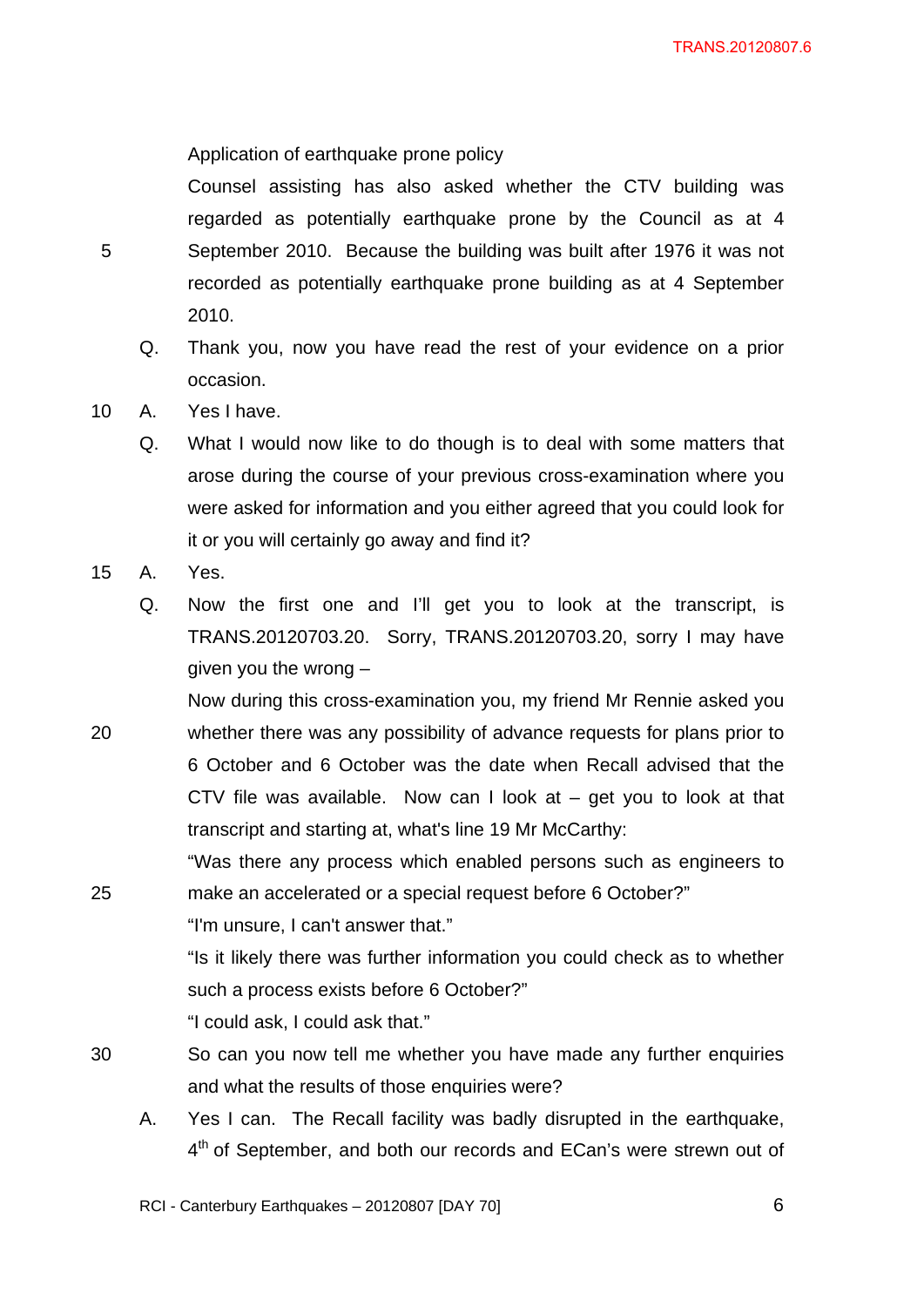their racks. It was possible for urgent requests they would focus on parts of getting records and ECan did make a request and that was accommodated, but it did disrupt the rehabilitation of the facility so there was a process that could have been done if in fact it had been 5 established that this was a specially urgent request, the Council could have made that request on behalf of the engineer.

Q. Yes, now shortly thereafter Ms Bryant asked you some questions in cross-examination and you'll see her name at the bottom of that page at line 30. Can we go the next page 21 please. Line 6 you were asked a 10 series of questions about:

> "If somebody made a request for a file but didn't go through with it, didn't make the payment, would that be recorded?"

And you answered, "Yes it would have been,"

And next question, "If the person at the time said, oh no, I'm not going to 15 go ahead, would that be recorded in that case?"

Answer, "Yes."

- A. If a request, if a request for a file wasn't proceeded, the customer decided not to proceed with it; we wouldn't have recorded that in the normal course of events.
- 20 Q. Yes.
	- A. There's no evidence that we would record those types of requests, informal requests.
	- Q. So as I understand it you wish to draw a distinction between formal requests and informal requests. Is that correct?
- 25 A. That's correct, yes that's correct.
	- Q. Thank you. I now go to page 25 of the transcript please and if you look at line 23, it starts:

"Blue Star. With the CTV though you can't recall someone ringing up to request that this is an inspection?"

30 Answer, "They would not have rung me directly, it would have come through our call centre."

And, "Is there any record of that?"

"Not to my knowledge."

RCI - Canterbury Earthquakes – 20120807 [DAY 70]  $\overline{7}$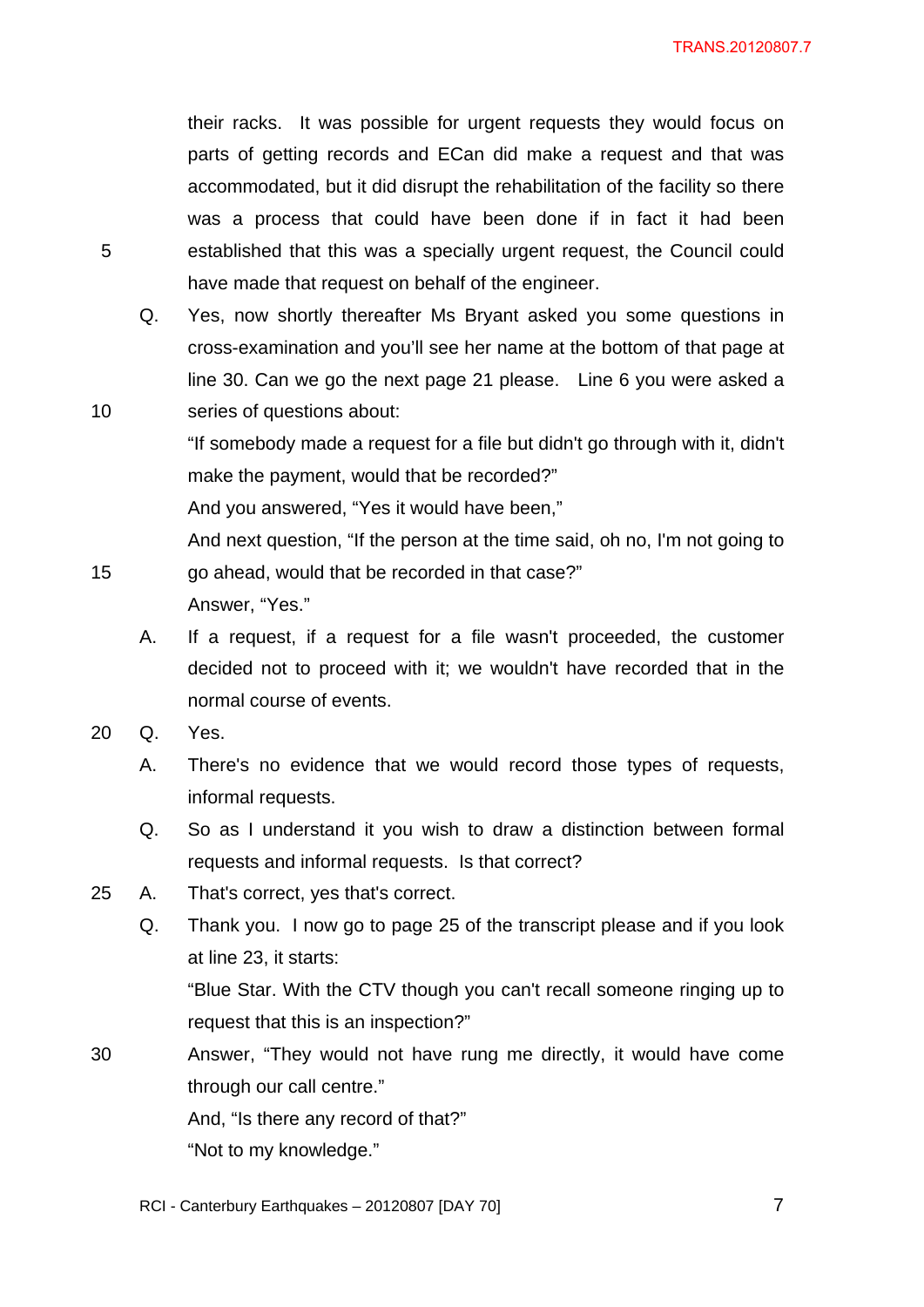TRANS.20120807.8

"Has it been looked for?"

"I would imagine so, I don't have any specific knowledge of that."

"In trying to reconstruct this you haven't asked for that to be done?" "No, I personally haven't, no."

5 Now have you made some further investigations Mr McCarthy?

- A. Yes I have. There's no record of a telephone call having been made to the Council which would have prompted that inspection.
- Q. Yes, so you can't throw any further light on that topic?
- A. I can't I'm afraid.

10 Q. Thank you, and lastly, can we go to page 44. Now if you look at line 14 to line 24, you were asked a series of questions about a gas cylinder bottle, gas cylinder being stored or kept somewhere on the CTV building?

- A. Yes.
- 15 Q. And line 22: "Is that something you'd investigate in terms of Council records between now when you give evidence again?" "Certainly can."

So this is your opportunity now to comment further on that, have you made some further investigations?

20 A. Yes I have. Our hazardous substances officers don't – wouldn't require certification where a gas bottle was under gas – the quantity of gas was under 100 kilograms so there's no record of a dangerous goods licence or a hazardous substances certificate in respect of any gas bottles on that site. There was a suggestion that it might have been part of a 25 cooler cabinet. We've asked our health people if they have any recollection or record of that and there's nothing on the file to suggest that there was a 9 kg bottle of LPG gas on that site so the council records I've come up with no information with regards to that particular issue.

30 0950

Q. Just to put things in context and drawing on your experience as a somebody who might have the occasional barbecue how big is a 9kg bottle in physical terms?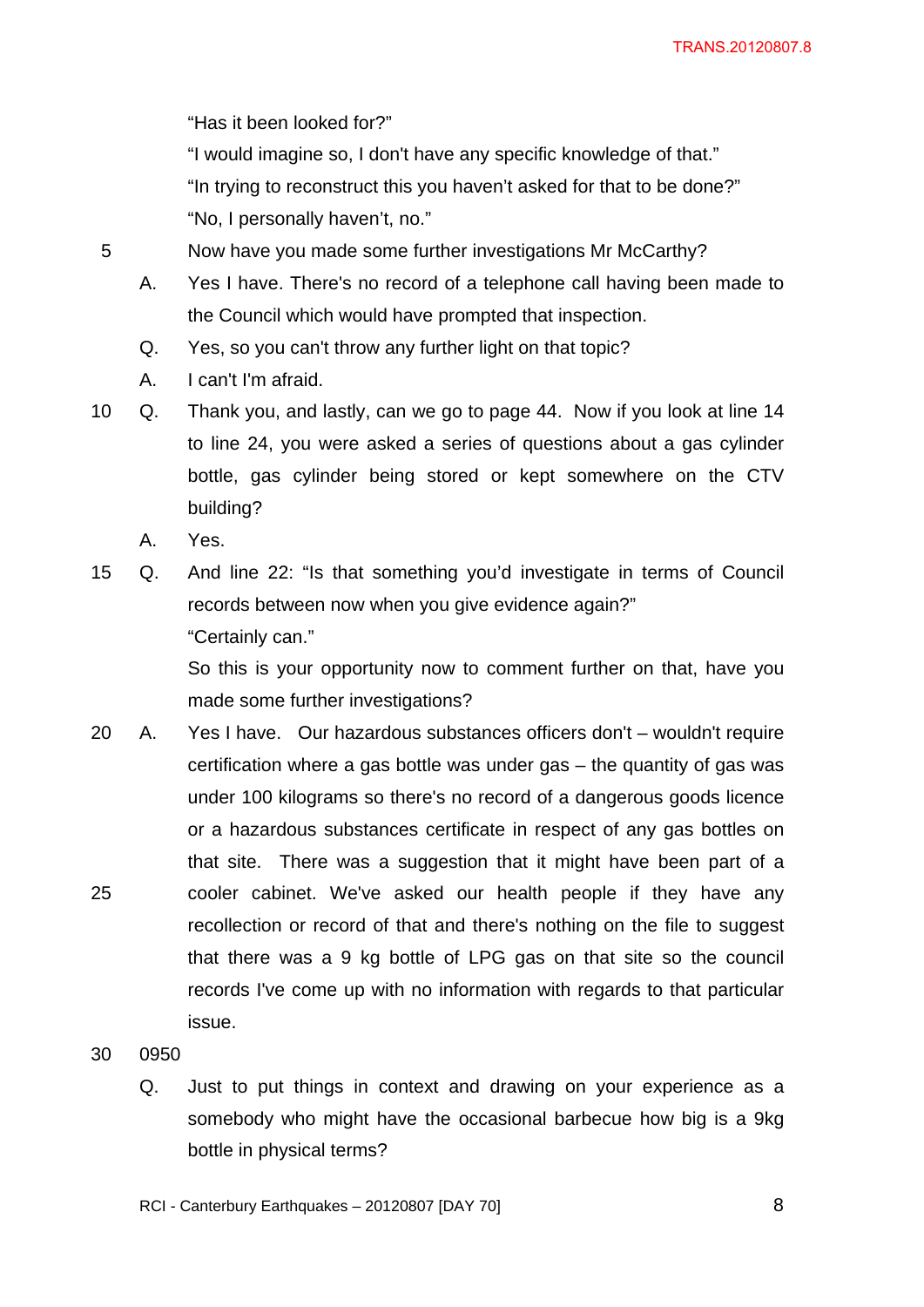- A. So typically that's a standard LPG bottle that one might attach to a barbecue.
- Q. Yes, thank you.
- A. Stands about so high.

# 5 **CROSS-EXAMINATION: MR RENNIE**

- Q. Mr McCarthy, I just have a small number of questions about the record keeping system detailed in paragraph 9 of your brief of evidence if you have that in front of you?
- A. Yes, yes I do.
- 10 Q. And Sir if we might have up please, BUI.MAD249.0117? Now this is a scan of the index cards which you refer to in paragraph 9 supplied by the council to the Royal Commission. Do you recall that?
	- A. I do.
	- Q. The tag on the one we're looking at, sensitive information, relates to a
- 
- 15 later stage when the bank was moving into the building, you may recall that?
	- A. I wasn't aware of that but I accept that that would be a normal situation.
	- Q. Yes, a bank's internal layout would be regarded as sensitive information for permit and security purposes?
- 20 A. That's correct.
	- Q. Yes. Now just talking generally about the way the system worked. Do I understand that when a building file was opened these cards would be established and material would be transferred to them by microfiche?
	- A. Yes.
- 25 Q. Yes, and then as you indicated the actual site inspections would be written on the card, is that right?
	- A. That's correct.
	- Q. So the cards at that point would be held by those responsible for the site inspections?
- 30 A. Yes.
	- Q. And the plans which had been scanned into microfiche what would happen to the originals of those plans?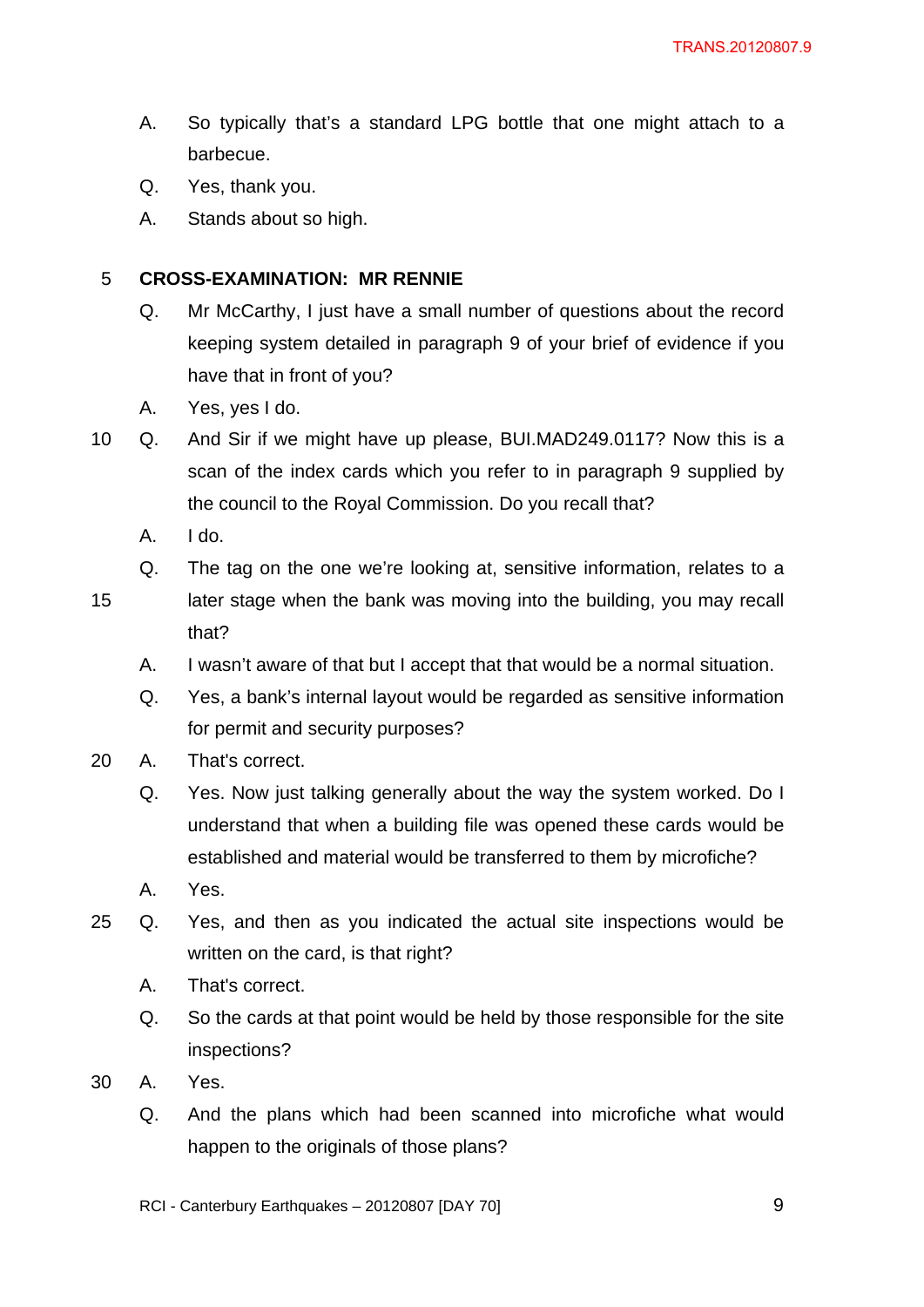- A. I'm a little unsure of the Christchurch City Council procedures at that time but in the normal course of events most councils would have been put them to storage for a period.
- 

Q. Is it the position that now for this matter what the council has been able 5 to find is the cards with the microfiche on them and not the plans themselves?

- A. That's correct.
- Q. Yes. Now –

## **JUSTICE COOPER:**

- 10 Q. Can I just ask the question? Does the council employ an archivist?
	- A. Yes.
	- Q. And so if files have been microfiched and the originals were no longer needed for operational purposes?
	- A. Yes.
- 15 Q. Wouldn't they be given to the archivist?
	- A. I think the procedure was normally that the purpose of putting them on to microfiche was to reduce the amount of paper that the councils were storing and so generally after a period and generally that would be in a matter of a few years the, those hard copies would then be destroyed.
- 20 Q. But you're speaking in general terms without familiarity with the actual system adopted by the Christchurch City Council?
	- A. That's correct Sir.

## **CROSS-EXAMINATION CONTINUES: MR RENNIE**

- Q. Mr McCarthy, did it follow then that the persons conducting the site 25 inspection would have the card with the microfiche on it but not the paper plans themselves?
	- A. That would be correct. There would be a hard copy stamped version of the plans held on site by the builder.
- Q. Yes, I'm just going to come to that but the council record would be the 30 card with the microfiche? On site would be the approved construction plans to which the construction company were working?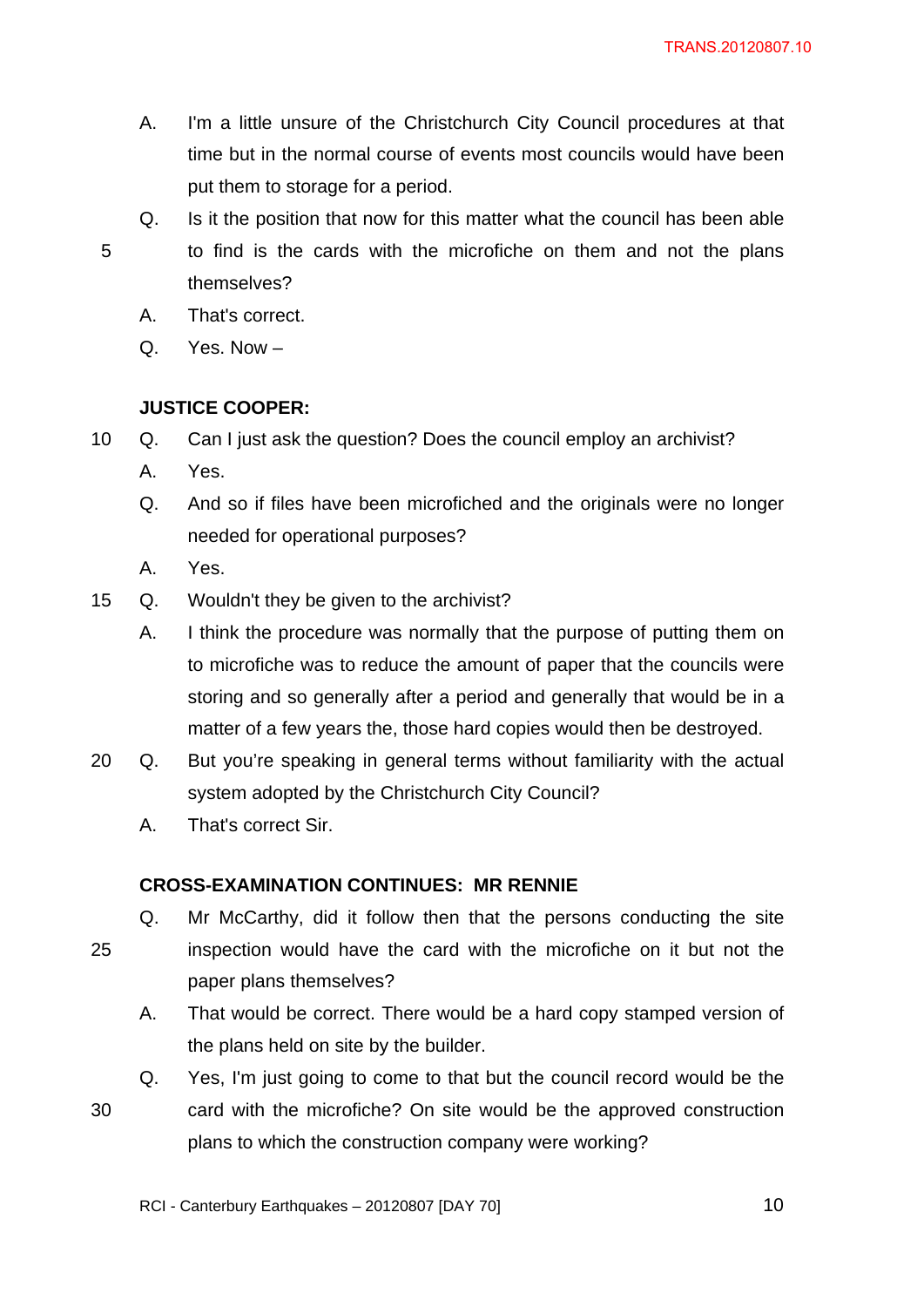- A. Yes.
- Q. Could we have BUI.MAD249.0010A please? Now Mr McCarthy, I understand this and the next following documents in this scan to be the printout of the microfiches from the pages that we were looking at 5 previously? Is that your understanding?
	- A. Yes it would have been.
	- Q. You will see in the centre of the one we're looking at, H6-2640 Roll and then a sheet, the word sheet and then a number which could be a 1 or a 7, do you see that?

10 A. Yes.

- Q. Is that a reference that has meaning for you?
- A. The Roll plans were held separately and they had a separate designation so that all of those plans would have been held at a separate storage facility generally just because of their bulk.

#### 15 **JUSTICE COOPER:**

- Q. I'm sorry, what is a roll plan?
- A. The roll plan, yes. The plans all rolled up into a bundle so we would get historically we have got A3 flat plans and then we have roll, plans that have been rolled up and they're very bulky so we would wrap them in 20 plastic and store them for a time on in our main facility and then we

would transfer them to another facility.

#### **CROSS-EXAMINATION CONTINUES: MR RENNIE**

- Q. Now Mr McCarthy, the latest date that I've been able to find on the microfiche we're looking at is actually on that document. You'll see it top 25 right, 30 September 1986. Do you see that?
	- A. 1986?
	- Q. Yes.
	- A. Yes.
- Q. Now that particular microfiche appears to have been created by laying 30 out a number of documents relevant to the permit consent and then creating a single sheet microfiche of that. Do you agree?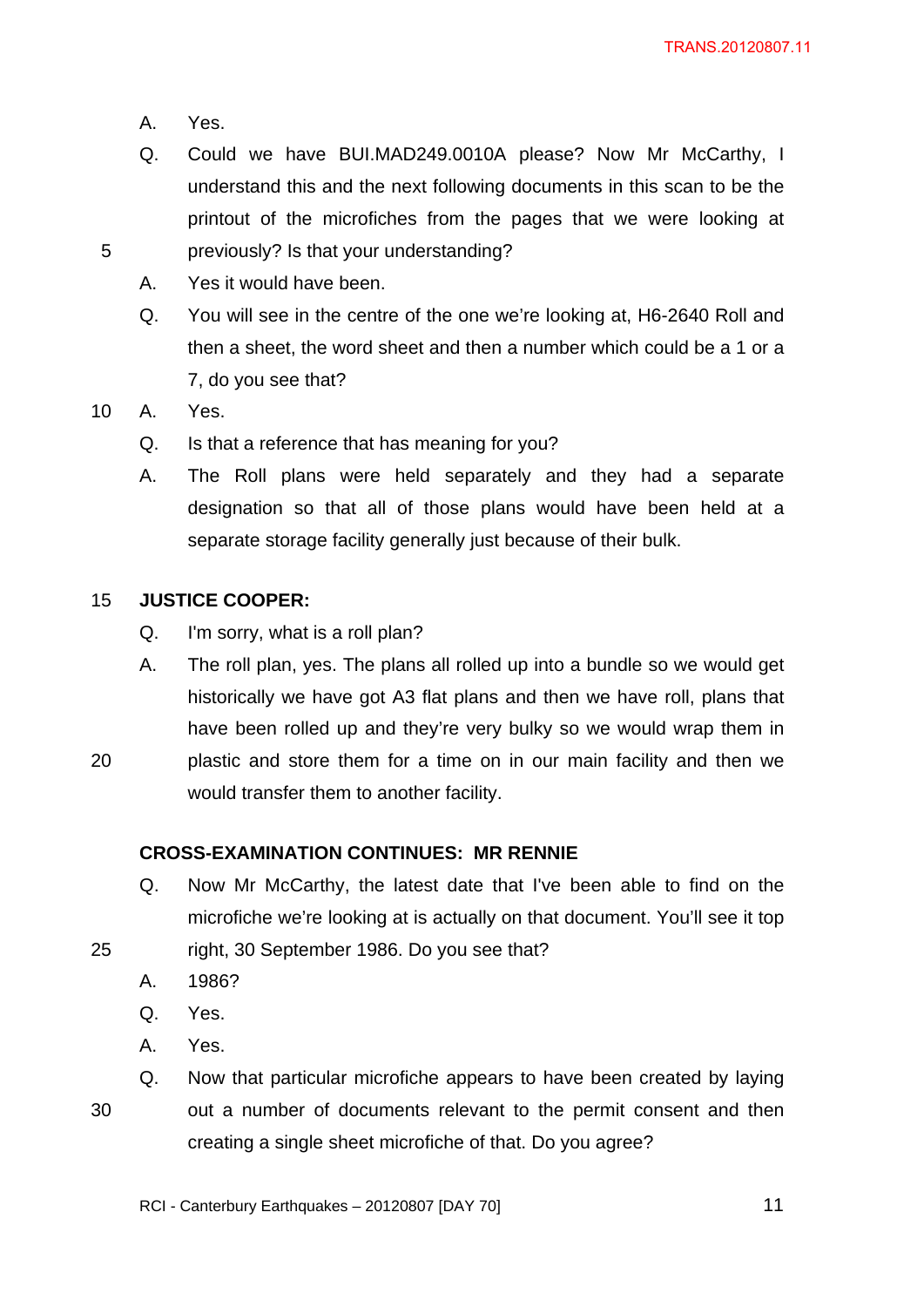- A. Yes.
- Q. And so by extension it would seem unlikely that that microfiche could have been created until some date after 30 September 1986. That follows logically doesn't it?
- 5 A. Yes it does.
	- Q. Now if we could just scan down to the next in sequence? This is you will see is now described as sheet 2 which would fit your description of the way the roll system worked, do you agree?
	- A. Yes.
- 10 Q. And if you look bottom right you will see that this is the architect's drawing. It's sheet A1 of Alun Wilkie Architects, do you see that?
	- A. Yes I do.
- Q. And if we scan down very quickly over the next six sheets you will find that each of those has a permit stamp on it and is an 15 Alun Wilkie Architectural design? Now I could take you back to the cards but if I can indicate to you that those microfiche appear to accompany the sequential notes of the building inspections on the cards, that's just the point I'm putting to you, then we come down to sheet 9 please? And if we could just enlarge perhaps the one with account 480 sheet 1 on it? 20 You will see that we're now in 1991 and we're dealing with an internal office fit out. Do you see that?
	- A. Yes I do.
	- Q. And if you look bottom right you'll see the architects involved are different architects? Warren Mahoney?
- 25 A. Yes.
	- Q. And if you look bottom left you'll see the property has now passed into the hands of what is described as the Madras partnership –
	- A. Yes.

1000

- 30 Q. It's no longer Prime West.
	- A. Yes.
	- Q. Now I can take you through the next seven sheets but what I'm putting to you is that at this point and in the following cards and microfiches
	- RCI Canterbury Earthquakes 20120807 [DAY 70]  $12$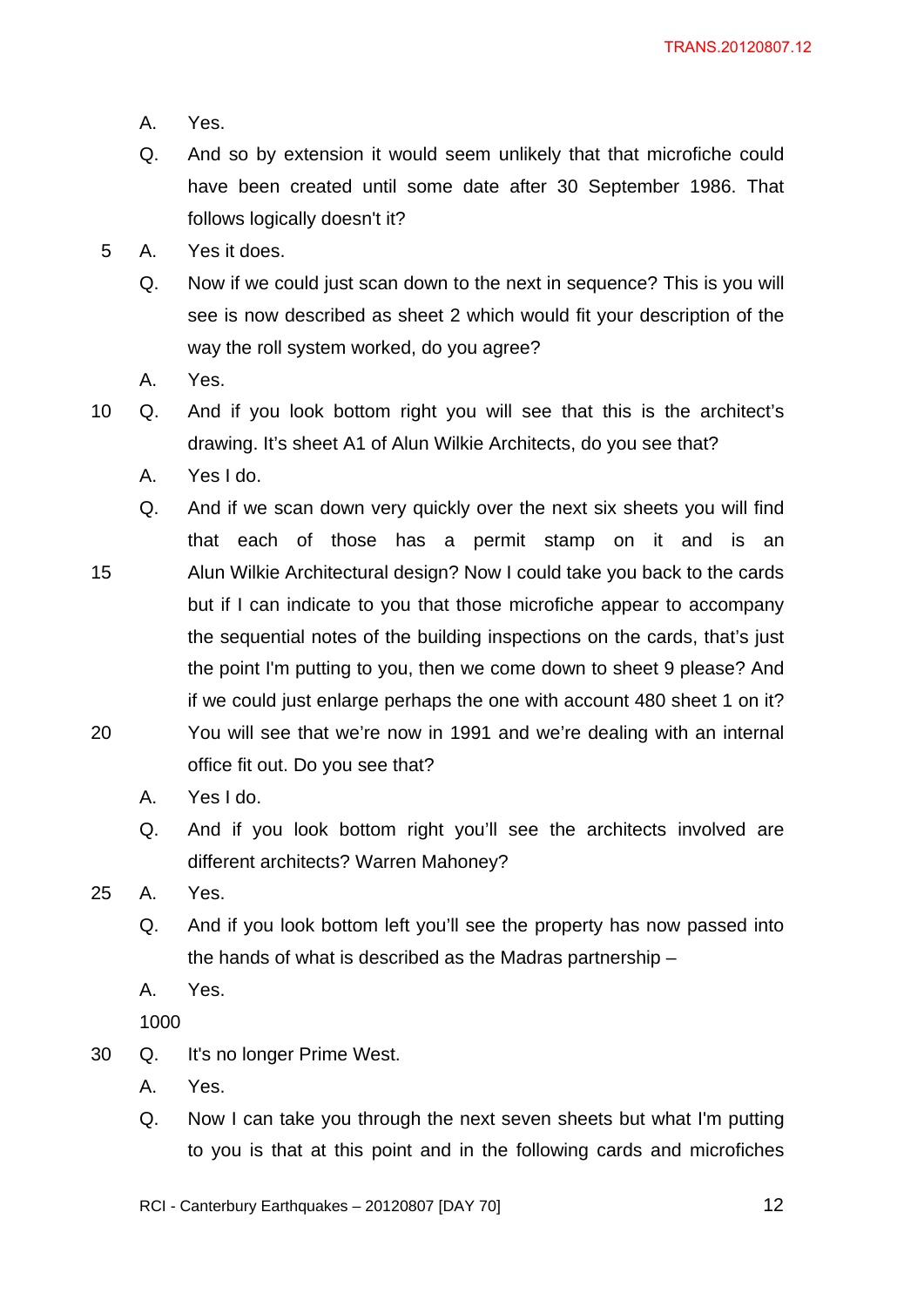were actually in 1991 or later, dealing with fit-out and not with construction. Would you accept that?

- A. Yes.
- 

Q. So can we then take it that the maximum which would be available to 5 the inspection staff would be the first eight cards including seven permitted sheets of architect's drawings?

- A. At that you're saying the inspection process in 1986/87?
- Q. Yes.
- A. Yes.

10

#### **JUSTICE COOPER:**

Mr Rennie, could we just go back to one of the other sheets, the 1986.

## **MR RENNIE:**

15 Yes certainly Sir, did you have a preference or –

### **JUSTICE COOPER :**

No, I think – well number seven perhaps.

#### **MR RENNIE:**

20 Yes, go back to sheet 7.

### **JUSTICE COOPER:**

Is it possible to focus on the Council stamp which is near the bottom? I just wanted to see the date there which is the 30<sup>th</sup> of September.

25

#### **MR RENNIE:**

Indeed Sir, it's consistent with the stamp that we've seen on the structural drawings but Your Honour and Commissioners will see that the structural drawings don't form part of this microfiche system.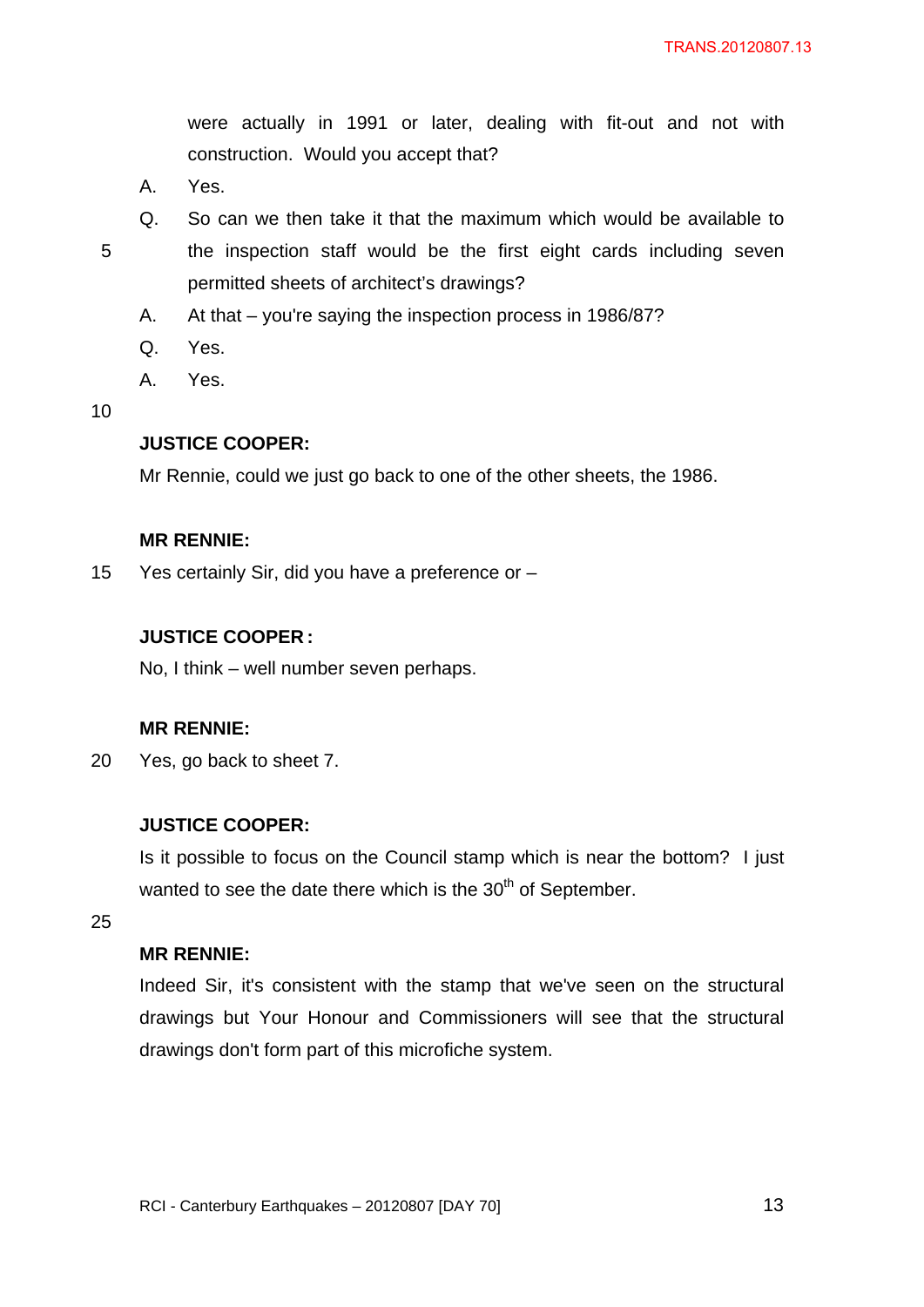## **CROSS-EXAMINATION CONTINUES: MR RENNIE**

- Q. So do you know how the structural drawings would have been handled by the Council at this period of time Mr McCarthy?
- A. I would imagine they would have been appended to the consent 5 documents and I would have expected that they would have been stamped at the same time.
	- Q. Yes, and would you expect them to have them travelled into this microfiche system and form part of the inspection process?
	- A. Yes I would.

10 Q. So we're then left at this distance with a couple of possibilities. One is that not all cards have been found, and the other is that that didn't happen. Are they the two possibilities you can see?

- A. At this point in time, yes.
- Q. As you understand the way the record system worked at that time, was 15 there any possibility that the structural drawings could have been held separately and used separately by the Council's inspection staff?

A. I think that's unlikely in the inspection phase. I think the inspector would have depended on the consent documents that were held on the site and whilst – and one would expect that the structural drawings were 20 accompanying that onto the site.

Q. So from the storage point of view you can't otherwise account for the fact that not all drawings made it into the microfiche system?

A. I can't no.

Q. Now in relation to the Holmes Consulting Group report there's a 25 statement in that which you may well know of where it's indicated that the Holmes Consulting Group in 1990 met with Mr Bluck in relation to that matter and I appreciate you don't directly know anything of that, but would you expect a meeting or an outcome of such a meeting to be recorded in the Council system in some way?

30 A. My belief is that from Mr Hare's evidence that the discussion with Mr Bluck was were there any issues with the building that he was aware of and I'm assuming that Mr Bluck would have said there were no issues that he was aware of at that time. That conversation I wouldn't actually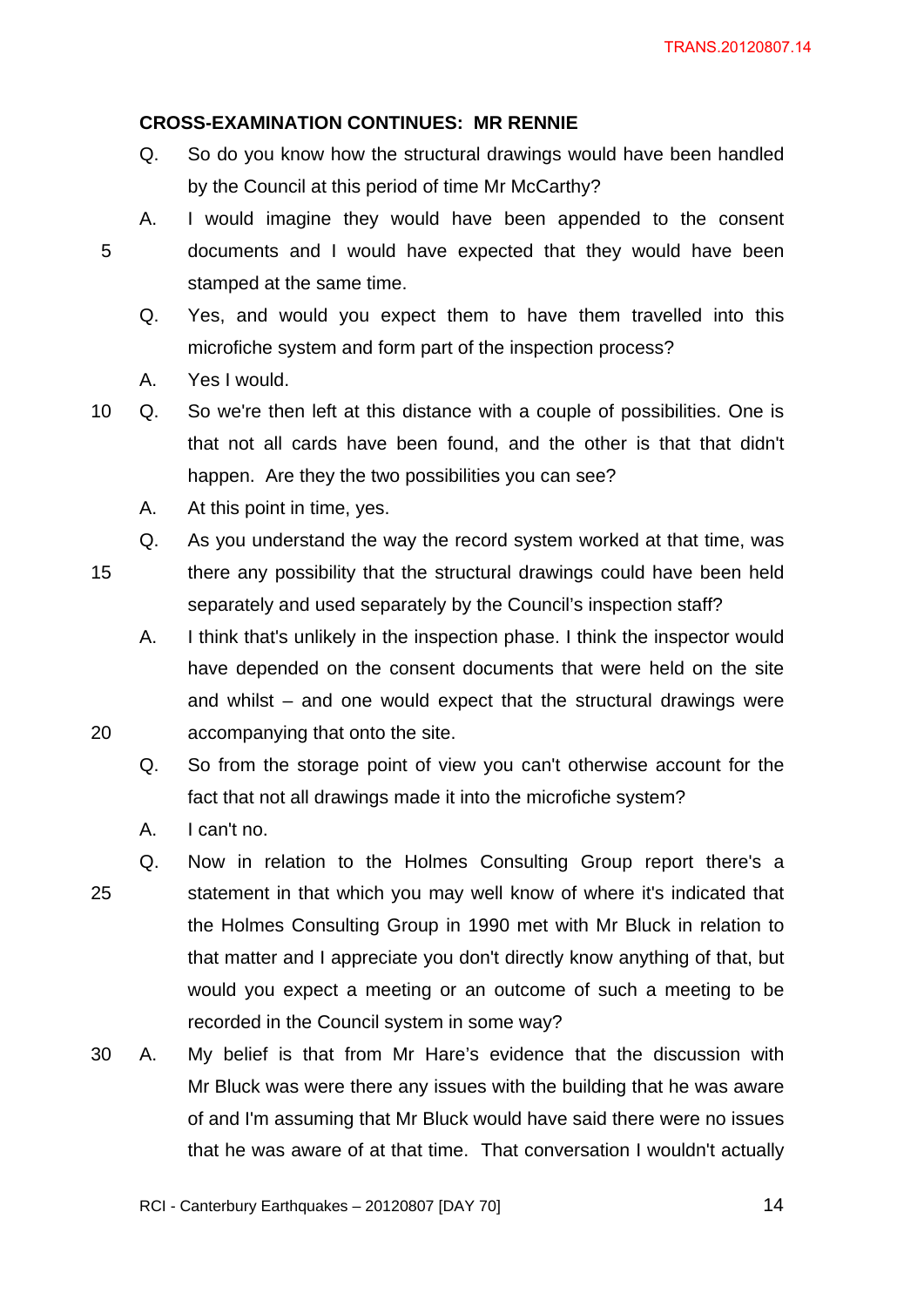have expected. It would have been perhaps a telephone call, I wouldn't have expected that to be recorded.

- Q. An enquiry as to the state of the building would not have been recorded in some way by the Council in 1990?
- 5 A. An enquiry as to the ...
	- Q. The state of the building?
- A. The state of the building, that's correct. I wouldn't expect that to be he would have, Mr Bluck would have said, "This is the state of the construction at this time, this is what we know about the building," but he 10 wouldn't – I wouldn't have expected him to record that.
	- Q. You understand I'm asking you not about what happened, which you clearly can't be expected to know, but the process for recording enquiries of that type and replies which were given by the Council. Do you know whether there was –
- 15 A. There's no record of a that we are aware of, of that conversation.
	- Q. I'm asking a first stage about process. Would there normally have been a record of an enquiry and in turn the response that was given?
	- A. I wouldn't have expected so.
	- Q. No. Is that a process more recently followed by the City Council, for
- 
- 20 example when Mr Drew enquired as to whether a change of use was involved?
	- A. I don't believe that enquiry of a general nature like that would be recorded either (overtalking 10:06:33).
- Q. Would you accept as a matter of general principle that a person making 25 an enquiry, whether it's Mr Hare or Mr Drew, would treat the Council's response as being of significance and rely on it?
	- A. Yes I would accept that.

## **JUSTICE COOPER:**

30 Q. Mr McCarthy, you may already have said this, but when a building permit was issued, how long after that would the structural plans that had been approved, microfiched?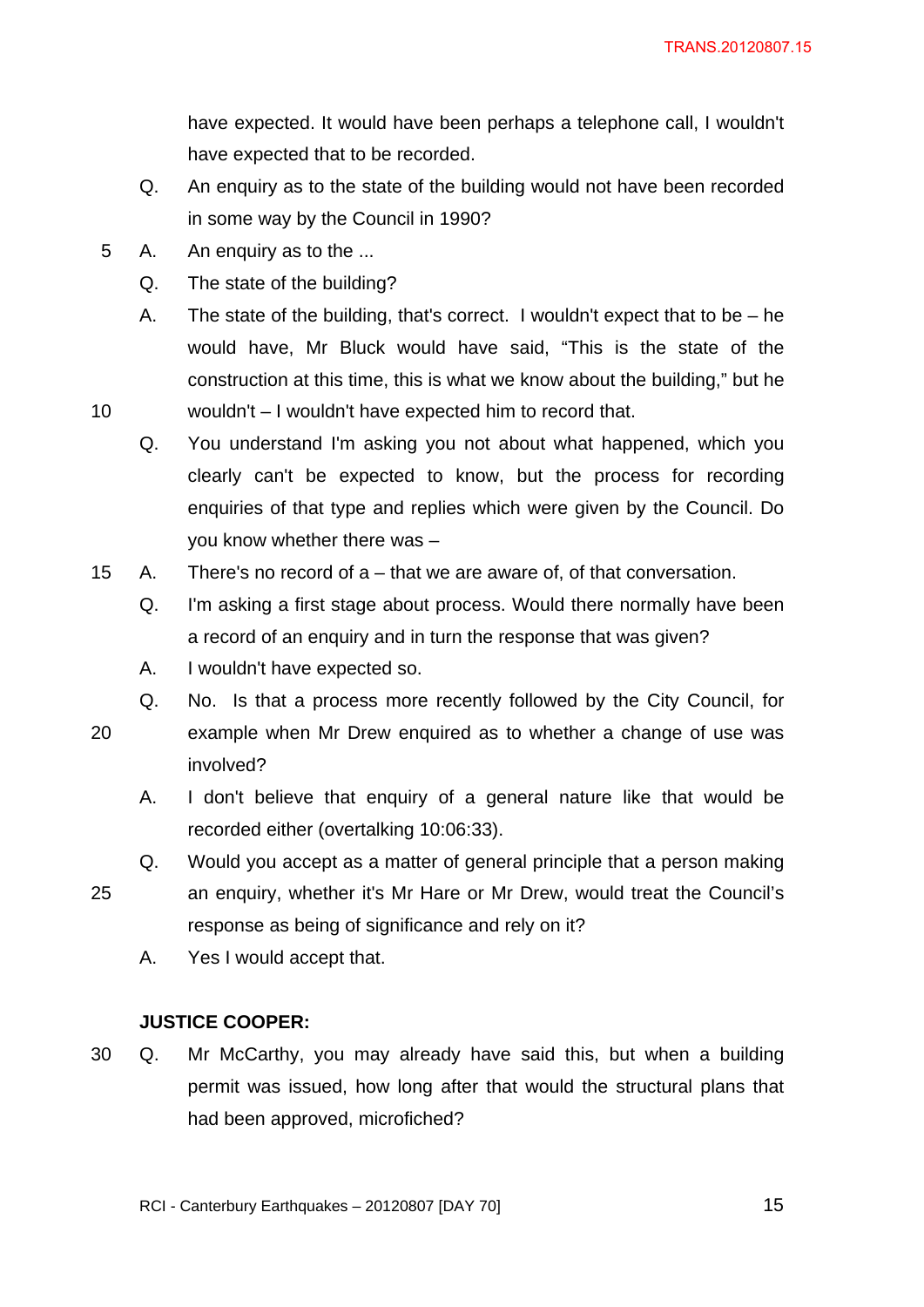- A. I would have expected those to be microfiched at the same time as the permit was approved because they would have formed part of the permit record. I've no idea (overtalking 10:07:30).
- Q. And then what would happen with the plans at that point, do you know, 5 the hard copy?
	- A. The Christchurch City Council procedures at that time I'm unaware of, but might I suggest Sir that to some sort of solution if that question were put to Mr O'Loughlin, Mr Leo O'Loughlin, he was intimately involved with the administration of those types of files at that time.
- 10 Q. Well the other question is insofar as a Council inspector is concerned, you've said that he would rely on the set of the approved drawings that was held at the site.
	- A. Yes.
	- Q. Was holding those plans at the site a matter of legal obligation?
- 15 A. It's something I would have to investigate but I imagine that it would be a permit of one of the, perhaps one of the conditions of the permit.
	- Q. Yes.
	- A. That the set of plans is held on the site. That's certainly the situation now.
- 20 Q. Well could you look at that and let us know.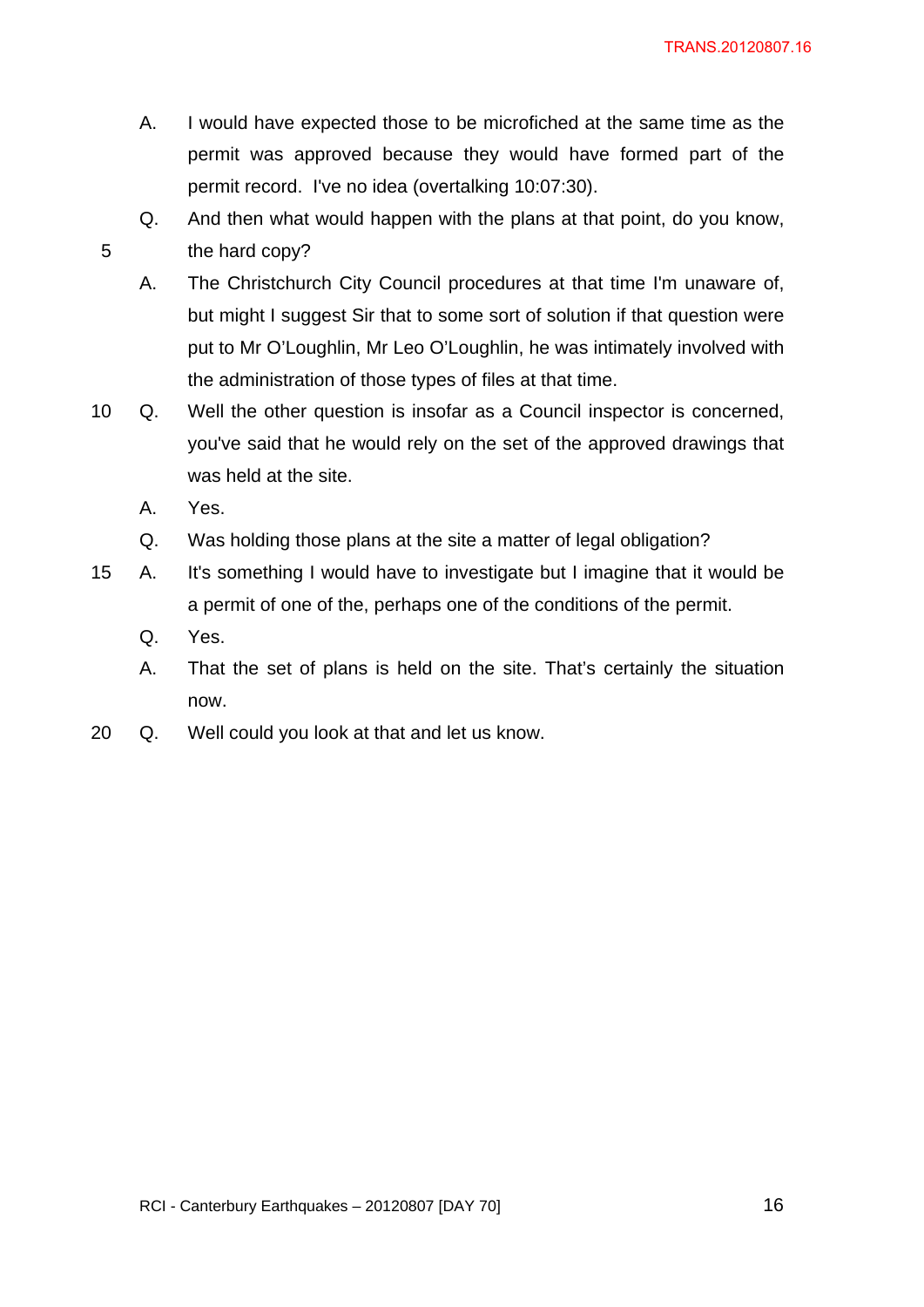# **JUSTICE COOPER:**

And Mr Laing if there's some independent obligation, because quite often obligations which already exist are repeated in conditions, is there something

5 in the Bylaw about that.

# **MR LAING:**

I'll have a look Your Honour. It does seem familiar to me but –

# 10 **JUSTICE COOPER:**

Yes, well I'm thinking of something along the same lines.

# **MR LAING:**

But I can't quite put my finger on it at the moment, if I can come back to you 15 on that I would be very happy to.

# **CROSS-EXAMINATION: MR KIRKLAND – NIL**

## **CROSS-EXAMINATION: MR ZARIFEH**

- Q. Firstly paragraph 21 of your brief, you say that in 1986 the drawing specification and calculations would have been required. An alternative
- 20 was the provision of a design certificate. Is that correct?
	- A. Yes.

1010

- Q. So as a matter of course for a building such as this, would the calculations, drawings and specifications be required, can you say or 25 not?
- 
- A. I think it's a choice to be made between either the engineer would make the decision about whether to provide a design certificate or the calculations. If they provided the calculations that would be accepted by the Council and there would be no further request of that person. If they 30 decided to provide a design certificate and the Council would have to make a decision about whether they were prepared to accept that and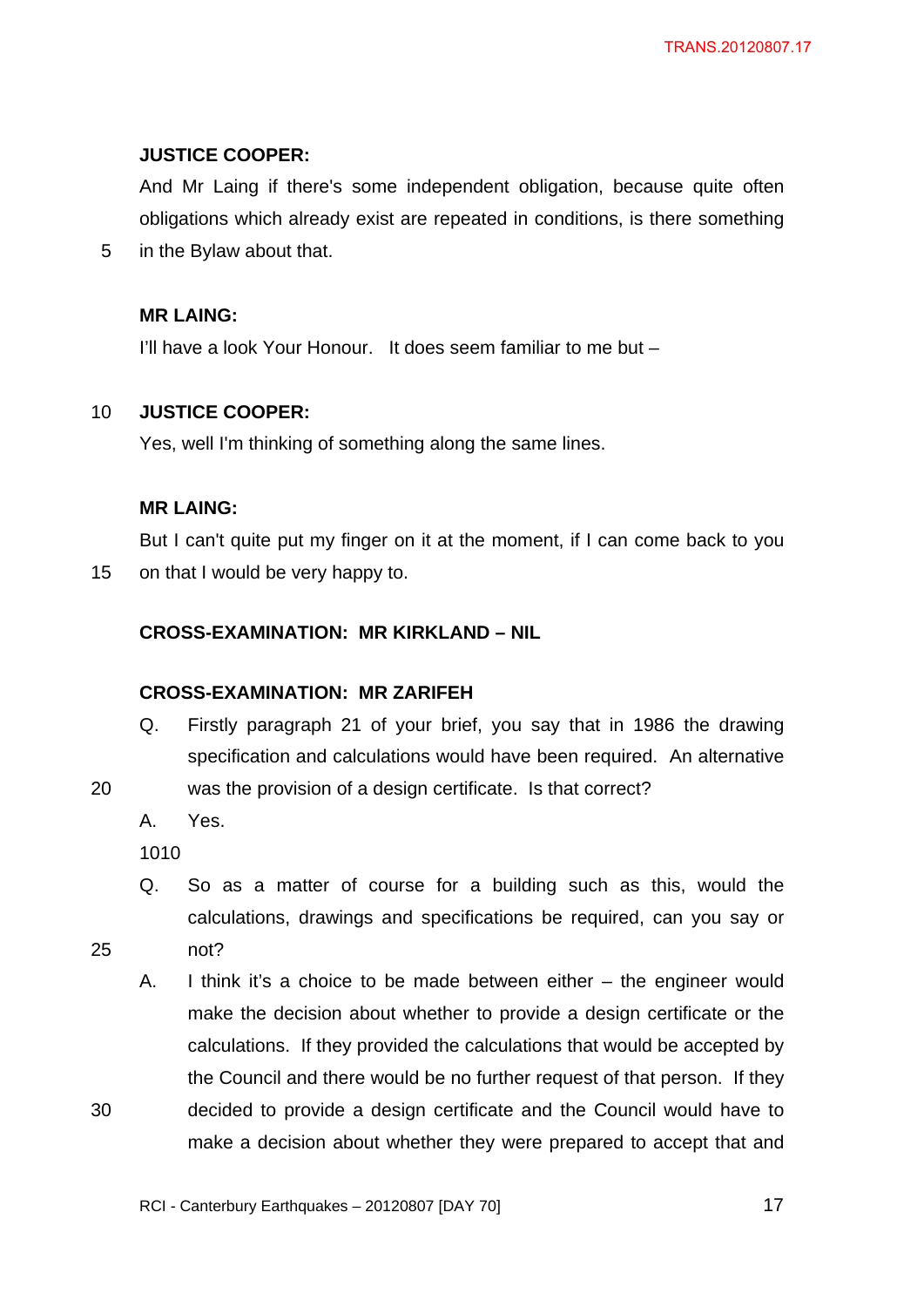that would be based on their knowledge of the engineering company involved.

- Q. So was it the design engineer's decision, not the Council's, as to which route to go down?
- 5 A. In the initial application they would make that decision, then the Council would have a subsequent decision to make about the acceptance of that documentation.
	- Q. And there's no design certificate located in the Council file for this building was there?
- 10 A. No there wasn't.
	- Q. But does that not surprise you given that the calculations and drawings having been provided. Is that what you're saying?
	- A. What I'm saying is with the calculations having been provided there perhaps wasn't a requirement or a request for the design certificate. It
- 15 appears from the Tapper letter that he didn't specifically ask for a design certificate, he asked for the calculations and I think he also asked for the plans to be approved by the design engineer and submitted in the name of the company that was submitting it.
	- Q. He wanted the plans signed didn't he?
- 20 A. Yes he did.
	- Q. Now paragraph 26, you refer to the evidence of Mr Nichols and the conversation with Mr Bluck, see that?
	- A. Yes.
- Q. You're aware of, you've read the evidence of Mr Nichols about that 25 conversation?
	- A. Yes I have.
- Q. Do you think that that kind of thing could happen today in respect of the issuing of a building permit or the principal of a firm that was the design engineers to talk to the manager of the engineering department, 30 whatever the title would be now, and assure him that it was okay. Would that kind of thing still happen do you think?
	- A. In my experience it's very unusual. We depend currently on the producer statements. We are very meticulous about ensuring the scope

RCI - Canterbury Earthquakes – 20120807 [DAY 70]  $\blacksquare$  18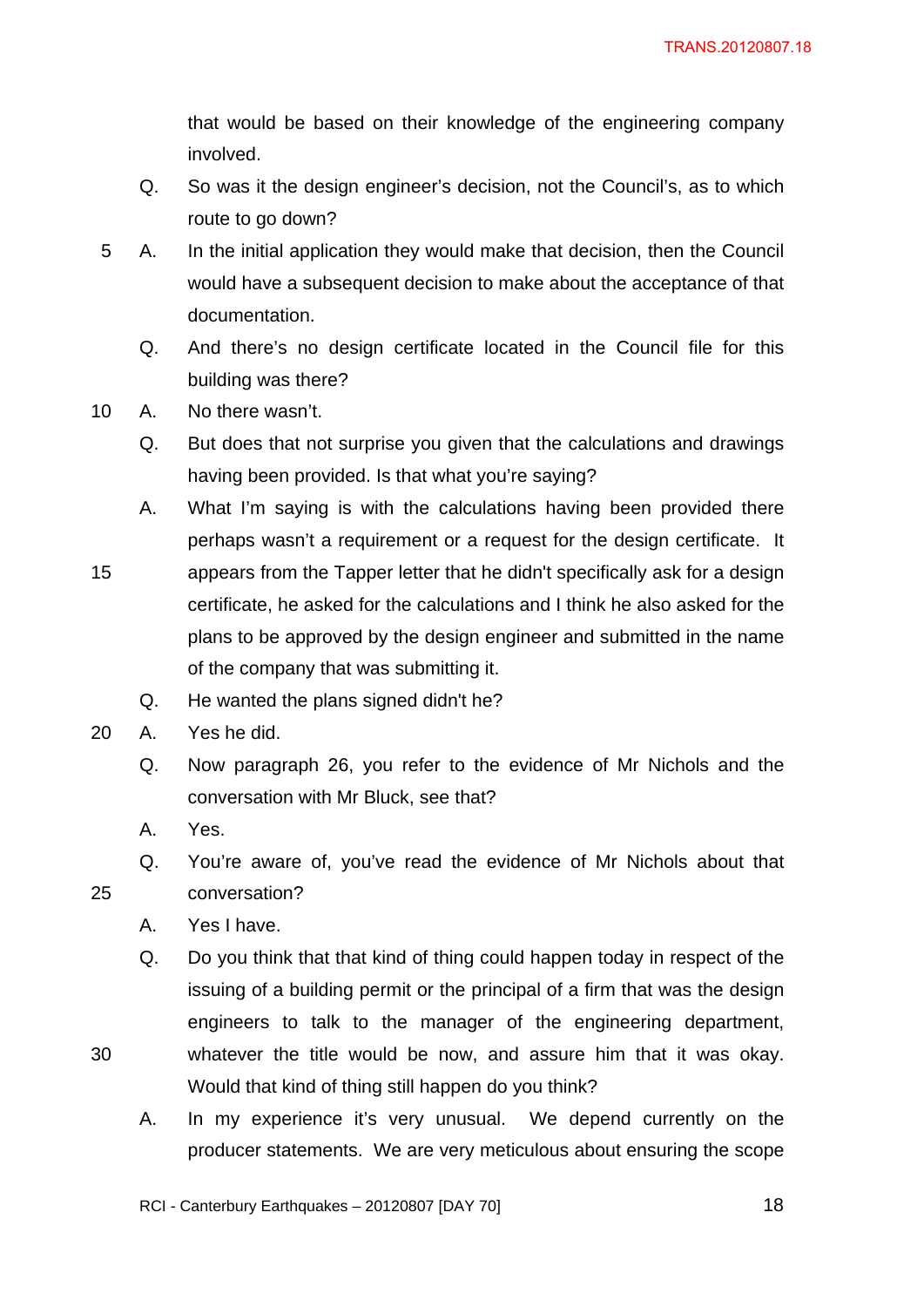of the producer statement covers the required work and we only accept producer statements from companies that we know, their background and their experience and that they understand the Christchurch scene. So that's the process. It's very unusual for an engineering company to 5 come straight to the manager, extremely.

- Q. Are you saying, I know you talk about how things are now and clearly they've changed haven't they?
- A. Yes they have.
- Q. So have they tightened up in your view?
- 10 A. I think the whole industry has tightened up. Certainly the engineers have a much more meticulous, professional in their approach in terms of the documentation they provide to the Council and indeed our decisionmaking has tightened up as well.
- Q. Paragraph 34, you talk about the condition 2 in the permit that the 15 design engineer had to provide written confirmation that the design had been complied with, see that?
	- A. Yes.
	- Q. And you said that Council has been unable to locate such a document. You said it's possible that some or all of these confirming letters were
- 20 held on a file separate to the property files. I just wanted to ask you about that in terms of the records. So was there a separate file for some of the material that would relate to this building?
	- A. More generally there was a separate file I understand where they did put some of these design certificates. We've been unable to find that.

## 25 **JUSTICE COOPER:**

- Q. Unable to find the file?
- A. That particular file, the general file that had a whole lot of design certificates. It would be fair to say sir that we have searched very extensively for all of these records.

## 30 **CROSS-EXAMINATION CONTINUES: MR ZARIFEH**

Q. And is this, the fact that you can't find, we don't know they existed but we presume there were documents that might have existed and they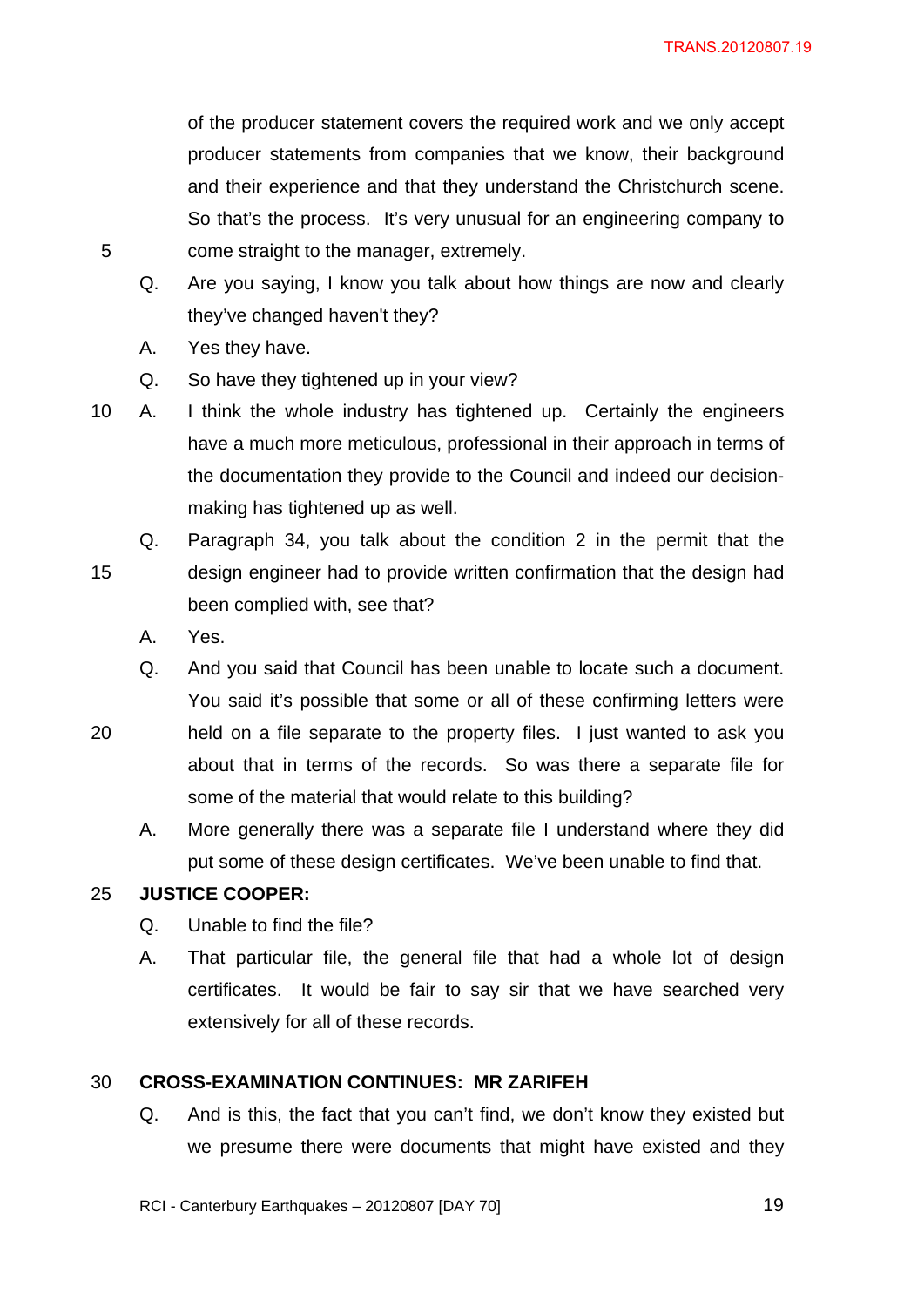can't be found on the CTV file. Is that unusual or have you struck that with other buildings given the time that's elapsed where records can't be found but are likely to have been in existence?

- A. There are some files that are not complete, other files that are not 5 complete, yes.
- Q. I just wanted to ask you about the change of use issue briefly, in particular the Going Places tenancy. Am I right that the only documentation on the Council file that gives any indication that the matter was considered, the change of use was considered, is that 10 structural checklist that Mr Laing referred to in his opening? I'll get it bought up for you if you like, BUI.MAD249.0151C.37.
- A. So while that's coming up can I say that we did treat that was a change of use fairly and that was Design Edge presented to us, this is a change of use, so we took it from that point, we said, "Yes, that is a change of 15 use", we concurred and there were a number of considerations following
	- Q. That's not the document is it, I think it's .37? Is that the document?
	- A. Yes it is. Sorry, can I just clarify the nature of your question? So are you asking me in respect of structural matters or –
- 20 Q. Structural yes.

that.

- A. I'll link those momentarily and say that in the consideration of the change of use the fire engineer considered the occupancy. The occupancy drives a lot of the change of use considerations so what was determined with Design Edge was that each of the floors would typically 25 have about 80 people on them, or they talked about fire cells in fact, so they linked the first and second floor, said that's 80 people and all the other floors would typically have 80 people. They then –
	- Q. Excuse me, where can we see that this exercise was done. Is there a document that shows that?
- 30 A. There is a document that I'm not certain
	- Q. But there is a document –
	- A. It would have been supplied to the Commission but I'm not sure of the reference.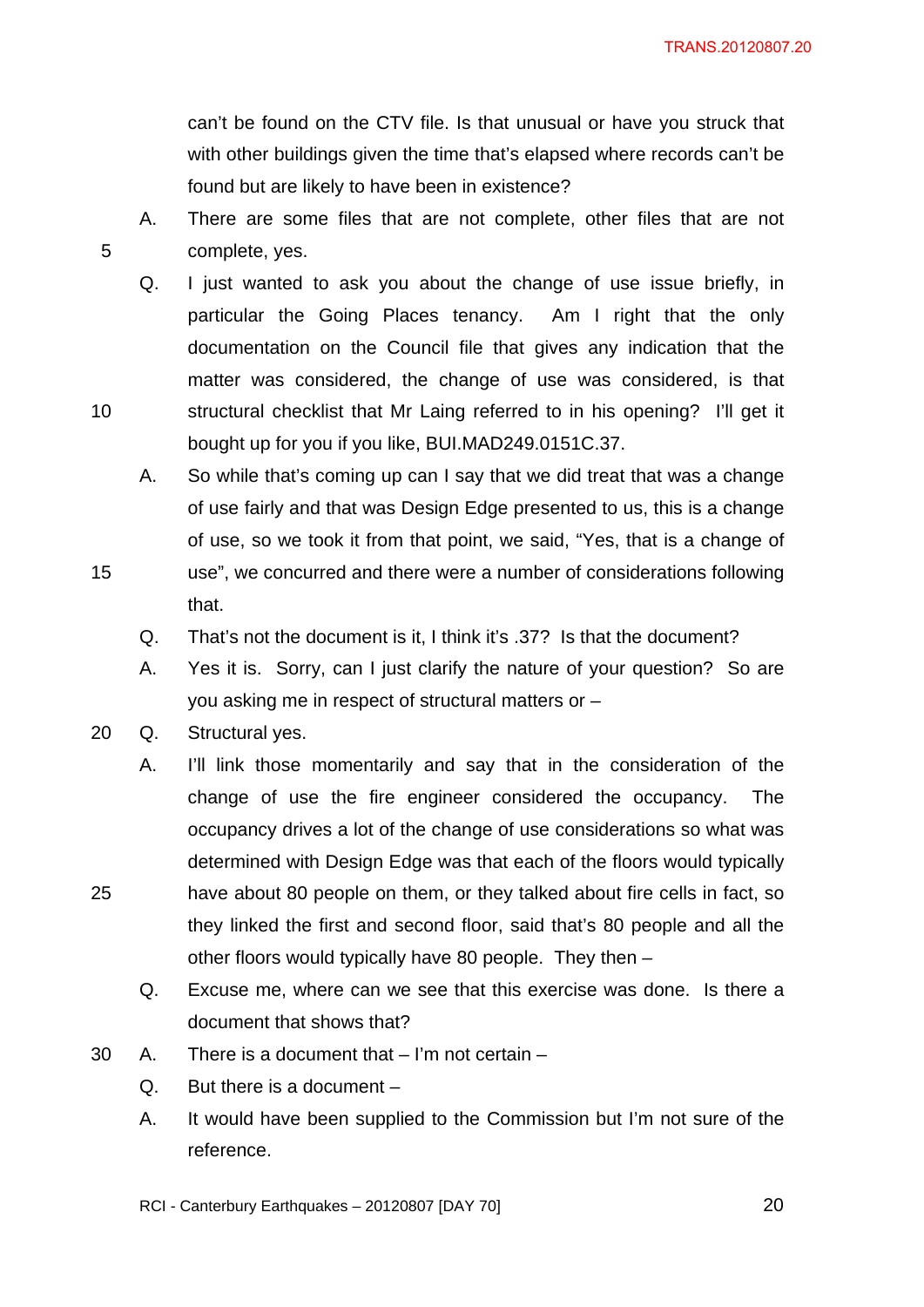1020

- Q. But it sets out that exercise does it?
- A. It does. What they determined with the Going Places tenancy was, there would be 100 people and that was linked to the fact that they said, okay, 5 well this was a CL crowd large change of use. The structural engineer then looks at the design of the floor and I have spoken to Mr Harry who was the engineer, the Council engineer, at that time and he looked at the layout of the particular floor involved and determined that the extra 20 people would not have increased, structurally increased the live load 10 on the floor to an extent where he felt that there was a structural upgrade required.

Q. Do you know if the structural engineer gave any consideration to the age of the building and the code that it would have been built under?

- A. Yes he did. That's, I think, apparent from the words in the, alongside of 15 the change of use so I think what he – what that says is something like this was a modern 1986 building with a shear wall, a shear wall frame building –
	- $Q.$  Shear wall building  $-$
- A. something along those lines so that was his consideration. He 20 advises me that typically buildings built after 1976 were generally considered to be, at this time, around about two-thirds of the design code as at early 2000.
- Q. Do you know if any consideration was given to the fact that there had been a change I think in 1995 to the code in particular as it affected 25 transverse reinforcement in columns? Do you recall that? It came out I think in week 1 of this hearing, the reference to that. Do you know if that was considered?
- A. I am not aware of that, of what happened in the first week of the hearing but certainly what I would say is that Mr Harrow would have been very 30 well aware of that, he's – and broadly I think that would have been in the consideration of the fact that there was two-thirds – the building was assessed at being approximately two-thirds of the code at that stage.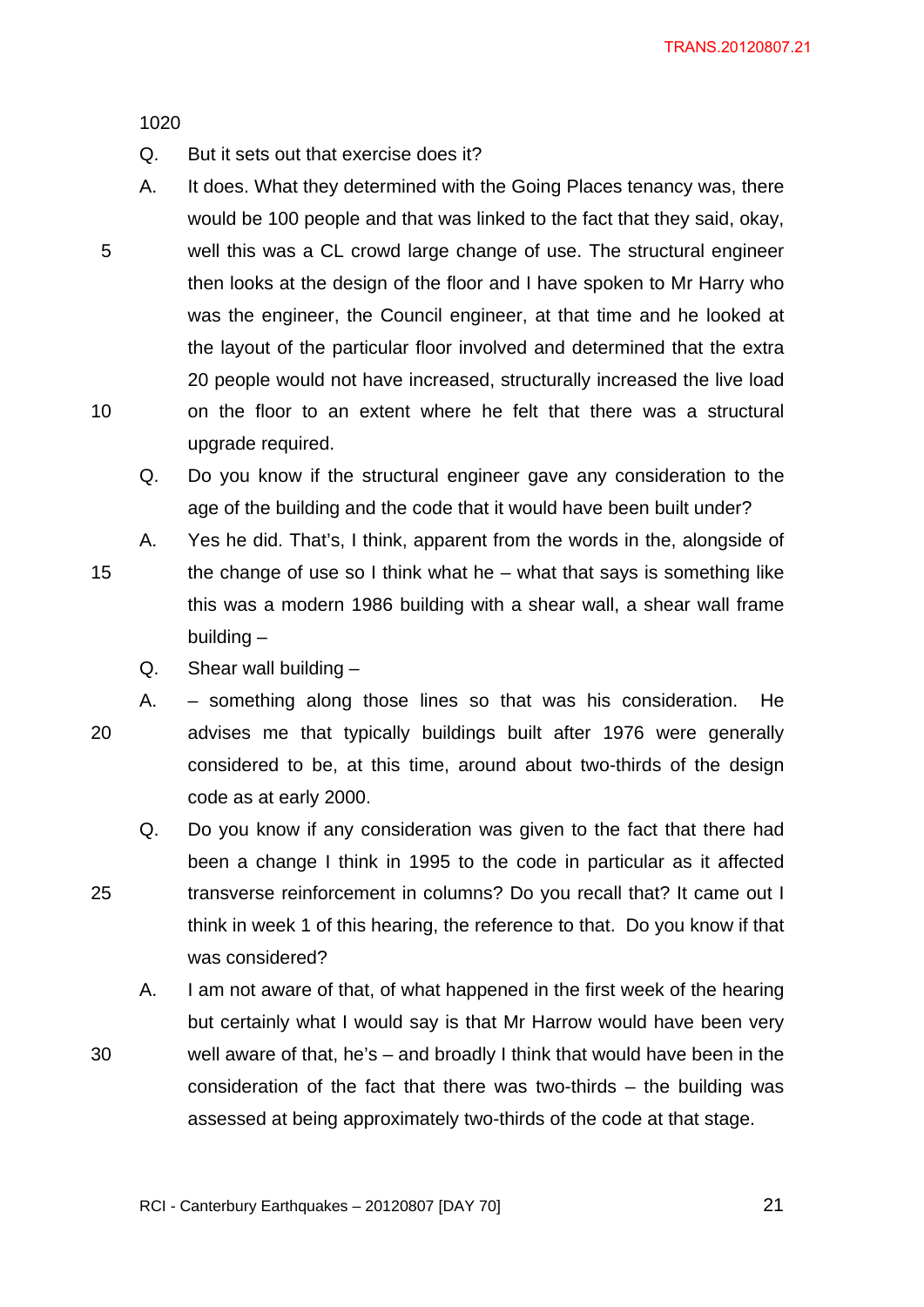- Q. Just finally Mr Rennie touched on it we heard evidence from Mr John Drew in the second week of the hearing when he said that he moved the Clinic to the CTV building in early January 2011?
- A. Yes.
- 5 Q. He said he wasn't aware that he had to obtain any consent from the Council to do so. I have lost the page I had. I was going to try and be accurate but that he had phoned the Council to, I don't know that he necessarily talked about a change of use or anything in technical terms but to say that he was moving the Clinic in to see if there was any 10 problem.
- A. Yes I gave evidence in my earlier appearance with regards to that and I heard Mr Drew's evidence in respect of that. That would be consistent with my understanding of his proposed use of the building that there would be in present day terms, no change of use associated with his 15 moving in.
	- Q. So my other question was going to be, he said that he did that by phone. Could that have happened as he says?
	- A. Very likely.
- Q. And from what you said before there wouldn't necessarily be any record 20 of that?
	- A. That is correct.

## **CROSS-EXAMINATION: MR ELLIOTT**

- Q. Mr McCarthy, firstly I would just like to acknowledge the condolences that you expressed earlier on.
- 25 I am just going to raise four issues briefly of concern to families. First is the concern that not all of the Council file seems to have been located and I just wanted to note on that point that Mr Laing has indicated that a memorandum is going to be filed by the Council, is that right, setting out in detail what searches have been made for the Council file. That is the 30 case?
	- A. I think that might have been included in Mr Laing's statement yesterday but I will take advice on that. I think it may have been covered.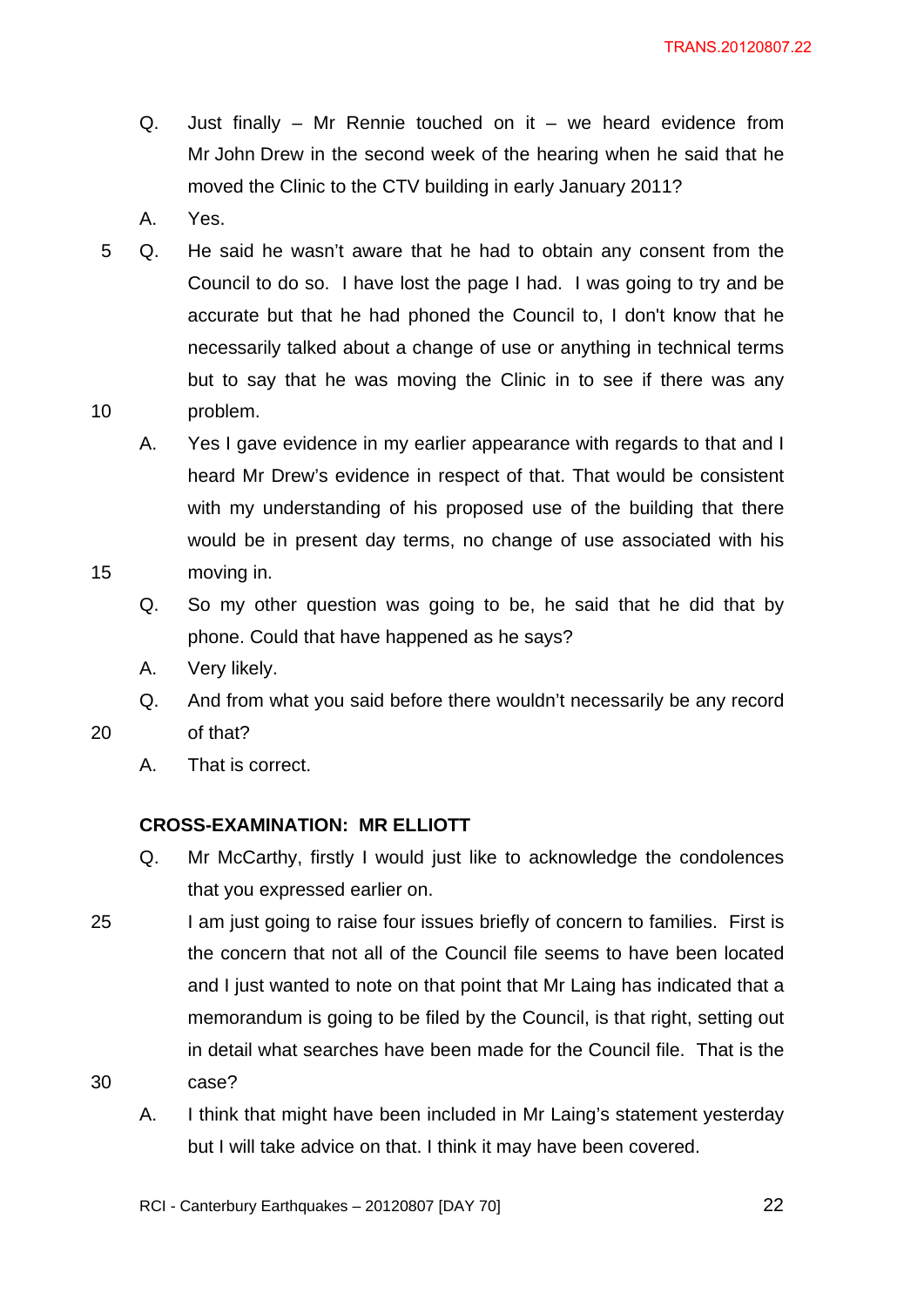- Q. But if necessary you can come back and answer further questions on that -
- A. Certainly can yes.
- Q. issue if points arise?
- 5 A. Yes.
- Q. Secondly, Mr Laing referred to the issue of the Clinic's occupation not amounting to a change of use and that is a legal question and I won't ask you about that. I just wanted to ask you about the effect of it though. Is the effect of that, if it is correct, that Mr Drew could have in effect 10 converted the whole building to a medical clinic as he apparently intended to do without any notification to the Council unless he had to apply for a building permit for a change to the fit-out?
- A. He would have still needed to notify us that the level 3 was a change of use because in our record level 3 was an education facility. So he would 15 have had to have notified us of that. We, in our consideration of that, we may well have said, yes changing that whole building is a, there may be, there may be no further requirements in terms of the Building Act but
- one can only I can only imagine that a medical facility, they would need a whole lot of plumbing and sanitary facilities installed so we would 20 have to consider that in its totality.
	- Q. Thirdly, the change of use Mr Zarifeh referred to back in 2001, did I understand you to say that apart from the document which was brought up there is another document which reflects the Council's reasoning -
	- A. Yes –
- 25  $Q_1$  around that
	- A. it is around the occupancy, it is around the fire considerations so it may have escaped your attention. It would have been provided to the Commission but it's, it was about, typically about that, that occupancy, there is a whole lot of notes on – and a letter from Design Edge –
- 30 Q. Can I ask you after your evidence just to identify that document please and to let us know what it is?
	- A. Yes certainly.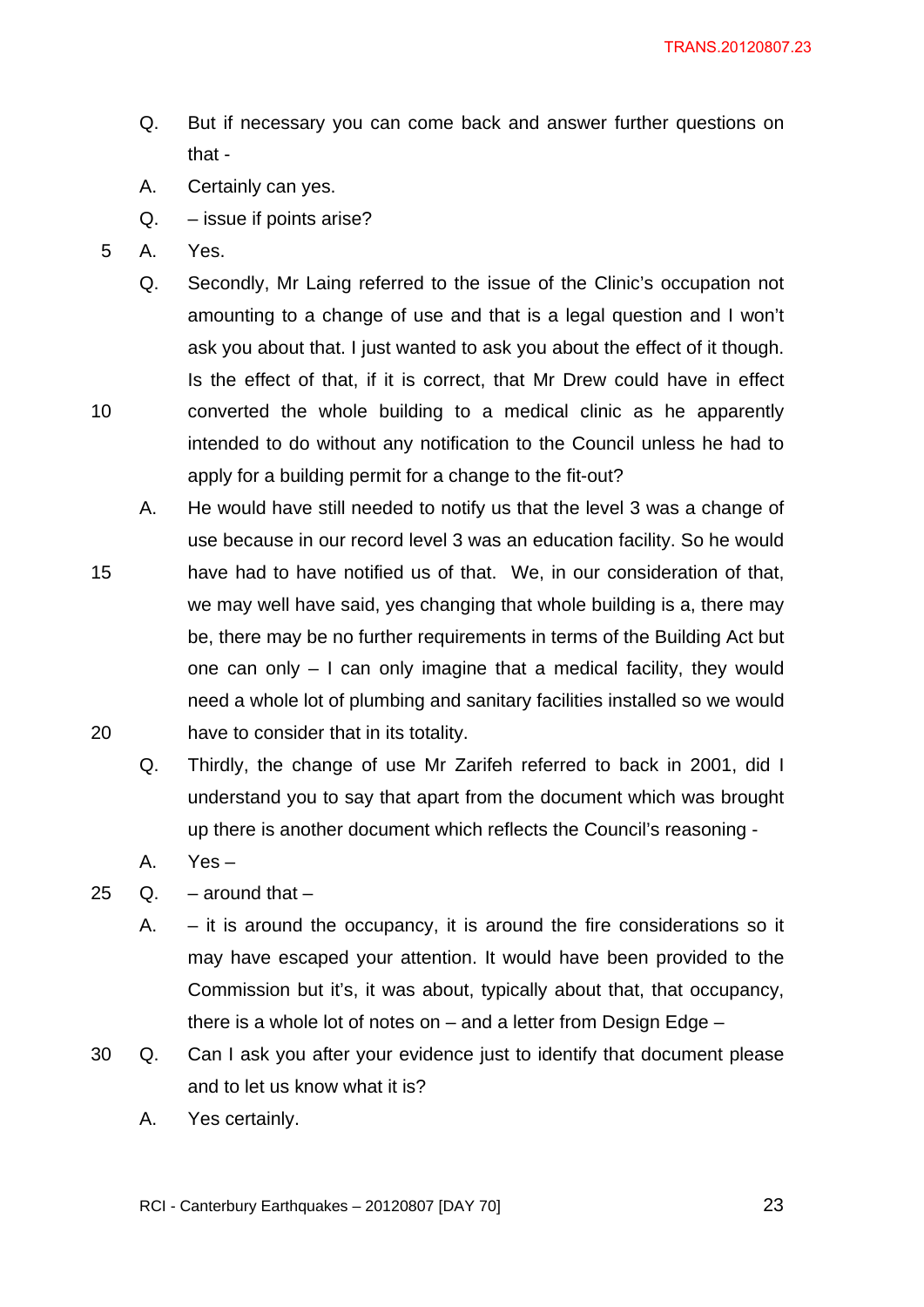- Q. But from your review of that document is there any evidence that the engineer gave consideration to steel props being placed adjacent to columns for example in the same way that we saw was done in the PGC Building in 1997?
- 5 A. I don't believe he considered that and having spoken to him he considered the building to, as I say, to have been two-thirds of the structural design code at that stage so he didn't consider that I don't believe.
- Q. When you say, "Having spoken," you mean you have spoken to 10 Mr Harrow?
	- A. I have.
	- Q. Have you?
	- A. Yes.
- Q. Finally, another area of concern for families is the permitting of this 15 building back in the 1980s. However you can't give evidence on that can you, on the question of the reviewing engineer's assessment of compliance. What the Council has done is to ask Mr O'Leary to comment on that, is that right?
	- A. That is correct.
- 20 Q. And I can direct questions on that issue to him?
	- A. Yes you can, I think I would like to say that in 1986 the Council engineers who were very well qualified and experienced did consider all of the evidence, the calculations, the design, the plans.
- Q. Well just pause there Mr McCarthy. Is that a submission that you are 25 making or quite speculation that you are making or is that evidence based upon some knowledge, some direct knowledge at the time?
- A. All of the evidence has come out in front of the Royal Commission I'm largely aware of and so I suppose I am summarising our situation, I was just trying to be helpful but I am happy to give a much more bland 30 answer if that's -

1030

Q. Well just seeking direct evidence from people who can give evidence. If it's a submission then Mr Laing might perhaps be the person to make it.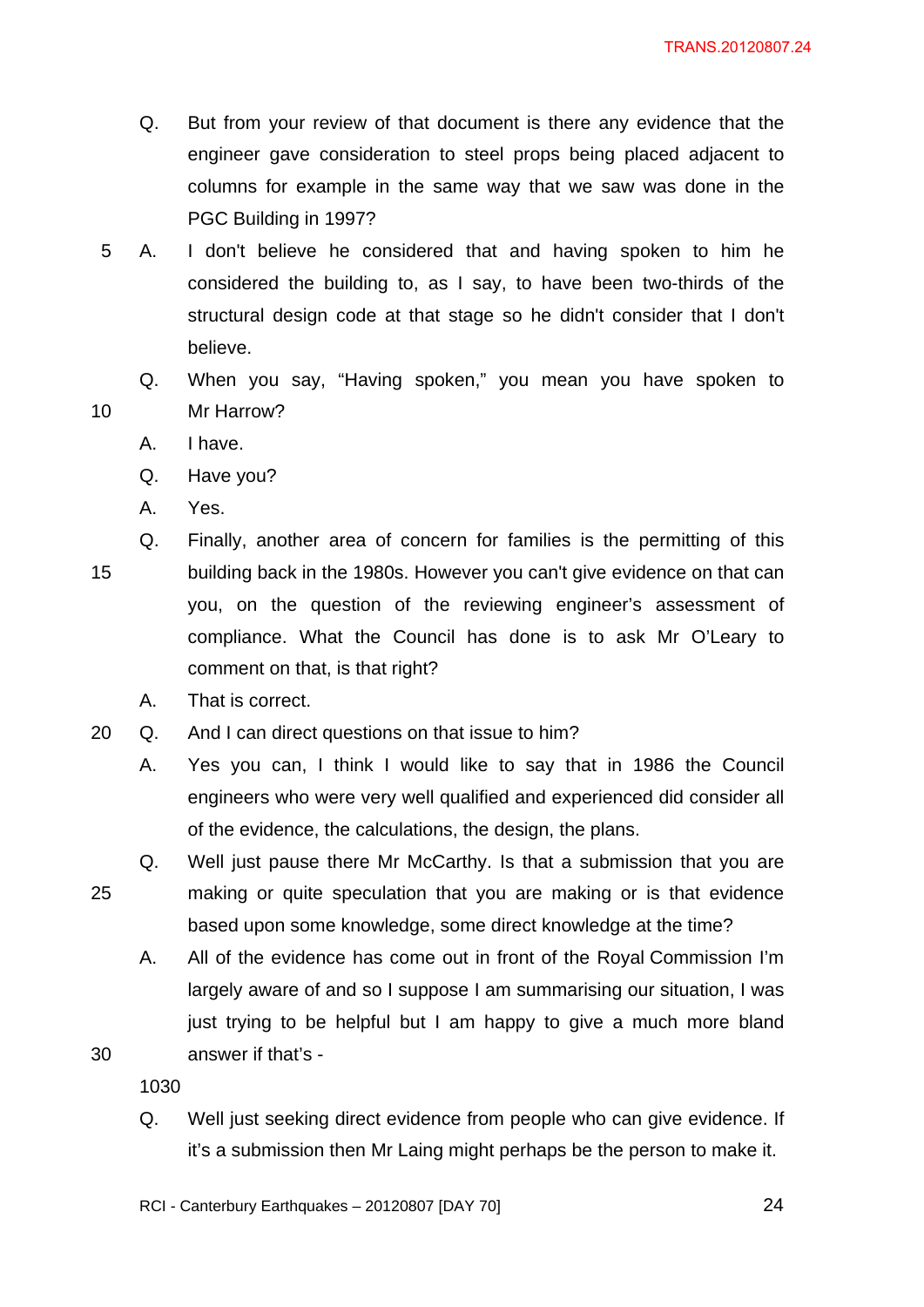A. Yes.

Q. Thank you.

# **RE-EXAMINATION: MR LAING**

- Q. Mr McCarthy, you were asked a question by His Honour concerning the 5 documents to be held on the construction site. Could we look at ENG.CCC.0044.33 please? And in particular clause 2.12.2. Could you just read that out for us please?
- A. "A second copy of drawings and other documents which are required to be deposited in duplicate under this or any other bylaw in force shall be 10 returned to the applicant or his agent at the time of issue of the permit
	- shall be kept by the builder on the site of the work during construction."
		- Q. Yes, thank you. Just going back to the topic of what was provided by Design Edge. There are a number of other documents and I'm sure you'd be happy to come back to answer any further questions but I just
- 15 get you to look at one document for me, BUI.MAD249.0151C.52, and what I'll be showing you is the letter from Design Edge to the Christchurch City Council dated 15 May 2001?
	- A. Yes.
- Q. I think when you were answering questions before you referred to the 20 number of persons per level?
	- A. Yes I did.
	- Q. And does that letter now jog your memory?
	- A. Yes it does. That's the reference I was making.
- Q. Yes, and if you look at under 3.0 purpose group and occupant load, the 25 building is all WL apart from level 2 which will be the CL purpose group, and then the author there refers to five main fire cells?
	- A. Yes.
	- Q. Yes, thank you.

# **QUESTIONS FROM THE COMMISSION - NIL**

## 30 **WITNESS EXCUSED**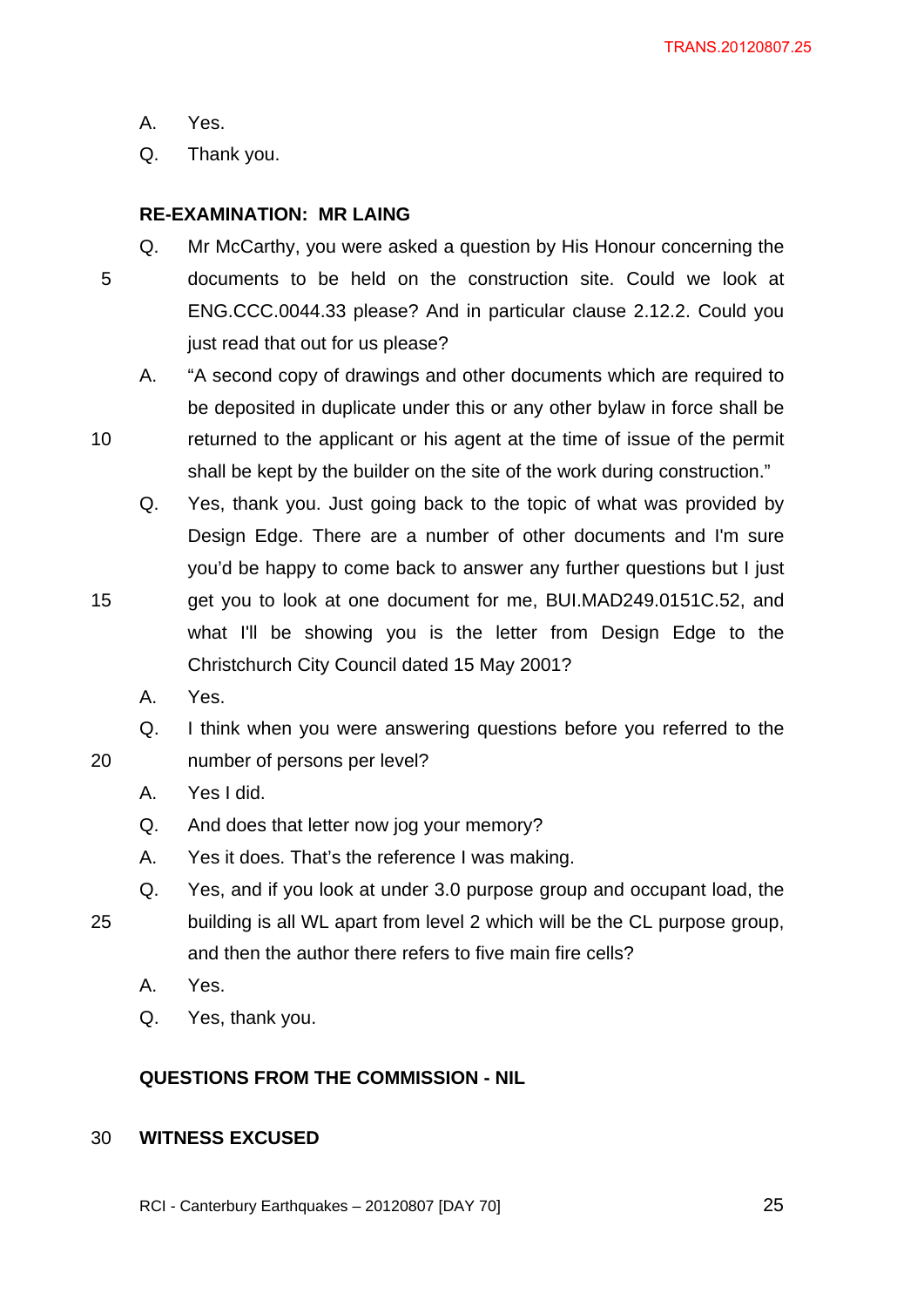## **MR LAING CALLS**

### **LEO FRANCIS O'LOUGHLIN (SWORN)**

- Q. Mr O'Loughlin, you have got a brief of evidence? You have a brief of evidence with you? Statement of evidence?
- 5 A. Yes I do.
	- Q. Yes, and is your full name Leo Francis O'Loughlin?
	- A. Yes.
	- Q. And you're a building consent officer for the Christchurch City Council?
	- A. Yes.
- 10 Q. And you've worked with the council since November 1983?
	- A. Yes, that's correct.
	- Q. Now could you turn to paragraph 1 of your evidence please, and can you start reading at the third line on paragraph 1? "Prior to this."

### **WITNESS READS BRIEF OF EVIDENCE**

15 A. "Prior to this I have worked as a foreman for JJ Construction for two years. I had also previously worked as a foreman for TH Alexander for 13 years and as a foreman for Robyn Smith Limited for two years. Prior to this I was an apprentice carpenter and then foreman for R L Kennedy Limited for 10 years. My experience as a foreman included 20 the construction of commercial buildings, schools, hospitals, retirement homes and residential properties.

I have a New Zealand Certificate in Building Inspection, a New Zealand Certificate in Building, and an Advanced Trade Certificate in Carpentry. I am a member of the Building Officials Institute of New Zealand and the 25 New Zealand Institute of Building.

My first role at the Council until November 1984 was as a building egress inspector. This work involved annual inspections of retirement homes, public buildings, licensed premises, heating appliances and the processing of building permits for egress requirements. From November 30 1984 to June 1985 I was a relieving building inspector. In this role I would fill in for other building inspectors who were on leave processing building permits and carrying out inspections for unit title certification.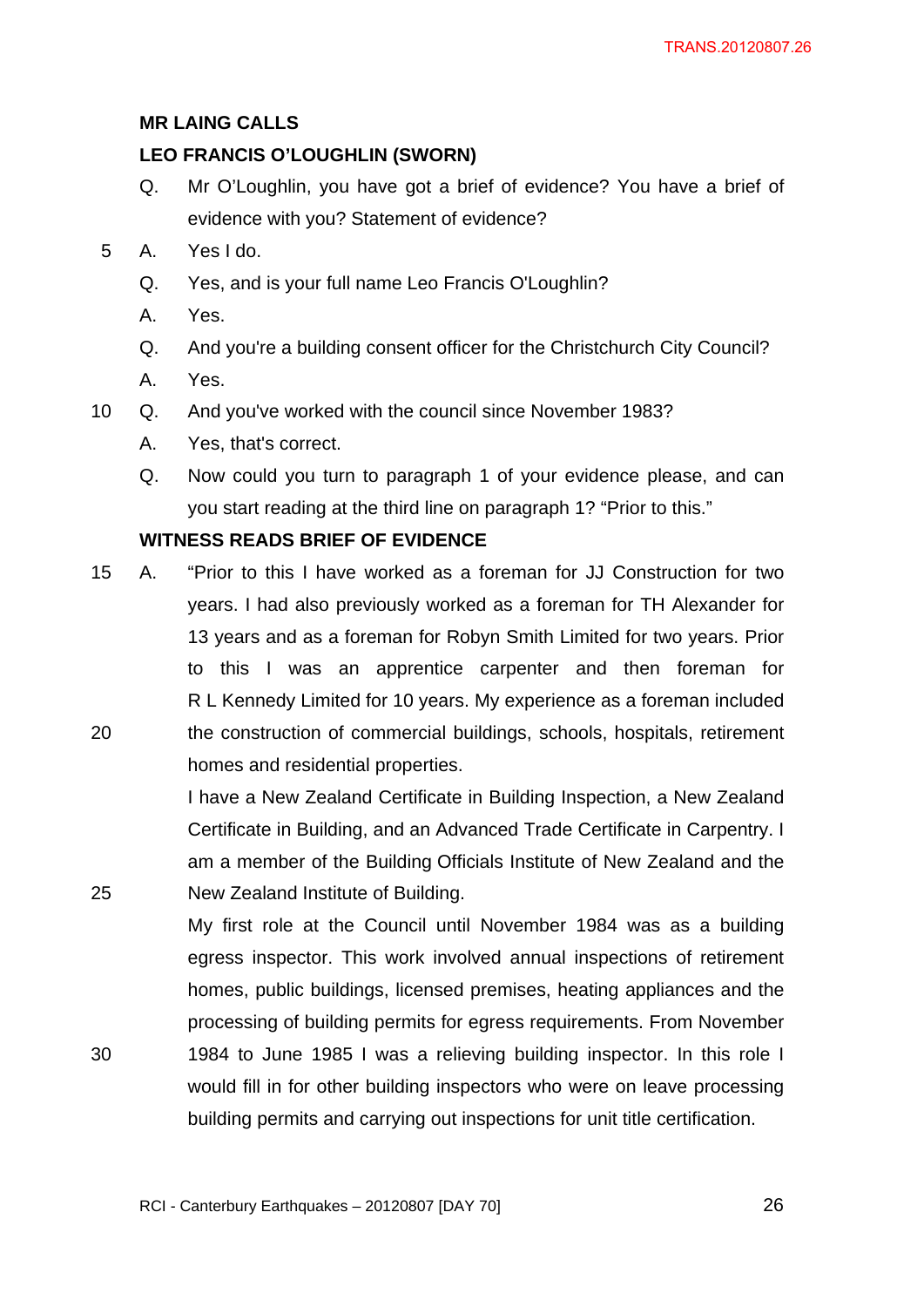From June 1985 to October 1986 I worked as a district building inspector for the central city area responsible for the area between the four avenues. On the 31<sup>st</sup> of October 1986 I transferred to the role of district building inspector for Papanui. Then in 1990 I became the district 5 building inspector for the Shirley area. I have since had various building inspection and building consent roles all with the Christchurch City Council.

When I was working in the city central area I reported to the chief building inspector. The chief building inspector reported to Mr Bryan 10 Bluck, the chief building engineer.

> My tasks as a district building inspector included receiving and processing building permit applications and carrying out building inspections for the construction work, fit outs and alterations of commercial and residential buildings.

- 15 In my role as the district building inspector for the central city area I received the building permit applications for the construction of an office building at 249 Madras Street. This is the building which later became known as the CTV building.
- 20 My role in relation to the CTV building permit application.

At the time the CTV building permit application was made the general process in the central city area was that the application and the supporting documents would be handed in to the council's public counter. The application would be assigned a permit number and a 25 permit cover sheet would be attached. The file would then be referred to the district building inspector.

My usual process when I received a building application at the time was to review the documents provided with the application to determine whether any information was missing. If I thought that further information 30 was needed I would request this from the applicant and the information would be added to the permit application file when it was received.

> The Council's property file for the CTV building includes a letter from me to Alun Wilkie Associates dated 21<sup>st</sup> of July 1986."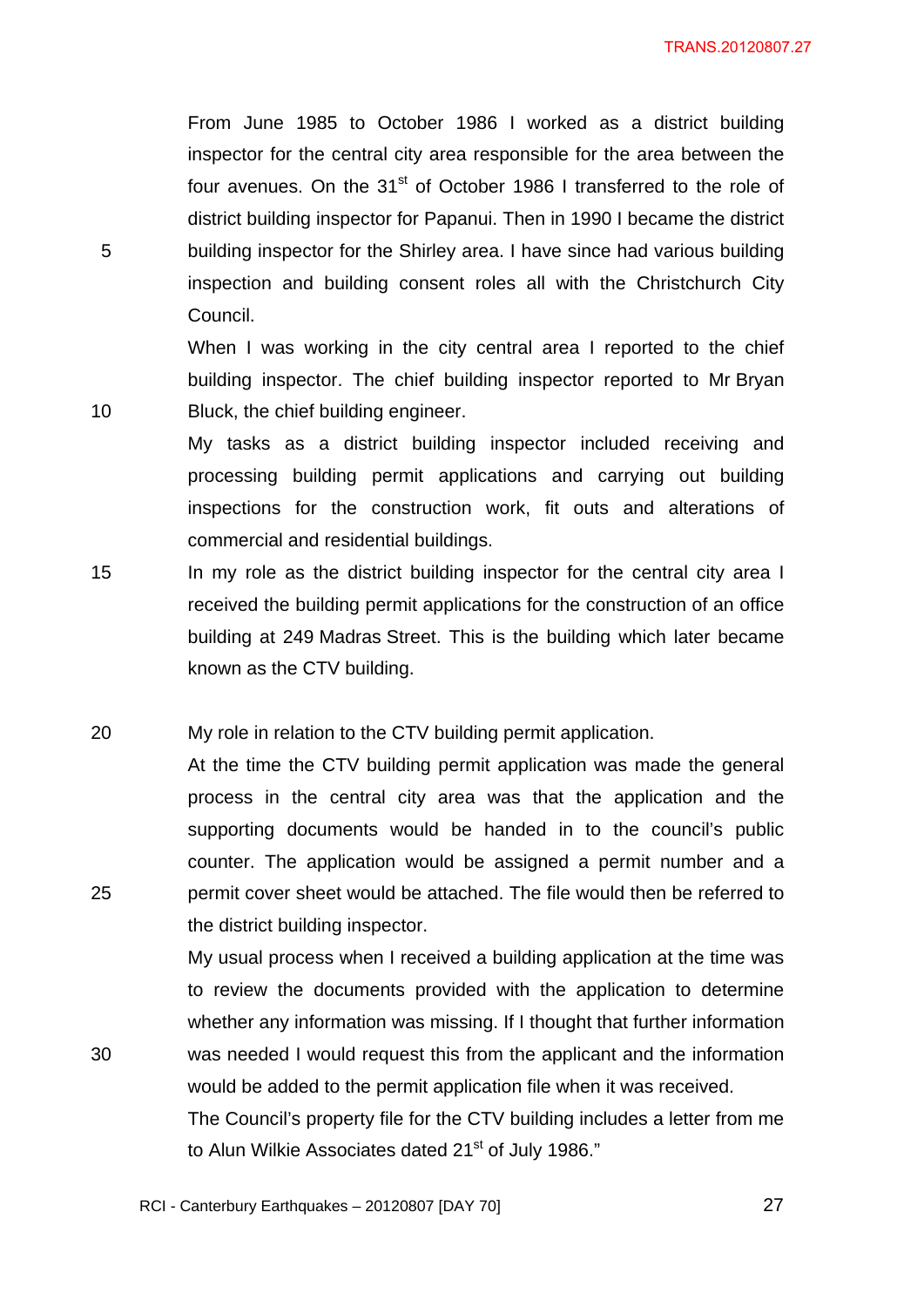1040

Q. Just stop there please. Could that document be brought up. Now that document is addressed to Alun Wilkie Associates and it refers to permit number 1747 to erect an office building at 249 Madras Street.

5

### **JUSTICE COOPER ADDRESSES MR LAING**

Application number.

#### **MR LAING:**

10 1747

### **JUSTICE COOPER:**

You said that was the permit number. It's an application number.

#### 15 **MR LAING:**

Sorry, sorry Sir.

## **EXAMINATION CONTINUES: MR LAING**

- Q. And that's your signature?
- A. That is correct.
- 20 Q. Come back to your paragraph 10 and start again at the second sentence please.
	- A. "This is an example of the letter asking for further information from the building permit application [*sic*].
- I would also review parts of the plan to make sure that they complied 25 with the relevant Bylaw requirements. This checking was limited to matters such as architectural features, for example the detailing for handrails, stair treads and ventilation. If the application related to the construction of a building I would also check the siting of the building on the plans. All applications for the construction of multi-storey or 30 complex single storey buildings would be sent to the Council's structural checking engineer. The engineer would review any structural components. It was not part of my role to check these details.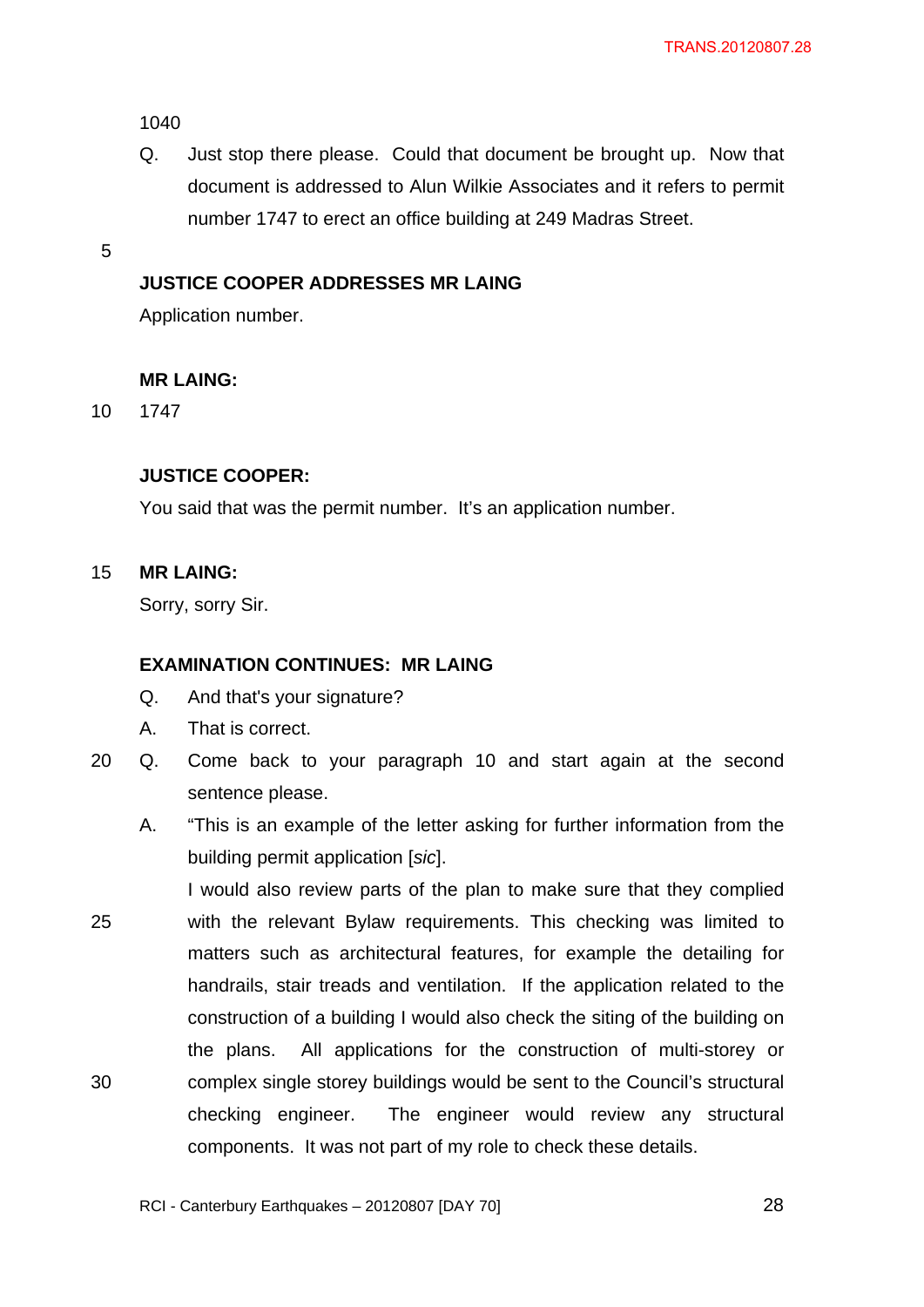I would then send the application to the relevant units of the Council that needed to review it. The first page of the processing check sheet had a box at the bottom for each of the units to sign when they had checked the relevant parts of the application. If the units needed any more 5 information from the applicant they would usually write to the applicant directly to ask for this. Any comments that the units had about the application and any recommended permit conditions were written on the second page of the check sheet.

- A copy of the check sheet for the CTV building permit application has 10 been provided to the Royal Commission. The abbreviation STR on the first page of the processing check sheets refers to the structural checking engineer. I believe that it is Graeme Tapper's signature in this box on the CTV processing check sheet."
- Q. We'll bring that up now please 0141.8. Now I'll get you to read the next 15 paragraph and then I'll ask you some more questions about it so if you just can read paragraph 14 please.

## **JUSTICE COOPER ADDRESSES MR LAING**

Well before you do, what's 0141.4 which is also referred to at paragraph 13.

20

# **MR LAING:**

I don't have a copy in front of me Your Honour. I'll bring it up now if you want to look at it. I'm sorry I do have it here. Perhaps I'll ask some questions about that in a moment.

25

# **BOTH 0141.4 AND 0141.8 REFERRED TO LEFT ON SCREEN**

#### **EXAMINATION CONTINUES: MR LAING**

- Q. Can you read them all right with both up Mr O'Loughlin?
- A. Yes, not too bad.
- 30 Q. Is it okay?
	- A. Mmm.
	- Q. So can I just get you to read paragraph 14 if you would.
	- RCI Canterbury Earthquakes 20120807 [DAY 70]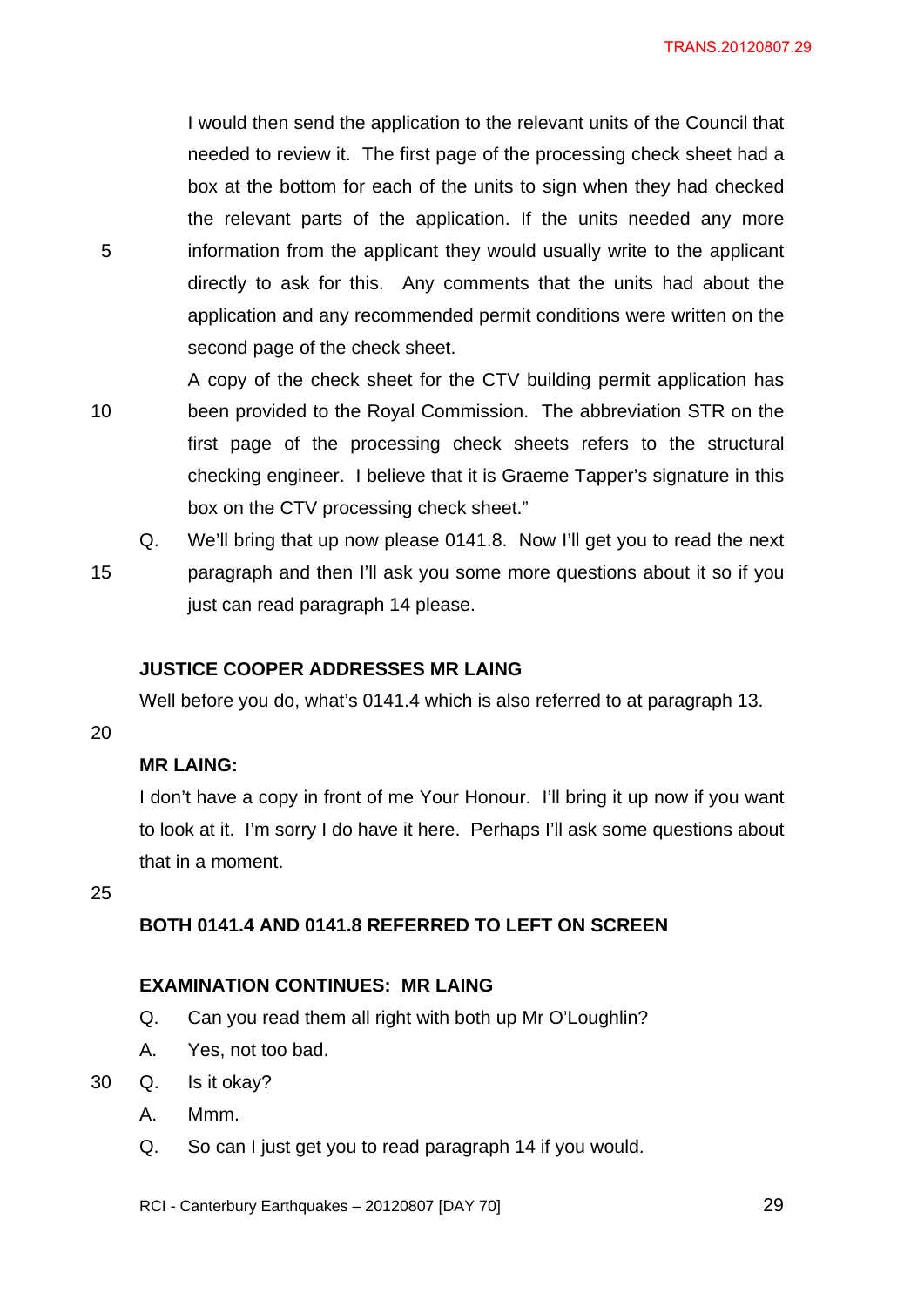- A. "The other abbreviations on the check sheet refer to the administration staff (OFF) who signed on receipt; the design office (DES), who would check features such as ground and floor levels; the survey office (SUR); the egress/fire safety officer (EGR); town planning (TP); the drainage 5 team (DRN); the street works team (SW); the traffic engineering team (TE); the health inspector (HI); and the waterworks inspector (WWI). The abbreviation DBI means the District Building Inspector. It is my signature on the CTV check sheet in the District Building Inspector's box."
- 10 Q. Now can I just take you to the second document. It should be on your right and can you just tell the Royal Commission what that document is?

# **JUSTICE COOPER:**

I don't mind if it's highlighted Mr Laing.

15

# **DOCUMENT BROUGHT UP ON SCREEN**

## **EXAMINATION CONTINUES: MR LAING**

- Q. Is that the document, the second page of the document on the left of your screen?
- 20 A. Yes.
	- Q. And can you just take me through that. You see there in the middle of that document a whole lot of things for building inspectors to look at and immediately under that "Structural Engineers" and there's a notation there – "Letter sent 27/8"
- 25 A. Yeah that's correct.
	- Q. And so that's where the various units the Council would record any comments about the process. Is that correct?
	- A. That is correct.
	- Q. Thank you. We go back to your evidence now please at 15.
- 30 A. "When each of the relevant units had signed the processing check sheet, the permit application would be returned to me and I would prepare a handwritten list of draft building permit conditions. I would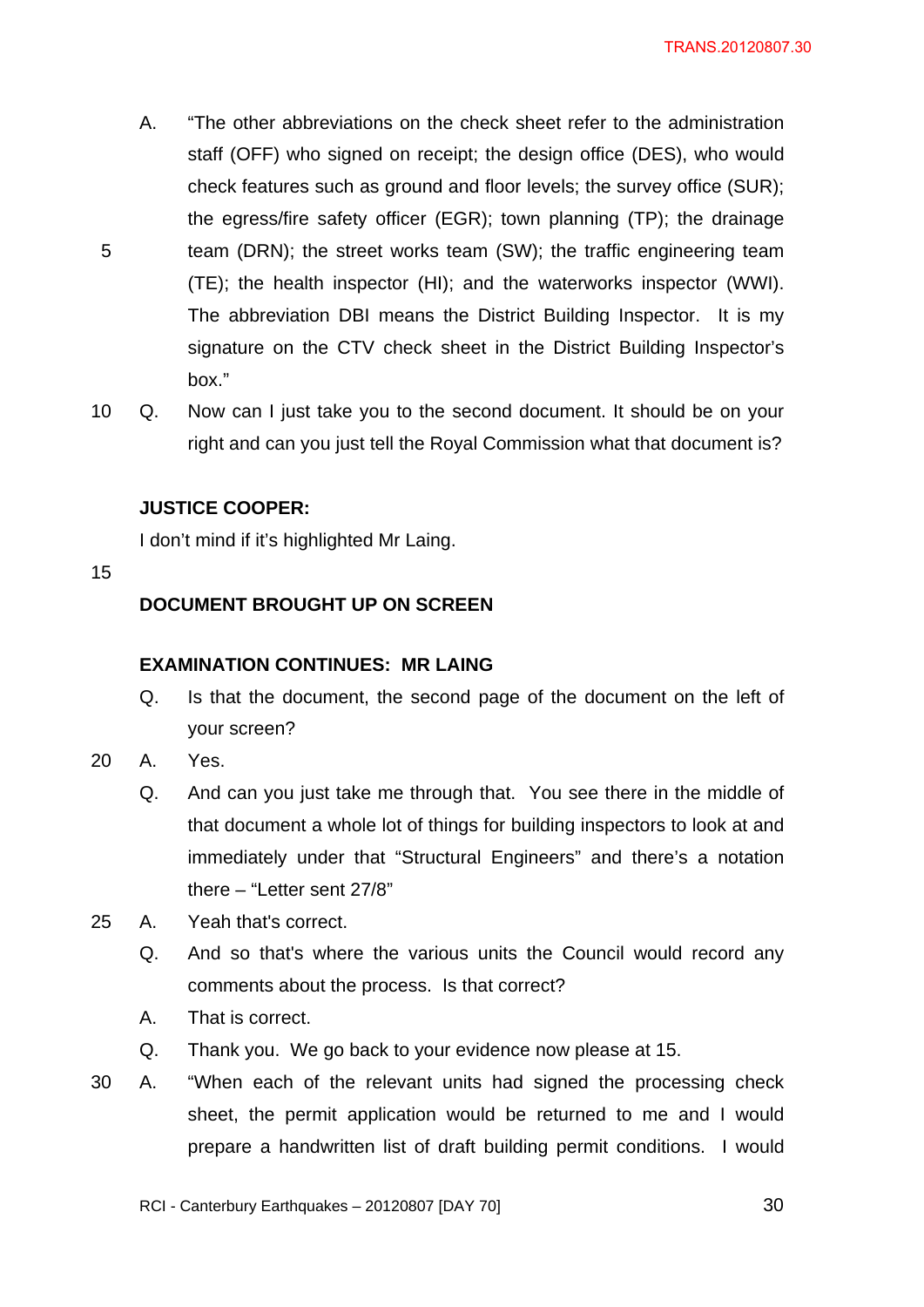select relevant conditions from a standard list and add any conditions recommended by the other units of the Council that had checked the application.

The handwritten list of conditions that I prepared for the CTV building 5 permit has been provided to the Royal Commission."

- Q. Just pause there and we'll get that brought up for you. Do you recognise that document?
- A. Yes.
- Q. That's your handwriting is it?
- 10 A. That is correct.
	- Q. Can you then continue reading please "The numbers...
- A. "The numbers on the list which are not circled, for example the 18 next to condition number 10 are codes for standard conditions. Condition 12 is an example of a condition recommended by another unit of the 15 Council. The health inspector has made the comment – 'All noise producing plant and equipment to be suitably acoustically shielded so as not to cause a nuisance to neighbouring properties' and I have included this in the list of conditions.
- I would then prepare the whole application file with a review by the Chief 20 Building Inspector. Once the application filed and the draft conditions had been reviewed and approved, the conditions would be typed up, the plans would be stamped and a permit approval and building permit would be prepared. The applicant could then uplift the permit from the Council once the permit fee had been paid.
- 25 The building permit approval, plans and conditions for the CTV building have all been signed by Maurice Faulkner. I believe that he was the Chief Building Inspector at the time. Mr Faulkner is now deceased."
	- Q. Thank you. Now could we firstly have up 0141.6 please and is that the building permit approval notification to Williams Construction?
- 30 A. Yes that's telling them. That's notification of it in the fee that they've got to pay.
	- Q. So they don't get the permit until the fee is paid?
	- A. That's correct.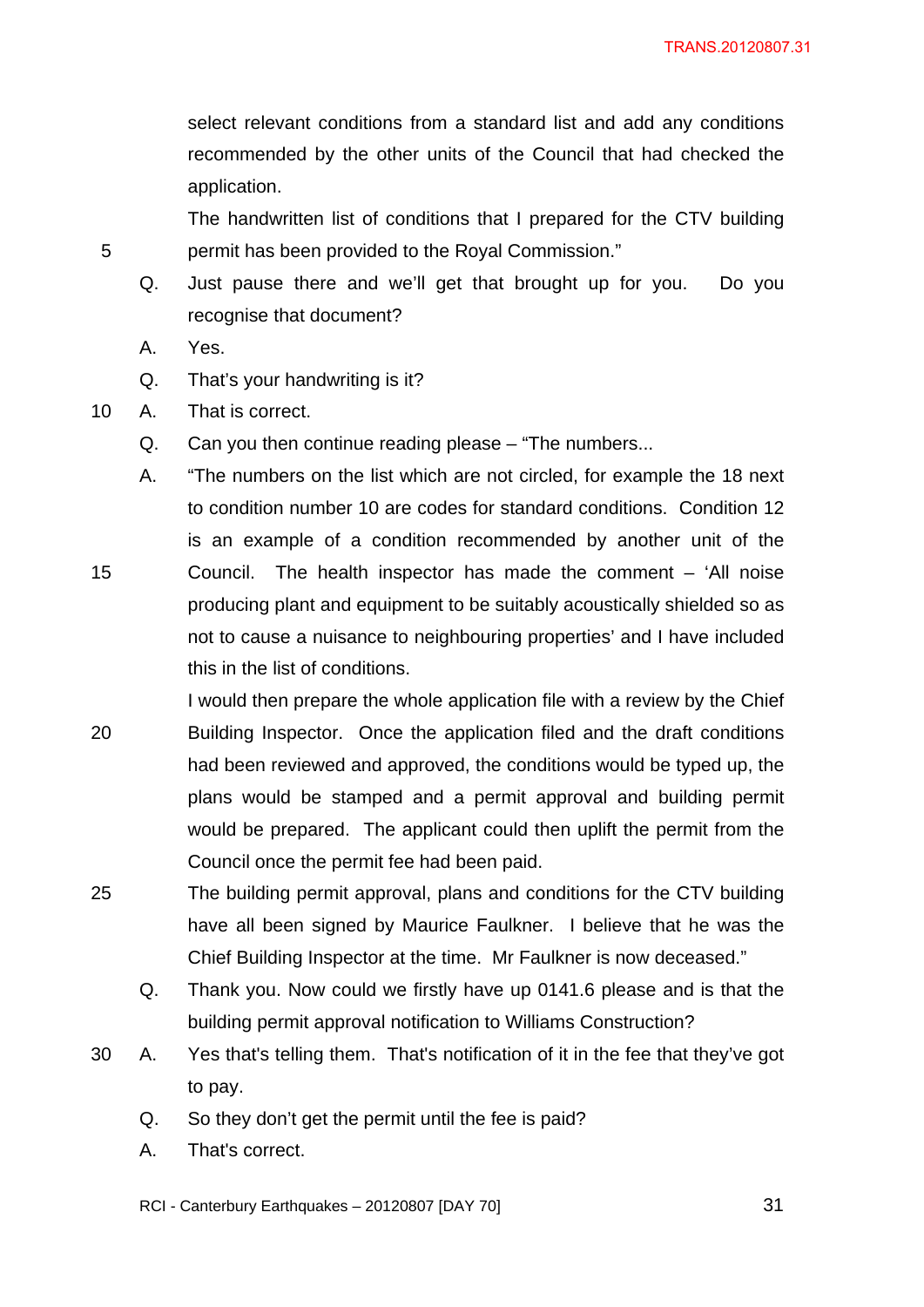1050

- Q. The next document 0284 please. And this is obviously the first page of the structural drawings. If I can just go to .2 and if you look at the bottom right-hand corner and do you see a signature there?
- 5 A. Yes.
	- Q. Whose signature is that?
	- A. I take that it is Maurice Faulkner's signature.
	- Q. Thank you. And then can we go to the final document 0141.10 please. And do you recognise that document?
- 10 A. Yes, they were the conditions.
	- Q. And at the bottom of the page the signature there, do you recognise that signature?
	- A. Yes, Maurice Faulkner's signature.
	- Q. Thank you, start at paragraph 19 again please.
- 15 A. At the time the CTV building was constructed Council building inspectors recorded the details of the building inspections on microfiche cards. I reviewed the microfiche inspection records for the CTV building. I believed that the handwriting on the cards belongs to Mr Kevin Sutherland who was another building inspector working in the 20 city central team. Mr Sutherland is now deceased. I recall that he was an experienced building inspector who had worked in the building trade before joining the Council.
	- Q. Just stop there again and we'll have a look at 0117 please. Now that document has been up this morning already, and when you are referring
- 25 to Mr Sutherland's writing what are you referring to specifically on those documents there?
	- A. That was on the inspections.
- Q. Yes. Can we go to the next page please and perhaps one over again because there's not much there. There's some writing there in the 30 columns. Do you recognise that writing?
	- A. Well by my memory it appears to be Kevin Sutherland's.
	- Q. Yes, and we'll go to the next page as well please. More writing there, does that help you recognise the writing?
	- RCI Canterbury Earthquakes 20120807 [DAY 70]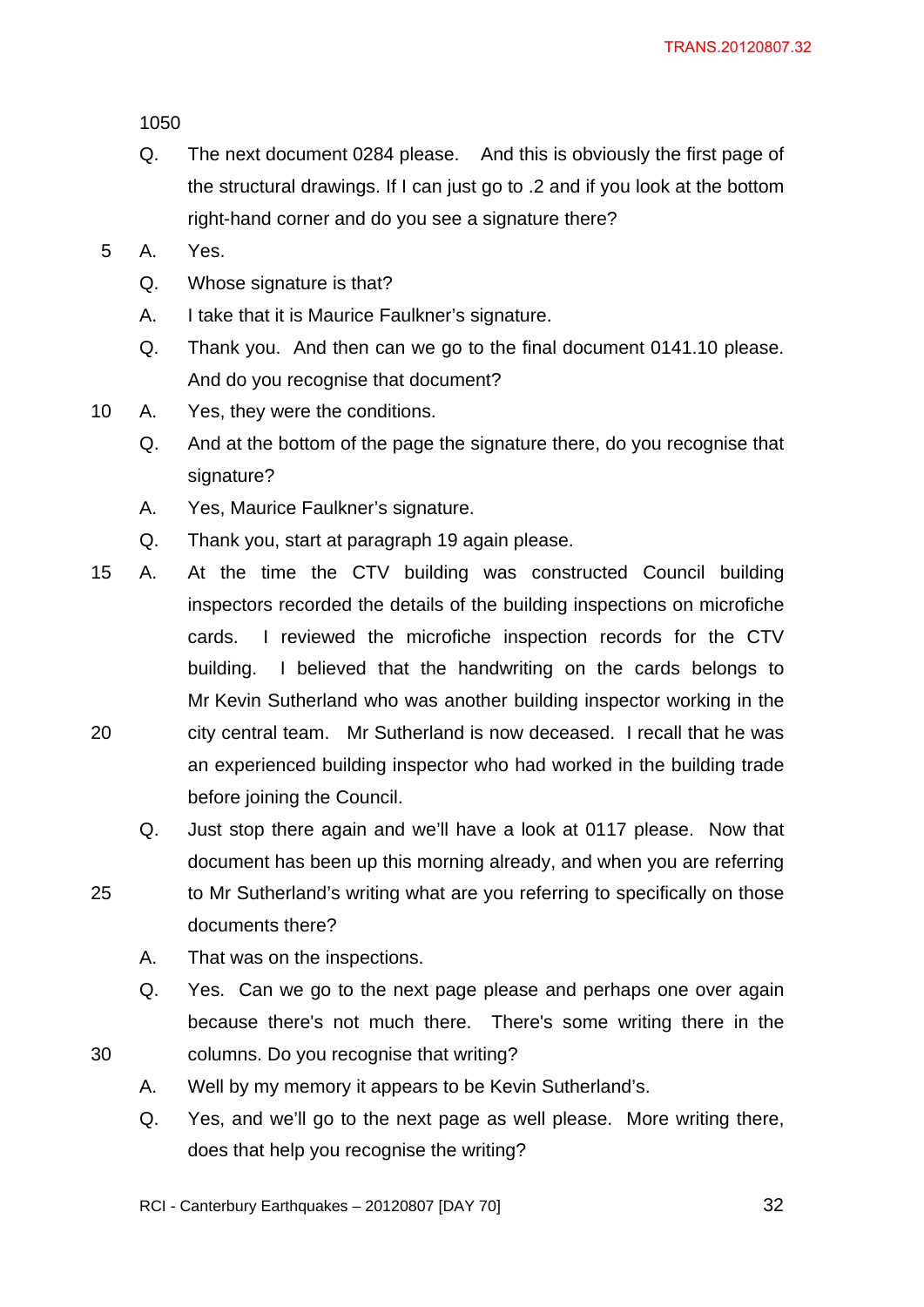- A. Yeah that appears to be Mr Sutherland's writing as far as I can remember it.
- Q. Yes, so just to you were at the hearing this morning when Mr McCarthy was asked some questions about microfiche?
- 5 A. Yes.
	- Q. Could you explain to me in a little bit more detail about how the process worked. The building inspections you say were recorded on microfiche cards?
	- A. That is correct.
- 10 Q. And then what happened to them at that stage? Did they go into some system that you're aware of, what happened to them?
- A. Well while the construction was on for the building, they would remain in the inspector's case. We each had a case where we kept all our microfilm cards in. They would remain there until he had done his final 15 inspection on the job. You'd then write the job off and they would go back into a file. They were – at one stage they were kept in a cabinet separate from the property files but in later years they were put in the property files.
	- Q. Thank you, now as far as structural drawings are concerned, how were
- 20 they treated while the building process was in force? Where were they located?
	- A. Well my recollection from that time, all plans were microfiched on the microfiche cards so they should have been in my opinion there should have been more cards there showing all the structural plans.
- 25 Q. Yes.
	- A. Yeah.
	- Q. Now in the current case there's been evidence that the structural plans were found on the property file but not on microfiche. Do you have an explanation why that might have occurred?
- 30 A. No I couldn't explain that.
	- Q. Well perhaps we continue now at paragraph 20?
	- A. In the late 1980s Council building inspectors carried out a mandatory building inspection before foundations were poured and before any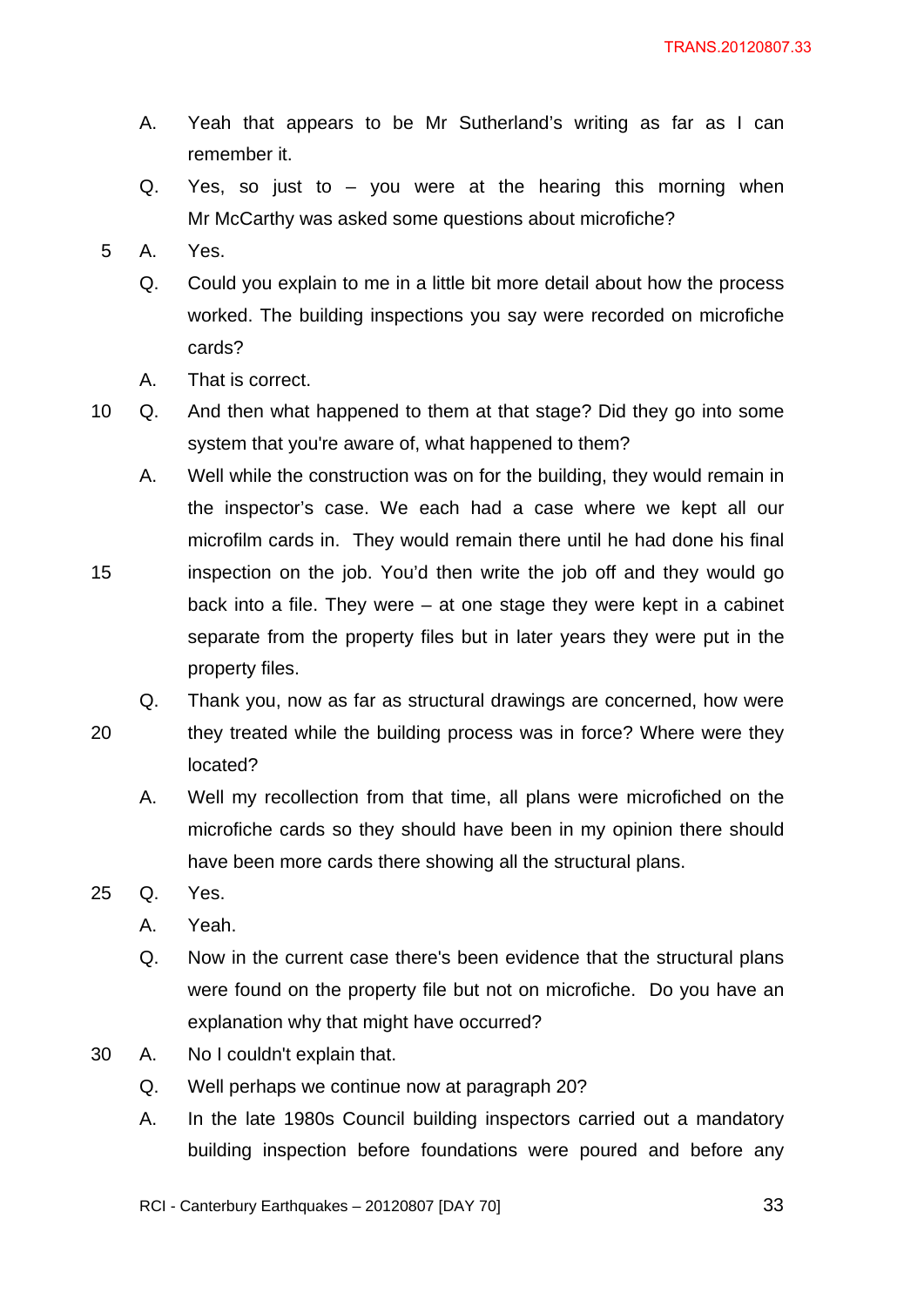TRANS.20120807.34

linings were fixed. The building contractors should also have been notifying the Council before any other major concrete pours, for columns and floor slabs. Otherwise the timing of the building inspections were largely at the discretion of the building inspector. The inspector would 5 call in on a regular basis to review any progress on the building work.

If an experienced design engineer was in charge of the building site then my role as a Council building inspector would include checking that the engineer was carrying out appropriate supervision in relation to the building work. I would check this by reviewing the engineer's site 10 reports. I would also usually carry out specific inspection prior to the pouring of foundations to check the siting of the building; inspections before any major concrete pours; an inspection prior to the fixing of wall linings; an inspection of any block work and also random inspections to review features such as guard rails, plumbing and drainage, disabled 15 access, exterior cladding, flashings, roof flashings and stair construction.

- Q. Thank you, now in the second sentence in paragraph 21 you refer to reviewing the engineer's site reports. Are these reports that would have been held on site?
- 20 A. Yeah, they were the reports that were held on site when he would make a visit, he used to leave  $a$  – mainly they would leave a report on site if he'd been there so I could view that.
	- Q. And when you went to the site you would ask to see these reports?
	- A. Yes I would.
- 25 Q. Yes, and check them?
	- A. Yes.
	- Q. Paragraph 22.
- A. Mr Sutherland's notes on the CTV microfiche cards are similar to those which I would have written when carrying out inspections for other 30 projects like the CTV building.
	- There are 11 dates recorded for inspections on the microfiche cards although the final date of 15 April 1988 has no entry next to it. This number of inspection is reasonably low for a building the size of the CTV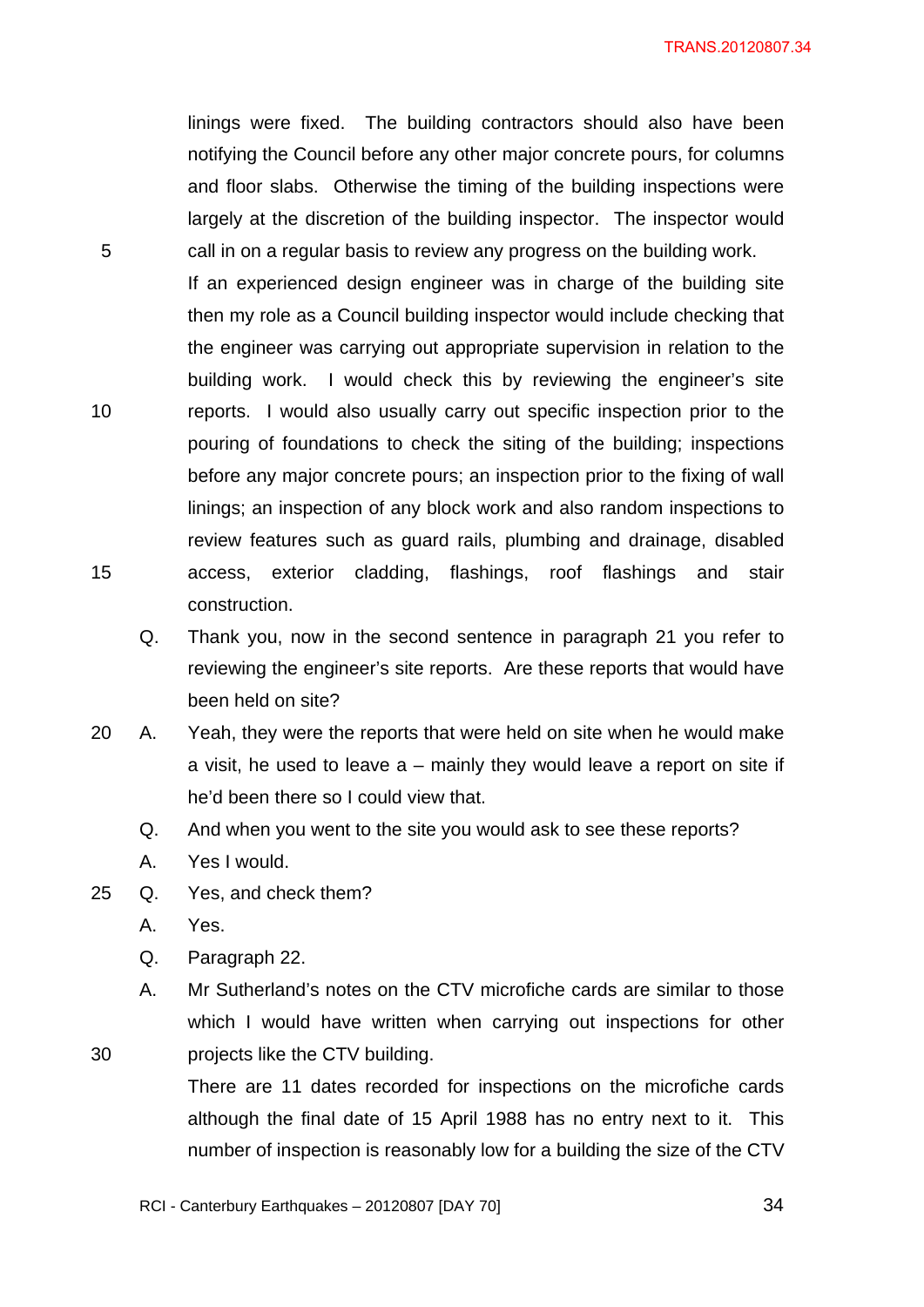building although I note that at times inspections were occasionally carried out that were not recorded on the microfiche cards.

- Q. Yes, and just again there, what would be the reason or reasons why an inspection would not be recorded on a microfiche card?
- 5 A. Well, at times you could have another relieving inspector doing the work. He would not necessarily have the cards with him, and sometimes that wasn't transferred back to the inspector whose job it was to do – who was doing the main inspections on that job.
	- Q. Twenty-four.

10 A. There is an approximately five months gap in inspections between the  $31<sup>st</sup>$  of March 1987 and 20<sup>th</sup> of August 1987. I cannot explain why this would have occurred if construction was continuing during this period. I would normally expect to have seen an entry on the microfiche cards recording a final inspection by the building inspector. The notes for the 15 22<sup>nd</sup> of February 1988 inspection records that handrails and hardware are being finished which suggests that the building was nearing

completion at that stage, and as I mentioned there is an entry on the 15<sup>th</sup> of April 1988 with no notes recorded against it.

I have reviewed the guidelines for building permit related inspections 20 referred to in Mr McCarthy's evidence to the Commission. Although the guidelines are dated after the building permit for the CTV building was issued they provide a reasonable indication on the types of inspections being carried out at that time the CTV building was constructed to the best of my recollection.

25 1100

#### **CROSS-EXAMINATION: MR RENNIE**

- Q. Mr O'Loughlin I understand you correctly that if a building inspector who was not the one normally inspected the job went to the site, that inspector would not necessarily have the microfiche cards with them?
- 30 A. No he normally would not have those with him because he'd rely on the plans that were on site to do his inspection from.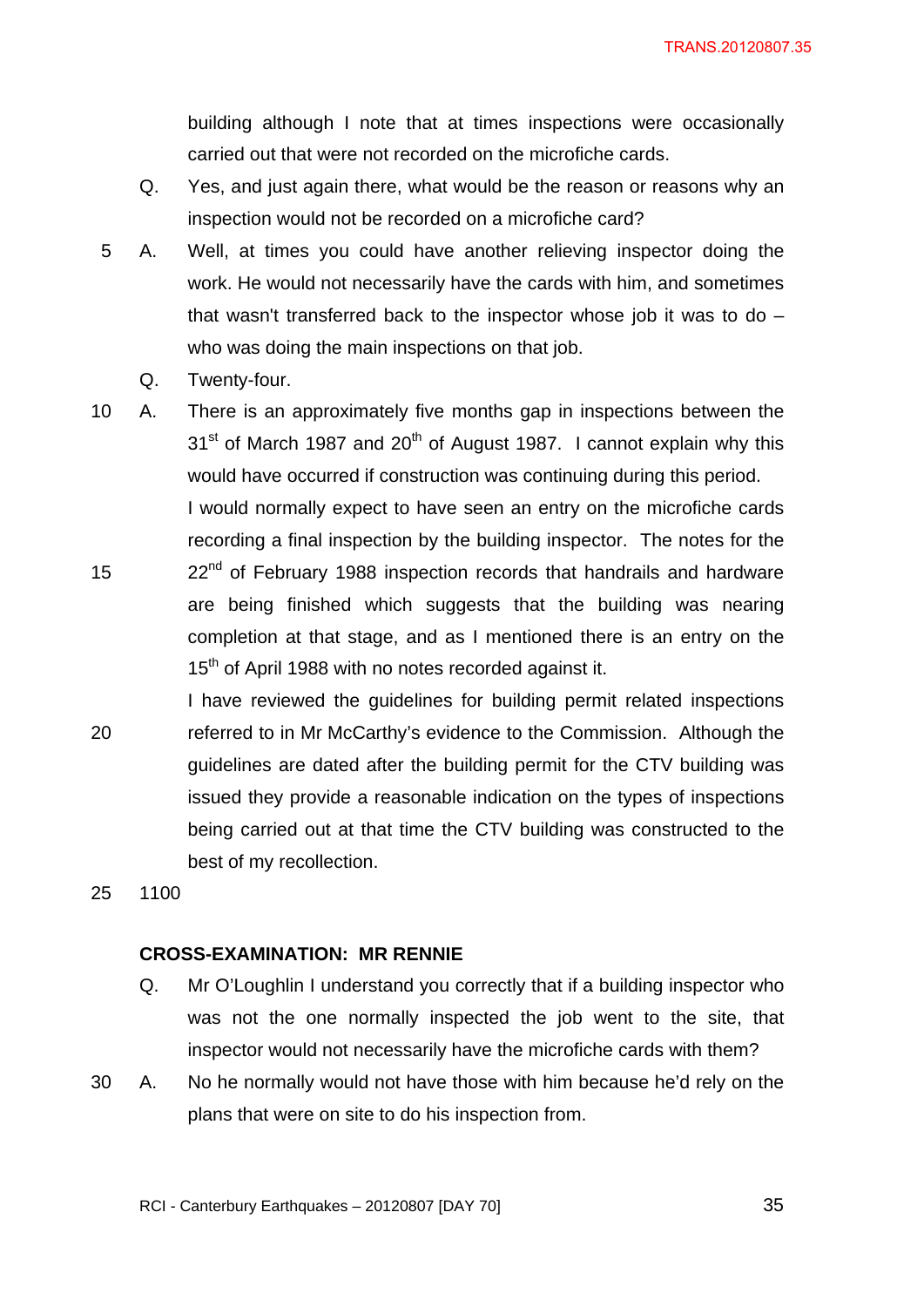- Q. The relevance of the microfiche cards then would be the notations made by building inspectors on prior inspections rather than the contents of the microfiche?
- A. That is correct.
- 5 Q. So an inspector going to the site without the cards would not have the information as to what had been found or not found on prior inspections?
	- A. Mmm, no not always but sometimes they might look at the cards before they went out.
- 10 Q. Even in that event it would be more logical that they would take them with them, wouldn't it?
	- A. Not unless because at times when they cards were taken out they wouldn't get returned back to where they (inaudible 11:01:50) –
	- Q. Wouldn't go back to where they belong?
- 15 A. Yes, mmm.
	- Q. When the inspector took the card with the microfiche out to the site, was the practical position that the inspector at the site would not be able to read the microfiche?
- A. We had a viewer to view the microfiche but it was okay for small jobs 20 but on big const – big job like the CTV building, you wouldn't be able to do it. You would have to rely on the plans that were kept on site.
	- Q. When you say you had a viewer, you mean a portable viewer that you could take with you?
- A. Yeah it was just a wee viewer that you held up to your eye, very hard to 25 look at the details on the microfiche.
	- Q. So that for the sake of argument if you were looking at a microfiche of the documents which I was discussing with Mr McCarthy earlier where there was a single microfiche with a number of documents on it, it would pretty well impossible to read that on site, wouldn't it?
- 30 A. That would be correct.
	- Q. And another weakness I take it would be that if notes or explanatory material had been written on the Council's documents checking the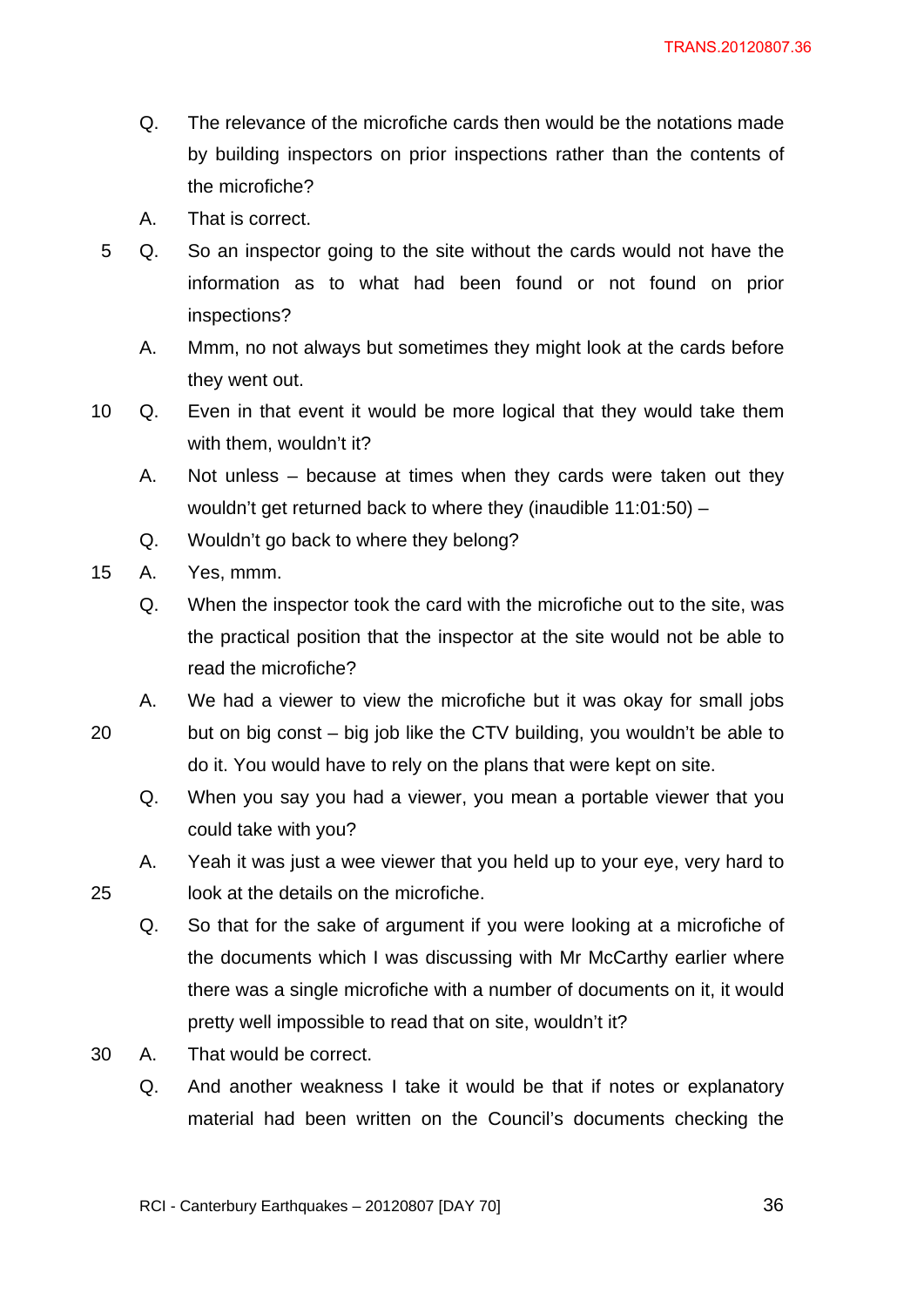onsite building permit documents wouldn't give you that information either. Is that correct?

- A. No you wouldn't pick that up either.
- Q. No. In terms of the onsite documents that the contractor held, was it 5 your understanding that it was the contractor's obligations to have them onsite throughout the construction period?
	- A. That is correct.
	- Q. And in your practical experience as a building inspector did you find that generally to be the case?
- 10 A. That was generally the case but they the plans that were actually, the main plans that were signed weren't the actual plans that they kept onsite. They were more than likely photocopies of those, or copies of those because that was their record.
- Q. In other words the contractor would hold a clean original copy amongst 15 their business records but a photocopy onsite, no doubt to take into account rain, concrete spills, mud and all those other considerations?
	- A. That is correct.
- Q. Yes. Could we have BUI.MAD249.0141.8 the first of the two documents Mr O'Loughlin was looking at before and could we enlarge the bottom 20 quarter or so of that please. You agree that in the third line from the bottom reads, "Structural drawings to come," and then a note, "Received 26/8." Do you see that?
	- A. Yes.
- Q. Other than that endorsement on that document, do you know of any 25 other reference in the Council's records as to the receipt of structural
- 
- drawings, that you have seen? A. Not that I am aware of that I have actually seen, but yes the structural
- drawings if they were taken directly to the engineer I would have no record of it.
- 30 Q. Now the receipt of those drawings by the look of it was about four days before you signed as the DBI reference on the right, that is correct?
	- A. Is this –
	- Q. Sorry I stand corrected, my maths fails –
	- RCI Canterbury Earthquakes 20120807 [DAY 70]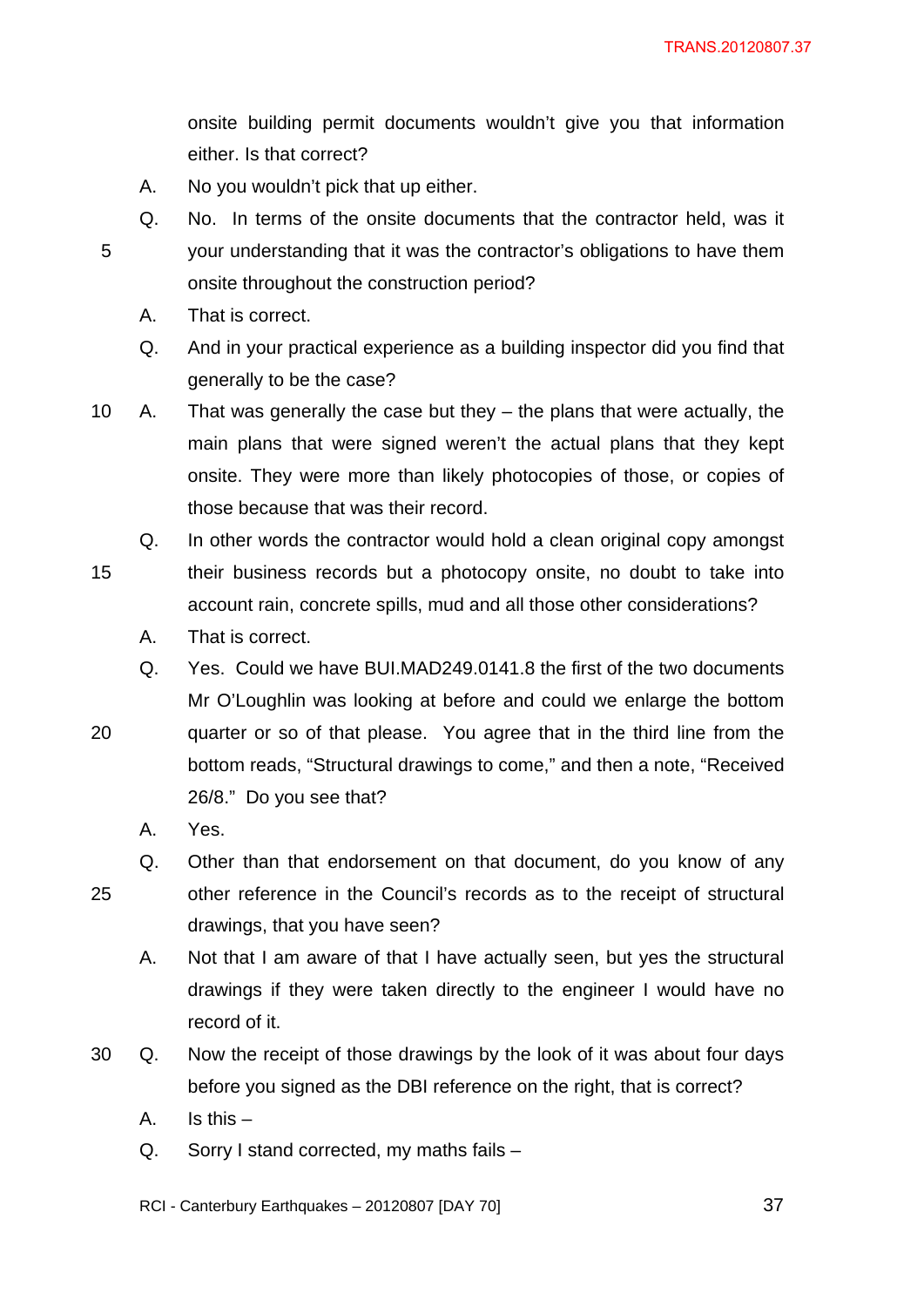- A. Yep.
- Q. But yours will be better and you will actually give me a figure somewhere around about a –
- A. Around about a month –
- $5$  Q.  $-35$ ?
	- A. Yes.
	- Q. Yes. Do you know who wrote the "Received 26/8," on that document?
	- A. No I do not.
	- Q. You don't recognise the handwriting?
- 10 A. No.
- Q. Could we go to BUI.MAD249.0141.4 the second document that Mr O'Loughlin was looking at and could we enlarge the section please which refers to structure. It's about two-thirds of the way down. You will see although we have slightly lost on the left the (inaudible 11:06:31) 15 structural engineers, you see that?
	- A. Yes.
	- Q. And Mr Laing asked you about the reference letter sent 27/8 you see that?
	- A. Yes.
- 20 Q. Do you agree that that relates to the fire resistance requirements?
	- A. Not necessarily, that is the structural engineers they start at the top of that list and just normally work their way down.
	- Q. So is it your understanding as a building inspector that that statement could apply to any of the headings within that box?
- 25 A. Yes that would be correct.
	- Q. Other than the reference letter sent 27/8, you agree there is nothing on the checklist that would indicate that structural stability was identified as an issue?
	- A. Going by the check sheet I would have to say that is the only reference.
- 30 Q. Well I will put it around the other way because you notice, you will recall from the document we previously looked at that the structural drawings were received on 26/8 which is the day before the letter we are looking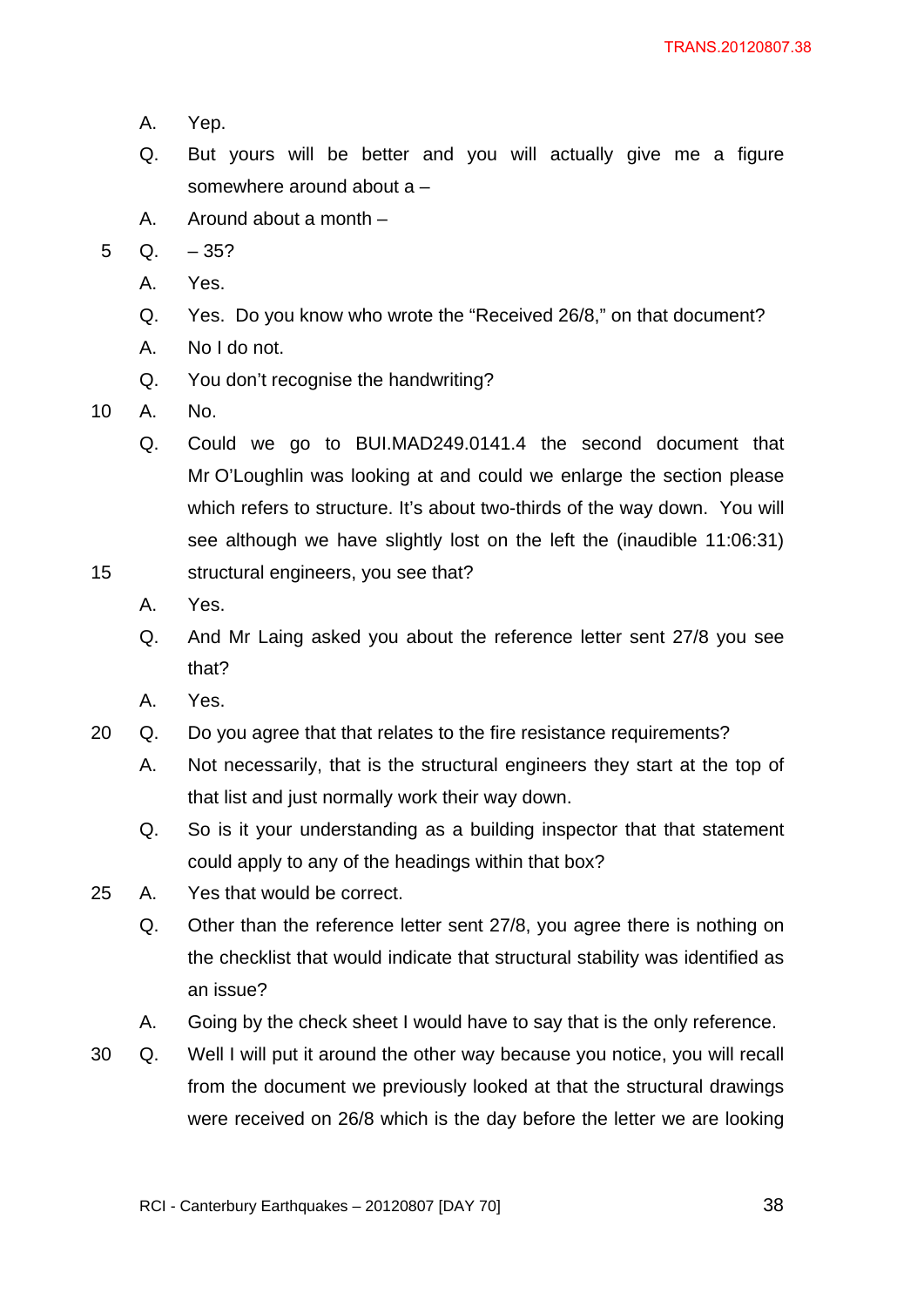at, so that on 27/8 a letter was sent as to whatever it was, that was of concern to the structural engineers?

- A. Yes.
- Q. That is how you would read that as a building inspector?
- 5 A. Yes that is how I would read it.
	- Q. And I take it that by the time that you signed off on 30 September on the document we were looking at previously, you had before you evidence that the requirements in that box had been satisfied?
- A. Yes going by the check sheet or the box that had been signed off when I 10 actually checked everything out.

**CROSS-EXAMINATION: MR KIRKLAND – NIL** 

#### **CROSS-EXAMINATION: MR ZARIFEH**

- Q. Mr O'Loughlin just on that last issue in the document that you had up, if we can go back to that.
- 15

#### **JUSTICE COOPER**:

That is 0141.4.

#### **CROSS-EXAMINATION CONTINUES: MR ZARIFEH**

- Q. Thank you Sir and you refer to the entry letter sent 27/8?
- 20 A. Mmm.
	- Q. You have also referred to and we have had reference to it already a letter from Mr Tapper dated 27 August '86, that is likely to be that letter?
	- A. I would be pretty much sure that that would be that letter.
- Q. And so looking at the documentation, the permit application you told us 25 was dated 17 July '86. If you go back to the document before that please, the page before.

## **JUSTICE COOPER**:

It is 041.8 we want.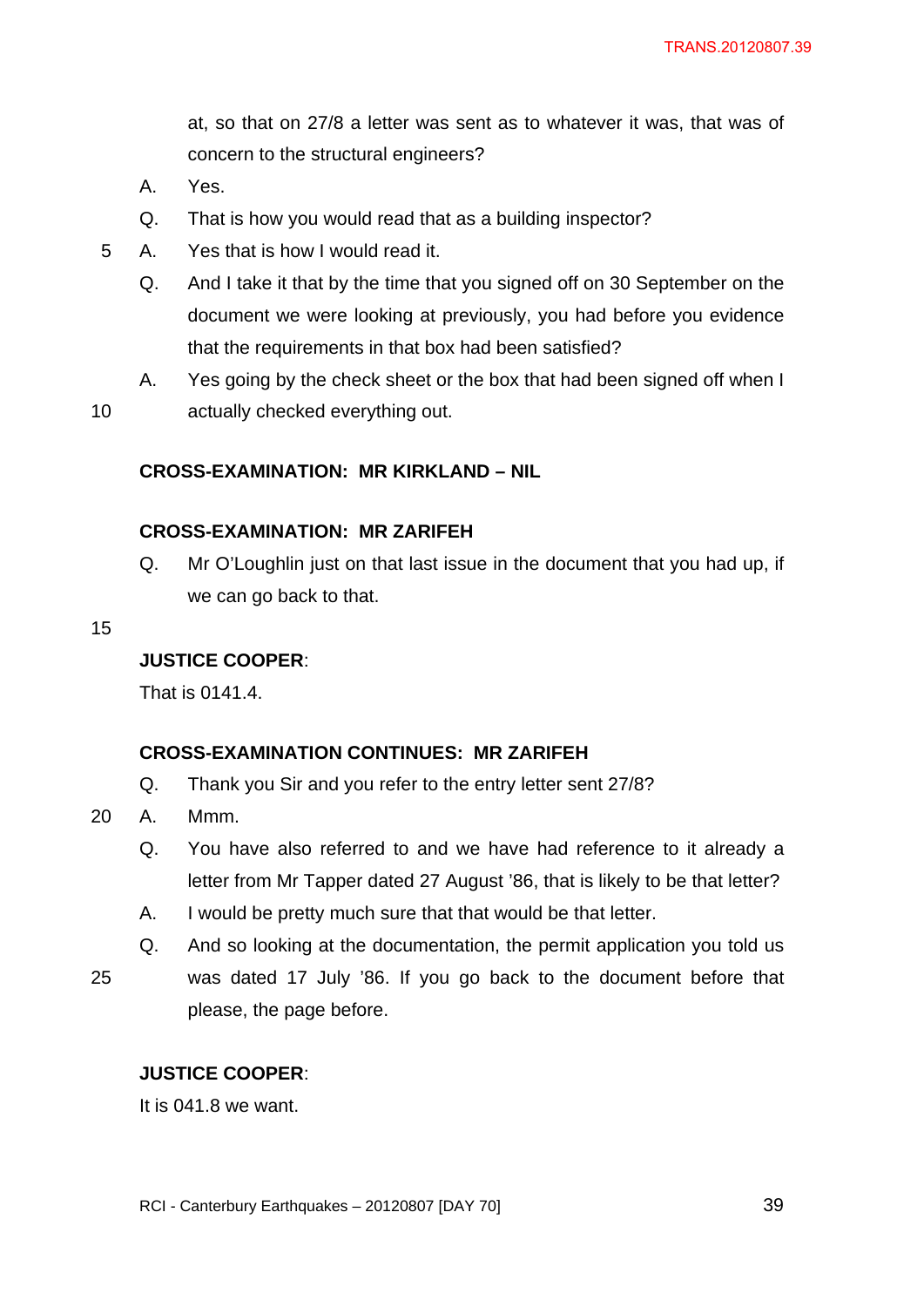## **CROSS-EXAMINATION CONTINUES: MR ZARIFEH**

- Q. Thank you. The date at the top –
- A. Yep.
- Q. under the permit number is 17/07/86?
- 5 A. That is correct.

1110

- Q. And can we assume that the plans that came in with that permit application were the architectural plans, or not? Is there any way of telling from that form?
- 10 A. Except for the note down the bottom which says, "Structural drawings to come."
	- Q. Right, so but the architectural plans were on the council file weren't they? We saw those referred to on the microfiche?
- A. Yeah, I'd, I'd say that there would have had to have been the 15 architectural drawings there for us to accept them.
	- Q. There'd have to be something wouldn't there?
	- A. Permit, yes.
	- Q. And as you've pointed out structural drawings to come, and then received 26/8, so the structural drawings would have come in that day.
- 20 So just the day before the letter that's been referred to as the Tapper letter of 27 August, correct?
	- A. That's correct.
	- Q. Now I take it from what you've said that you had no personal involvement in assessing any documentation that came in? You were
- 25 simply processing things? Did you have to make any assessments in the granting of this permit?
	- A. In the granting of the permit I was only looking at the architectural features and (inaudible 11:11:52) on probably the handrails, stairways and that but it was very limited.
- 30 Q. And you had nothing to do with the structural side?
	- A. No I didn't have any.
	- Q. So you had no discussions with Mr Tapper or Mr Bluck in the engineering department about it?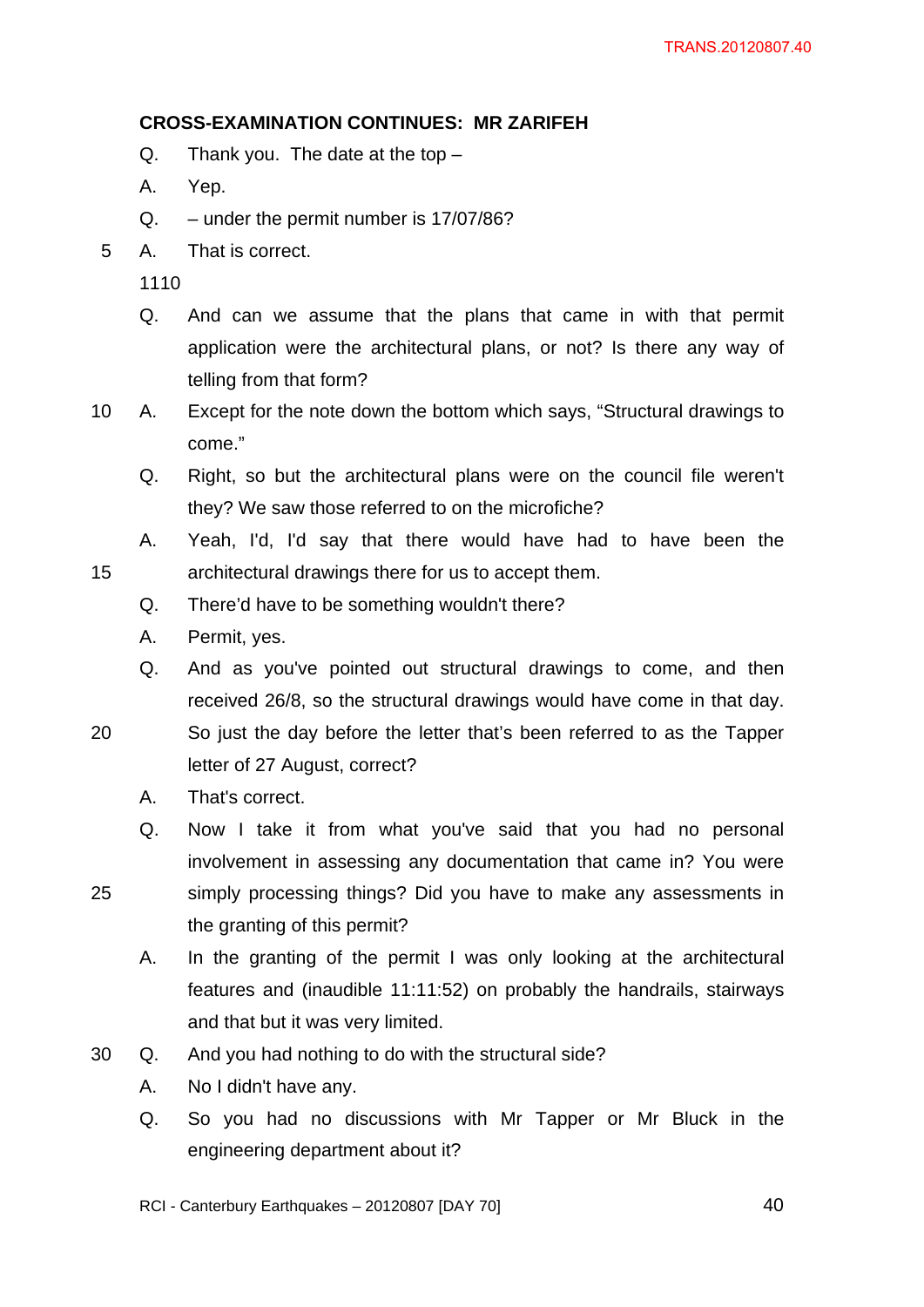- A. Not in regard to the structural, no.
- Q. And no discussions with them about any concerns they may or may not have had about the structure?
- A. Would you repeat that please?
- 5 Q. Did you have any discussions with Mr Tapper or Mr Bluck about any structural concerns they may or may not have had about the building?
	- A. No I did not.
	- Q. And presumably you wouldn't have been consulted by Mr Tapper before he wrote that letter?
- 10 A. No he was the engineer doing the check sheets, yeah, I haven't got the expertise to do that.
	- Q. Did, you obviously knew Mr Tapper?
	- A. Yes I did.
	- Q. And Mr Bluck?
- 15 A. Yes.
	- Q. We've heard evidence that, I'll put it neutrally, that there were often arguments between the two of them over permitting of buildings and requisitions or requirements. Were you aware of that?
	- A. At times they would have a heated debate on the pros and cons of jobs.
- 20 Q. And how do you know that? Were you part of that or?
	- A. I wasn't part of it but I wasn't too far away from where they were.
	- Q. So you heard it?
	- A. Mmm.

## **JUSTICE COOPER:**

- 25 Q. That's a yes is it?
	- A. Yes, I heard them but they were, but it was only about the job, afterwards you know they could go and have a cup of tea. It wasn't as though they were against each other it was just that the pros and cons of the job they would vigorously debate.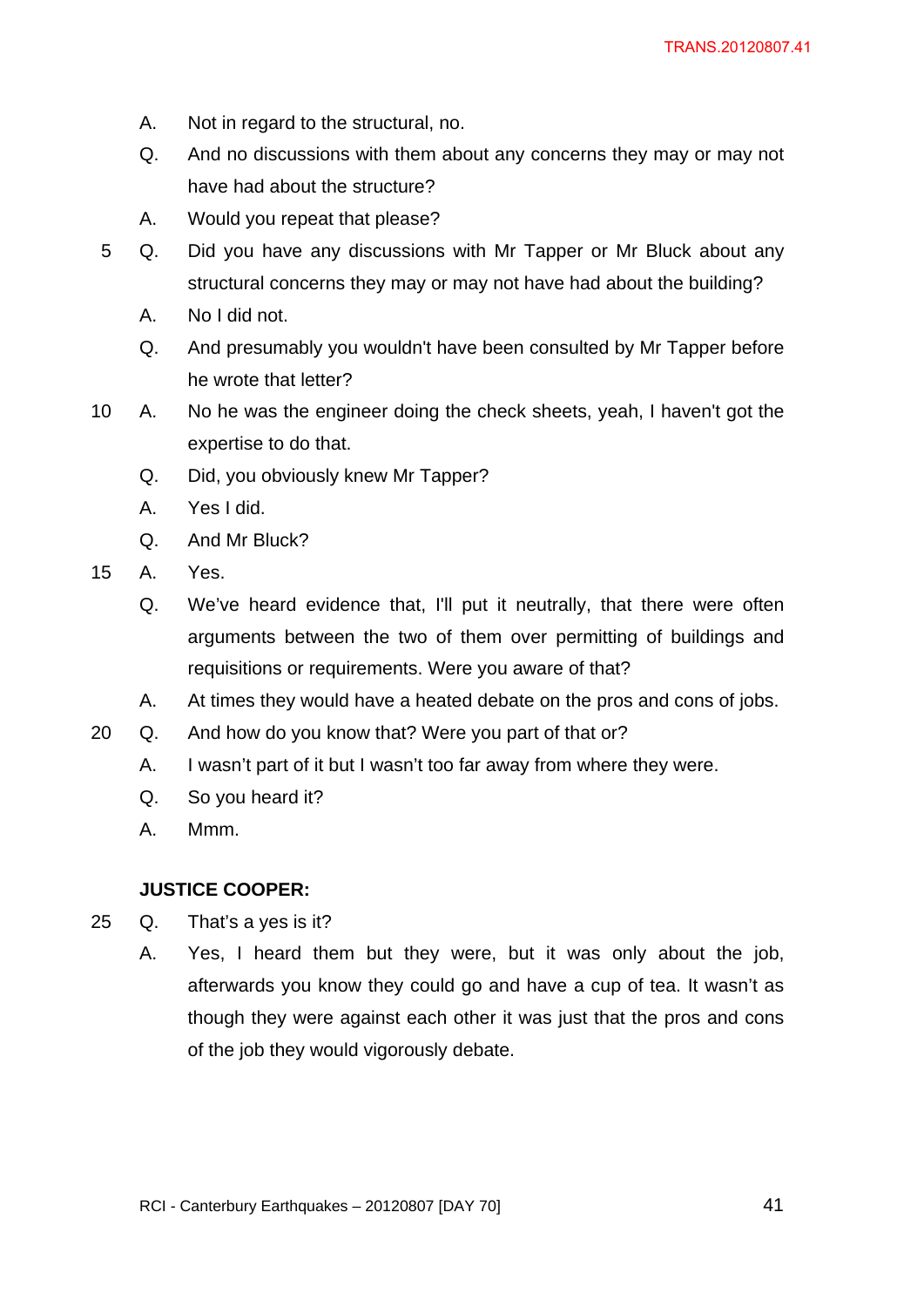# **CROSS-EXAMINATION CONTINUES: MR ZARIFEH**

- Q. And we've heard some descriptions of Mr Tapper and his character and things to the effect that he was perhaps a bit of a stickler for procedure and for and thorough in terms of his scrutiny of permit applications. Is 5 that your recall?
	- A. That is my recollection. He was a very thorough person.
	- Q. We've also heard that he was someone who would stick to his guns and was quite hard to move if he had a certain view about the way something should be done. Do you agree with that?
- 10 A. Probably in some things but I wouldn't say it would be in all.
	- Q. And would you have had, we've also heard evidence of contact between Alan Reay and the council, in particular Mr Bluck. Would you have had any knowledge of that back at the time?
	- A. Well, I can remember Alan Reay coming in to the council but –
- 15 Q. About permit applications?
	- A. but whether, what it was actually for I couldn't actually tell you. He did go and meet Mr Bluck, but he also talked to Graeme Tapper as well.
	- Q. Sorry, what was the last bit?
	- A. He also talked to Graeme Tapper as well.
- 20 Q. All right, so you're just saying you can recall him coming in to the council to talk to the engineers? Is that what you're saying?
	- A. Well he used to come in and talk to him about what jobs are what I wouldn't know but I remember him coming in.
- Q. Just want to ask you a couple of questions about the inspection 25 process, and I understand that you didn't do any of the inspections that are recorded on the documents?
	- A. That is correct.
	- Q. Did you do any at all of CTV?
	- A. No, I didn't do any inspections.
- 30 Q. And you set out in paragraph 21 the kind of things that would be inspected or part of an inspection?
	- A. Yes.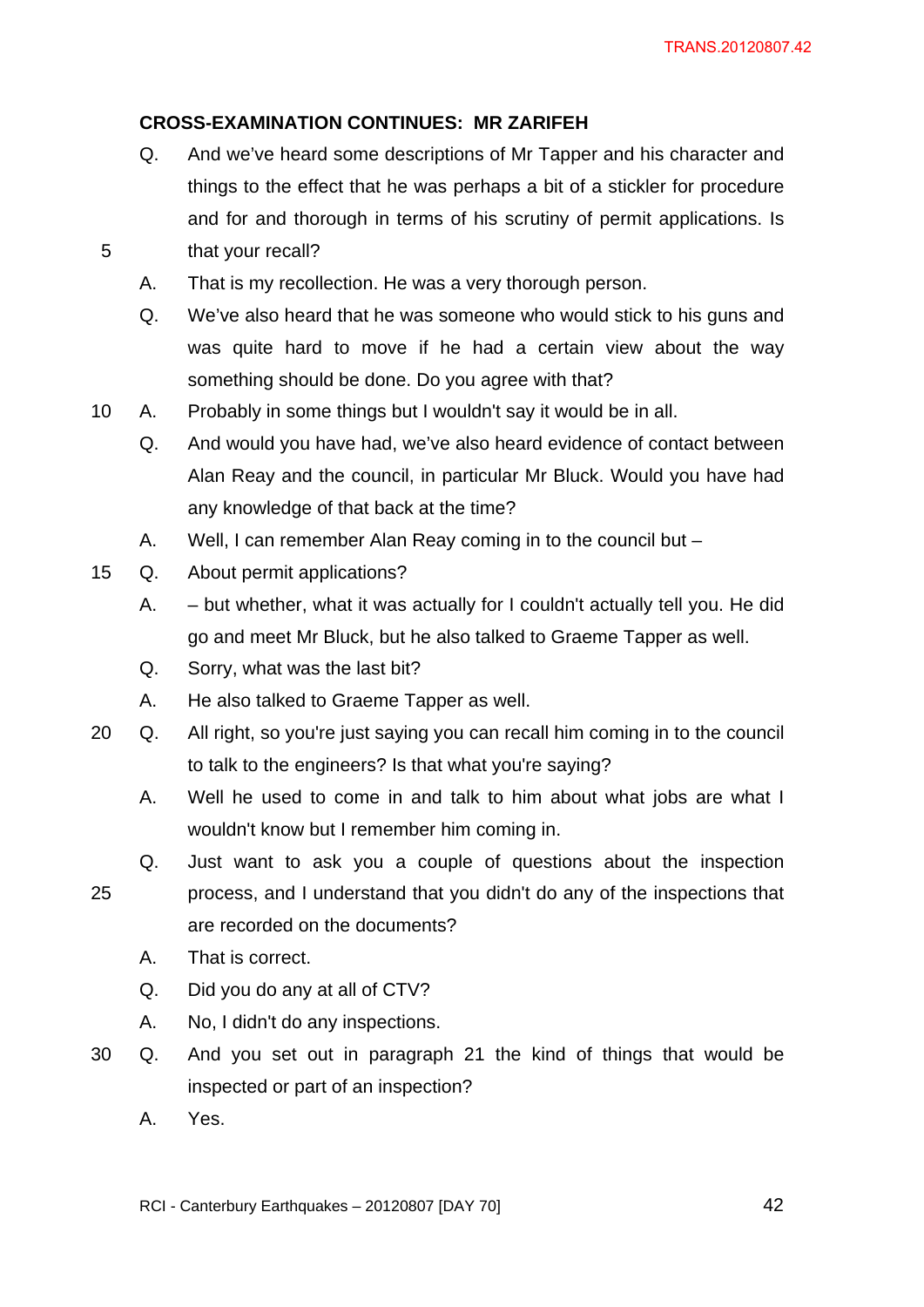- Q. Can you tell from the records that the council has whether Mr Sutherland I think you said it was would have done all those things or not?
- A. As I said in my, that they appeared to be a bit light on the number of 5 inspections.
	- Q. Right.
	- A. I think from memory the first, the ground floor and the first floor are recorded but nothing after that in the way of the concrete floors.
	- Q. Right.
- 10 A. I would have probably done another inspection on them.
	- Q. So when you say a bit light are you referring both to the number of inspections that are recorded?
	- A. The number of inspections recorded.
- Q. And you seem to also be referring to the extent of the building 15 inspected? You said the ground and first floor but not above it?
	- A. On the floor –
	- Q. Is that correct?
	- A. well there doesn't appear to be any inspections done on the upper floors.
- 20 Q. And is that something you would have done if you'd been inspecting?
	- A. Yes I think I would have.
- Q. The five month gap from March to August you said you can't explain from the records why that might have been. We're going to hear some evidence from the Williams Construction people that were involved with 25 the building, Mr Brooks, in his brief refers to work slowing down after March. Could that be an explanation if the work has slowed down would
	- A. Unless they were virtually stopped I would have thought an inspection would call in at some stage just to see what was happening.
- 30 Q. All right, so there's still not an answer in your mind?

the inspections slow down or cease?

- A. Not fully, no.
- Q. And Mr Scott, in his second brief, he said that he thought that it was possible that the council inspectors were satisfied with the standard of
- RCI Canterbury Earthquakes 20120807 [DAY 70] 43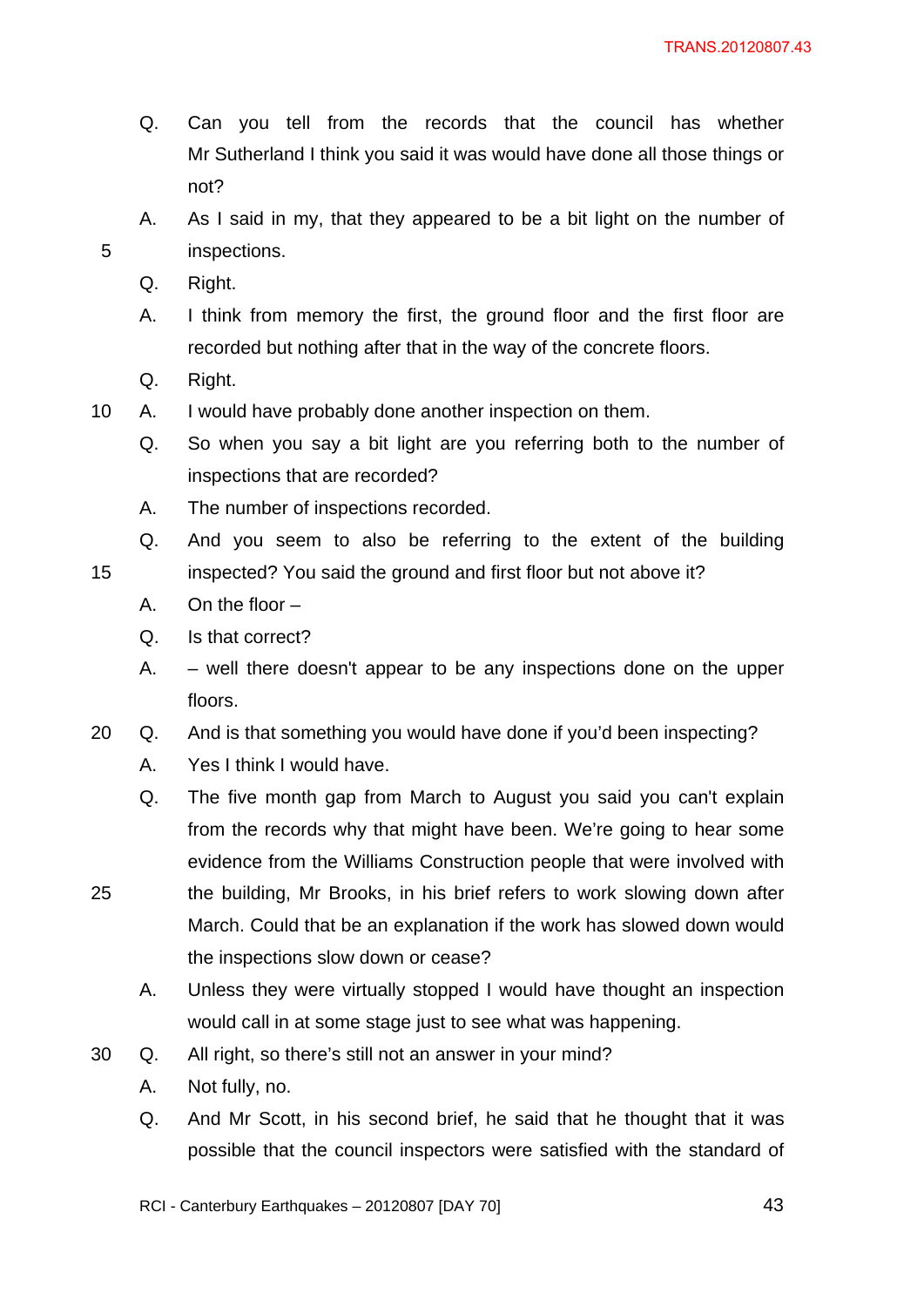workmanship in the engineering supervision up to level 2 and as a result council inspections were reduced. Now that's just him giving an opinion, is that something that you think would happen or not?

- A. That could have been a possibility but I, yeah, without the only person 5 that would have been able to explain that fully would be Kevin Sullivan.
	- Q. Right, but you think that if the council inspector was satisfied that the engineer was inspecting or that the standard of workmanship was okay then he might not inspect?
	- A. He might not inspect but I'd still if you weren't there just prior to the pour
- 10 I'd be, you know, when you next visit you'd be checking the engineer's site reports to see that he'd carried out those inspections.
	- Q. Right, so just so we're clear, are you saying that sometimes the building inspector, the council building inspector would really pass over and rely on the engineer doing his inspections?
- 15 A. Occasionally that would happen because if you had quite a bit of the afternoon with concrete pours or something that you had to check before (inaudible 11:20:23) some of the well-known ones that you were more than happy with their workmanship and all that, you know, you could rely on their engineer to do that for you.
- 20 1120
	- Q. And does that still happen or is that something back in the '80s?
	- A. I can't comment fully on that because I haven't done any inspections for a number of years.

# **CROSS-EXAMINATION: MR ELLIOTT – NIL**

## 25 **RE-EXAMINATION: MR LAING – NIL**

## **QUESTIONS FROM COMMISSIONERS FENWICK AND CARTER – NIL**

## **QUESTIONS FROM JUSTICE COOPER:**

Q. Mr O'Loughlin can I just ask you to have a look again at the document 30 with the suffix 0141.8 which is the application for the building permit.

RCI - Canterbury Earthquakes – 20120807 [DAY 70]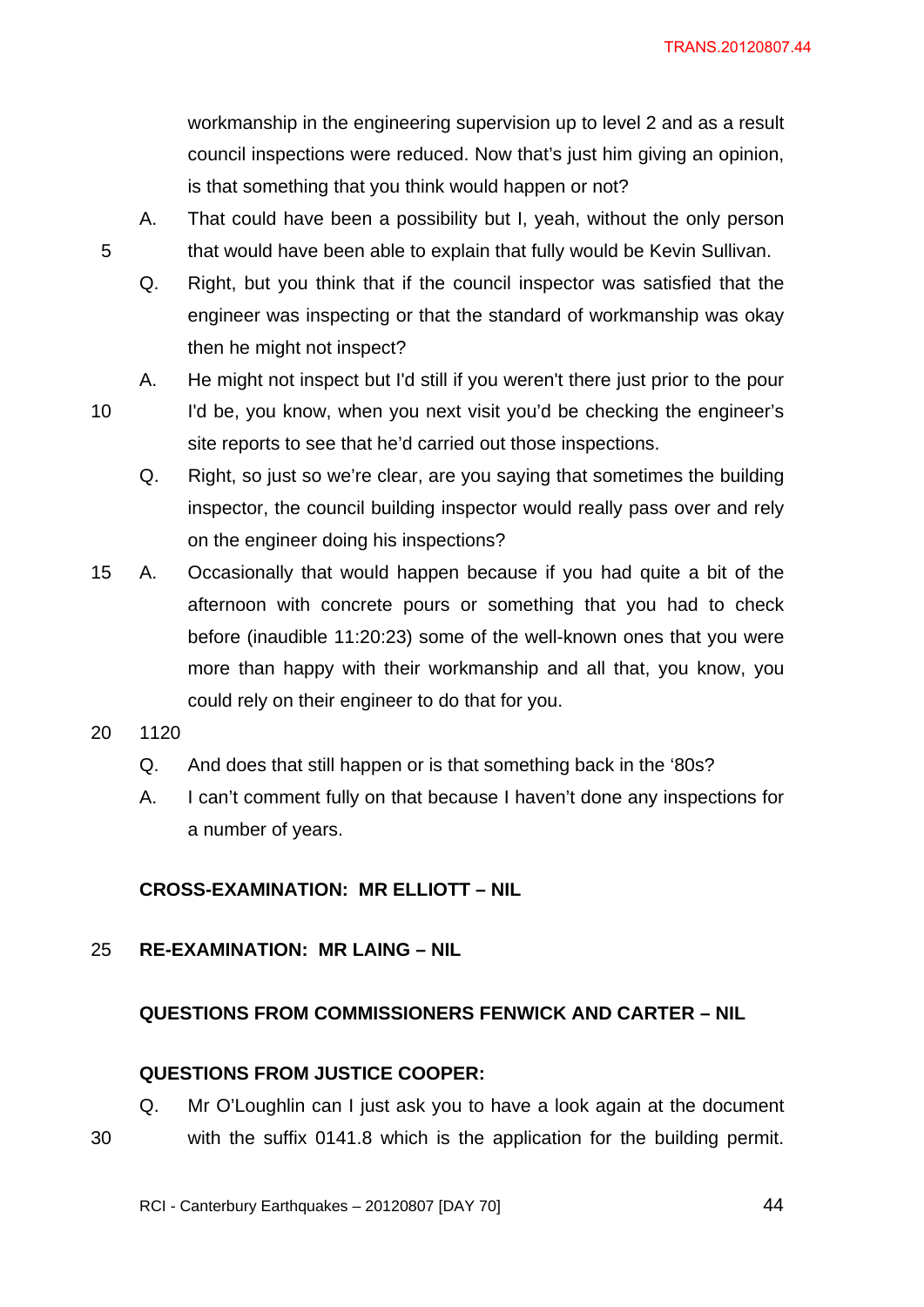There's no Council stamp on it indicating the date it was received. Was that not normal practice to stamp such applications.

- A. It's not a stamp. When it was received the date would be handwritten in.
- 5 Q. The date would be handwritten in, what, by whoever was receiving it over the counter?
	- A. Yes.
	- Q. So the applicant would present it with the date blank –
	- A. Yeah.
- 10 Q. and the Council would then fill it in.
	- A. That was usually the way it went.
	- Q. Now this idea that one can make an application for a building permit on the basis that structural drawings are to come, was that a standard sort of practice in Christchurch City in those days?
- 15 A. There was some jobs where that would happen like that but it was mainly a lot of times the pressure was on whoever was just signing the building to get them into the Council so the checking process could start so without the structural drawings there was still a certain amount of work on the architectural drawings that could be carried out.
- 20 Q. Can I just ask ENG.CCC.0044.29 to be displayed. This is a page from the Building Bylaw that was applicable at the time and when that is displayed I want you to have a look at clause 2.6.1.1. 2.6 deals with plans and specifications, 2.6.1.1 begins, "Together with every application there shall be submitted to the engineer in duplicate detailed 25 plans....." et cetera, "which shall together furnish complete details of design." The wording of that Bylaw suggested to me that it was envisaged that all of the plans describing the building would be submitted at the same time. I take it that wasn't always done?
- A. It wasn't always done but that's the way it's worded. You would expect 30 everything to come in when the application was made.
	- Q. Now can we have a look from the same Bylaw at .28 rather than .29 which is the page before and if we could have a look at clause 2.5.3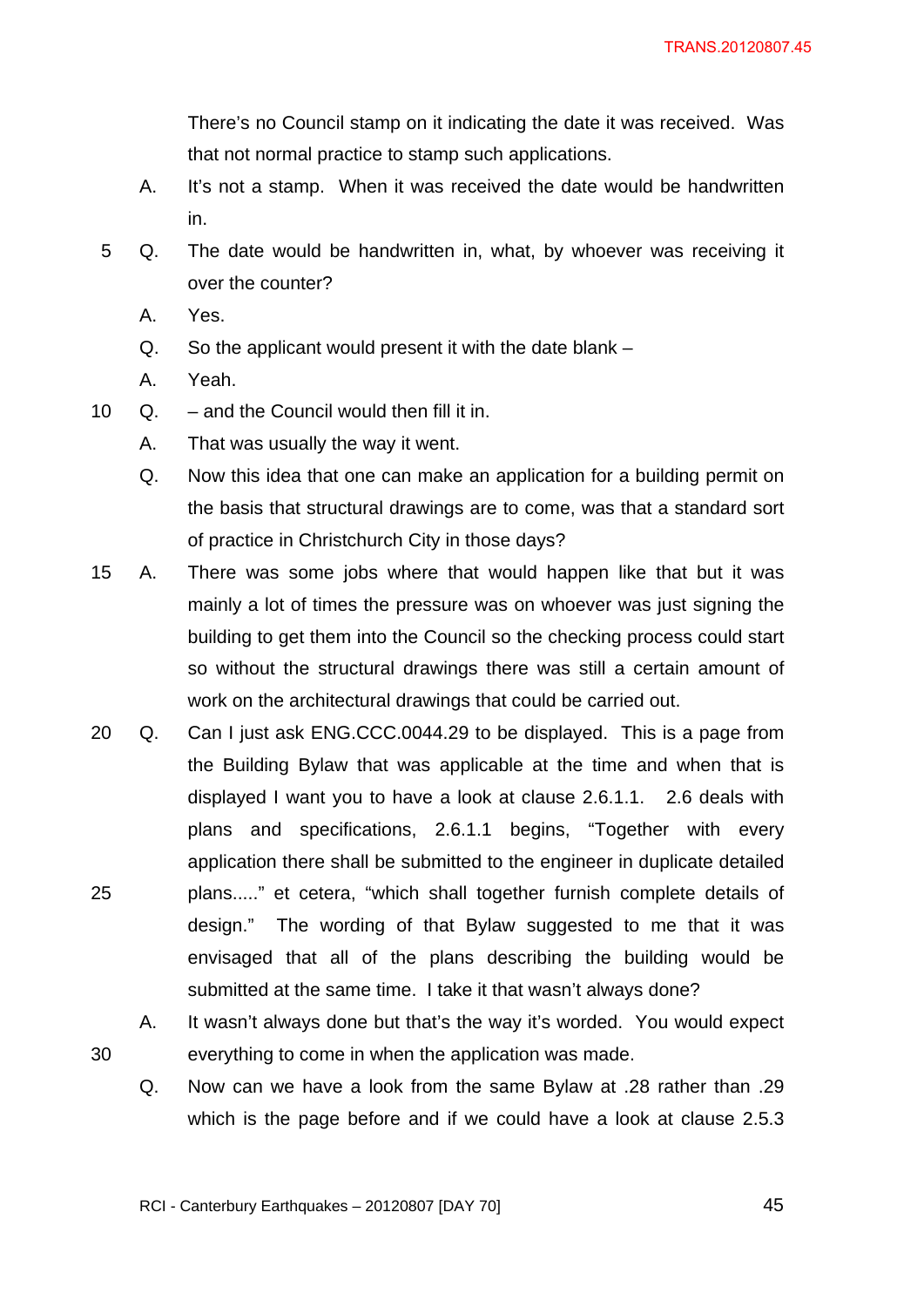which is at the bottom of the page and it says, "It applies to buildings for which specific design has been necessary." I take it that was this case?

- A. Yeah, I'd take it there would have been a specific design for a building.
- 
- Q. "And to assist the Council and to speed up the issue of a permit a 5 statement of responsibility for documentation shall be supplied containing the name of a person or organisation directly responsible for each of the following and they include the principal consultant, architectural drawings, structural engineering design, structural engineering drawings, compliance with Town Planning requirements 10 and compliance with fire safety requirements".
	- Now presumably, having regarding to your role with the Council, this is a clause of the Bylaw which you would have been familiar with and which you would have applied in going about your work. Am I right?
	- A. Yes we would look at those things.
- 15 Q. Well the Bylaw requires a statement to be provided doesn't it?
	- A. Yes it does say that.
	- Q. A statement of responsibility for documentation. Was that a provision of the Bylaw that was in force?
- A. I just can't remember entirely whether it would have been in force 20 entirely or not.
	- Q. I haven't seen anything in this case which indicates that such a statement of responsibility was required for the CTV building. Does that surprise you?
- A. I just, sorry, I can't remember back then what the general process was 25 for that.
	- Q. I'm inferring from what you've described as your role in the processing of the application for building permit if that requirement was to be applied you would have been the one responsible for doing so. Is that a fair conclusion?
- 30 A. From memory I only just to look at the architect..., I didn't go right back through that part of the Bylaw.
	- Q. So is it something you may have overlooked?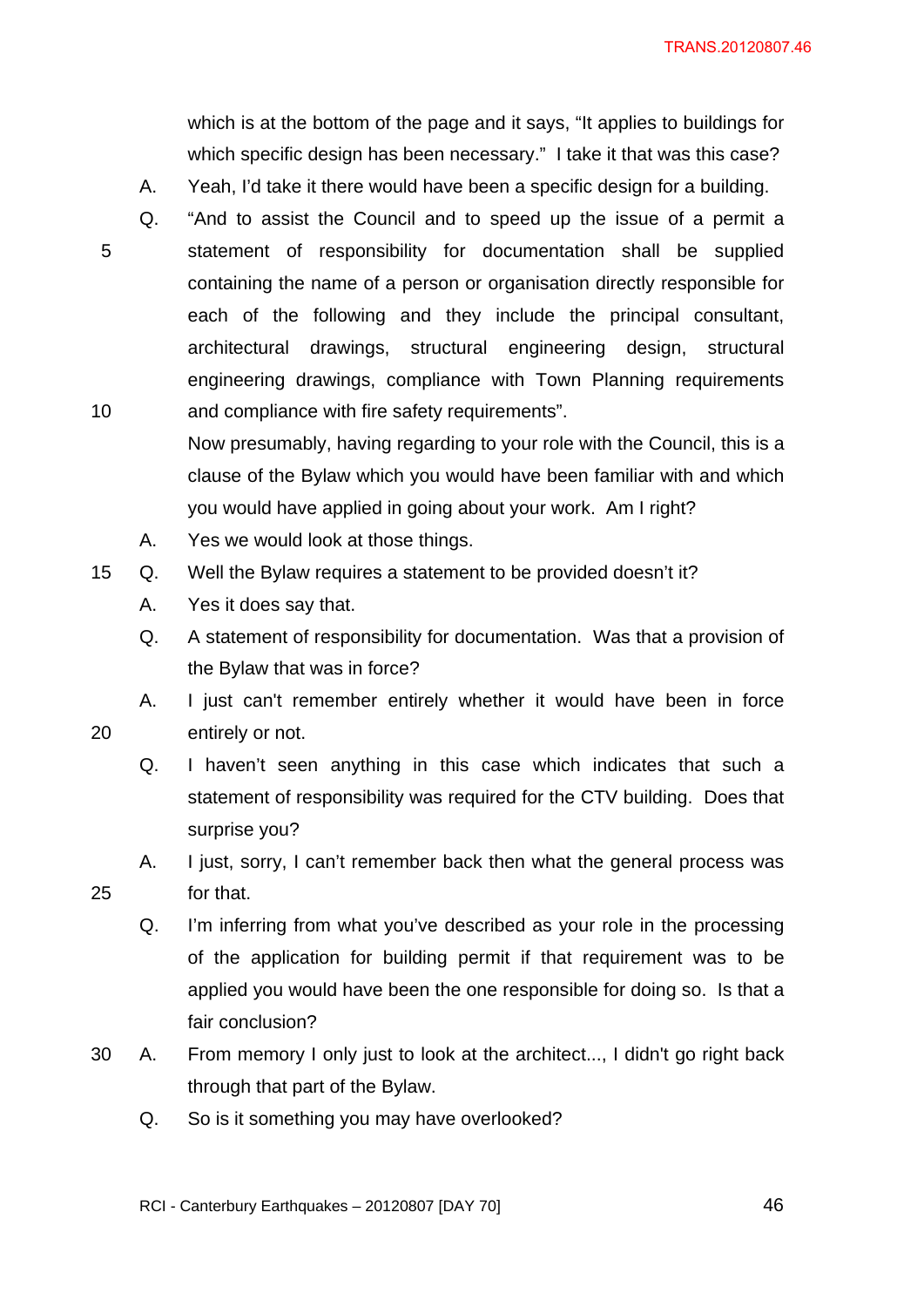A. Possibly could have been. As for that job I just really don't have a great deal of recollection of actually working on it.

# **QUESTIONS ARISING: MR RENNIE**

- Q. If we could go back to the permit document please and you may be able 5 to pick up on there Mr O'Loughlin but just by the applicant's signature, Mr Wilkie, I suspect his name's underneath, is what appears to be a stamp "Return to L O'Loughlin". Do you see that?
	- A. That's correct.
	- Q. His Honour was asking you about the process under the Bylaw. Could
- 10 you explain how that stamp would come to appear on that document?
	- A. I would have put it on there.
	- Q. At the outset or at some later point?
- A. I would have put that on there when I first received the documents before I'd sent it to any other of the departments so they knew who to 15 return it back to.

- Q. And your purpose in doing that was?
- A. When I sent it to the other units that had to look at it when they finished with it they would know who to return it back to.

1130

- 20 Q. And what level of authority did that show you had over the application as a whole?
- A. I was more of the general co-ordinator of the process so that it would go round all the other units that it had to and that they'd all sign it off and then I'd gather all those documentation at the finish and give that to the 25 chief building inspector.

Q. And would that go on after you'd made an initial bylaw compliance check?

A. I would have put that on at the start when I received it first, I used to check it through.

# 30 **CROSS-EXAMINATION: MR KIRKLAND, MR LAING AND MR ZARIFEH – NIL**

RCI - Canterbury Earthquakes – 20120807 [DAY 70]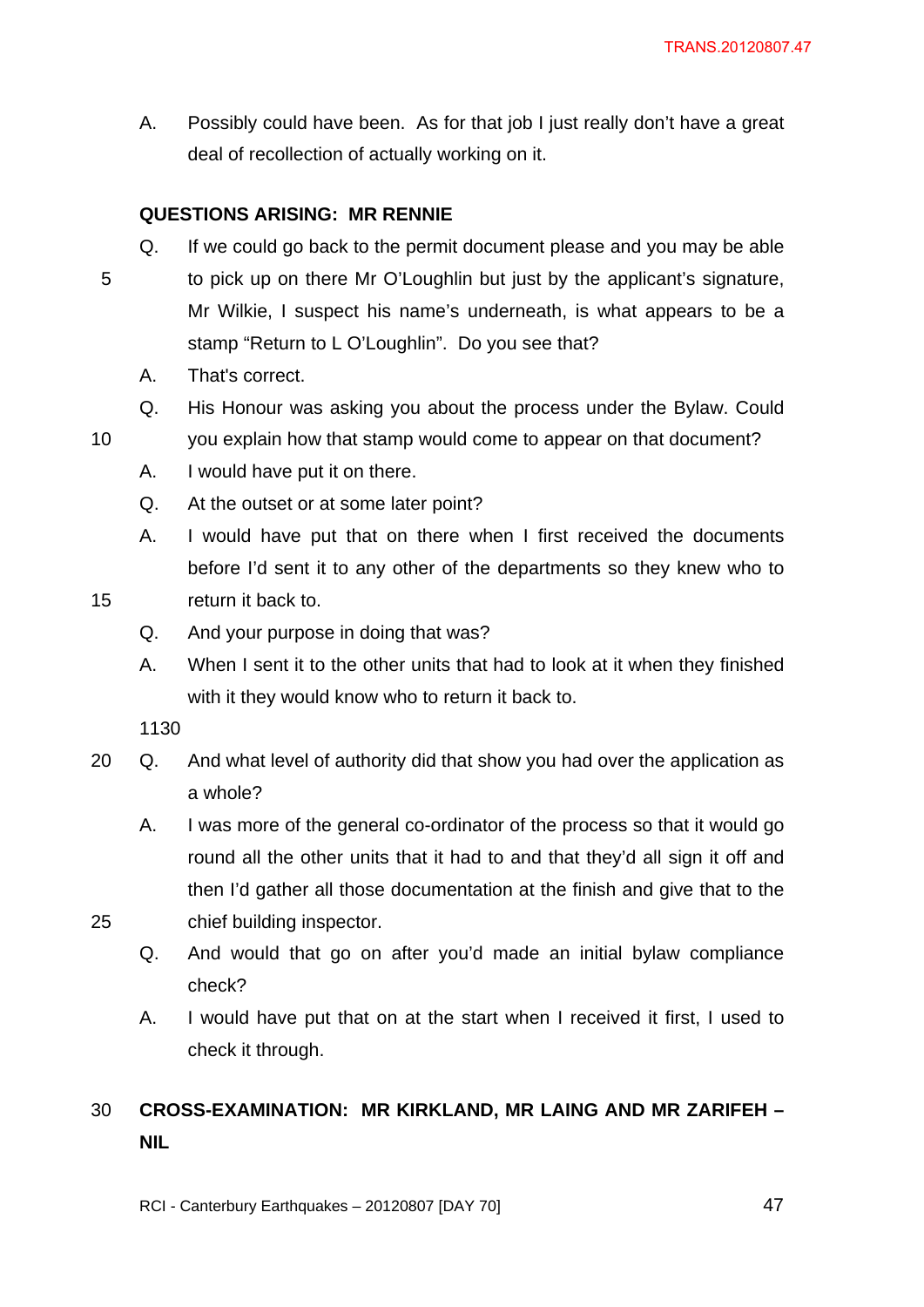# **QUESTIONS FROM JUSTICE COOPER – NIL**

# **QUESTIONS FROM COMMISSIONERS CARTER AND FENWICK – NIL**

**WITNESS EXCUSED HEARING ADJOURNS: 11.31 AM**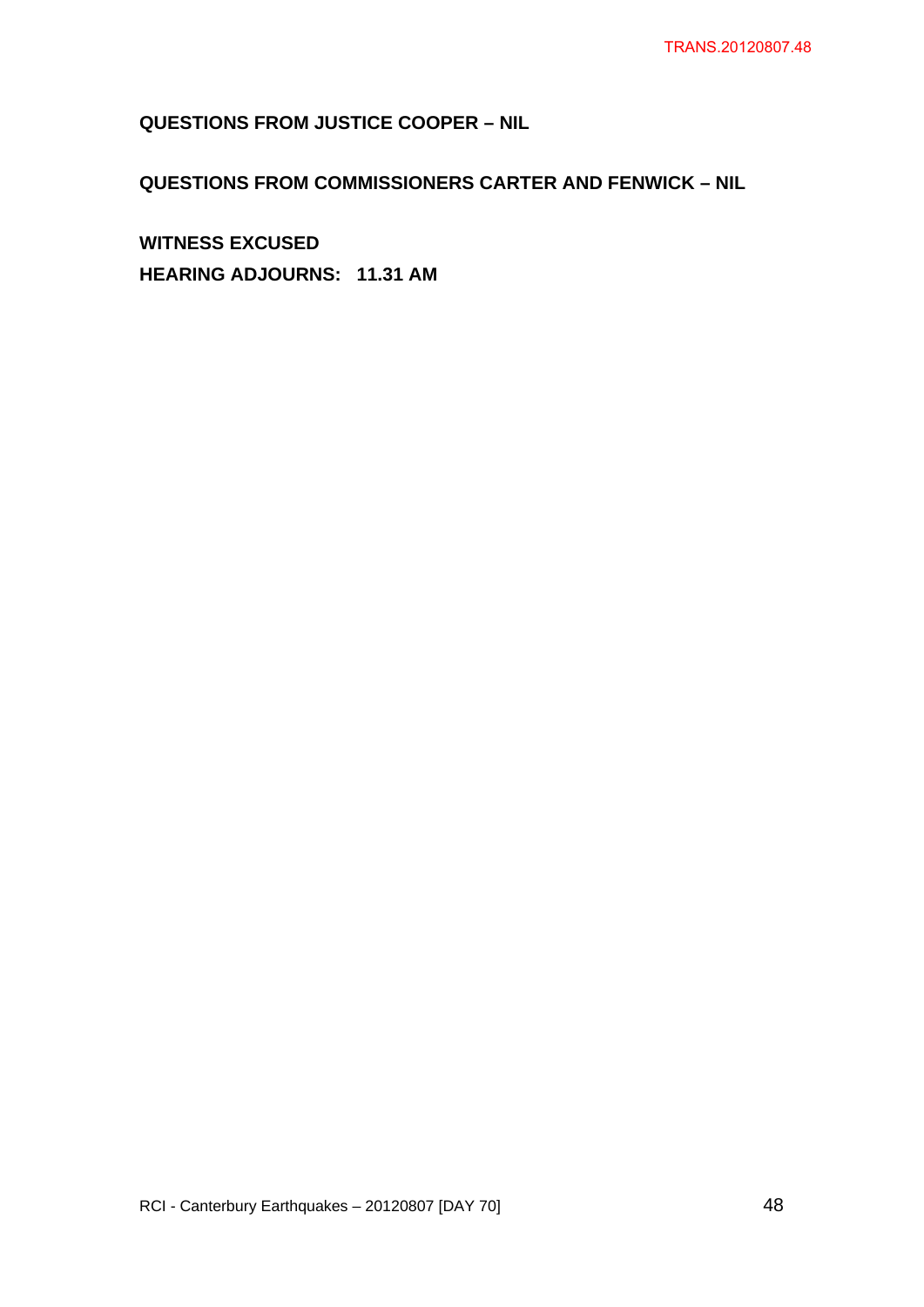**HEARING RESUMES: 11.48 AM** 

# **MR KIRKLAND CALLS DAVID HARDING (SWORN)**

5

### **MR KIRKLAND:**

Mr Harding's evidence in respect of this matter was given when he first provided evidence so I'm not going to traverse that other than one question I want to put to Mr Harding, but before I do that Sir, I'm just wondering if this is 10 an appropriate time to revisit the two questions that Commissioner Fenwick put to Mr Harding in respect to calculations. What I've done to assist Sir I've reduced the two questions to answers in writing from Mr Harding. I was going to provide that at lunchtime so if I can provide that to you now Sir, they're very short, the answers, but I thought that might help.

15

## **JUSTICE COOPER:**

Thank you.

#### **MR KIRKLAND:**

The first question posed is on page 88 of the transcript and if I can take the 20 Commission to TRANS.2012073.88 and at lines seven Commissioner Fenwick I think that's where you referred two questions to Mr Harding and in particular when you refer to, in line 10, that's a fairly crucial question. I think if I just basically leave it to you Commissioner to take those two questions further. The first question is on page 88, the second question on page 97.

25

### **COMMISSIONER FENWICK:**

- Q. The question was: do you think you might have taken the inter-storey deflections straight from your modal analysis?
- A. Sir, I've reviewed the original calculations regarding the calculation of 30 the building deflections. The location for the loads, the cases A and B are shown on sheet S7 of those calculations. The deflections in the X direction which is north-south are shown on sheet S15 and the Y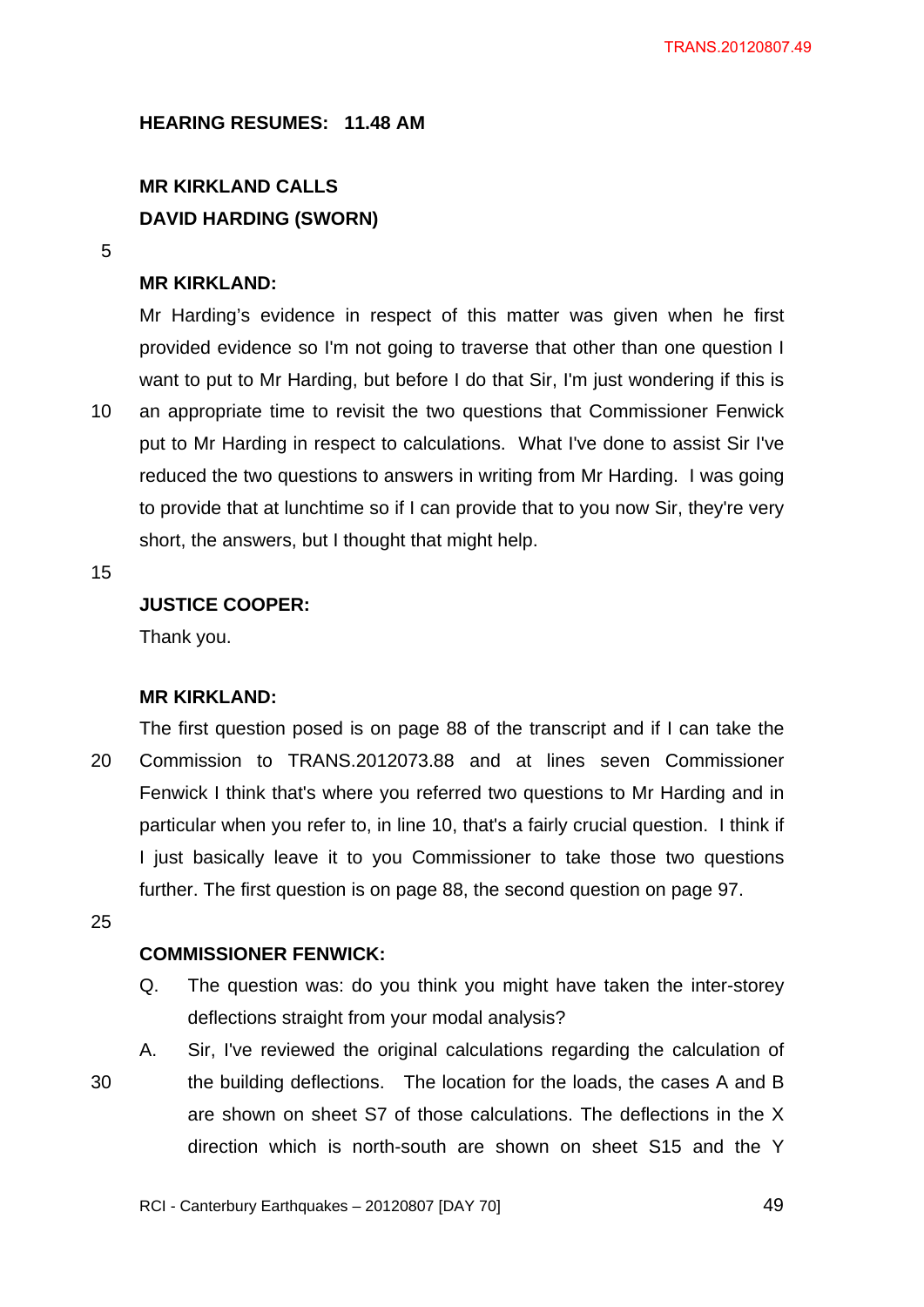direction east-west are shown on sheet S18. These deflections appear to be for the equivalent static method as set out in section 3.4 of NZS4203. The wall shears for a dynamic analysis as per section 3.5 are typically lower than for section 3.4 so it's assumed at this time that 5 these deflections were also lower and therefore not recorded in the calculations. Accordingly the value for K equals 2 was used as set out in section 3.8.1.1.

Q. Now you actually said sheet S18, you mean sheet S16 I take it?

#### 10 **JUSTICE COOPER:**

- Q. Line 4 Mr Harding.
- A. No there's two well actually I'll get them. No sheet S16 is where the Y direction earthquake deflections are shown.

#### 15 **COMMISSIONER FENWICK:**

- Q. Thank you. The next question: would the reinforcement you put in the wall and the slab have been sufficient to resist the shear and bending moment?
- A. Yes sir, I have reviewed the original calculations regarding the bending 20 moment in the floor slab under the calculated shear force on line 5, that is gridline 5, for an east-west earthquake. The calculation for shear in this slab is on sheet S57 but this did not include a calculation of bending moment. I believe it may have been sir on page 58 but that's not there. It appears that the walls on line C and line CD were assumed to act as 25 flanges to a horizontal beam which was able to take this bending moment. I enclose two additional calculation sheets which show that six of the existing eight-sixteen horizontal rods in each wall are able to carry this bending moment. It is noted that these rods enclosed the vertical reinforcement in the ends of the walls on line 4 and that the top and 30 bottom bars of the floor beams on line 4 also engage with these rods. So those additional sheets are ones which I prepared yesterday. They're not part of the original calculations, just to clarify what I've done.
	- Q. Thank you, I'll check those later on, but thank you very much.

RCI - Canterbury Earthquakes – 20120807 [DAY 70]  $50$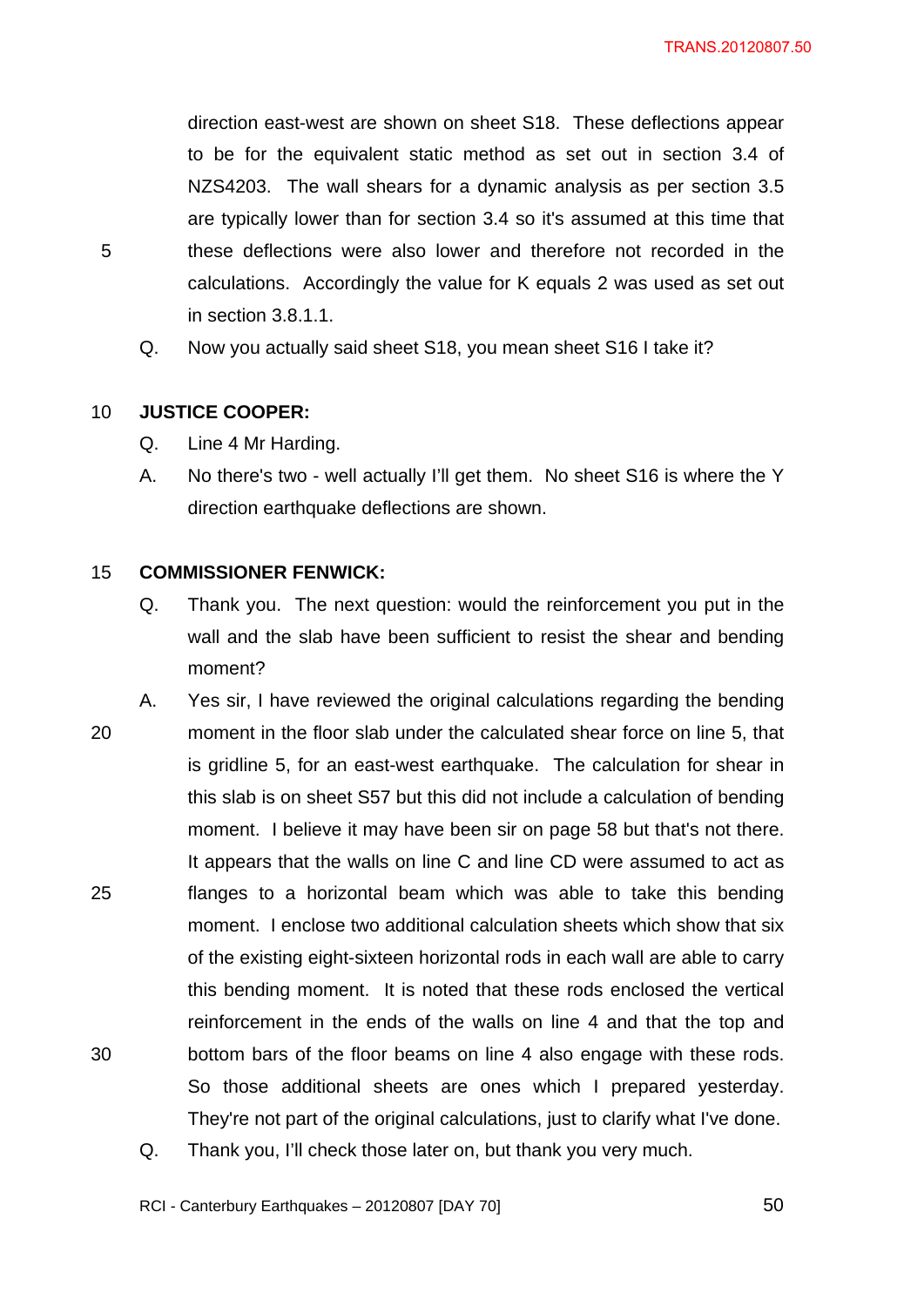# **JUSTICE COOPER:**

- Q. Do you say that there's a sheet that you know to be missing?
- A. No Sir, I'm just saying that that 57 was the last page in the calculations. 5 I would normally have done that calculation next. It may have fallen off the end, it's just one of those things really.

## **EXAMINATION: MR KIRKLAND**

- Q. Mr Harding, would you please just tell the Commission when you go on site to carry out an inspection, the protocol of that inspection, and in 10 particular with the CTV building?
- A. Well normally the builder will give me a preferably 24 hours, but normally slightly longer than that – notice of when he wants the inspection, so if he's pouring concrete say on a Wednesday, and it's going to be ready for inspection on a Tuesday, he'll ring me on the 15 Monday and ask for the inspection and I'll go round, usually a couple of hours before the end of the day and do the inspection. I have a pad with me which has a carbon sheet underneath the top page so I fill out the top page of that sheet which is a site report form, and when I've made a list of usually the progress to date and then a list of things which 20 I have checked, that goes on that top page. I then sign that and date it, and leave that top copy with the builder. On returning to the office the carbon copy is given to the secretary who then will type that up and put a number on it which is a sequential number following on from whatever the previous site instruction was. Then that typed copy is normally 25 distributed to the affected parties and the typed copy and the carbon copy are put in the building file. Normally in a case like the CTV building you would expect to send a copy of that typed copy to the builder and to the architect.

1158

30 Q. And back in the early 80s Mr Harding was it common as you heard this morning for the Council to inspect say, or to attend inspections say two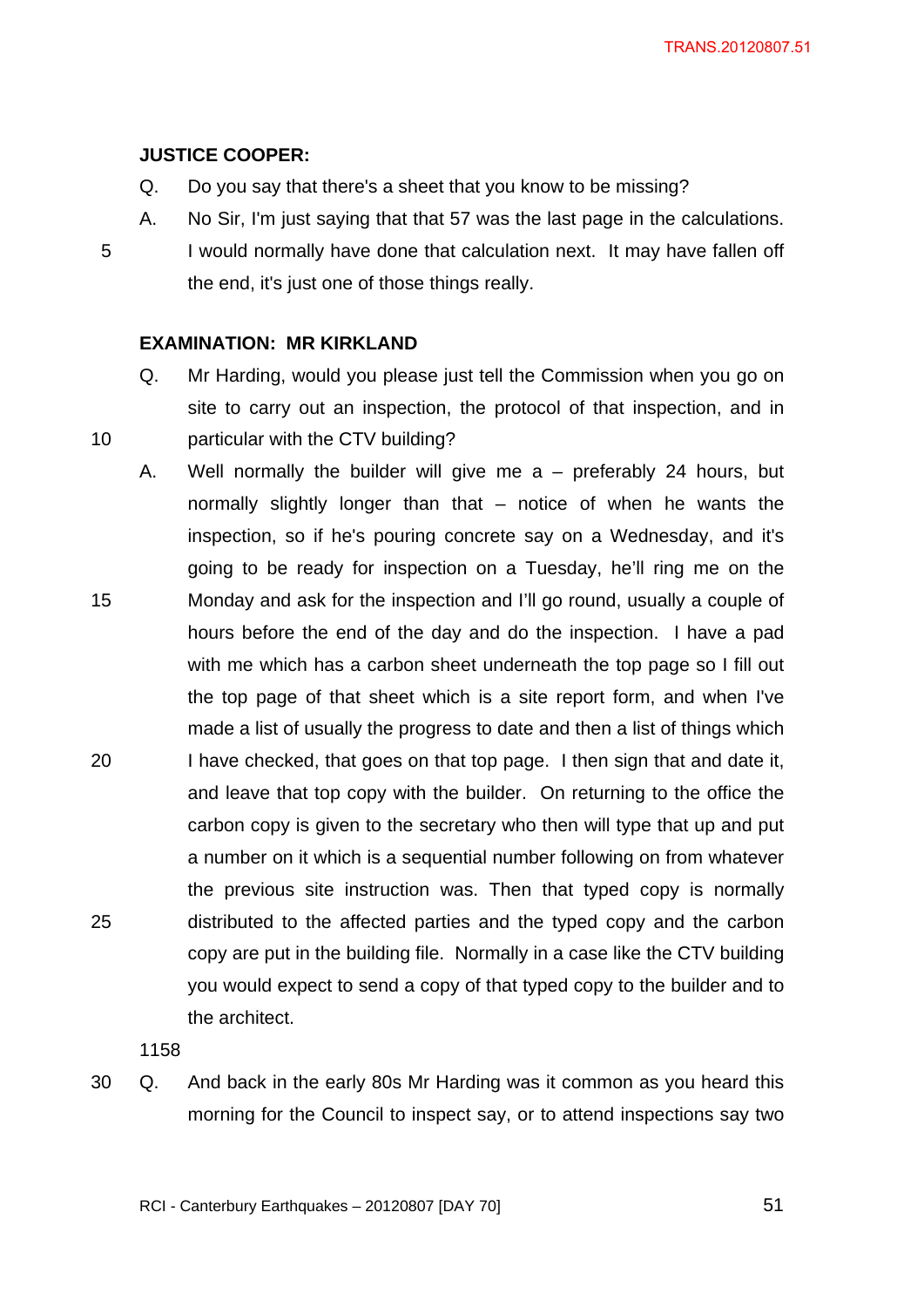out of six floors and then rely on an engineer to complete the inspections for the balance of the building?

- A. Yeah I think it does depend a little bit on, I think what often happens is if the building inspector comes on site a few times and sees that the 5 engineer has been making regular visits and he scans over what the site reports that the engineer has left behind are and asks the foreman whether in fact the engineer has been coming regularly, that gives them a degree of confidence perhaps if he also knows the person as well that in fact regular inspections are in fact being made in which case it 10 probably falls down his priority list and he may not make as many inspections.
	- Q. So you as the engineer could continue on a standalone basis inspecting for the balance of a building?
	- A. Well I mean normally the builder himself will check it. I mean you don't
- 15 just do his quality control work for him. The builder has his own people on site who will check it but in terms of an independent check that would probably be right, yes.
	- Q. So if the Council is not there for the balance of the building is that a second line of defence that is lost?
- 20 A. Yes I believe that is true.

# **CROSS-EXAMINATION: MR RENNIE**

- Q. Mr Harding, in paragraph 24 of your brief which I think you have in front of you, you discuss the permit process and you indicate that you have limited if any recollection of the process. Is that correct?
- 25 A. Yes, yes.
	- Q. So to an extent are you now in the position of having to describe what happened by gaining information from such documents as exist?
	- A. Yes Sir, yes.
	- Q. Now if we go to BUI.MAD249.0141.1 this is the document transfer form
- 30 in your handwriting of the  $5<sup>th</sup>$  of September 1996 is it not?
	- A. Yes.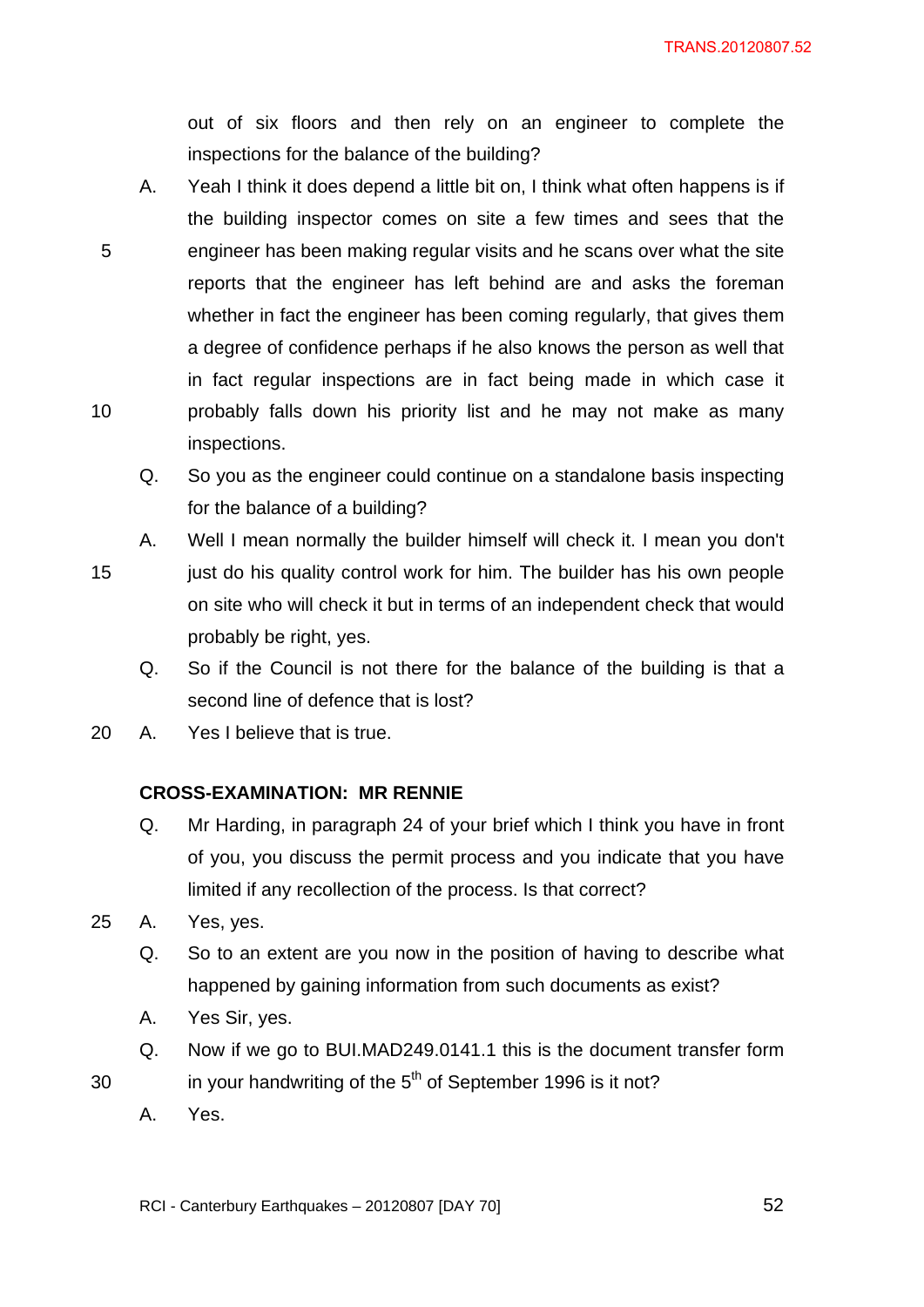- Q. And you will see immediately below Mr Tapper's name the next line that you are saying that this is said as requested by Mr Tapper by letter on the  $27<sup>th</sup>$  of August. That is correct?
- A. Yes.
- 5 Q. And we've seen that letter, do you I am not sure whether you need to go back to it but do you accept that what you are dealing with here is responding to requests that Mr Tapper made in his 27 August letter for further information in support of the permit application?
	- A. Yes this is providing that additional information, yes.
- 10 Q. So that prior to this you or someone at Alan Reay Consultants will have sent an earlier set or plans or drawings in support of the application?
	- A. I assume so yes.
	- Q. Yes. Do you actually recall sending that earlier set of plans?
	- A. No I don't. I wouldn't have sent them.
- 15 Q. You say you would not have sent them?
	- A. Well as I said in my earlier evidence I had the impression that the earlier set of plans, what like from the Tapper letter most of the things on that Tapper letter are draughting items, they are pointing –
	- Q. Yes.
- 20 A. out omissions of things which haven't been done and it is referring to a set of plans which haven't been signed, so somebody sent off a set of plans to the Council which weren't complete. Now I wouldn't have done that.
- Q. And that might have they might have gone direct or through the 25 architect?
	- A. I don't I can't comment, I don't know.
	- Q. On the basis of the earlier plans were incomplete in draughting details is it possible what may have gone in is a set of plans held by the architect rather than by Alan Reay Consultants?
- 30 A. I have no idea.
	- Q. Now all events in that document you then state that the drawings that you are now sending including amendments as requested?
	- A. Yes.

RCI - Canterbury Earthquakes – 20120807 [DAY 70]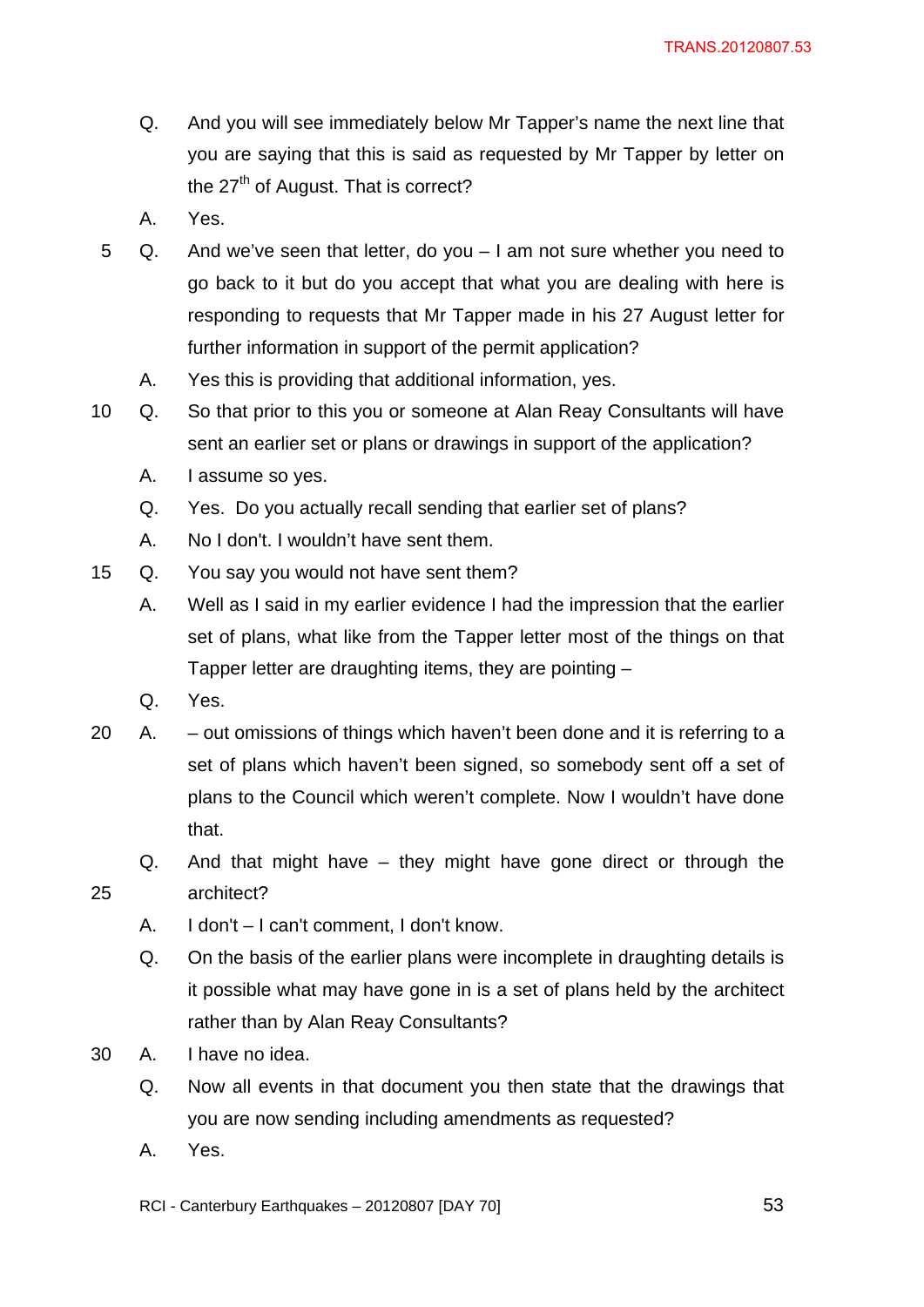- Q. And can we read that correctly as indicating that in your view at that time with those amendments the drawings were complete in all respects?
- A. Yes.
- 5 Q. In addition to that as we can see from the check box above, you were forwarding the calculations?
	- A. So it would seem, yes.
	- Q. And that is a second item listed below, it says "Calculations relating to Bondek structure after fire". You see that?
- 10 A. Yes.
	- Q. Do you have any recollection of having to do those calculations to support the drawings?
	- A. I have the calculations here.
- Q. Yes it wasn't what they were, it was just whether you actually remember 15 that now?
	- A. No.
	- Q. Now if we go down to .14 on the same document. You will recall this well. This is Mr Tapper's letter which has been discussed frequently and it is your view I understand it that the writing in the top right-hand corner
- 20 is a note of yours received 1/9/86, see that?
	- A. I believe so.
	- Q. Yes, so can we take it from that that Mr Tapper's request went to you to be actioned and to be responded to by the document transfer form?
- A. No I don't think you can assume that. That is just the day it was put on 25 my desk. Whether it came direct to me from Mr Tapper, most things went through Alan or whoever the applicant was I presume. That is the date I would have received it.
- Q. Yes the proposition I am putting to you is slightly different and that is that from the time you got it until you sent the document transfer form it 30 was your task to assemble the response and send it off?
	- A. Yes.
	- Q. And again do I understand that you have no particular recollection of doing that process?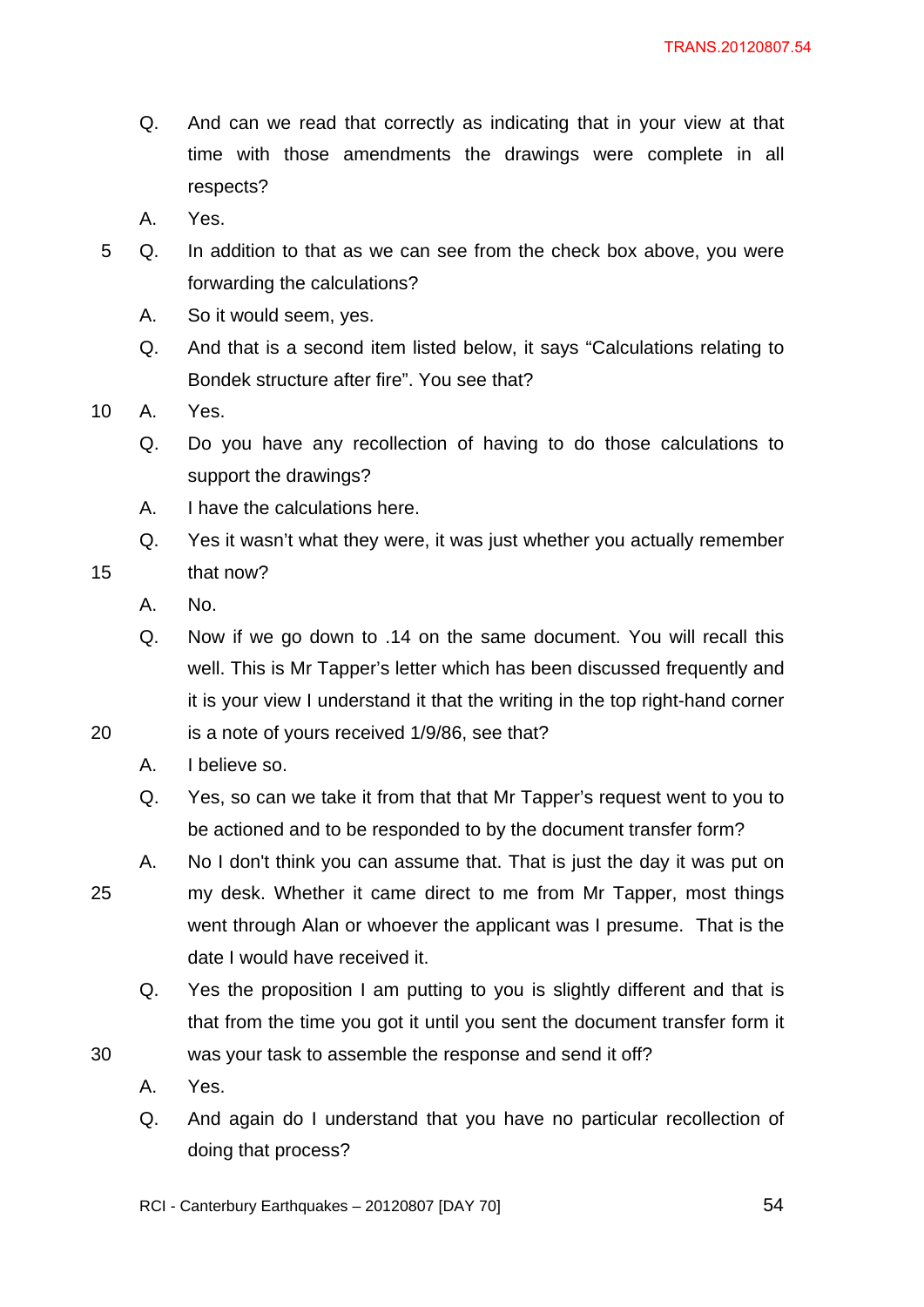- A. No well that list is basically a draughting list. It is a list of things which from a draughtsman point of view weren't on the drawings. They weren't a complete set of drawings so normally that letter would be passed to the draughtsman and you'd say to him, well make sure when you finish 5 the drawings you also include these items here.
	- Q. So although you had no direct recollection the process you expect you would have followed would have been to say that to the draughtsman, to receive back the plans, completed, check that?
	- A. Yeah then signed the drawings.

10 Q. Yes?

- A. And then send them away.
- Q. Yes. And at that point in your mind the application for the building permit would have been complete unless the Council came back with further queries or requisitions?
- 15 A. Yes.
	- Q. But you have no direct recollection now of who you spoke to in achieving that task?
- A. Well I don't believe I spoke to anybody. I think that was purely receiving that piece of paper and sending off the prints. I can't recollect having 20 spoken to anybody about that.
	- Q. Shall we put it this way, you could see what needed to be done and you did it?
- A. Yes, well I didn't, the draughtsman did it, it was a draughting, as I say most of the things on that list are draughting items and I check that they 25 had been completed.
	- Q. Now one of Mr Tapper's requests in that letter was the provision of calculations?
	- A. Yes.
	- Q. See that at the top?
- 30 A. To support the design, yes.
	- Q. Yes, and those are not the calculations which are described on the document transfer form are they? They are the main calculations for the design?
	- RCI Canterbury Earthquakes 20120807 [DAY 70]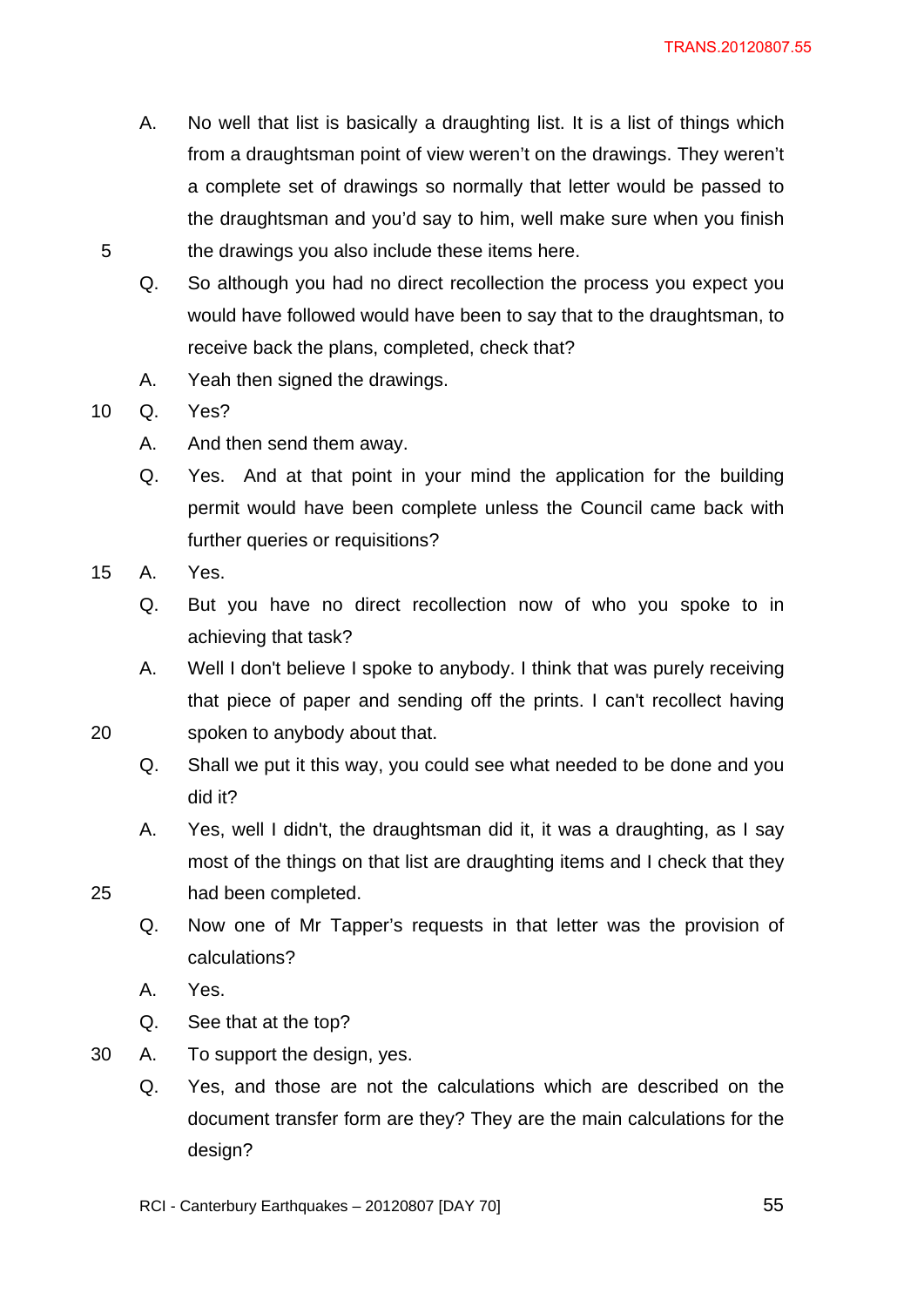- A. Yeah well I don't know what calculations were sent to him, I mean, I do, as you say, we sent the last two pages of G78 with that document transfer form but whether the other calculations were also sent, I don't know.
- 5 1208
	- Q. Someone has written a note to the left of that received a day or two after letter sent. Do you see that?
	- A. Yes.
- Q. Does that encourage you to the view that you sent the calculations 10 earlier than you sent the document transfer form?
	- A. No I don't know whose note that is or what it means (overtalking 12:08:33).
	- Q. I'm not asking you whose note it is, but would it appear at least possible that your calculations for this building were sent at an earlier date than
- 15 the  $5<sup>th</sup>$  of September when you sent the document transfer form?
	- A. Yeah, I would be speculating. I've no way of knowing sir.
	- Q. In all events the calculations as now found are your calculations for the building aren't they? No one else did them?
	- A. No, not the final calculations. That's correct.
- 20 Q. And again having knowing that those calculations by whatever means had made it to the Council, is it the position you would regard those as complete unless the Council came back with fresh questions or requisitions?
	- A. Yes sir.

#### 25 **CROSS-EXAMINATION: MR LAING**

- Q. Mr Harding I wasn't here for your prior evidence so if I cover matters that may have been already covered please let me know, but you say your recollection of inspections on the CTV site is very limited. Is that a fair summary of your evidence?
- 30 A. Yeah, there's one or two inspections that stand out in my mind but as a general run of them, there's nothing that stood out. The only ones that I can particularly remember are to do with the base for the tower crane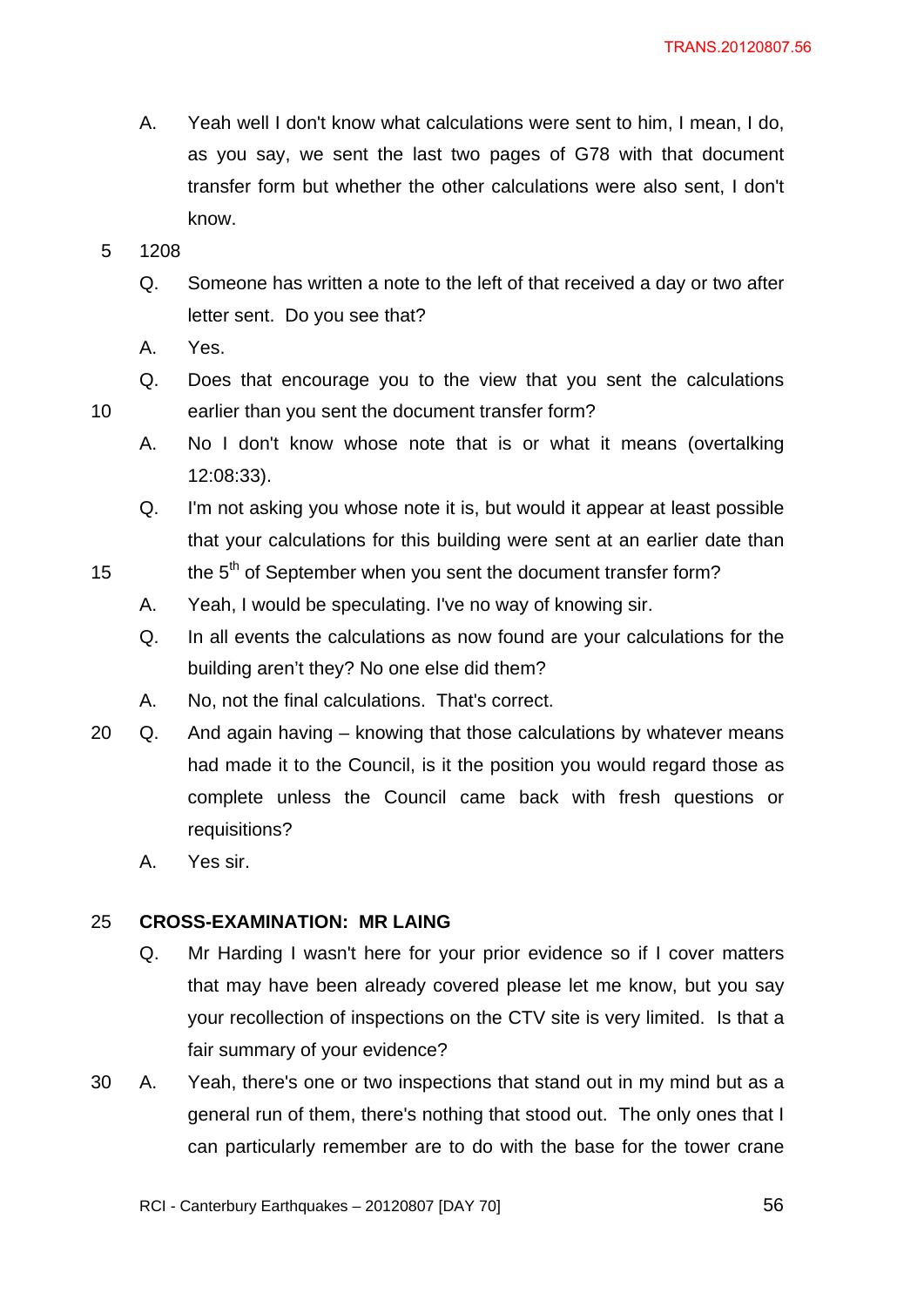that I did and how that fitted in, and the block wall on the west side but other than that it was – it's just a blur really, there's nothing else there that particularly stood out.

- Q. I think you said relying on your general procedures that you would be 5 there before all concrete pours or be asked to be there before all concrete pours. That's correct isn't it?
	- A. That would be the ideal yes.
	- Q. And when you went to an inspection for concrete pours, would you look at any other related elements of the building that were in place?
- 10 A. Yeah, you check the boxing, the form work to make sure that that's all secure, that it's properly strutted down to either to ground or to enough floors to support the wet concrete. You check the cover to the reinforcing, that the reinforcing's in the correct location relative to the form work. Any other fixings that might be required for connecting one 15 panel to another or casting in anchors for floor slabs or precast items.
	- Q. Yes, and you said earlier that your practice was to complete the site record and leave a copy on site?
	- A. Yes.
- Q. And is it likely that you would have adopted that procedure for the CTV 20 building?
	- A. Oh, certainly.
	- Q. So there would at some stage have been records on site of all your inspections?
- A. Yes, they wouldn't be numbered. The handwritten ones would have a 25 date on them so you'd know what sequence they were, but the typed ones would have a sequential number on them, and usually that gets sent to the office and it may or may not be sent to the site as well, so normally those handwritten ones are kept in a folder in the foreman's office so that the building inspector can see them.
- 30 Q. Now you were asked about the issue of Council inspections and the words, second line of defence were put to you. Just to clarify that you have no personal knowledge about what inspections the Council took on the site have you?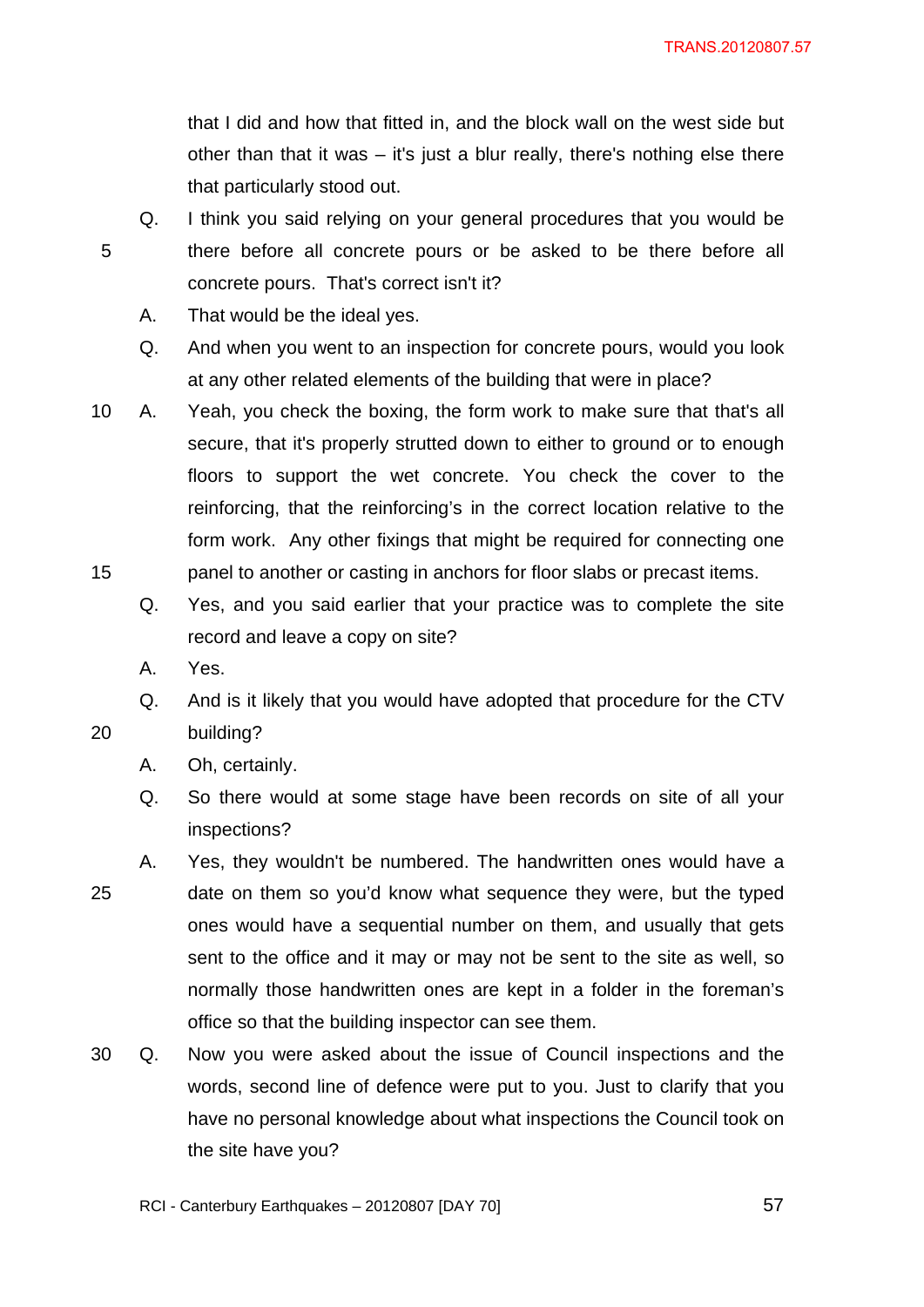- A. No I don't, no way of knowing.
- Q. Thank you, so there's a number of other possibilities isn't there?
- A. Yes.

### **CROSS-EXAMINATION: MR ZARIFEH**

- 5 Q. In paragraph 2 of your brief, dealing with the permitting issue, you said that Alan would normally complete the design certificate as principal of the firm. Now I take it you can't recall if there was a design certificate in this case, or can you?
	- A. No I can't recall.
- 10 Q. And did you hear the evidence this morning, the Council evidence that if calculations and structural drawings were sent in there might not be a design certificate required?
	- A. Yes.
	- Q. Is that your recollection of that time or not?
- 15 A. That's quite likely. I think it's one of those things which seems to vary as to whether councils require a design certificate or whether they require calculations or both, and each council has a different procedure so that's quite reasonable that that may have happened.
	- Q. But you're not sure?
- 20 A. No I've no way of knowing.
- Q. And you also said that in paragraph 21 that prior to the submission of documents for a building consent, Alan would review the drawings and calculations and some cases Alan may redesign elements himself or refer them back to me for amendment or redesign. Now you've said, 25 "would" and "may", right?
	- A. Yeah.
	- Q. What actually happened on the CTV file, can you recall?
	- A. I have no way of knowing really. Once I've finished the drawings and signed them, if I don't hear back I assume everything's going well.
- 30 Q. So when you say once you've completed them and signed them
	- A. Well once Alan has got a copy of them, I mean whether he how he reviews them, what sort of review they get, you know, if there's a

RCI - Canterbury Earthquakes – 20120807 [DAY 70]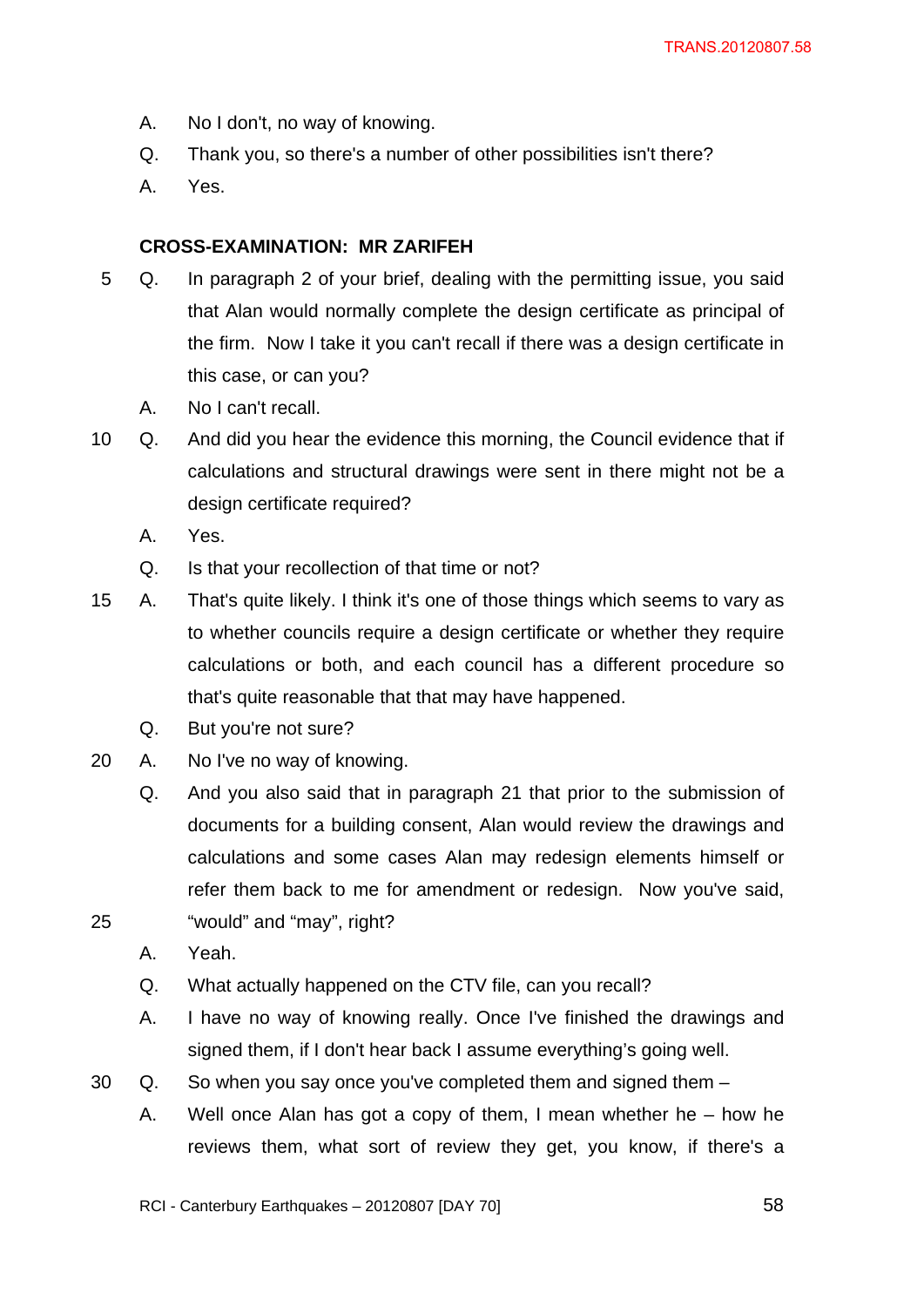problem I expect he would come back and discuss it but if there's no, if nothing comes back I'm assuming there's no problem.

- Q. So once you've completed the drawings, what did you physically do with them?
- 5 A. Well gave them to him. I didn't submit, like you're talking about the tracings and signed them.
	- Q. Once the structural drawings were completed by you and you were happy with them?
	- A. Yeah, normally he would look at them before they go out of the office.
- 10 Q. And is that what you're saying in paragraph 21?
	- A. Yes.
	- Q. And was that something that he was religious about at the time?
	- A. I have no way of knowing.
	- $Q.$  Well is that  $-$
- 15 A. I believe so, yes, it was a generally, kept a pretty tight control on what went out of the office and if something wasn't right then he'd be asking it to be put right.
	- Q. All right, but to be fair you can't specifically remember handing him these drawings –
- 20 A. No I wouldn't remember, no that's just a routine day to day thing.
	- Q. So if your course was to hand him the drawings when you're finished, would you have signed them at that stage or not?
	- A. No I signed them after I'm comfortable with them.
- Q. So would you be giving them to him before you were comfortable with 25 them?
	- A. No, I draftsman does the work and I check it. I make sure that if anything that should be on there is on there, when I believe it's on there, then I sign them and then it's a case of the review happening, after I've signed them.
- 30 Q. Right, so in this case it seems clear that the permit application went into the Council before that had happened, correct?
	- A. That's what I said before. I get that impression looking at the fact that the original ones weren't signed and that the list that Mr Tapper came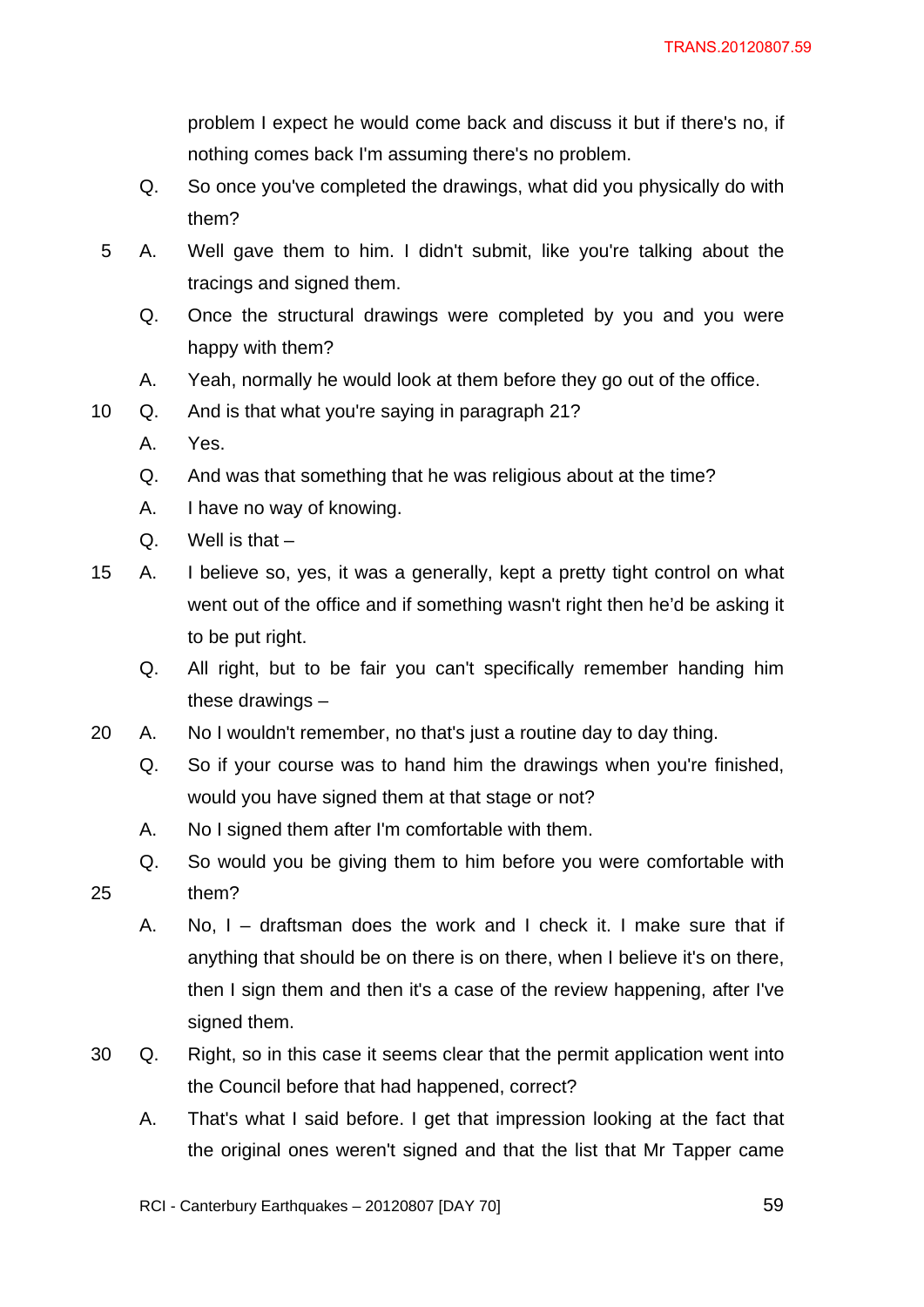back with had some items on it which you know, Wayne wouldn't have missed, he would have got them if he'd finished the drawings, there wouldn't have been those things needed to be asked for. They would have been done.

- 5 Q. Did you were you here when Wayne Strachan gave evidence yesterday?
	- A. No.
	- Q. Have you read it or heard it?
	- A. I've read it, I've read the first set of evidence and a later set, yes.
- 10 Q. So you will be aware of his change in evidence in terms of whether he was involved?
	- A. Yes I did read that in the second set, yes.
	- Q. Does that affect the evidence you gave?
- A. I my recollection is pretty much in line with Wayne's original set of 15 evidence, I've –
	- Q. That he was involved you mean?
	- A. Yes, that's my recollection.
- Q. Do you recall him saying that he recalled that on a certain day there was a rush, I think he put it, Alan Reay was – asked him to do something in 20 relation to the CTV drawings and there was a gathering up of
- 
- documents, presumably to go into the permit. Do you recall that?

A. No.

1218

- Q. Do you recall anything that indicated there might have been a rush?
- 25 A. Not at this time, no. No more so than any other building. I mean every building there's a deadline on and we're usually behind it. That's just the way it goes so there's usually a rush on at the end of each job.
- Q. And who would be putting, in terms of the office back then in 1986, who would have been trying to ensure that the deadlines were met and that 30 permits were going in if that wasn't happening?
	- A. That's pretty much Alan. I often wouldn't know what the deadline was except that we were usually behind it.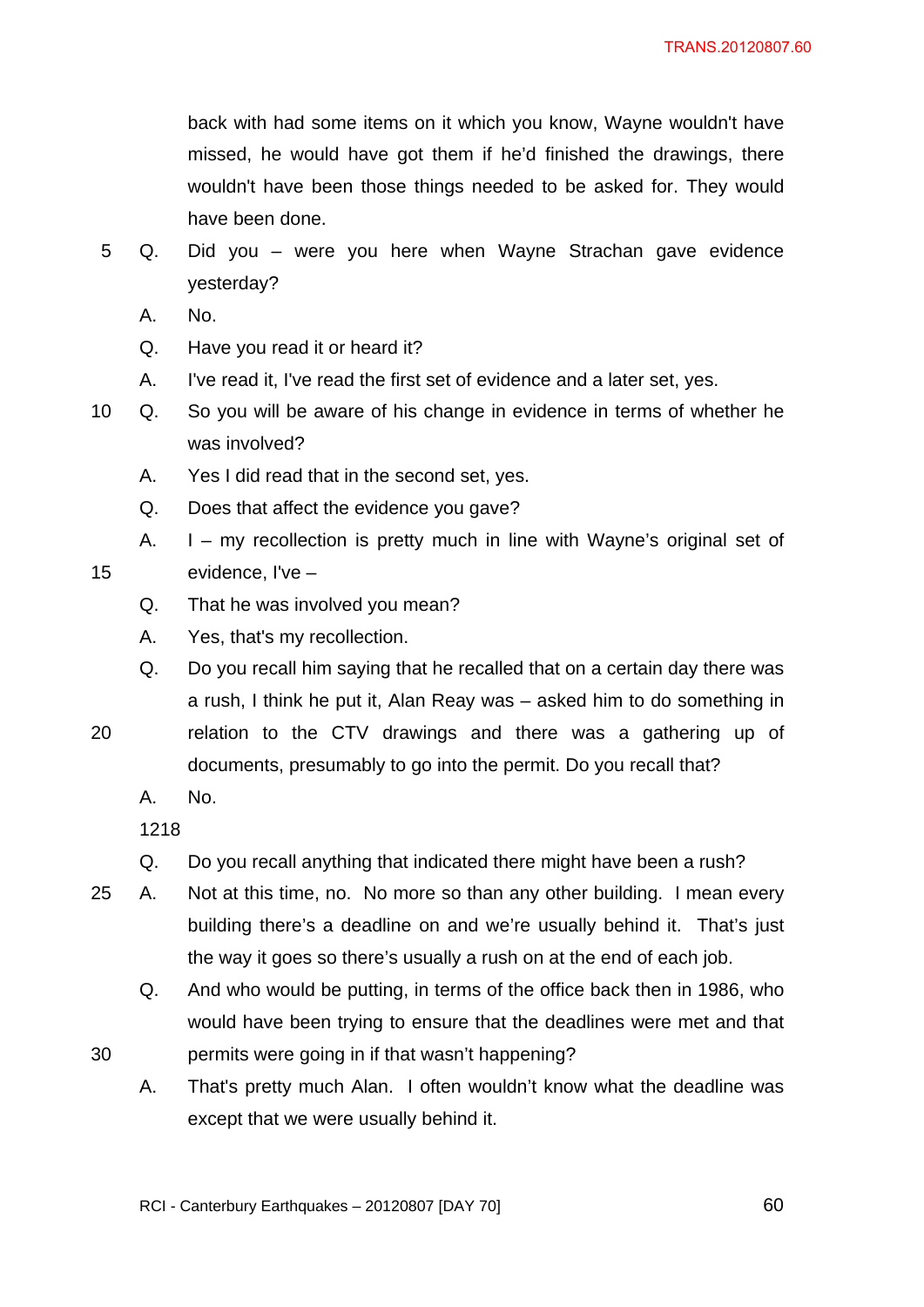- Q. So are you essentially saying that apart from your part in the drawings and the calculations you didn't have anything to do with the permitting process other than that document transfer and doing what was required there?
- 5 A. Yeah, if there had been a request for information that affected the structure then I would have done it. In this case, as I say, I think the request for information was essentially draughting and so I would have made sure the things on that list were taken care of by the draughtsmen before I signed it but, no, other than that I had no other real input into 10 the permit process.
	- Q. I'll come back to that letter in a moment but we've heard that the permit application went in 17 June '86. That's the date on it.

# **JUSTICE COOPER:**

15 It's July I think.

# **MR ZARIFEH:**

July, sorry. Thank you Sir.

## **CROSS-EXAMINATION CONTINUES: MR ZARIFEH**

- 20 Q. You heard that this morning?
	- A. Yes.
	- Q. And there's also that notation that records, "Structural plans to come" and then the date 26/8?
	- A. Yes.
- 25 Q. That seems to be an indicator that structural drawings were not with the original permit application, correct?
	- A. So it would seem, yes.
	- Q. They've gone in on the  $26<sup>th</sup>$  of August if that note's correct and the Tapper letter's come out the next day hasn't it, 27 August?
- 30 A. Yes.
	- Q. And one of the things he's noted is that the plans weren't signed, isn't it?
	- A. Yes.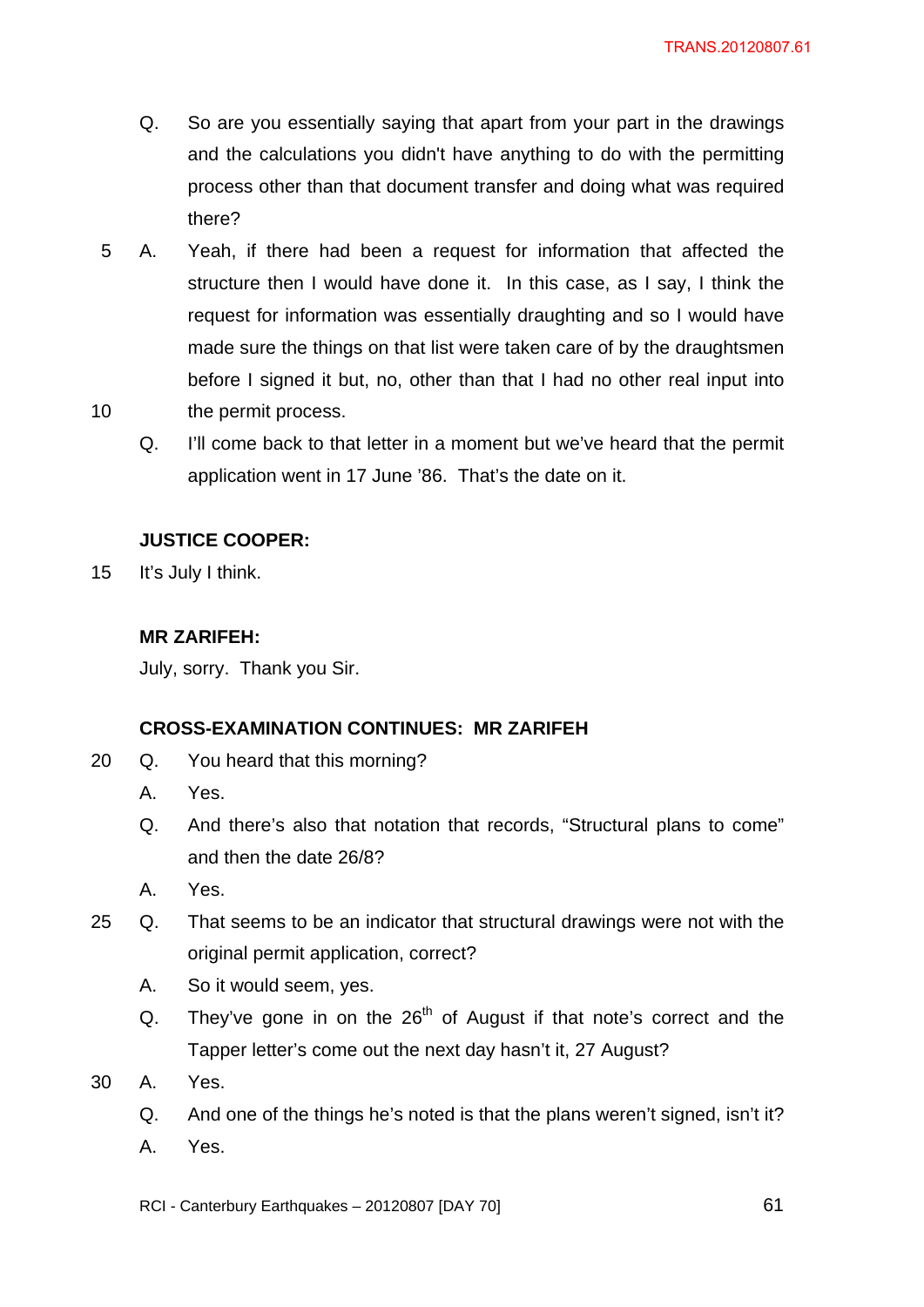- Q. So that indicates doesn't it that some considerable time after the permit application has actually been filed by the architect the structural plans go in but even at that stage they're not signed by you?
- A. Yes that's how it seems, yes.
- 5 Q. And again one possible reason for that could be that there was a rush to get them in. You just can't recall?
	- A. No.
	- Q. Now you said that correspondence that came in such as the Tapper letter would normally go through Alan Reay first?
- 10 A. Yeah normally he would see everything first and then pass it on to whoever needed to be involved.
	- Q. All right so presumably if he owns the business he wants to see what's going on?
	- A. I assume so.
- 15 Q. But you would have got that Tapper letter then, not that you can necessarily remember now, but presumably from him if you'd got the letter in the first place?
	- A. Yes I would and probably Wayne would as well.
	- Q. Right but we know you got it because you wrote –
- 20 A. "Received" on it.
	- Q. "Received" on it?
	- A. Yeah.
	- Q. Have you seen the original that the Council provided the Royal Commission?
- 25 A. I don't think I have, no.
	- Q. I'll hand it up to you. Can you see where you've written at the top right?
	- A. Yes.
	- Q. And have you written that in pencil?
	- A. Ah, it looks like it, yes.
- 30 Q. All right, presumably as a structural engineer you would have a pencil handy at all times?
	- A. Yes.
	- Q. So that's when you would have received it from, you think, Alan Reay?
	- RCI Canterbury Earthquakes 20120807 [DAY 70]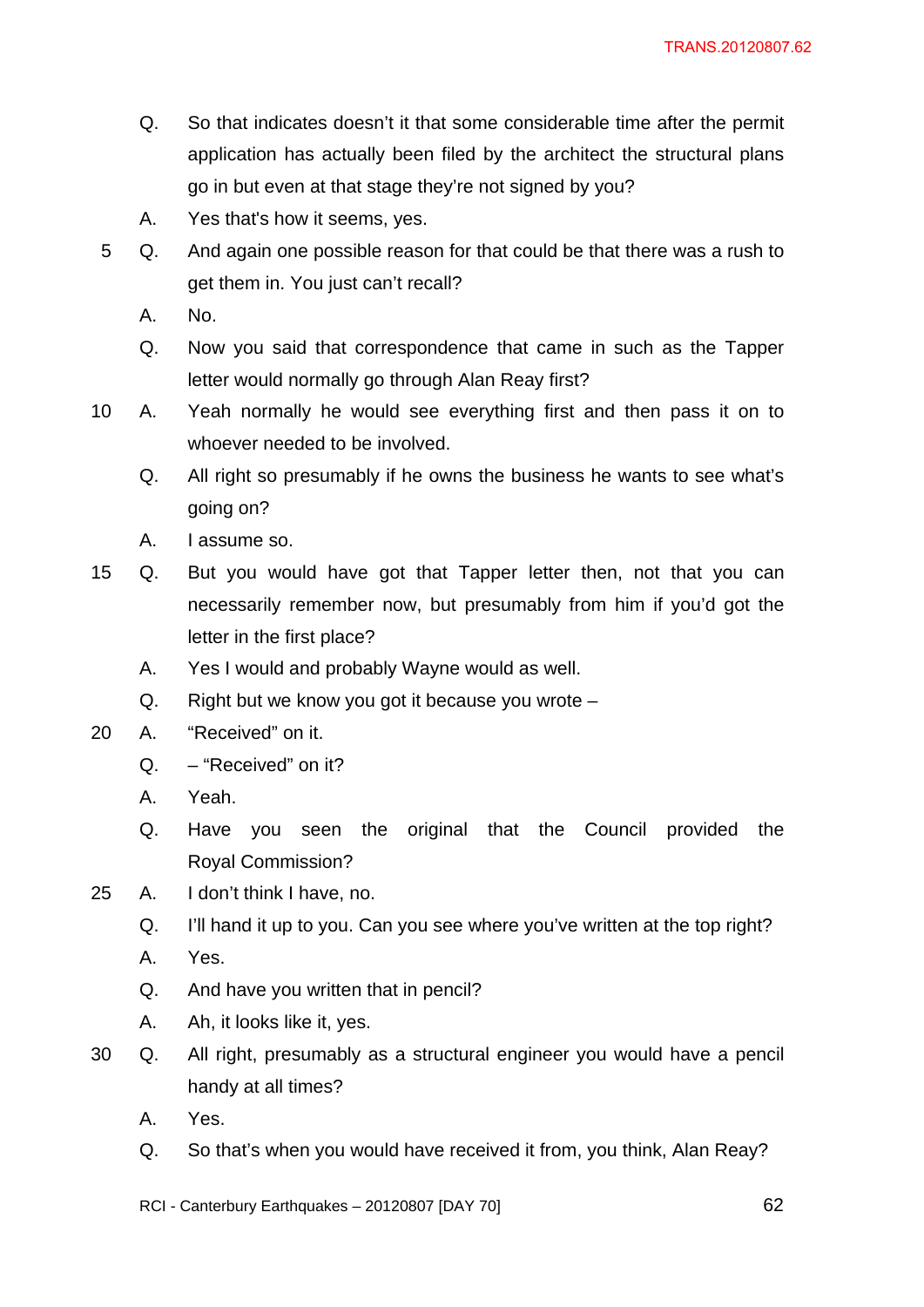- A. Or from the secretary, just down the chain yeah.
- Q. Down the chain?
- A. Yeah.

Q. And, as you've said, you would have set about trying to deal with the 5 matters you could or forwarding them on to the changes in draughting that were required?

A. Well I don't imagine I would have done very much at all at this stage because I would have gone to talk to Wayne and say, "Well I assume you've got this under control, all these things that weren't done. Are you

10 working on them?" And usually he was so I'd just leave it with him to go through and complete all the work on the drawings before I would look at it again.

Q. Now you said in paragraph 23 of your brief you said about the correspondence going through Alan and you said that he'd then refer it

- 15 to you or the draughtsmen. If there was any contentious element then Alan may become involved?
	- A. Yes.
	- Q. So you meant a contentious element in relation to the permit application?
- 20 A. Yeah I mean if they had sent us a request for information and there was something on there that was, well we didn't think we needed to provide it or he was asking for something which would make a major difference to the job then that would be a contentious element. There's nothing contentious in that list.
- 25 Q. Well so you disagree with Mr Nichols on that. Do you recall his evidence?
	- A. No I don't.
	- Q. You don't recall it?
	- A. I don't think, I've probably read it but not recently.
- 30 Q. Well he said that in his view there were quite a number of items in the Tapper letter, including obviously the procedural things at the beginning, things that weren't signed, no calculations, et cetera?
	- A. Yes.

RCI - Canterbury Earthquakes – 20120807 [DAY 70]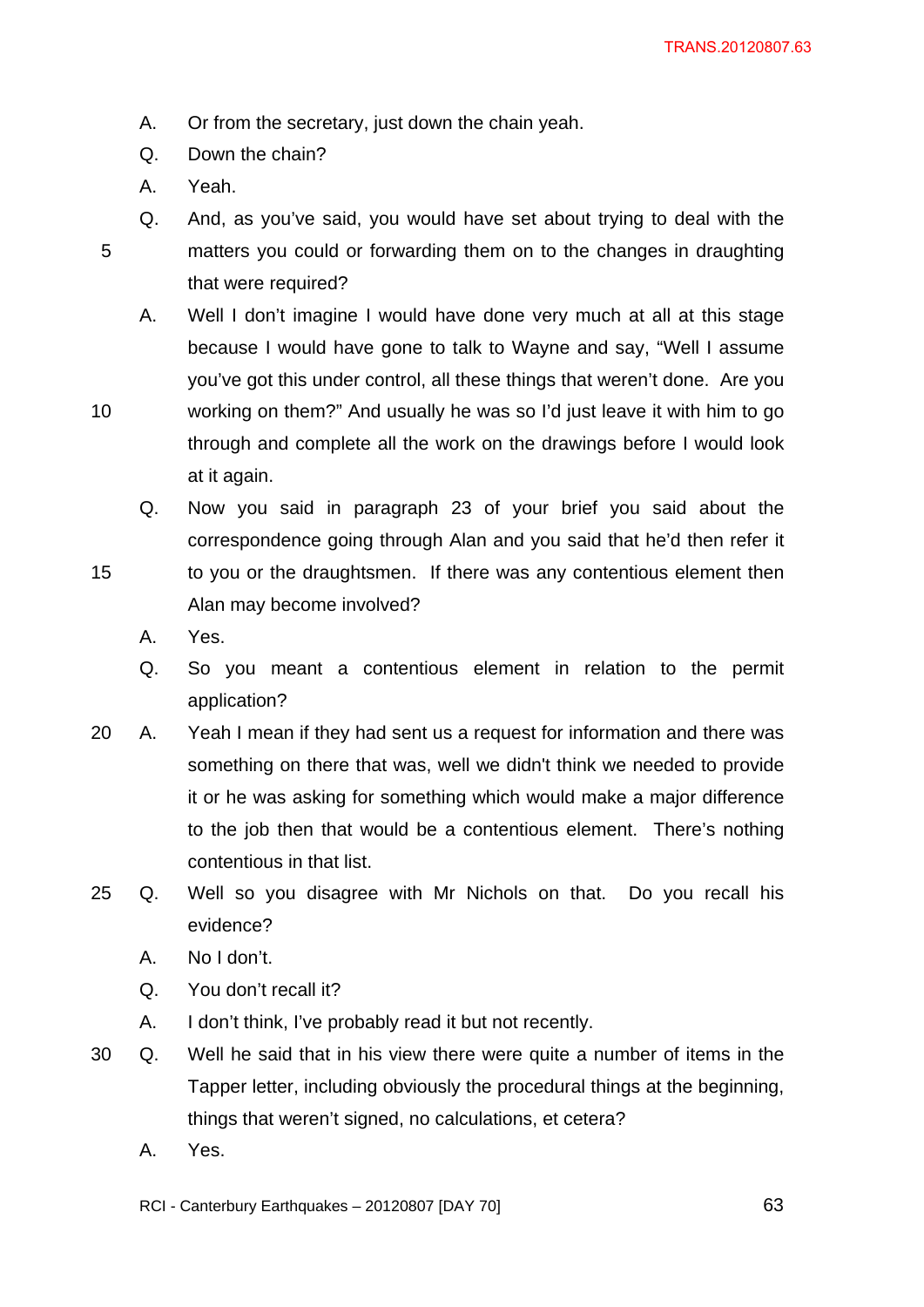- Q. And then I think some 14 or 15 items, separate items?
- A. Yeah. Yes there are a lot of items there. As I say you wouldn't expect that many items if the drawings that had been provided were complete. I think the fact that they were half finished drawings or partly finished 5 drawings is why there's such a big list.
	- Q. Right and I'll just find you what he said. He said in paragraph 34, "There also appeared to be an unusually large number of important details omitted in the drawings." Would you agree with that?
	- A. Yeah, as I say, a lot of the details haven't been drawn yet.
- 10 Q. Which he had meticulously listed, this is referring to Mr Tapper?
	- A. Yes.
	- Q. "In my time at the Council I never had to deal with a recognised consulting engineer in such a fashion."
	- A. Yeah, well it wouldn't be my practice to submit drawings that weren't
- 15 complete. That's what happened when you were trying to speed things up I guess.
	- Q. Do you think that's the reason?
	- A. Why they were submitted as incomplete?
	- Q. Yes.
- 20 A. Certainly. I believe that they put them in so that the process can keep going with the Council while Wayne was finishing the drawings.
	- Q. Right, and was that something that happened not just on that occasion?
	- A. Well I'm not aware. As I say it's not something I would have done but how often it happened. I can't comment on that. I don't know.
- 25 Q. Right, the fact that it was a design-build and there was obviously financial pressure as a result would that have had anything to do with it?
	- A. It may well have. As I say, there would probably be pressure from that field, yes.
- Q. Mr Nichols went on to say it was usually in the form of an amicable 30 dialogue between professional peers with the matters of concern being of less, far less magnitude and significance. So he was saying that he thought that was an unusual number of items in significance. You don't agree?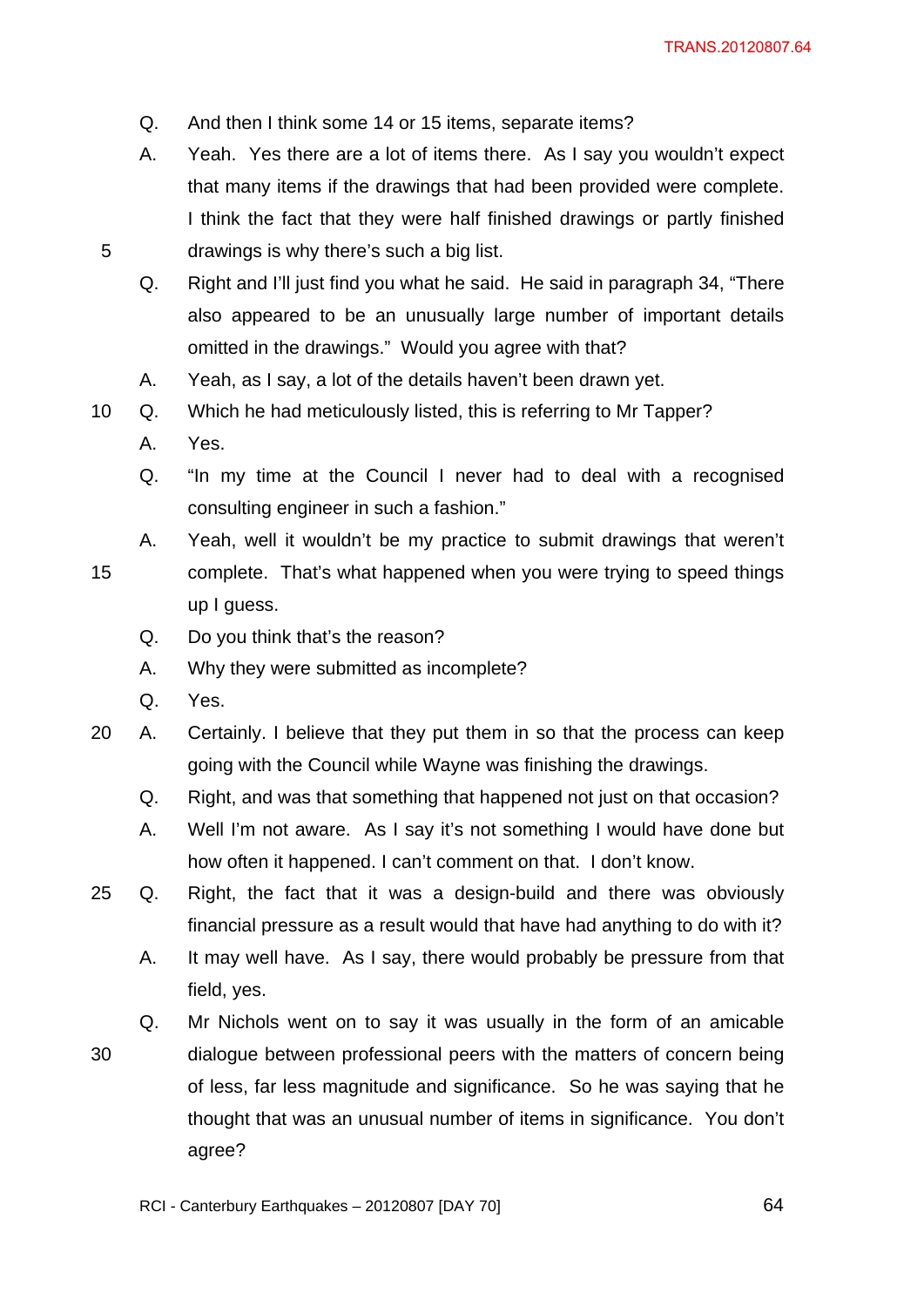- A. No I think, as I say, if the drawings had been complete you wouldn't have a list that long. I think the reason the list is that long is because the drawings were not complete.
- Q. Well do you say that they're all draughting?
- 5 A. I believe they are. Obviously there are calculations that he required for the  $-$ 
	- Q. the fire rating.
	- A. For the fire rating.
	- Q. That's the item at the top of page 2 isn't it?
- 10 A. Yes it is but I wouldn't call that contentious.
	- Q. 0141.14. Tapper letter. It would be, oh the next page. Are you referring to the entry at the top?
	- A. Yeah.

1228

- 15 Q. "Incomplete notes. Refer line 1 Hibond mesh reinforced encasting does not provide restraint to Hi-bond for FRR purposes". Fire resistant is it?
	- A. Yes, fire resistance rating.
	- Q. So that's what you dealt with with the calculations?
	- A. Yes.
- 20 Q. Correct?
	- A. Yes.
	- Q. It also though goes on to say also "floor connection to shear wall system and general connection between floor slab and walls", correct?
- A. Yes, that's correct. I think at that time it hadn't been drawn. When I look 25 at the plan I see that on the, there are two plans. There's one plan that shows the overall floor and there's another drawing which shows a blow
	- up of the lift shaft and it may be that Wayne hadn't yet completed that second drawing. I can refer to the numbers if you wish.

## **JUSTICE COOPER:**

30 Well it is sheet 15 so that's 0284.16.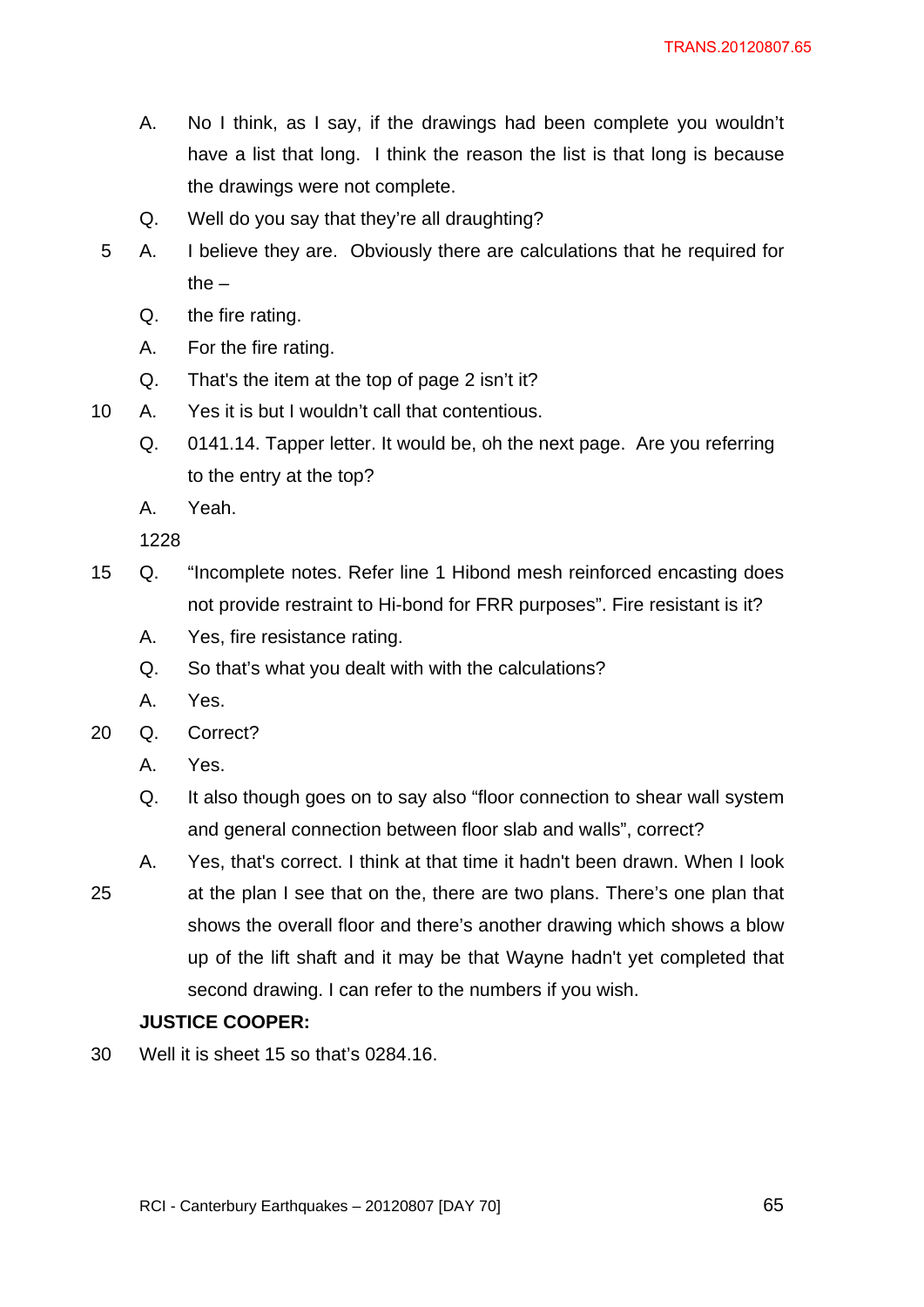# **CROSS-EXAMINATION CONTINUES: MR ZARIFEH**

- A. And the next page after that is the detail of the shear core so it may be at the time he was looking at sheet 15 and there's no details on sheet 15 of the reinforcing in the shear core.
- 5 Q. No but there is 16 isn't there?
	- A. Yes, but you know whether 16 had been completed at that time I don't know. It says here shear core floor slab and landing details are missing, so it looked like that sheet hadn't been completed at that time.
	- Q. Right, so you really just don't know what was there?
- 10 A. No. I just know that the drawings weren't finished so there was no point in me looking at them until the drawings were finished.
	- Q. Okay, so when do you think you would have signed those structural drawings?
	- A. Well once they had been finished.
- 15 Q. But you can't remember when that was?
	- A. There's no date on them when I signed them I don't think but it would, it'd be close to the date when I sent out the document transfer because it would all happen once I'd signed them they'd be pretty much gone straight away.
- 20 Q. So this letter and we're talking about the original that you've got, that would appear to be the original that came from the Council to Alan Reay, correct?
	- A. Yes.
	- Q. And you said you passed on matters to the draughtsman to do?
- 25 A. Well I may have or Alan may have. I mean I imagine because of the items being mainly draughting that we would have perhaps both got a copy.
	- Q. Right, and you completed the structural drawings or you signed them once they were complete?
- 30 A. Yes.
	- Q. And you'd checked them?
	- A. Yes.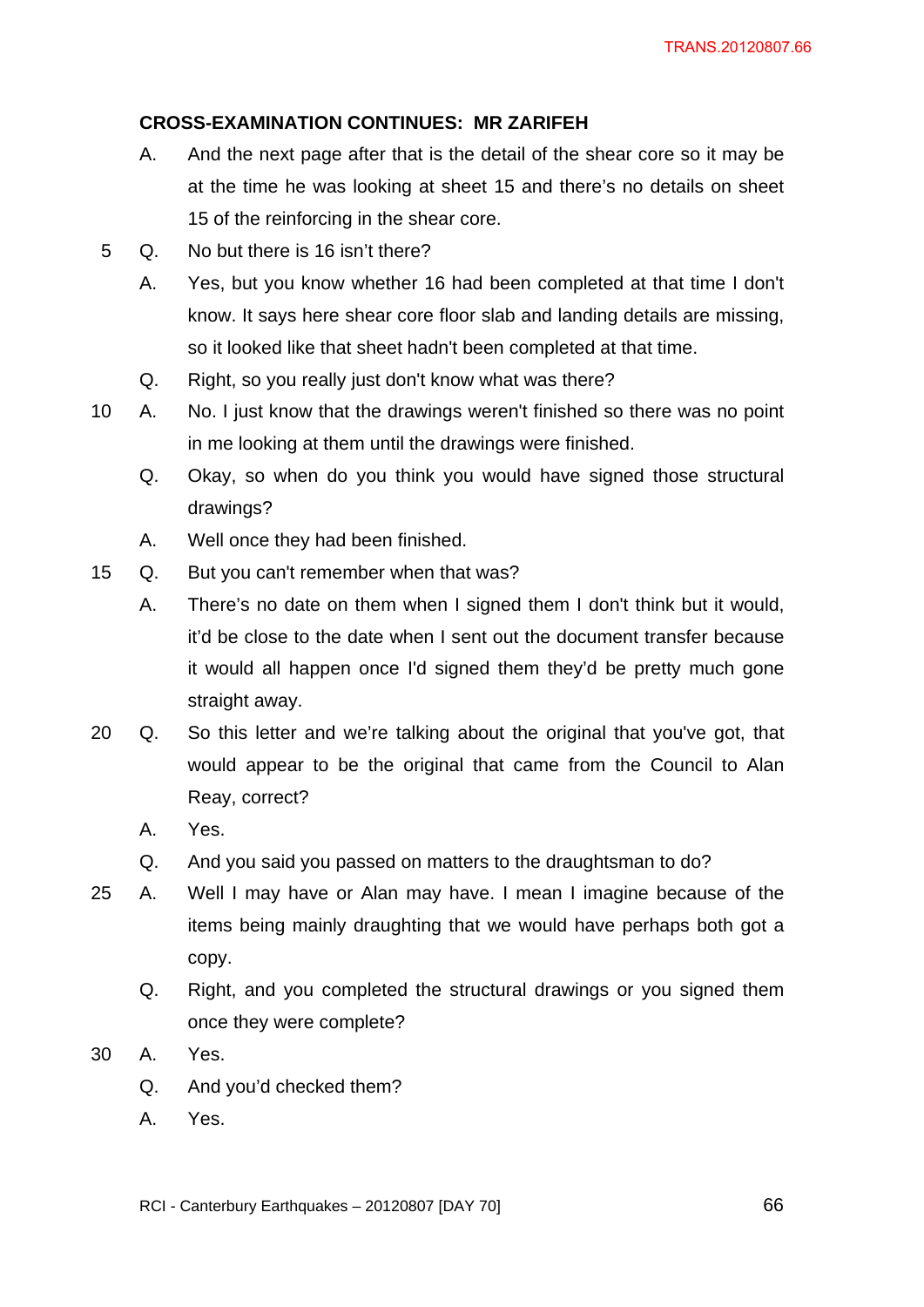- Q. And you forwarded them off on the  $5<sup>th</sup>$  of September with the document transfer?
- A. Well I wouldn't have forwarded them I would have probably filled out the form or normally somebody else copies them and forwards them off.
- 5 Q. All right, but they were sent back to the Council?
	- A. I assume so.
	- Q. So this, the letter that you've got, the original, must have got back to the Council at some stage mustn't it, because that's where it came from?
	- A. Sorry sir?
- 10 Q. That letter you're holding came from the Council file?
	- A. Oh did it?
	- Q. Yes.
	- A. It's not from Alan Reay's file?
	- Q. No.
- 15 A. Okay.
	- Q. So it somehow got back to the Council. What I want to ask you is you said that you didn't have any dealings with Mr Bluck or Mr Tapper in person at that time?
	- A. Yes.
- 20 Q. Correct?
	- A. That's my recollection. I wouldn't have had any, any, anything with Mr Bluck but I don't recall any conversation with Mr Tapper that's correct.
	- Q. So you can't explain how that letter might have got back to the Council?
- 25 A. This letter?
	- Q. Yes. It didn't go back by you is what I'm asking?
	- $A.$   $I -$
	- Q. Okay.
	- A. I have no idea.
- 30 Q. If we can just get that document transfer form please? 0141.1.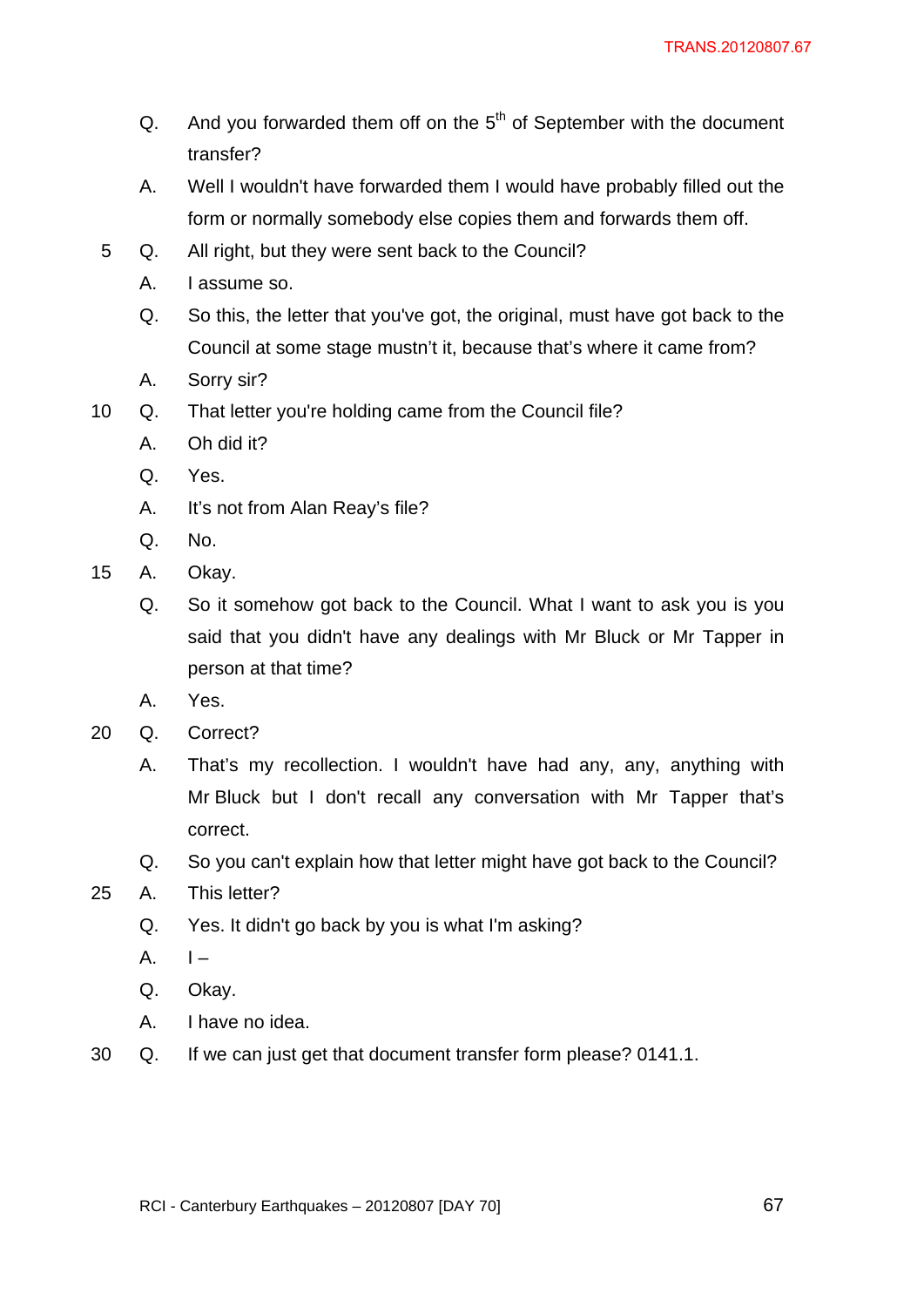# **JUSTICE COOPER:**

- Q. Can we just clear up that last answer reflecting on it? You say, your answer was you have no idea –
- A. Well  $I -$
- 5 Q. Just, what I think the question wants to know is whether in some way you were responsible for delivering back to the Council the original of the 27 August letter?
	- A. I didn't, I mean, I don't know, you're saying this is a Council letter. I have, it looks like my pencil on it as if this is the one that arrived on my
- 10 desk for me to action so I
	- Q. Yes, assume for the sake of the question that the letter that was sent by Mr Tapper dated the  $27<sup>th</sup>$  of August, that original letter having been received by you and noted as having been received by you, ended up back with the Council?
- 15 A. Yeah, I've no idea how that would have happened.
	- Q. And is it possible that you delivered it back?
	- A. No, I wouldn't have visited the Council at all. Everything I did with the Council was pretty much by phone or by letter.
	- Q. You're quite sure about that?
- 20 A. Yes.
	- Q. Thank you.

## **CROSS-EXAMINATION CONTINUES: MR ZARIFEH**

- Q. When you gave evidence last time you said that you thought that the writing on the left-hand margin of the first page was Alan Reay's?
- 25 A. Well I, I believed it was. I can't you know, that's just...
	- Q. But you're not sure?
	- A. I can't be sure, no.
	- Q. And if Alan Reay was responsible for that letter going back to the Council did you know anything about that?
- 30 A. No.
	- Q. Now it seems that the only documents that we have in relation to this permit application in terms of documents that came from Alan Reay's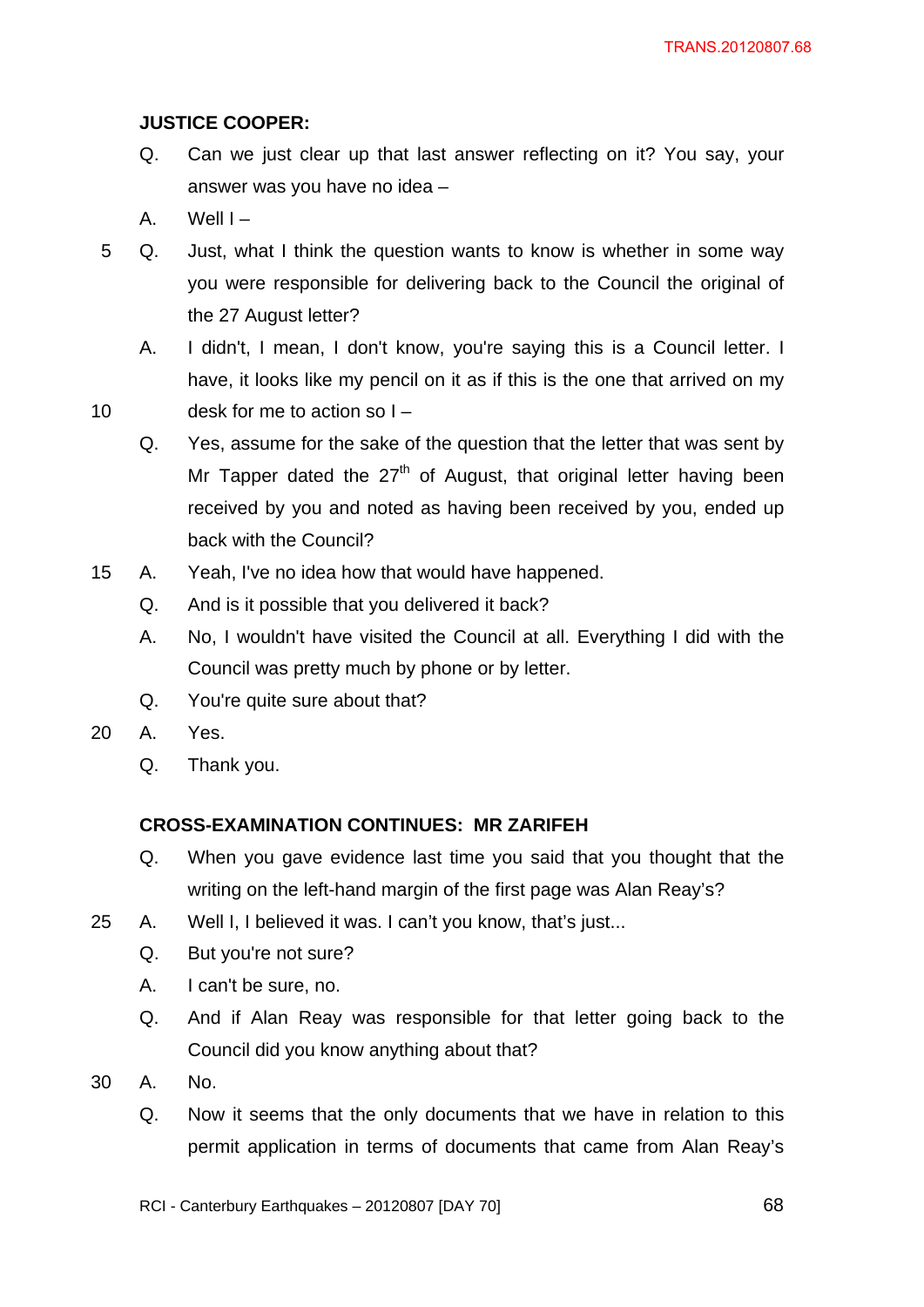office to the Council are the document transfer form that I was going to refer you to a moment ago? Correct?

- A. Well they're the only ones I've been sent, I mean –
- Q. And possibly this letter if it went back as we're discussing but there's no 5 other documentation –
	- A. Yeah I –
	- Q. that you've been made aware of?
	- A. No. No, I mean, there's a letter which I wrote to the Council regarding the fire rating of the Hibond which is a, it isn't at the time of the building
- 10 consent but someone's sent me a copy of that letter. I don't know of any others.
	- Q. Well that's the next year I think isn't it?
	- A. Yes it is.
	- Q. Yes.
- 15 A. It's after the building's pretty much built.
	- Q. I'm talking about went in up to including the date the permit was issued?
	- A. Yeah, I'm only going by what's been sent to me since the Commission started.
	- Q. And you can't recall after the structural plans went in on the  $5<sup>th</sup>$  of the
- 20 document transfer form, you can't recall any discussions you may or may not have had with the council about the plans?
	- A. No.
	- Q. Of the building?
- A. No. If I had, as I say, they were draughting queries. If there had been 25 any engineering queries, if Mr Tapper had any problems there would have been another letter or some –
	- Q. Some discussions?
	- A. Well it wouldn't have been discussion, if he had had a problem he would have writ it in writing just like he has here.
- 30 Q. Okay, have you heard the evidence of Mr Nichols?
	- A. I believe I –
	- Q. Or have you read it?
	- A. read it some time ago.
	- RCI Canterbury Earthquakes 20120807 [DAY 70]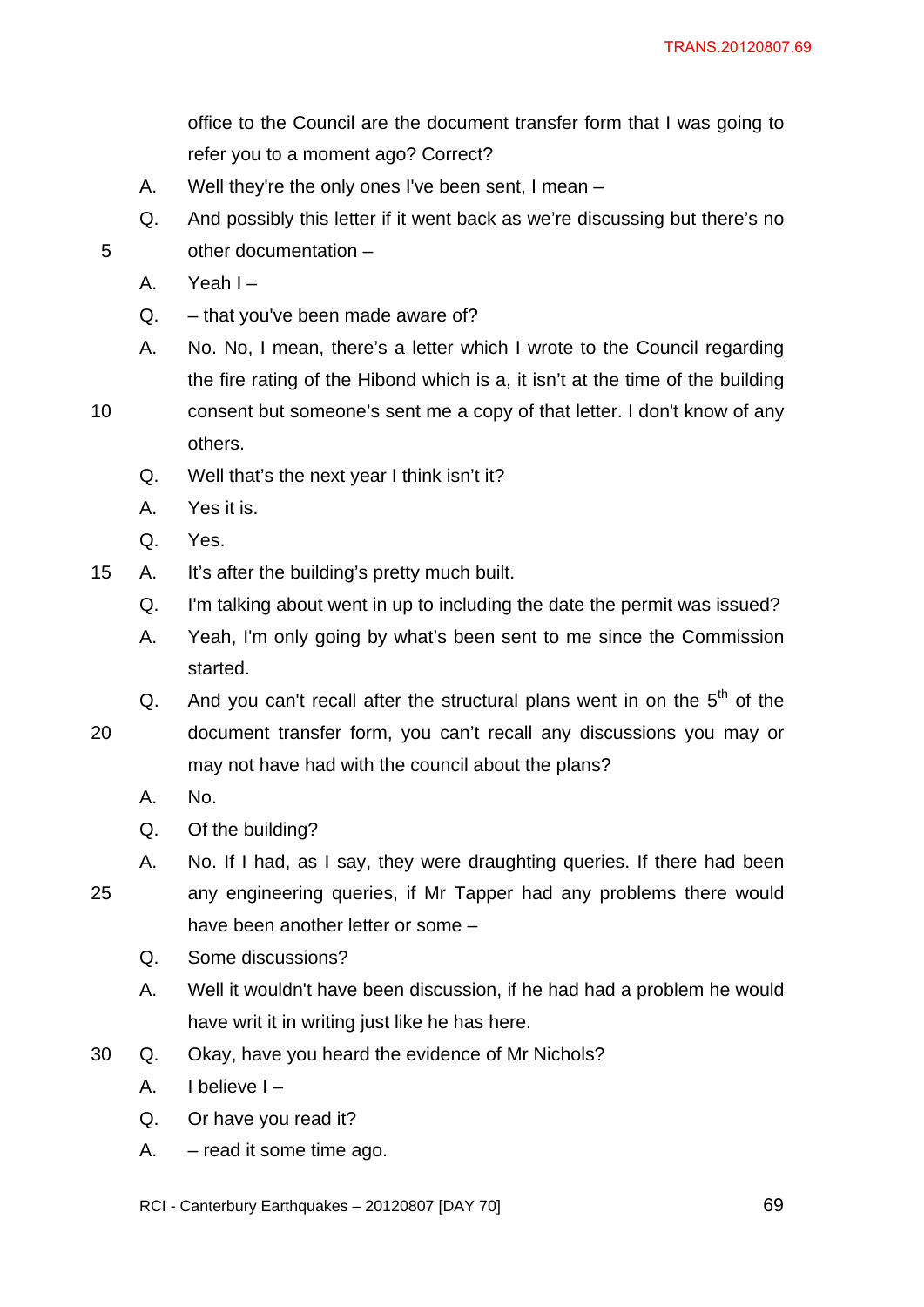- Q. Right, so are you aware of his evidence of speaking to Mr Bluck some time after –
- A. Outside the building.
- Q. construction had commenced on the CTV building?
- 5 A. Yes.
	- Q. Are you aware of what I'm talking about?
	- A. I did see that evidence, yes.
	- Q. And his evidence was that Mr Bluck told him that he had done, Mr Bluck had done his due diligence about the building, this is when Mr Nichols
- 

10 raised concerns when he first saw the building, Mr Bluck said he'd done his due diligence and had been convinced by Alan Reay that the building was okay.

A. Yeah I read that.

1238

- 15 Q. Right, were you aware at the time, back in 1986, of Alan Reay becoming involved in –
	- A. No.
	- Q. discussions with Mr Bluck or anyone else?
	- A. No.
- 20 Q. And is your evidence that once you did the document transfer form you don't think you had much else to do with it?
	- A. That's, that's my recollection. I didn't actually recall this form but I don't recall certainly no disagreement, no, no discussions with Graeme Tapper so I –

## 25 **JUSTICE COOPER:**

- Q. When you said this form, do you mean that letter?
- A. That letter Sir, yes.
- Q. That you're referring to Mr Tapper's letter?
- A. Yes.
- 30 Q. All right.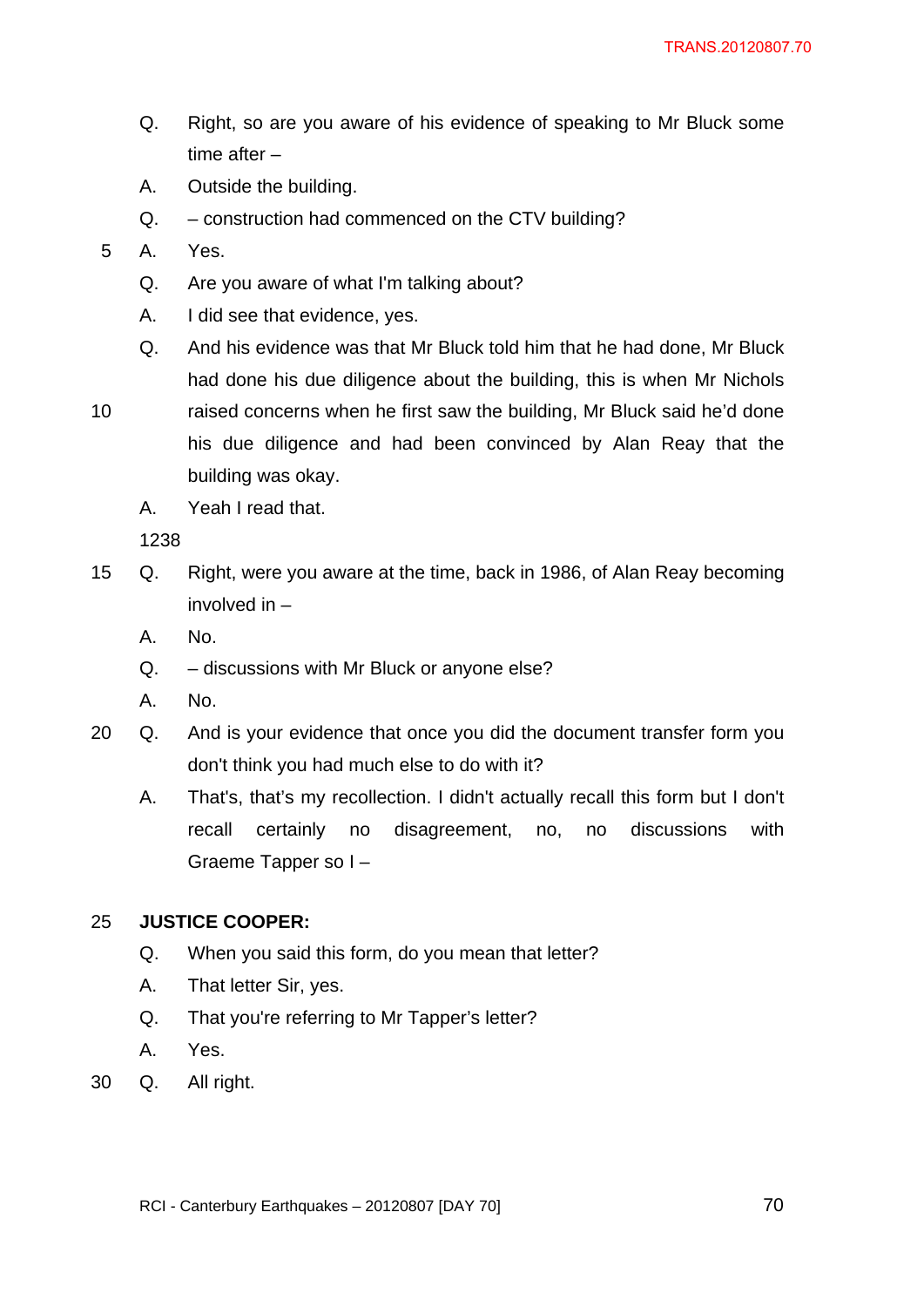# **CROSS-EXAMINATION CONTINUES: MR ZARIFEH**

- Q. You said in your evidence that you wouldn't have dealt with Bluck and in fact I think you said you don't recall dealing with Bluck on any project?
- A. Yes.
- 5 Q. Is that correct?
	- A. Yes it is.
	- Q. Were you aware of Alan Reay dealing with Bluck on any projects? I'm not talking about this one in particular.
- A. No I wouldn't, wouldn't be aware of that. That's not something that 10 would have affected me.
	- Q. Why wouldn't you be aware of it? Is that something he wouldn't tell you  $or -$
	- A. There would be no need to -
	- $Q. -$  what makes you say that?
- 15 A. really, I mean, it's, I'm just in the back room doing calculations so I mean there's no reason why he would talk to me about who he's talking to.
	- Q. Were you aware that he knew Mr Bluck and Mr Tapper?
	- A. I am sure he would have known them, yes.
- 20 Q. All right, but you're in the back room that didn't involve you. Is that what you're saying?
	- A. Pretty much.
	- Q. And the calculations don't appear to be the calculations for the whole building, the ones that are referred to in the document transfer form do
- 25 they?
	- $A.$  Ah –
	- Q. They're relating to the Hibond?
	- A. Yes, those are the ones which were sent with that document transfer form but as I've said I don't know whether or not the remainder would
- 30 have been sent at some time. I have no way of knowing.
	- Q. And we've got no record of that now?
	- A. True.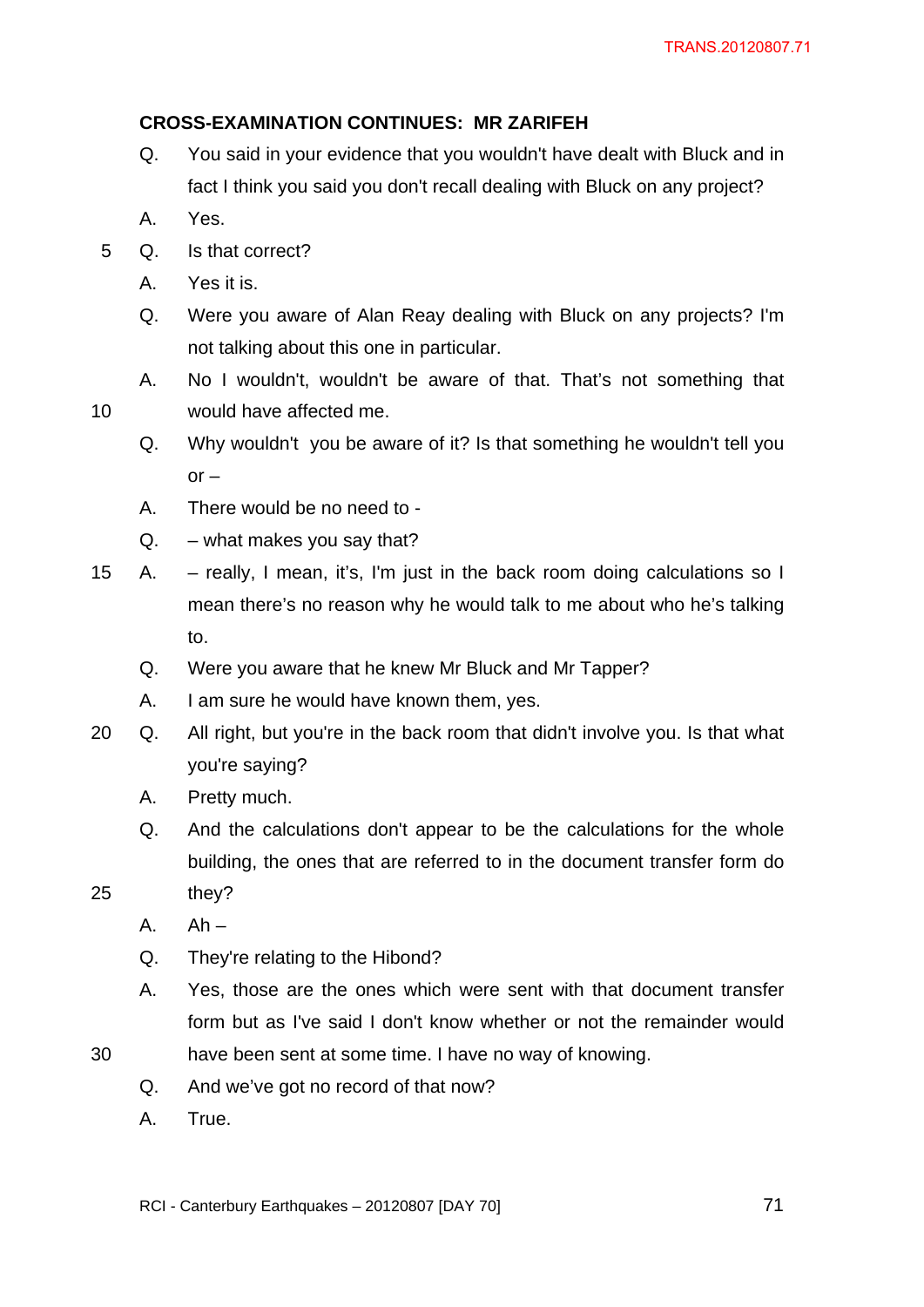- Q. As to how they appear to have got to the Council but they, if that note's correct they would appear to have got there?
- A. Well it's possible they were submitted with the preliminary, you know, with the first set of drawings but I don't know.
- 5 Q. Right, how's that possible when the 27 August letter says they're not there?
	- A. Well there you go, it wasn't then. You're quite right, not possible.
	- Q. So what I'm getting at is the calculations would appear to have gone to the Council at some stage after this 27 August letter but not with your
- 10 document transfer form? Correct?
	- A. That's possible. I have no way of knowing that.
	- Q. And as you say if Mr Bluck had become involved it certainly didn't involve you and that doesn't surprise you?
	- A. That's correct.
- 15 Q. Just wanted to ask you a question about these answers to Commissioner Fenwick's questions and I'm not going to get into the technical matters but the building deflections – is that of the whole of the building?

A. Lateral deflections of the centre of mass of the building as I understand 20 it from that program.

- Q. And was that taking into account the southern coupled shear wall?
- A. Yes. That was after we'd gone through however many iterations that that was the final design.
- Q. When you say however many iterations, what are you referring to?
- 25 A. Well when you first pick the drawing up I do the hand analysis, the static equivalent static design based on the panels that are on the drawing when it comes to me in the first instance and that would have been without the southern coupled shear wall and I would have to determined from that that it was torsionally eccentric and that we didn't have enough 30 walls to resist torsion and it needed more so I would have then modelled it on the ETABS because having found it was torsionally eccentric we would have known we had to do that so being new to that program it took a wee while to get a reasonable result out of the computer and then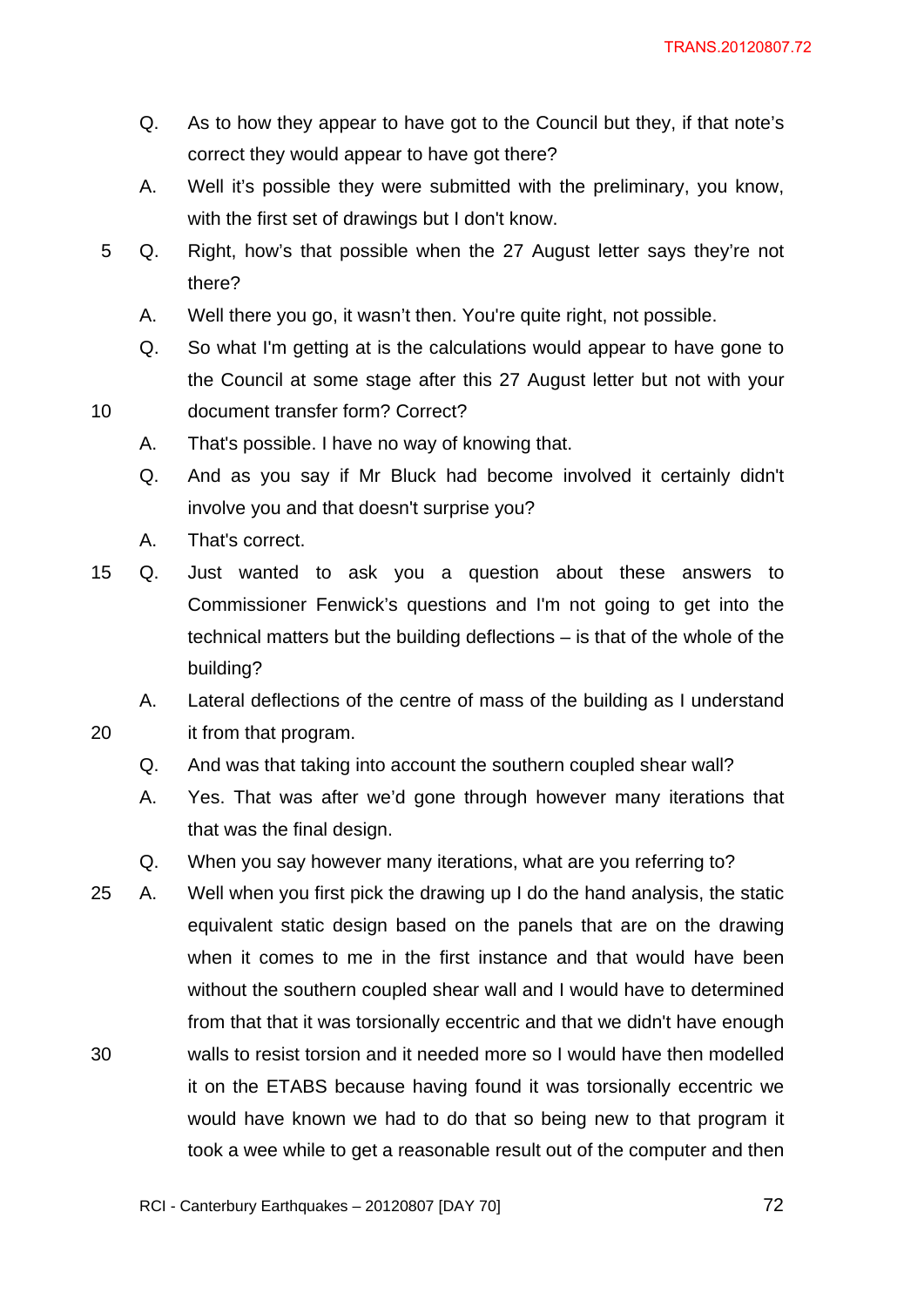I tried to make it satisfy the lateral deflection requirements by making the walls we originally had thicker and heavier but that wasn't working so at that stage I spoke to Alan about the possibility of putting an additional wall on the south side which would help resist the torsion and 5 so by the time we put that south wall in we were probably already up to the fourth or fifth computer run.

- Q. And that's referring to your other evidence you gave where he went you presumed back to the client or the owner and came back to you?
- A. Yes.

10 Q. All right, so when you first came up with the result of the ETabs and realised that you had to put a south, a wall in in the south, did you have, what was your initial dimensions of it? Was it bigger than what it ended up?

- A. I didn't have an original dimension, I was just basically trying to find out
- 15 what my you know I would have made it as big as the one on the other side if I'd had my choice so it was symmetrical but obviously that wasn't going to be acceptable so the question we were posing was really how big are we able to make it? I was trying to make it as strong, big and strong as I could.
- 20 Q. Right and why would you have made it as big as the one on the other wall, the other side, the north?
	- A. Well that then makes the building symmetrical so you don't have that torsional situation.
	- Q. Okay, and –
- 25 A. Oh sorry, I'm not trying to say it should have had the wing walls on it. It would have, like the north wall was like about I don't know seven or eight metres long so –
	- Q. Are you talking about the width though?
	- A. I'm talking about the height along gridline 5, the length along gridline 5.
- 30 Q. Okay, so the length of the wall on the south side?
	- A. Yeah, I would have made the one on the south side as close to that length as I could.
	- Q. Right, and do you recall making that point?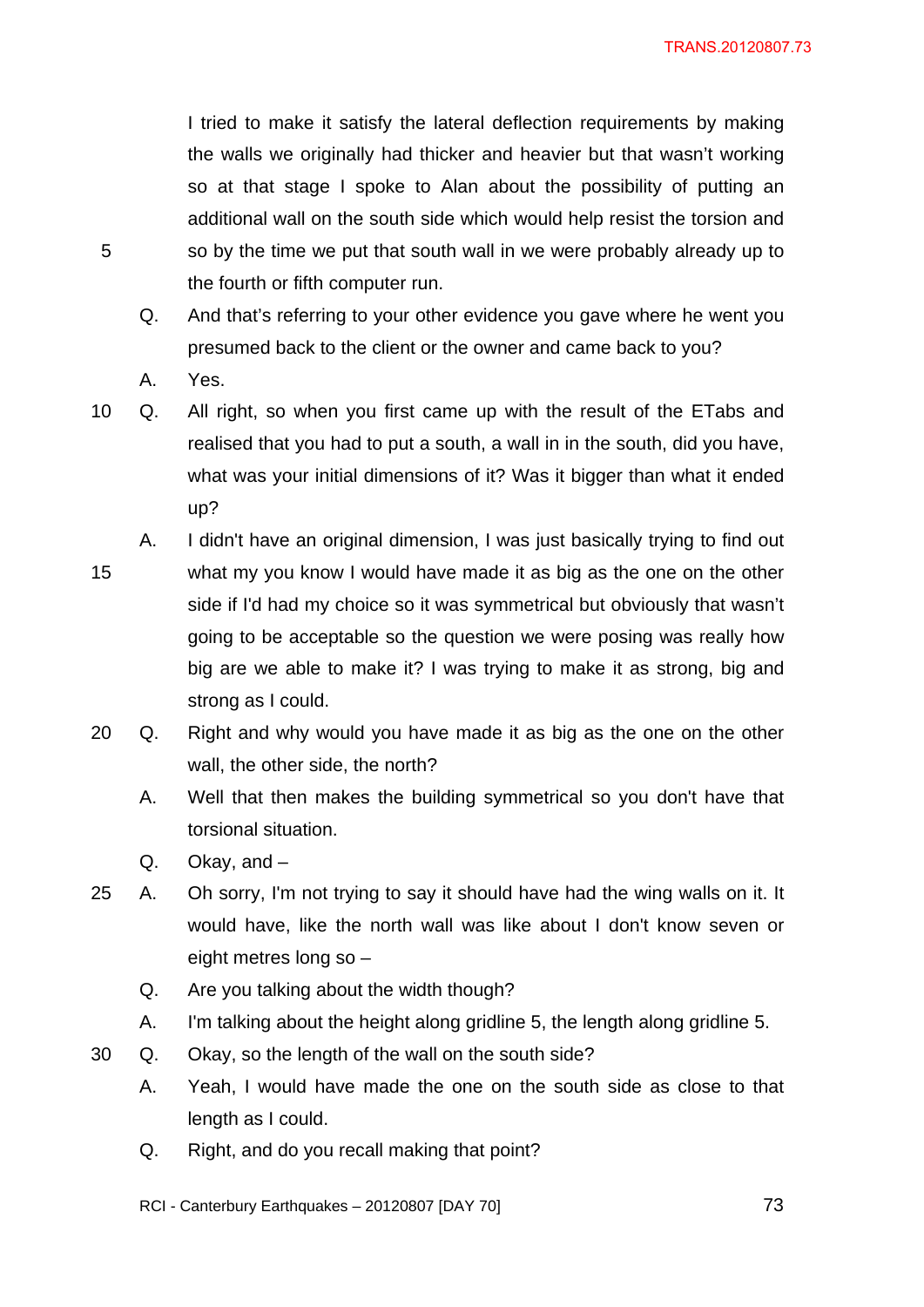- A. Absolutely that was something which was understood. The bigger it could be the better.
- Q. When you say understood, understood by who?
- A. Well I think when we were discussing the fact that it was torsionally 5 eccentric that by the bigger we made that wall the less torsionally eccentric it was so that was just inherent in the discussions I had with Alan when we were trying to put a number on how big we could make the southern coupled shear wall.
- Q. Now just going back to this issue of the permit. I don't know if you're 10 aware of the evidence of John Henry and similar evidence given by Terry Horn. They gave evidence of arguments between Mr Bluck and Mr Tapper over permitting issues and matters that Mr Tapper had come up with or problems that Mr Tapper had highlighted and of Dr Reay going over Mr Tapper's head to Mr Bluck? I appreciate you, this was 15 your first reasonable size job once you started it back at Alan Reay's, correct?
	- A. Well obviously I was also involved in the Westpark Tower doing some preliminary work on that as has been shown.
	- Q. Yes.
- 20 A. But yes this is the first one that I'd really modelled myself, yes.
	- Q. Were you aware of that from your observation or knowledge of what they said?
- A. Oh I know that there were, there were arguments that were going on but I couldn't identify who they were with or what they were about or 25 whether they were Graeme Tapper or Bryan Bluck. I've got no, couldn't say that.
	- Q. Well what are you talking about when you say there were arguments?
	- A. Well I think like Terry says when Alan's voice starts being raised you can tell that there's somebody that he's having an argument with.
- 30 Q. So you're talking about Alan Reay arguing with someone what on the phone?
	- A. Typically, yes.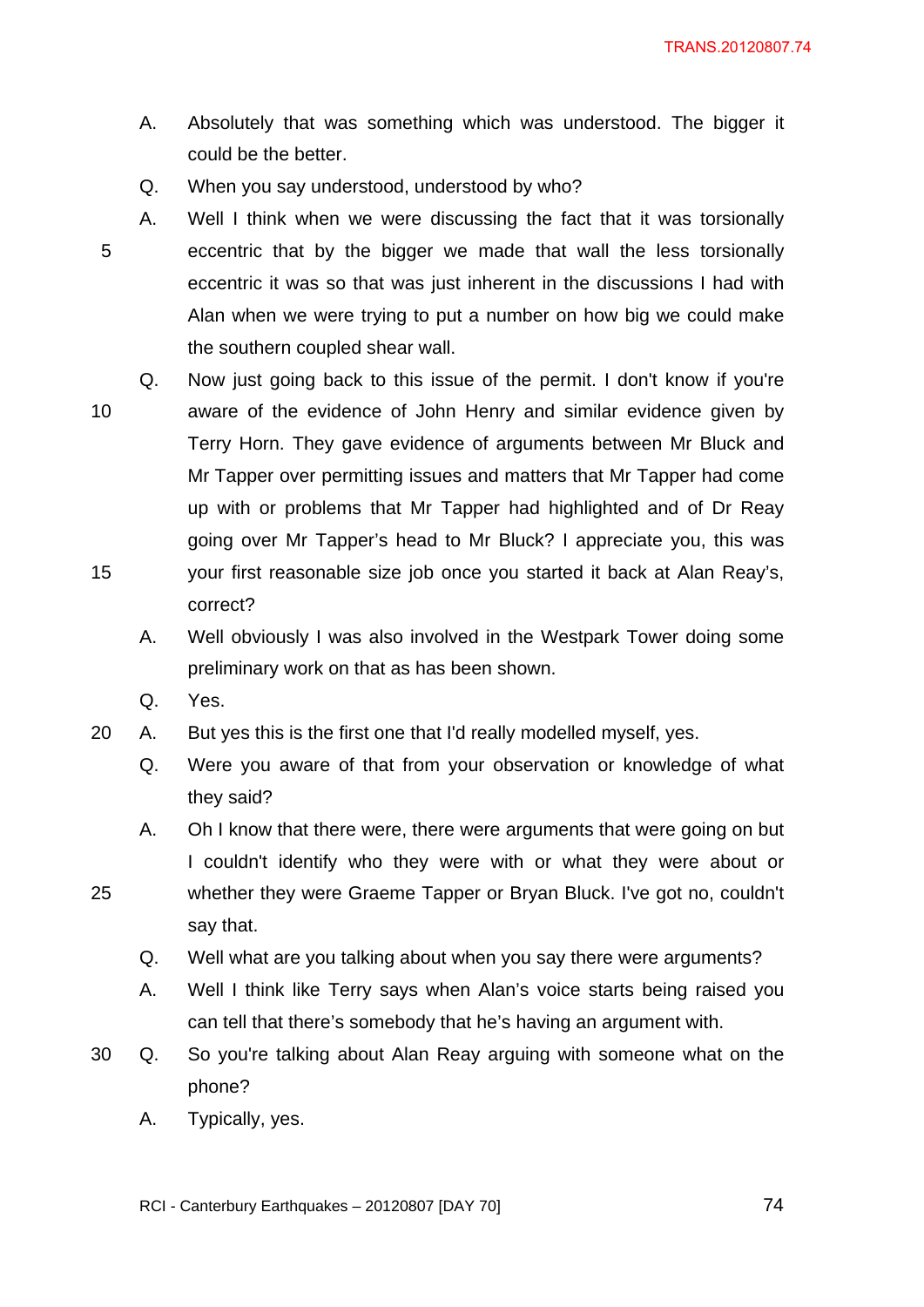- Q. All right, but what I was specifically wanting to know was did you have any knowledge of the Bluck/Tapper relationship if you like and of Dr Reay going over Mr Tapper's head to Mr Bluck?
- A. No, that's news to me.
- 5 Q. And does it surprise that you didn't know about that?
	- A. No.
	- Q. Why is that?
	- A. Well there's no reason I would be. That's the part of the business that Alan looked after.
- 10 1248
	- Q. And when you say that what, when you say that part what's the part?
- A. Well if there was a dispute which was an insoluble problem or something that he was asking for which was unreasonable then normally Alan would take care of that. I don't see anything in this letter 15 that would be worth arguing about if that's what you're asking.
	- Q. Well no I wasn't, I was just asking general and if it wasn't in that letter then it must have been something that arose separately, correct?
- A. I believe that must be the case, I can't think what else, you know, there's nothing in here that would have caused Graeme Tapper to be as upset 20 as he apparently was.
- Q. Now just a couple of points finally. I just can't find the reference, but there's some evidence from Mr Scott who's going to give evidence, a quantity surveyor, which suggests that he recalls you telling him at one stage that there might have been a problem with the permit. Can you 25 remember talking to him about that?
	- A. No.
	- Q. Might that have been, if that occurred, a reference to the Tapper letter or would that be something you'd discuss with him?
	- A. I wouldn't call this a problem. This is just routine.
- 30 Q. Well that's why I asked because you didn't seem to think it was. So might that be an indication that there might have been, here it is, paragraph 24 of his second brief, "It is possible that David Harding might have mentioned verbally to me that there was a bit of an issue over the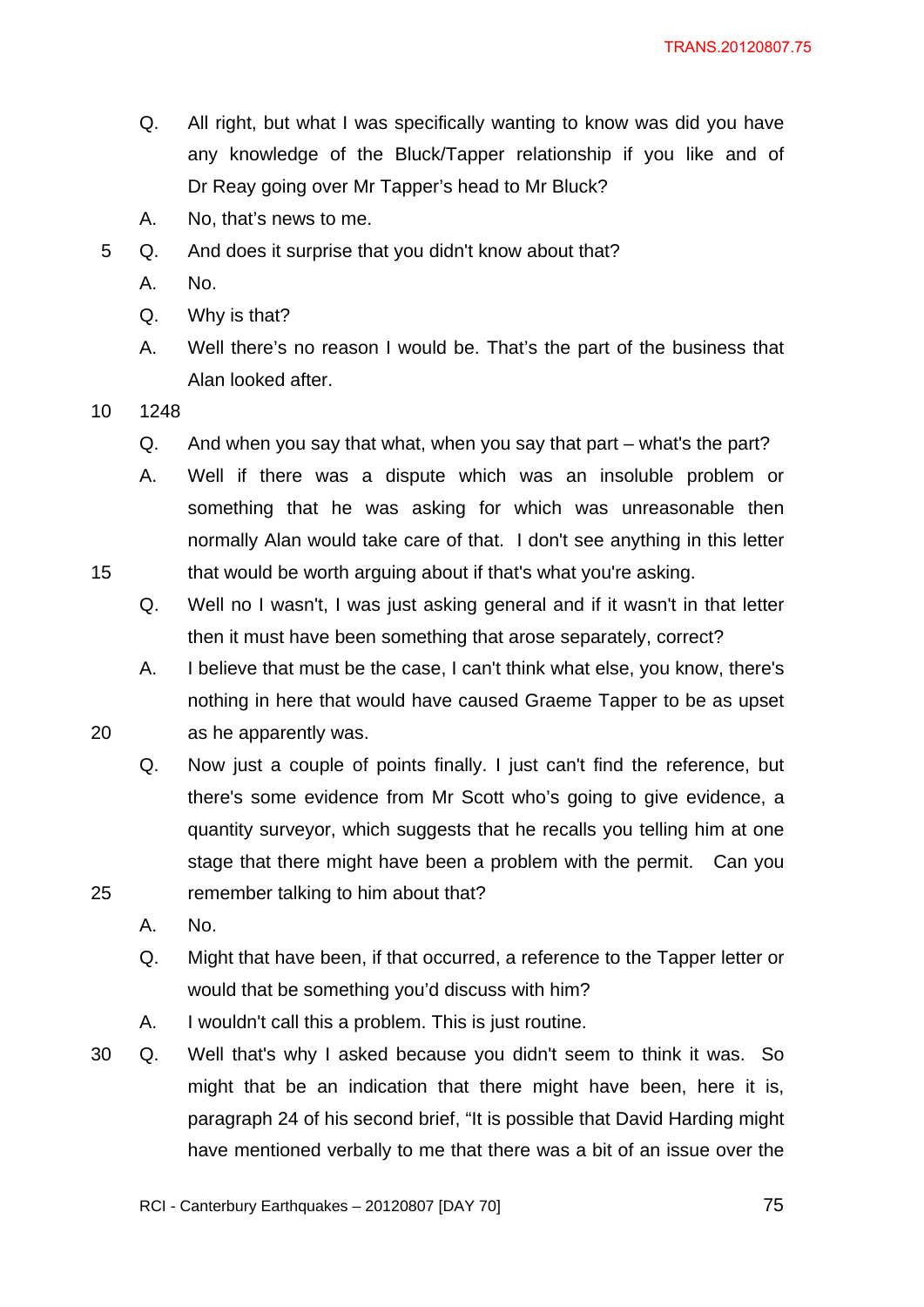building permit. I do not recall any delay in the permit being issued and I had the impression that it was straightforward." So he's a bit vague on that but that doesn't ring a bell with you?

A. No, I don't think I'd even probably met Tony at that stage so I think he 5 made a mistake in as to who he was talking to.

Q. The other thing I wanted to ask you about, you talked about inspections at the site, and before a concrete pour.

- A. Yes.
- 

Q. In particular – Mr Jones who was the foreman at the CTV building has – 10 is going to give evidence and his brief talks about the engineer which I presume he's talking about you, coming in and inspecting and he says, I'll just find it, sorry just bear with me – paragraph 49, "I would ring the engineer for every pour except the columns because the steel was there sticking out of the columns for them to see at their initial inspection."

- 15 Presume you're talking about the vertical reinforcement. "Quite often in relation to the columns the engineer did not arrive at the site. They would say, 'if you don't see us go ahead.' This did not concern me." In fairness I want to put that to you, have you got any comment about that?
- A. I wouldn't have said that. That's one of my, yeah, no I wouldn't have 20 said if I'm not there go ahead, on any element, I'm usually pretty particular. Sometimes columns can be difficult to see because you know you put the reinforcing in. What he might be referring to is that you have the reinforcing standing there and it can be inspected before you actually put the boxing around the outside of it, but there may be 25 situations when I've seen the reinforcing in place and all tied but they haven't actually enclosed it with boxing and I normally like to see it before they actually put the form work around it, because at that stage all you can do is peer down the top with a torch and you can't see very much. So if it was a situation whereby I'd seen the reinforcement, but I 30 hadn't actually inspected after the boxing was in and ready to pour concrete, that may well be what he's talking about.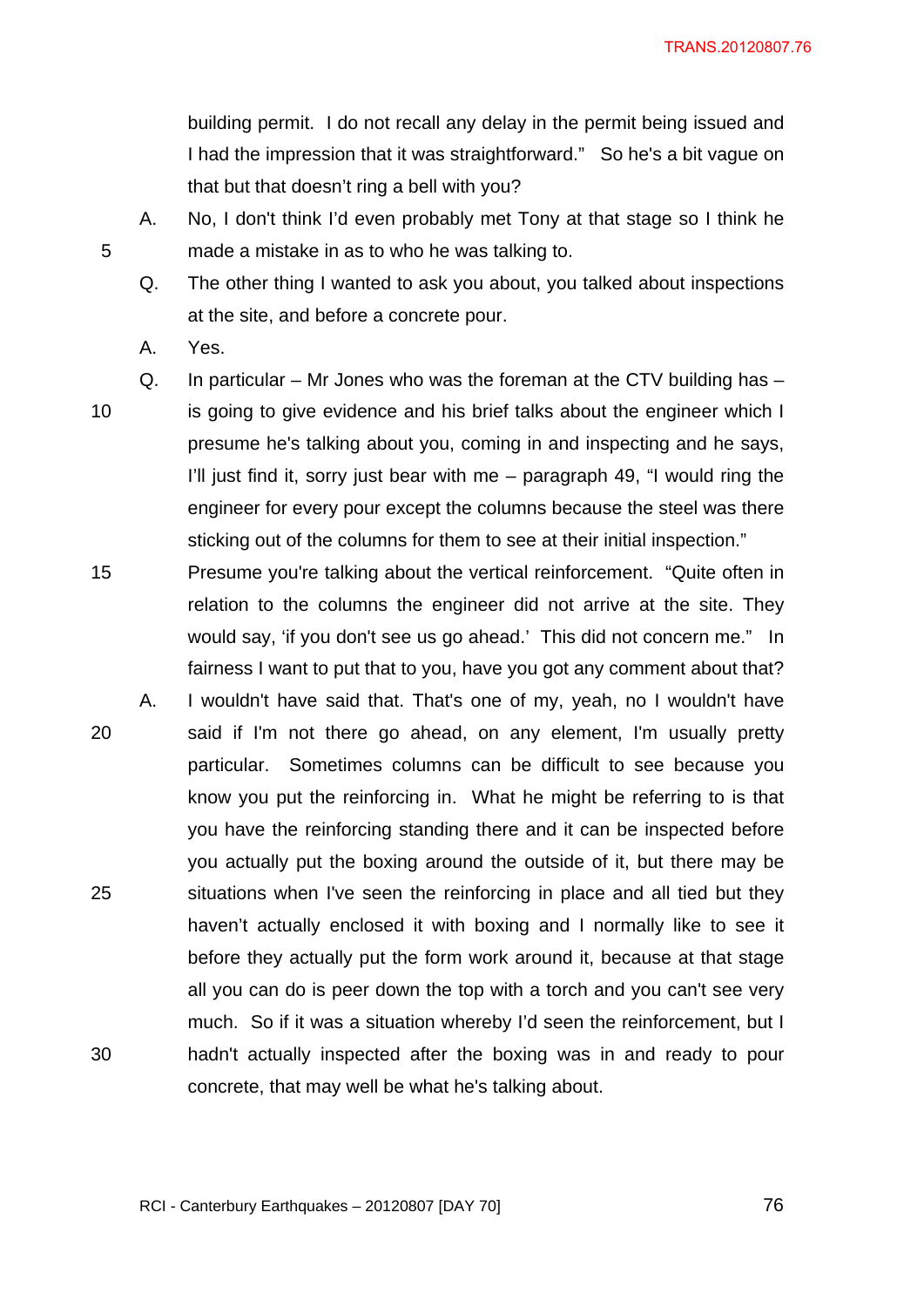# **CROSS-EXAMINATION: MR ELLIOTT**

- Q. Mr Harding, am I correct that you just described the matter set out in a letter from Mr Tapper as routine in your view?
- 5 A. No, I perhaps the wrong word, there's nothing there that is worth arguing about. There's nothing there that involves you know, it's just something once the drawings had been completed then I expected that all of the things on there would have been satisfied.
- Q. I see, so when there's a reference in that letter to floor connections to 10 shear wall system and general connection between a floor slab and walls, you would accept that as something which should have been addressed?
- A. It hadn't been completed at the time when he had the drawings, that certainly those details are details which you'd want to see on the 15 drawing before you approved it. So that's really what he's saying, they hadn't been done yet.
	- Q. And you accept they are things which should have been addressed?
	- A. Yeah, I would have if the drawings had been completed those things would have been on there, but the drawings were incomplete at the time
- 20 that they were put in. This is my reading of it, with all of the things on that list all point at that being the case.

# **RE-EXAMINATION: MR KIRKLAND**

- Q. One question, Mr Harding if I could have BUI.MAD249.041.15 brought up please. The handwriting half way down to the right, the printing, do 25 you recognise that handwriting?
	- A. Well I believed it was Wayne Strachan's.
	- Q. And the I assume they're ticks on the left-hand side?
	- A. I can't really tell but usually what Wayne would do is each time he had done one of those things on that list he would tick it off.
- 30 Q. As a final check?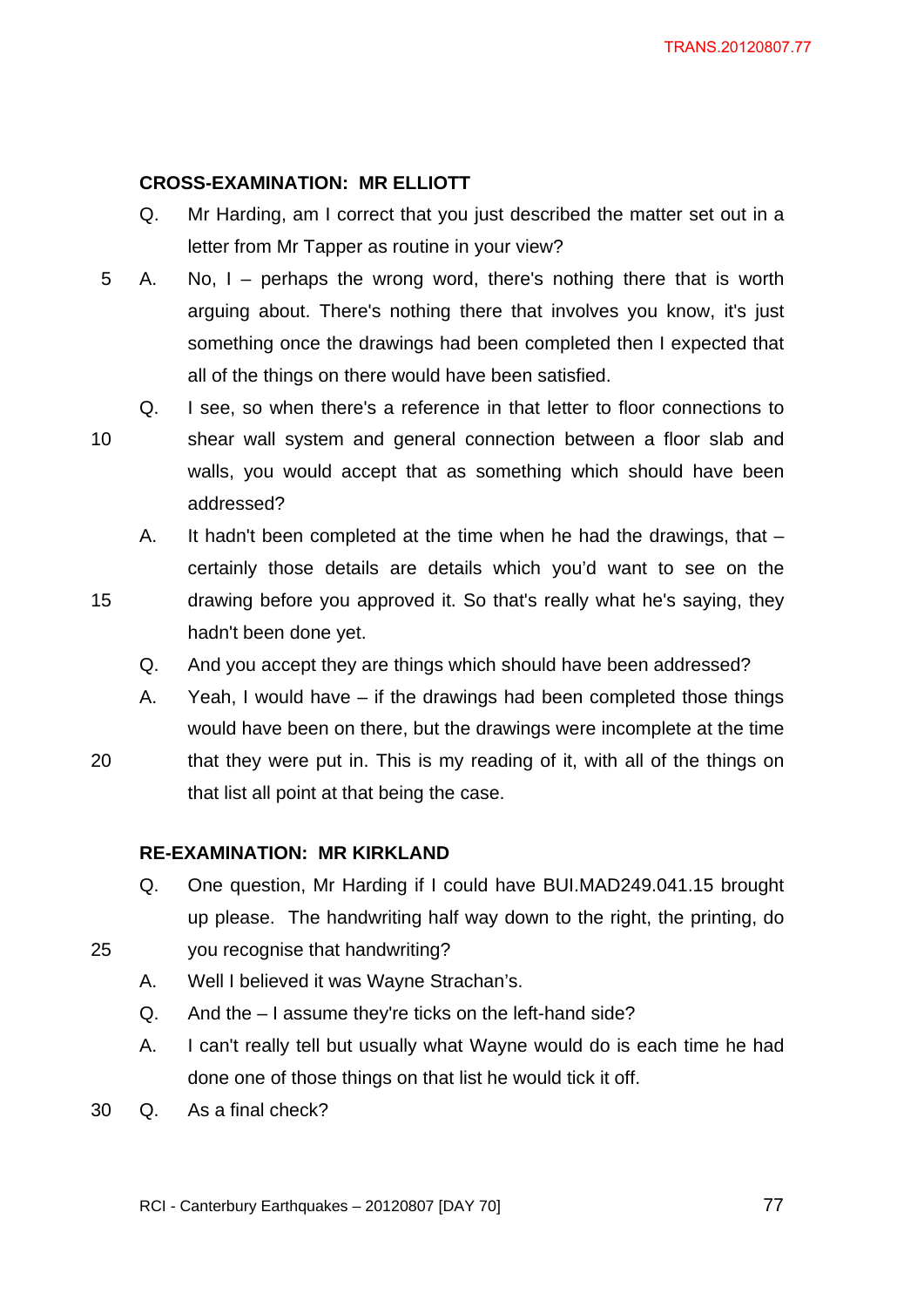A. Yeah, and when you look at the one where it's number 17, it says Thioflex and PEP backing strip not fire rated, well that's not a drafting item, therefore he hasn't ticked that one. That's not something that requires his – anything he can do on the drawing so that sort of 5 reinforces that they were done by the draftsmen.

# **QUESTIONS FROM COMMISSIONER FENWICK AND COMMISSIONER CARTER – NIL**

# **QUESTIONS FROM JUSTICE COOPER:**

- Q. If we can see BUI.MAD249.0284.16 please. Now on the basis of the 10 Tapper letter of the  $27<sup>th</sup>$  of August, you are I think inferring in your evidence that you've given to Mr Zarifeh and Mr Elliott, that this plan must have been incomplete when Mr Tapper was reviewing the plans prior to sending his 27 August letter. Is that right?
- A. Yes, the things which are in his request have been added on the 15 drawing which we have in front of us.
	- Q. And one of the missing items was the connections between the floor slab and the north core. Is that right?
	- A. Sorry Sir, say –
	- Q. One of the missing items were the connections between the floor slab

20 and the north core?

A. Yes well that plan doesn't show that, that I think that as I mentioned

later those connections are shown on sheet 16 so ...

1258

- Q. So let's go to sheet 16 which is the next number, 84.17. Do you say that 25 this would have been available to Mr Tapper but he just hadn't read it when he wrote those comments beside sheet 16?
	- A. Yeah he has also noted that they weren't complete on sheet 16 so I am suggesting that sheet 16 was incomplete at that time also.
	- Q. Well what do you suggest was added to it subsequently?

30 A. Sorry?

- Q. What do you suggest would have been missing?
- RCI Canterbury Earthquakes 20120807 [DAY 70]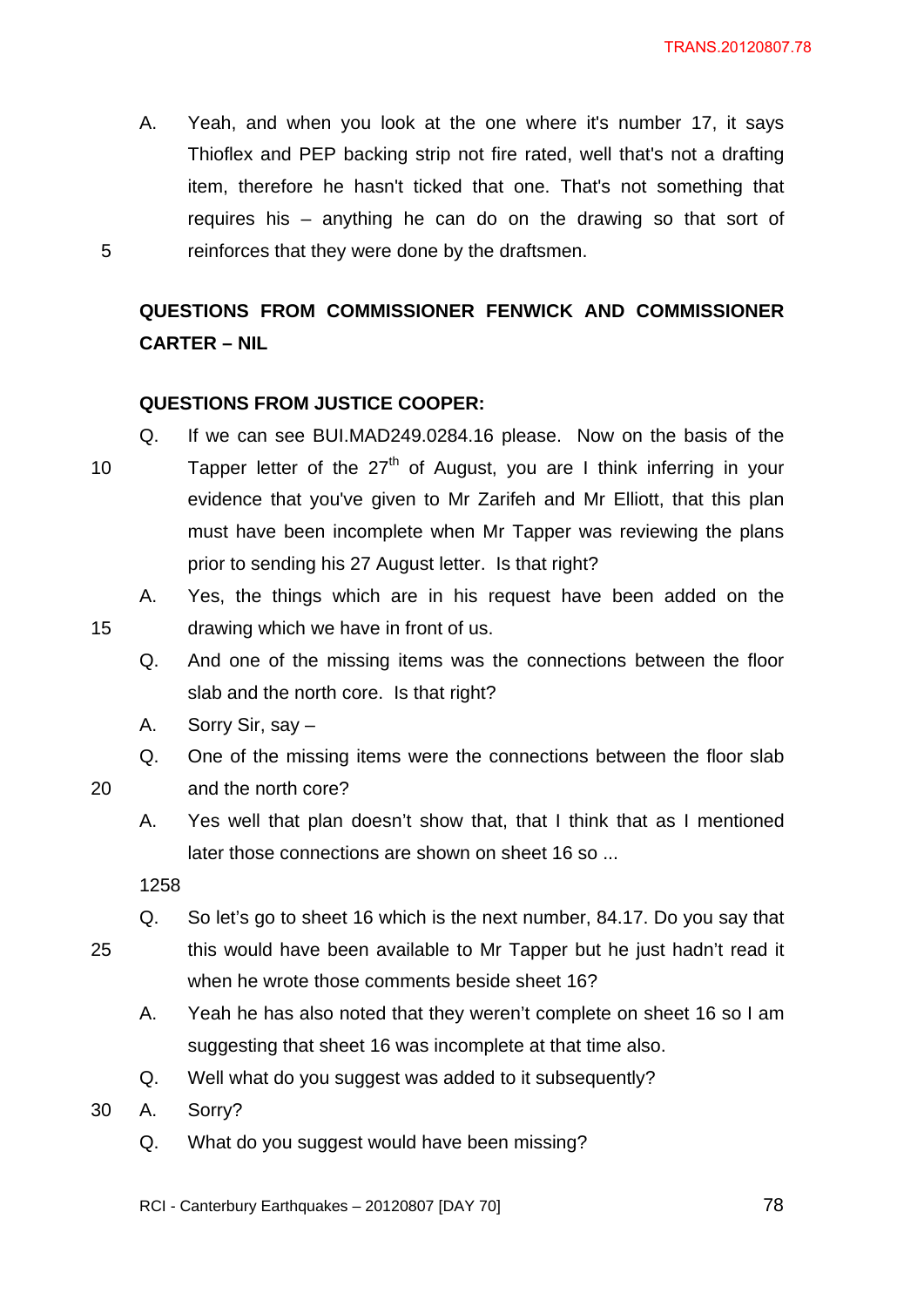- A. Well it looks like all the reinforcing and the floor slab details, I mean...
- Q. Just indicate with the mouse?
- A. It is pure speculation, I don't know to what extent the drawing was completed at the time it was submitted, I mean the...
- 5 Q. So there is nothing in particular to which you would draw attention it would be speculative to do so?
	- A. Yes absolutely. I think it is whatever stage the drawings were at when they were sent originally, but totally speculative.

#### **QUESTIONS FROM COMMISSIONER FENWICK:**

- 10 Q. I have just been looking at your drawings, the calculations you have given me we don't have these obviously on the system so we can't put them up but I do notice that you've – the bending moment you are referring to is not the one I referred to. You have indicated the force in line 5 on the wall is 300 kilonewtons in your calculations and therefore 15 the bending moment is 300 kilonewtons times the distance to the beam which is 4.350 metres so you have got a bending moment. That is a bending moment in the horizontal plane and your calculation takes that
	- A. No.
- 20  $Q. -$  two very different things as you are taking  $-$

bending moment out in the vertical plane –

- A.  $-$  no Sir it is all in the horizontal plane. I am just treating the flanges  $-$
- Q. You have drawn the sketch, you have taken, you have assumed there are six, H16 bars which run vertically –
- A. No horizontally.

#### 25

## **MR ELLIOTT:**

(inaudible 13:00:23) system, if you would like to refer to it  $-$ 

#### **JUSTICE COOPER**:

30 Well this is the calculations that we have been, we were given this morning and the questions are on page 2 of those calculations, the diagram there...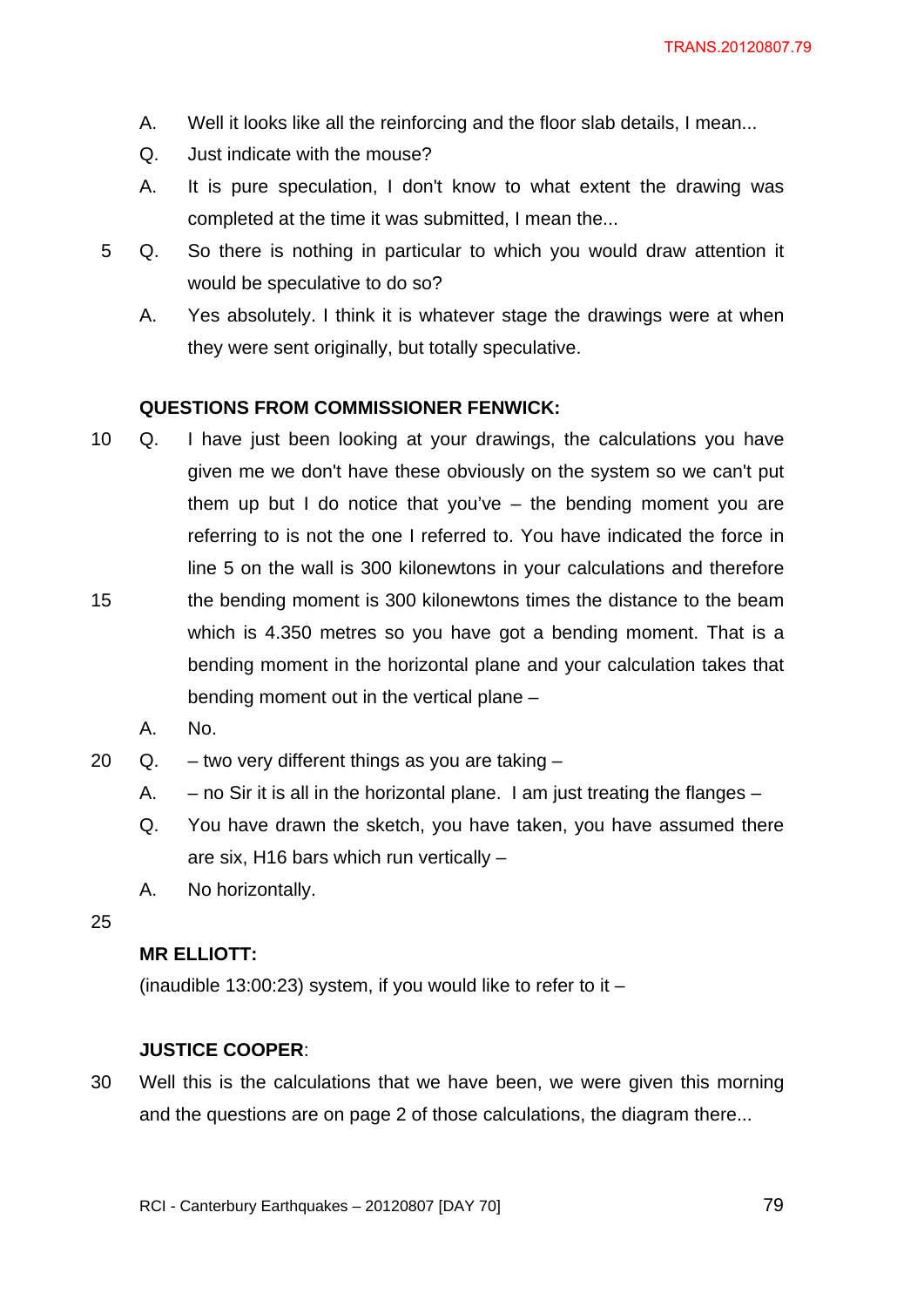# **QUESTIONS FROM COMMISSIONER FENWICK CONTINUE:**

- A. Yes it actually shows the diagram -
- Q. The diagram shows the six 16 bars running vertically?
- A. Yeah the ones that I am referring to Sir, if you look at page 1 perhaps on 5 detail one –
	- Q. And they run vertically in that as well?
- A. I have got two H16 horizontally then two below them and two below them again so they are running horizontally. And there are two bars, the walls, the bars continue up the wall as well as down. There are pairs of 10 H16 horizontally at every 350 millimetres up the wall.
	- Q. We are talking about the bending moment just beyond the wall, the wall on the outside of beam 4 –
	- A. This is to take the bending moment from line 5 back to line 4.
	- Q. Right, well I am interested in the bending moment at line 4 on the –
- 15 A. Which is what
	- Q. left-hand side of line 4, the south side of line 4 and the steel you have got shown is running vertically not horizontally?
	- A. No on the plan, even on the plan on sheet 1 I have pointed at H16 at 350 on the plan. Those are the horizontal bars I am referring to.
- 20 Q. You have got H16 at 350 running along the wall?
	- A. Horizontally along the wall.
	- Q. Yes sure, I agree, but the bending moment we are looking at, the section, is beyond the wall. Now are you saying that those H16s through the wall at 350 run into the slab?
- 25 A. No Sir they engage around those vertical bars and then engage with the beam so that bending moment is transferred into the beam.
	- Q. Oh, so you haven't checked the strength of the beam for that bending moment?
	- A. Well, you were asking me about the wall, I mean I can't –
- 30 Q. No I was asking you about the flexural strength on the left-hand side of line 4?
	- A. Oh, well now we are talking different things. That is not what I was calculating, I see...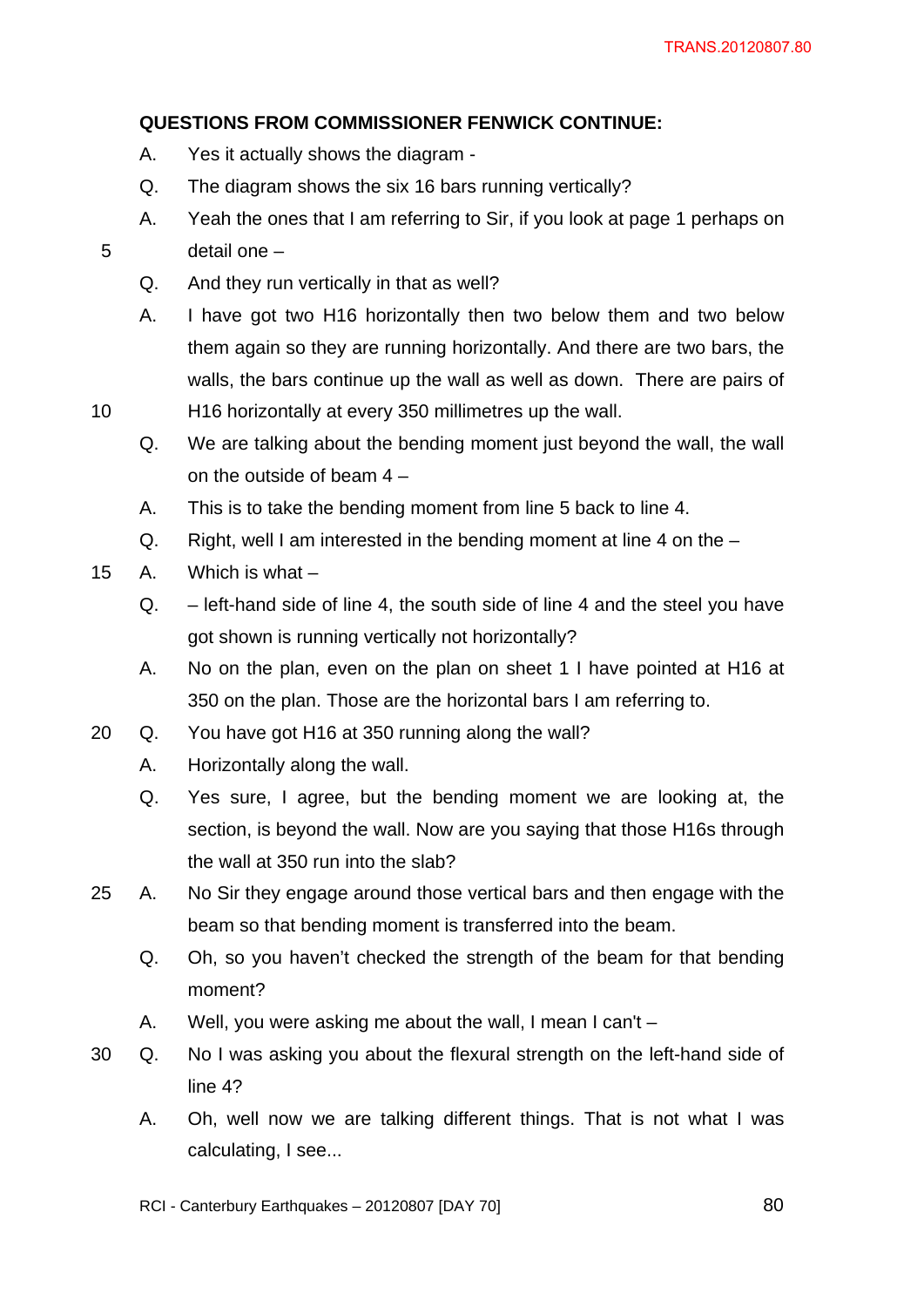- Q. It is not what your calculations you have done, thank you. I accept that you have not answered the question I intended to put about the horizontal bending moment. You have taken something different. Is that correct?
- 5 A. Well I was talking about a horizontal bending moment in the plane of the area between gridline 4 and gridline 5. You are saying you wanted it to the left of gridline 4?
	- Q. Which is the moment you have calculated because you have calculated the moment to that distance?
- 10 A. That is what I have calculated here, the distance to gridline 4.
	- Q. Right, well thank you because we are not going to get any further with this discussion at the moment anyway, thank you.

# **QUESTIONS ARISING - NIL**

## **HEARING ADJOURNS: 1.03 PM**

15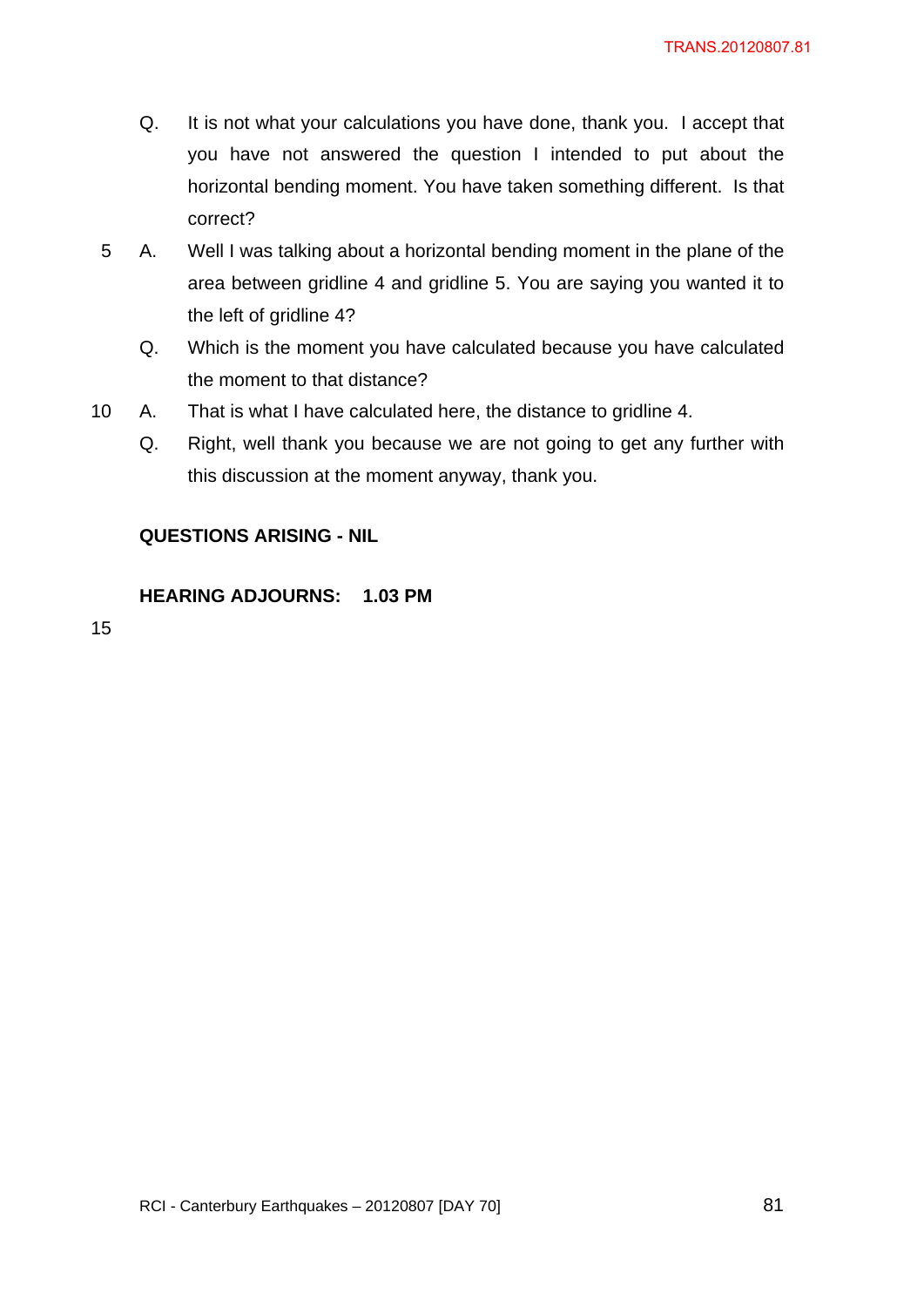**HEARING RESUMES: 2.14 PM** 

# **MR RENNIE CALLS ALAN MICHAEL REAY (SWORN)**

5

## **MR RENNIE:**

Sir, my intention is that Dr Reay read his brief and there are a couple of matters reserved from earlier points in the hearing. One related to matter not put to him about Professor Paulay and the other a request for a response that

10 counsel put to him and I intend to deal with those at the end of his reading his brief.

## **JUSTICE COOPER:**

Thank you.

#### 15 **EXAMINATION: MR RENNIE**

- Q. Dr Reay, you are Alan Michael Reay, you reside in Christchurch and you are a chartered professional engineer and a company director?
- A. Yes.
- Q. Dr Reay you have a composite statement in respect of permit issues.

20 Would you read from paragraph 38 please?

# **WITNESS READS STATEMENT FROM PARAGRAPH 38**

- A. "In those days it was the contractor who applied for a building permit and to whom the permit was issued. However, in this case it appears that the permit application was submitted by the architect 25 Alun Wilkie Associates on behalf of the contractor. Mr Harding handled the permit process from ARCE's perspective. I was not involved with the council permit application process. I expect that Williams would have submitted the structural drawings to the Council.
- I note that ARCE received a letter dated  $27<sup>th</sup>$  August 1986 from Mr 30 Tapper at the Council. Mr Harding would have dealt with the letter. I do not recall having anything to do with the letter or its response. I do not know who wrote the notation on the letter received a day or two after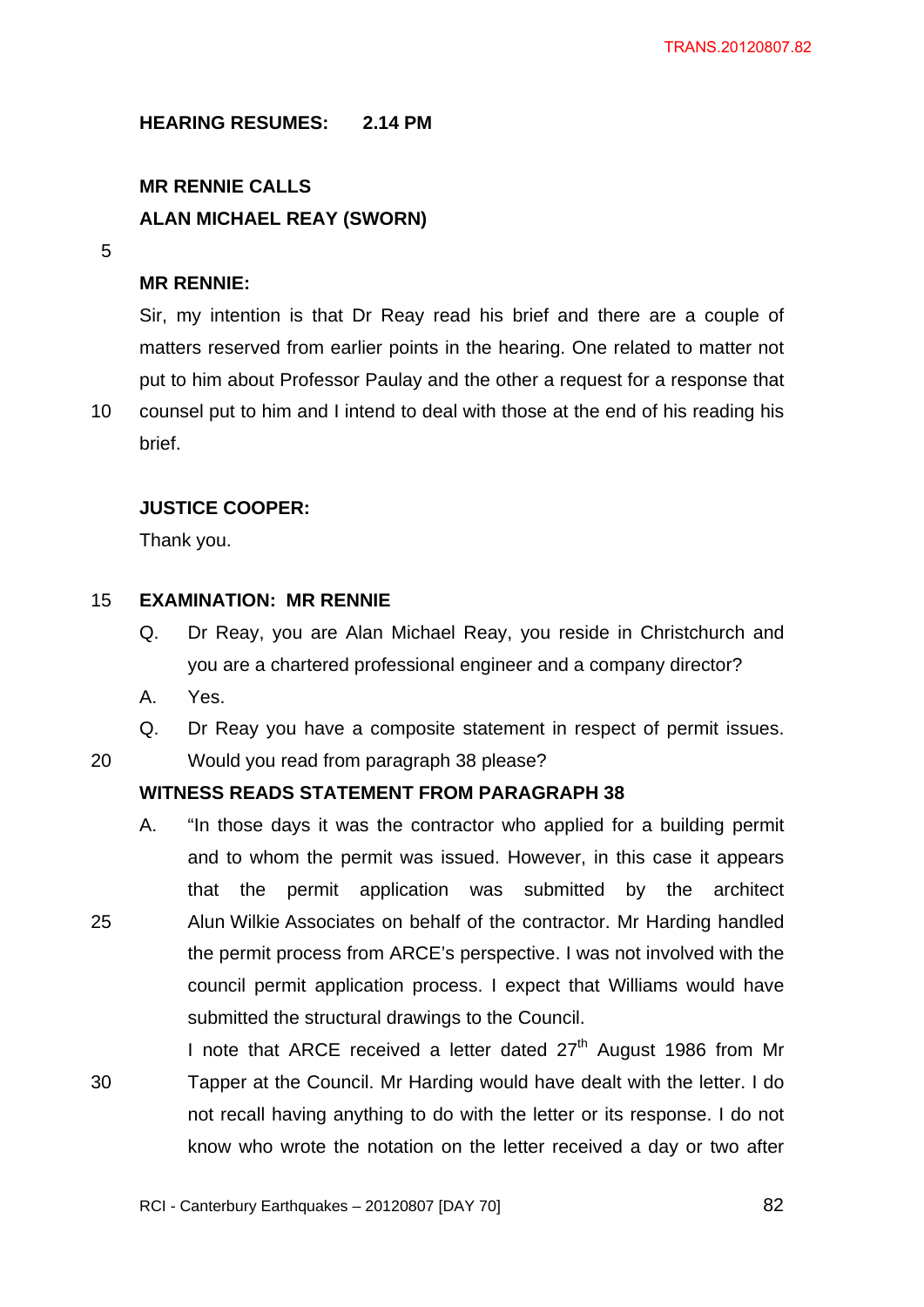letter sent, the ticks in the left-hand margin or the notations next to items S26, S28, S29 and S30 on the second page of the letter. I am unable to say how the items raised in Mr Tapper's letter were addressed or dealt with by Mr Harding or ARCE, as I do not recall any involvement.

5 Mr Harding appears to have responded at least in part with the document transfer form that enclosed certain documents. The calculations referred to (Bondek structure after fire, pages G60, G78 and G79) would not have been the complete set of calculations and I am unable to say when or how the full set of calculations was provided 10 to the Council.

Engineers and Council staff would sometimes meet or speak on the phone during the building permit application process. I note for example a letter dated 19<sup>th</sup> of August 1987 from ARCE to Williams. The fourth paragraph of the letter refers to detailed discussions between ARCE 15 and the Council at the time of building permit application. Those discussions would have been between Mr Harding and Council engineers.

Council engineers would do a full engineering review of some buildings and other times they would appear not to. Bryan Bluck knew all the 20 engineers around Christchurch. He knew the strengths and weaknesses of the Christchurch structural engineers. He would have weighed up the complexity of the proposed building with those qualities of the design engineer in determining the extent of a structural review. Usually the Council engineers would do the review themselves and sometimes they 25 would arrange an independent external review.

Mr Bluck and Mr Tapper were both dedicated and competent engineers. Mr Bluck had been at the council for many years. I am unsure of Mr Tapper's background, but his role at the Council was secondary to that of Mr Bluck. I had a professional relationship with Mr Bluck and I 30 respected him.

> If the Council engineers were not sufficiently satisfied with their interpretation of compliance they would not issue the permit. That was my experience.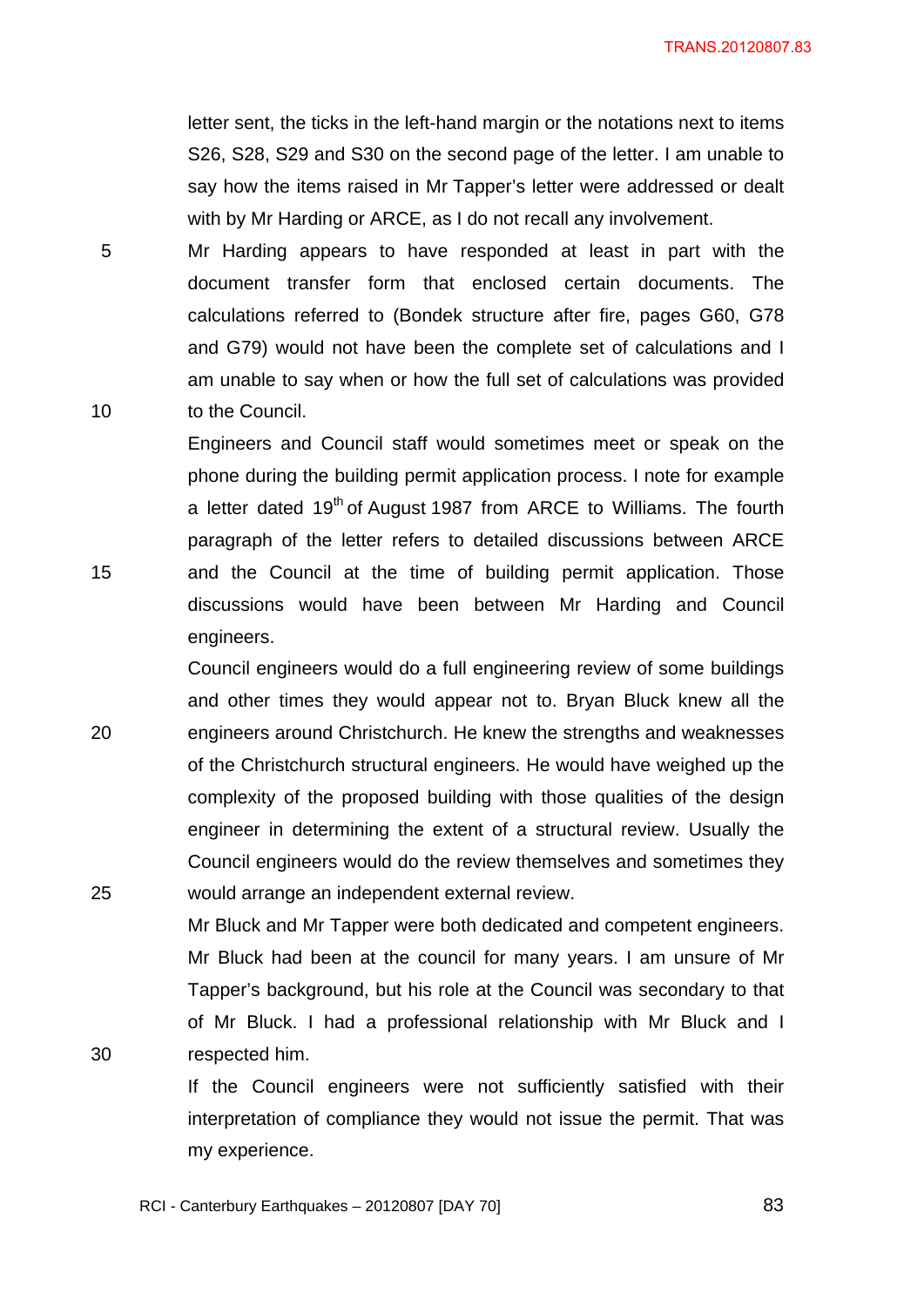It was evident that the Council engineers reviewed this building closely themselves. The Council engineers must have believed that the building complied with the relevant code or they would not have issued a permit. I do not recall any discussions with Council engineers about the 5 building. I was not involved in the design, so would not have been in a position to discuss the details of it with Council engineers. I deny any suggestion that I pressured Council engineers to process or grant the permit. I do not recall any discussion with either Mr Bluck or Mr Tapper about the project.

10 A building permit was granted subject to conditions. There was no formal sign-off of a building required at the time. There was no equivalent to today's code compliance certificate under the Building Act 2004. The consent conditions sometimes required the building's designer to sign a form of construction completion certificate. 15 However, often the Council did not request the completion certificate at the end of the job. ARCL's file does not disclose whether any such signoff was given in this case. If it had been given it would have been Mr Harding as the engineer responsible.

 I do recall a design certificate was in use at the time and sometimes 20 given as a form of design sign-off. A design certificate was similar to today's PS1 and it stated that the engineer believed, based on the information available to him or her, that the building complied with the code. There is no record of a design certificate being requested for the CTV building.

Third statement of evidence.

Peter Nichols.

25

I do not recall any dealings with Mr Nichols at any time while he was at the Christchurch City Council. I recall only dealing with Mr Bluck at the 30 relevant time, 1981-84.

> I recall dealing personally with Mr Nichols once when he was at Riccarton Borough Council in which I answered his question and he subsequently approved the building permit.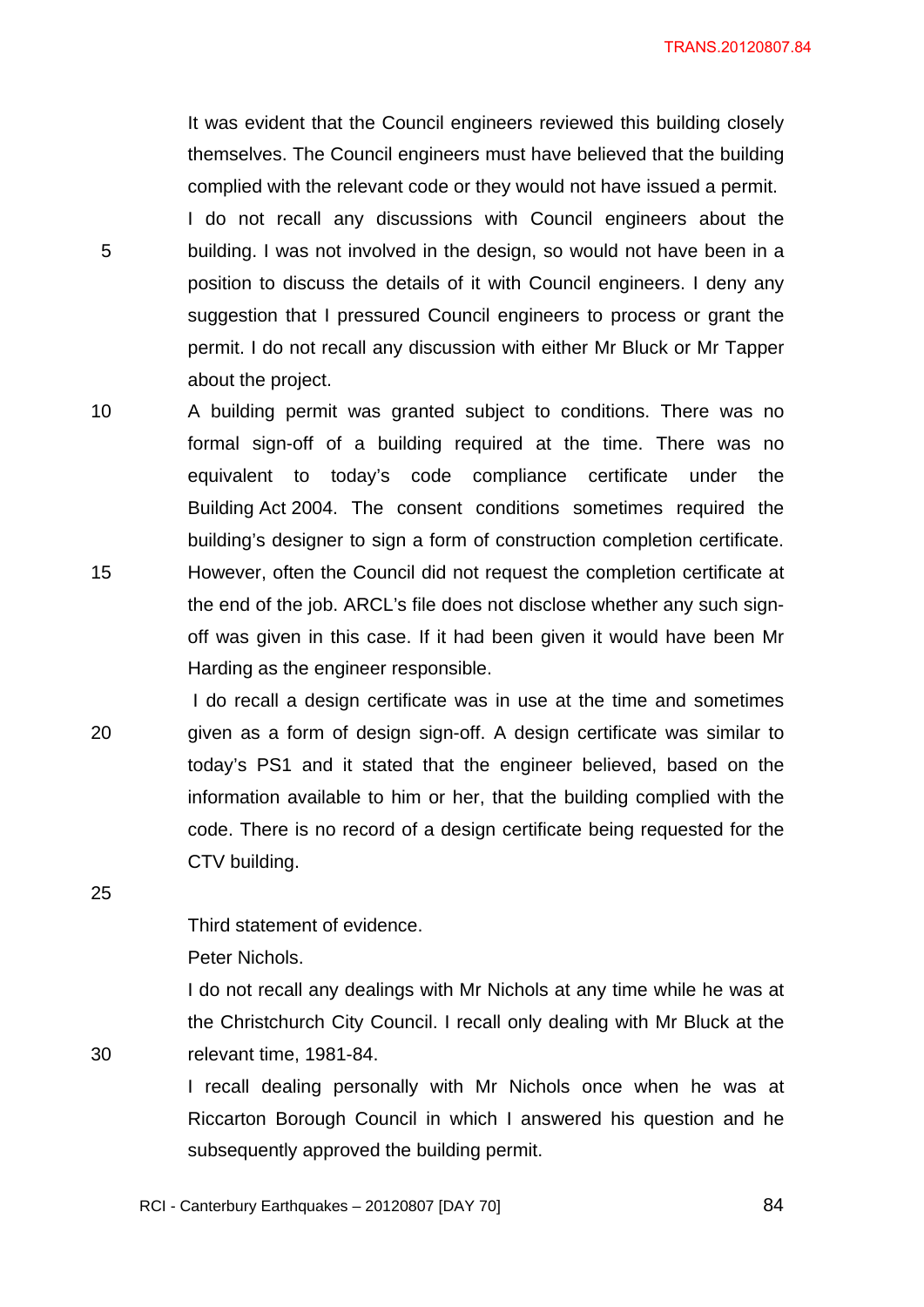At paragraph 26 of his evidence Mr Nichols refers to a conversation he had with Mr Bluck in which Mr Bluck said he'd been convinced by Alan Reay that his reservations about the design of the building were unfounded. I do not recall any such conversation with Mr Bluck. As I 5 have said in my first statement I was not involved in the building permit process and would have no reason to speak with Mr Bluck.

> I also note that Mr Nichols refers, at paragraph 29, to Mr Bluck requiring a design certificate as opposed to a verbal undertaking. I have no recollection of a design certificate being issued for the CTV project.

- 10 At paragraph 36 Mr Nichols states that I would go over the head of the ordinary engineer to speak to Mr Bluck. I entirely reject the evidence in this paragraph. I always appreciated the assistance and direction Mr Bluck provided and simply preferred to continue dealing with him."
- Q. Now Dr Reay when Mr Henry gave evidence after you last gave 15 evidence I think you're aware that Mr Henry supplemented his brief with some oral evidence about a discussion between you and Mr Henry and the possible use of Professor Paulay in respect of calculations to the Landsborough House building. Do you recall that?
	- A. Yes.
- 20 1424
	- Q. And Mr Henry's evidence was that you were dismissive of the use of Professor Paulay for that purpose and he quoted you as saying, "What would he know about it." You are aware that he gave that evidence?
	- A. Yes.
- 25 Q. And your position on that is?
	- A. I reject that entirely, there would be no more suitable person than Professor Paulay to have reviewed that work. I had the utmost respect for Professor Paulay and he was in my mind my mentor in terms of engineering.
- 30 Q. In your professional career did you have occasion to seek similar guidance from Professor Paulay?
	- A. Yes on several occasions I approached Professor Paulay and he assisted with various issues.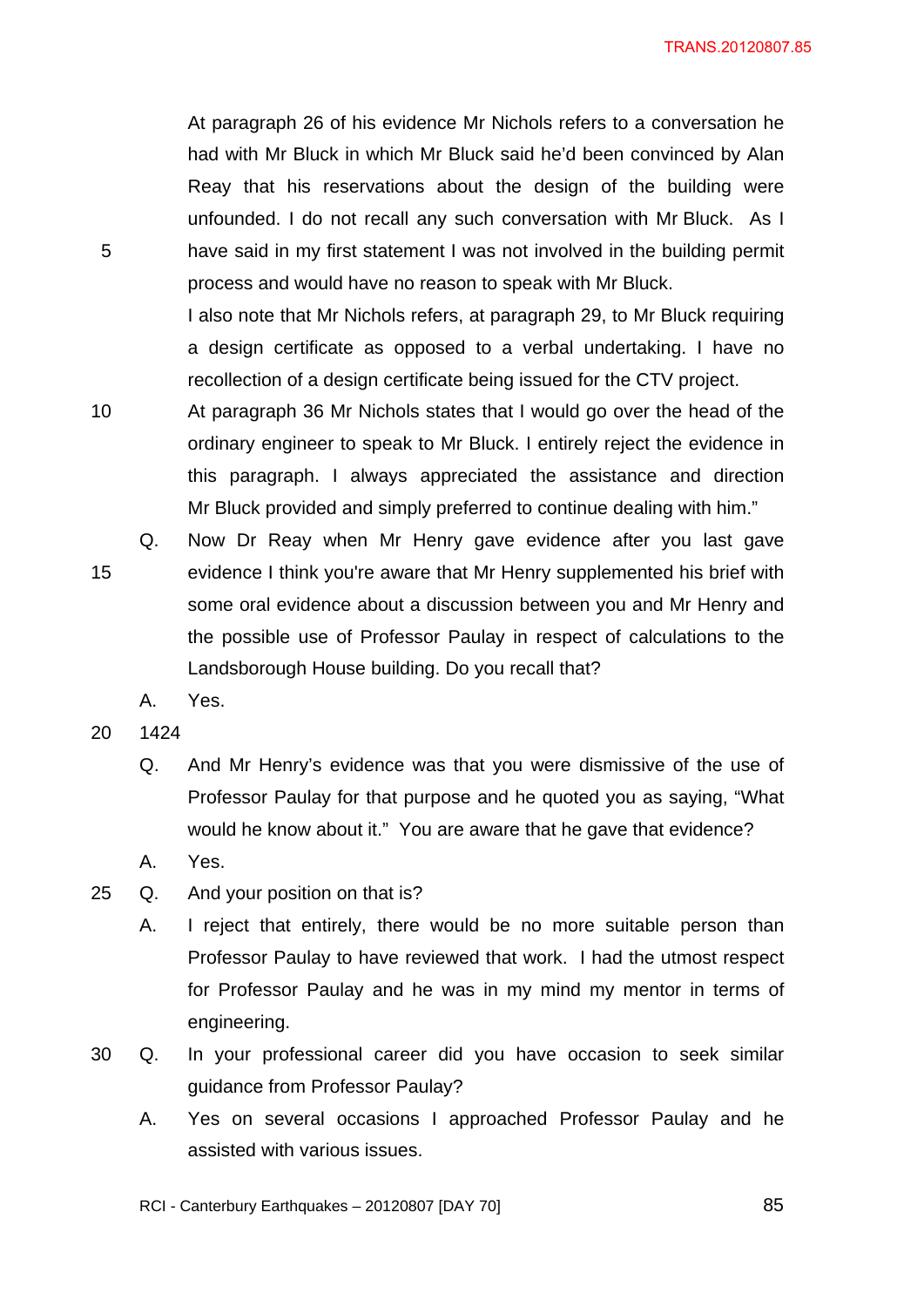- Q. And was that before or after 1986?
- A. It certainly after and possibly before.
- Q. Now separately when you last gave evidence Mr Elliott for Counsel, asked you to look at expert evidence which you had not to that point 5 looked at and also to consider what you might say to the Commission and families in the light of that. Do you recall that?
	- A. Yes.
	- Q. And have you done that and is there something you wish to say?
	- A. Yes, I do.
- 10 Q. Can you say it please?
- A. This is a terrible tragedy and I really feel for those who have lost their loved ones. To the extent that I can I have tried to provide the Commission with assistance to understand the cause of this tragedy. I have spent my life working in engineering and have always tried to 15 maintain the highest standards of the profession. I apologise to all the families affected as this building did not meet my standards.

#### **CROSS-EXAMINATION: MR KIRKLAND**

- Q. May I please have slide BUI.MAD249.0141.8 please. Dr Reay this is the permit application form. Is that correct?
- 20 A. Yes I think so.
	- Q. Yes, and it was filed with the at the Council by Alun Wilkie's firm. Is that correct?
	- A. Yes.
- Q. Would a copy of this document have been sent by Mr Wilkie's firm to 25 your firm in the ordinary course?

- A. No and I wouldn't expect it to.
- Q. And down the bottom of the form it has got, "Structural drawings to come." You can see that?
- A. Yes, yes.
- 30 Q. In the early 80s was the practice of your firm to be involved and also to send directly from your firm documents to the Council or permit applications that were incomplete?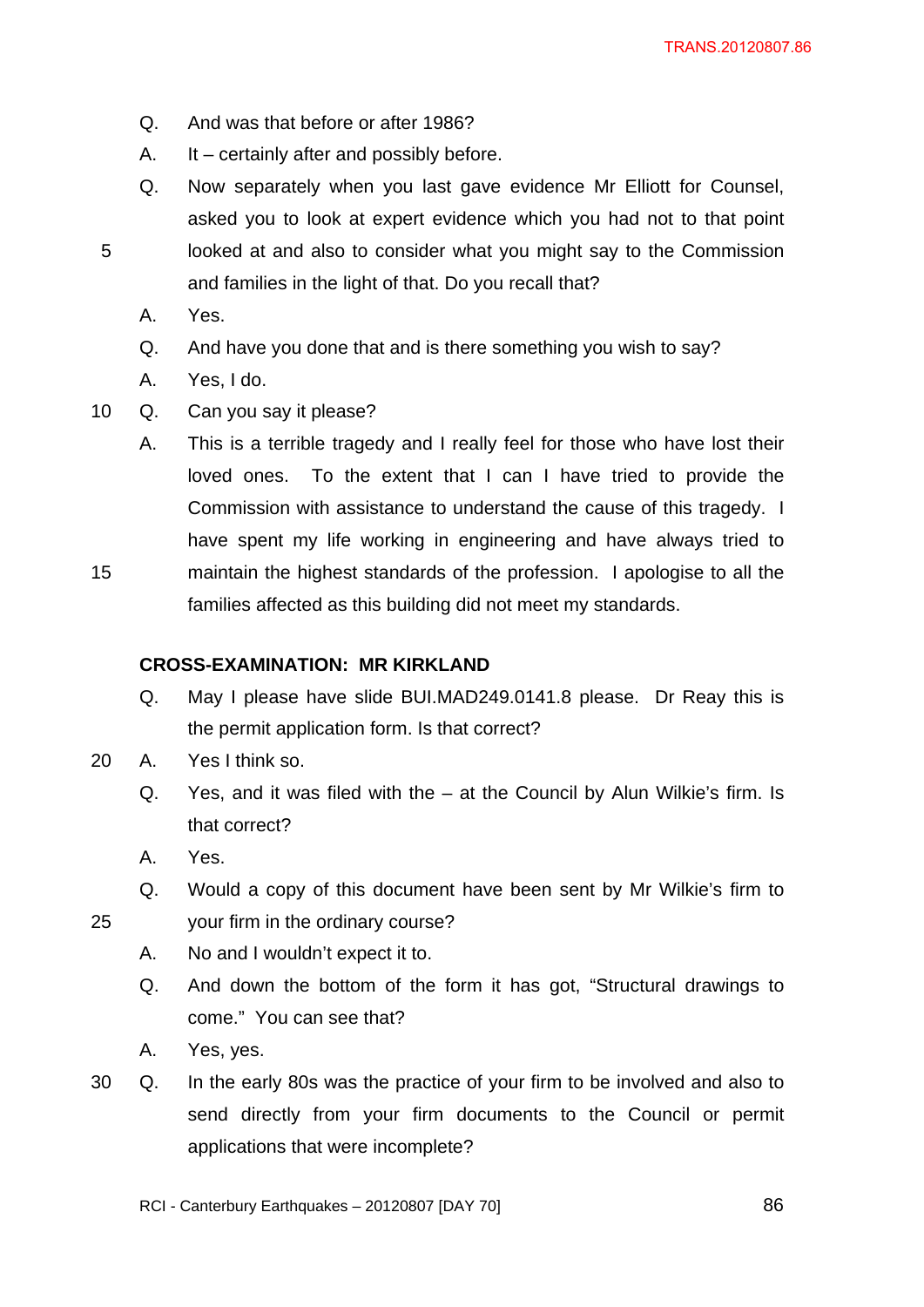- A. It wasn't the practice of the firm to send incomplete drawings to the Council. In the case of a design-build project such as this where the application is made in this case with the architect we would have expected that the architect or perhaps the builder would have provided 5 the structural drawings that were initially sent. We would have – I would have expected that the builder would have had a preliminary set of structural drawings which he would use for forward planning. He would use them – provided the foundations were complete – he would use them for commencing ordering material for foundations so that he could 10 commence the work at the earliest stage. It is quite likely that the builder provided the structural drawings to the Council.
	- Q. Mr Harding's evidence Dr Reay is that your office had a lot of deadlines to meet during this time. Is that correct?
	- A. That's been the case for 40 years.
- 15 Q. And therefore the practice grew that documents in a, now I understand in breach of a bylaw would be sent off to the Council incomplete and in particular in this case, the structural drawings?
	- A. Well we are not in control of the drawings that the builder has and chooses to send, if it was the builder who sent them.
- 20 Q. At the bottom of this permit it has got the words it is, "Received 26/8." So I am assuming that means the Council has received the structural drawings on that day?
	- A. I presume so.
	- Q. Yes, and Mr Tapper appears to have responded remarkably quickly
- 25 because the next day his requisition letter if I can call it that came out. Can you recall that?
	- A. Yes.
- Q. Yes. Can I have slide please BUI.MAD249.0141.14. This letter appears to be in play a lot in this hearing Dr Reay so you probably know 30 it reasonably well by now, the content of the letter?
	- A. I seem to learn more every day.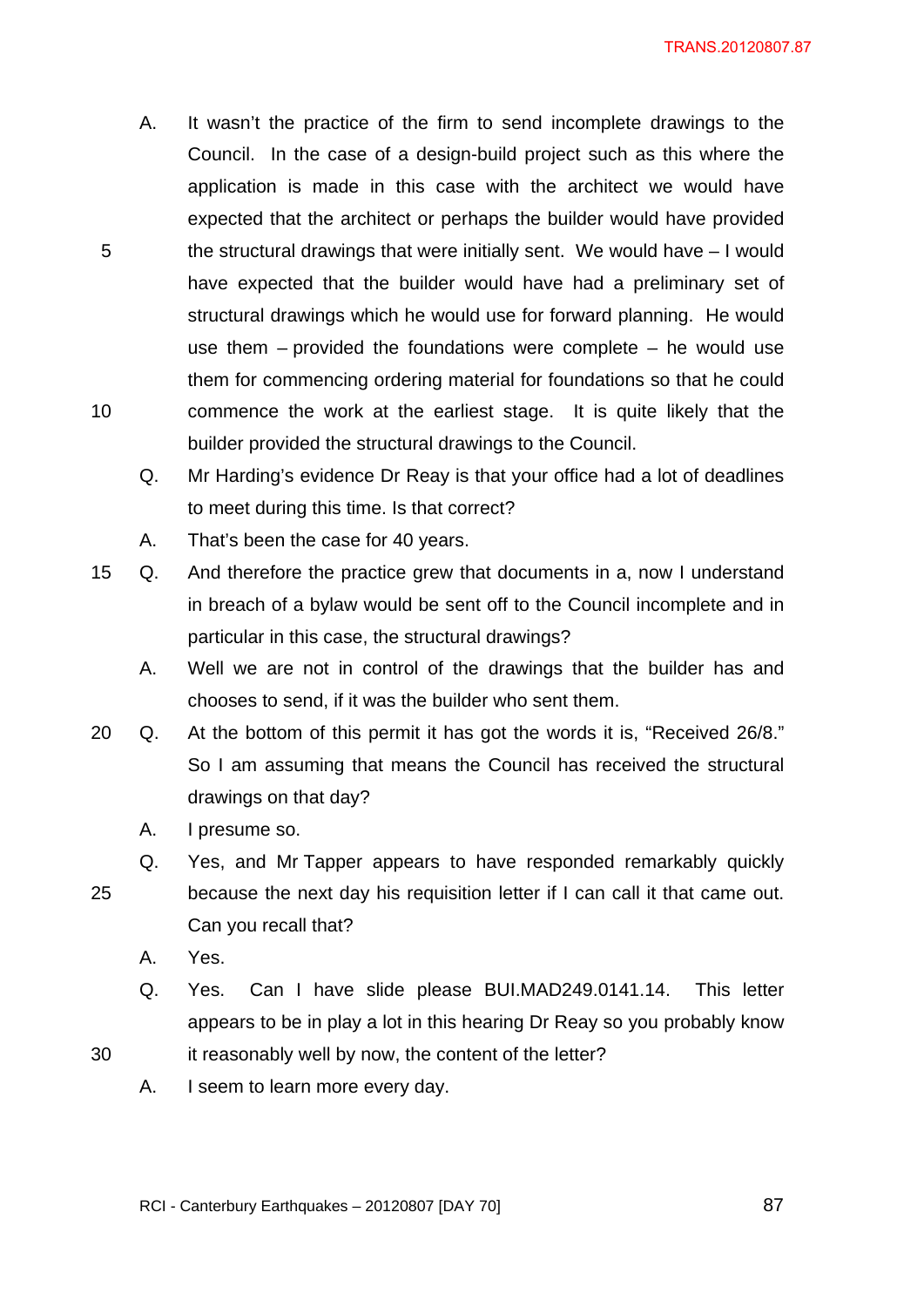- Q. Yes. Mr Harding's evidence is that the requisitions, other than one and I will come back to that, are mainly in the domain of the draughtsmen to attend to. Your response to that?
- A. If Mr Harding says that in respect of this letter he considered that it was 5 a draughting matter then that would be how he saw it.
	- Q. Yep, how do you see it?
- A. It is a function of the drawings that were originally put in as to the extent to which they were complete. If they were visibly incomplete it would only take a short time for Mr Tapper to assess them and decide that 10 further information or completed drawings were required.
	- Q. And at F17 on page 2 of that letter, Thioflex et cetera, that is the issue that Mr Harding's evidence is that that was more in the domain, in his domain. Do you agree with that?
	- A. More in whose domain?
- 15 Q. In Mr Harding's domain, an engineer, a structural engineer's domain?
	- A. F17?
	- Q. Yes?
	- A. I would have thought it was in the domain of the architect or fire engineer when you are talking about fire ratings.
- 20 Q. Yes. Mr Harding as I recall wrote to the Council, this is, I think when the project was finished and satisfied the Council as to the fire rating of the HiBonds, is that correct, the HiBond floor?
	- A. Yes but this is a fire rating, this is a sealant issue. This is quite different.
- Q. Thank you. This letter is addressed to Alan M Reay, 25 Consulting Engineers. I haven't read all the evidence but may be this has been addressed, who opened the mail when it came into your office in the morning?
	- A. There was a secretary who opened it.
	- Q. And after that where did it go to?
- 30 A. It either came to me or if I had given direction that a specific job was through the mail or correspondence was to be dealt with by someone else then it would be delivered direct to that person.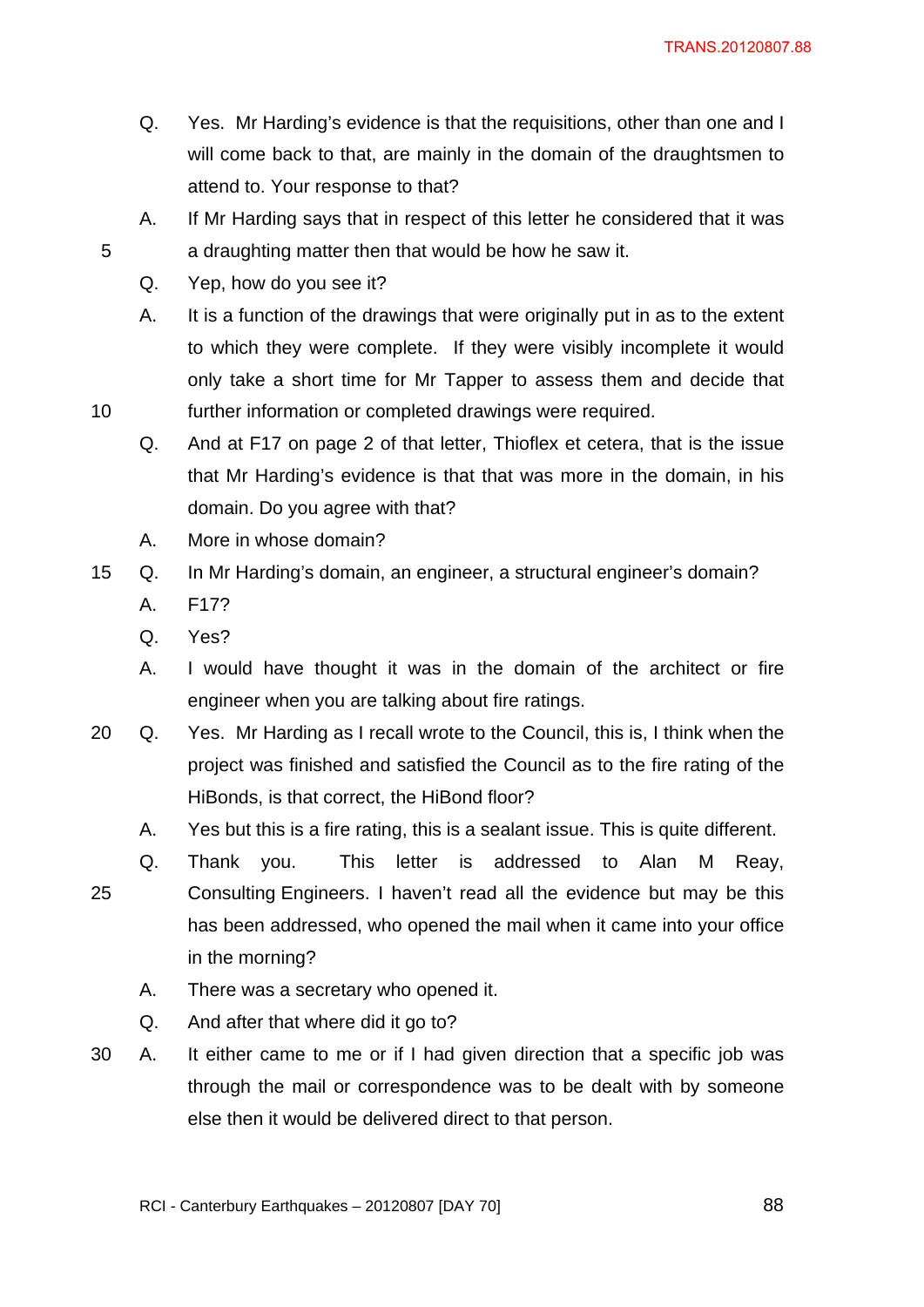- Q. We've heard the evidence today that, to the number of requisitions in the Tapper letter are reasonably at the high end of the schedule – of the level. What do you say to that?
- A. I don't understand the –
- 5 Q. The evidence this morning was that the requisitions, the number of requisitions in the Tapper letter are outside the normal number of requisitions that would be received. Your response to that?
	- A. I wouldn't consider the number exceptional given that it appears to have related to incomplete drawings.
- 10 1434
	- Q. So a letter with this many requisitions is in the ordinary course to you?
	- A. Based on what it appears the level of the drawings were that were provided.

Q. Your PA opens the mail. Is this not a letter that would have been given

15 to you to peruse?

- A. If that letter had been given to me I would have simply passed it on to David Harding.
- Q. After reading it?
- A. I may not have read it.
- 20 Q. Mr Harding's evidence, Dr Reay, is that he had nothing to do with the permit process. You obviously disagree with that?
- A. Well in terms of handling this letter he said he did. In terms of fire rating issues, well that was really post burn that he said he did. I don't, I can't say absolutely whether he did or didn't in terms of whether he visited the 25 Council.
	- Q. It seems to me Dr Reay the impression that you're giving this Commission is that you had very little to do with the CTV building and it was all on a stand-alone basis notwithstanding he was an employee of yours, Dr Harding's project. Your response to that?
- 30 A. Yes I had little to do with it and I relied on Mr Harding as a registered and 10 year experienced post registration engineer.
	- Q. We've been through that a number of times but surely Dr Reay I recall I think it's paragraph 81 of Mr Henry's evidence corroborated by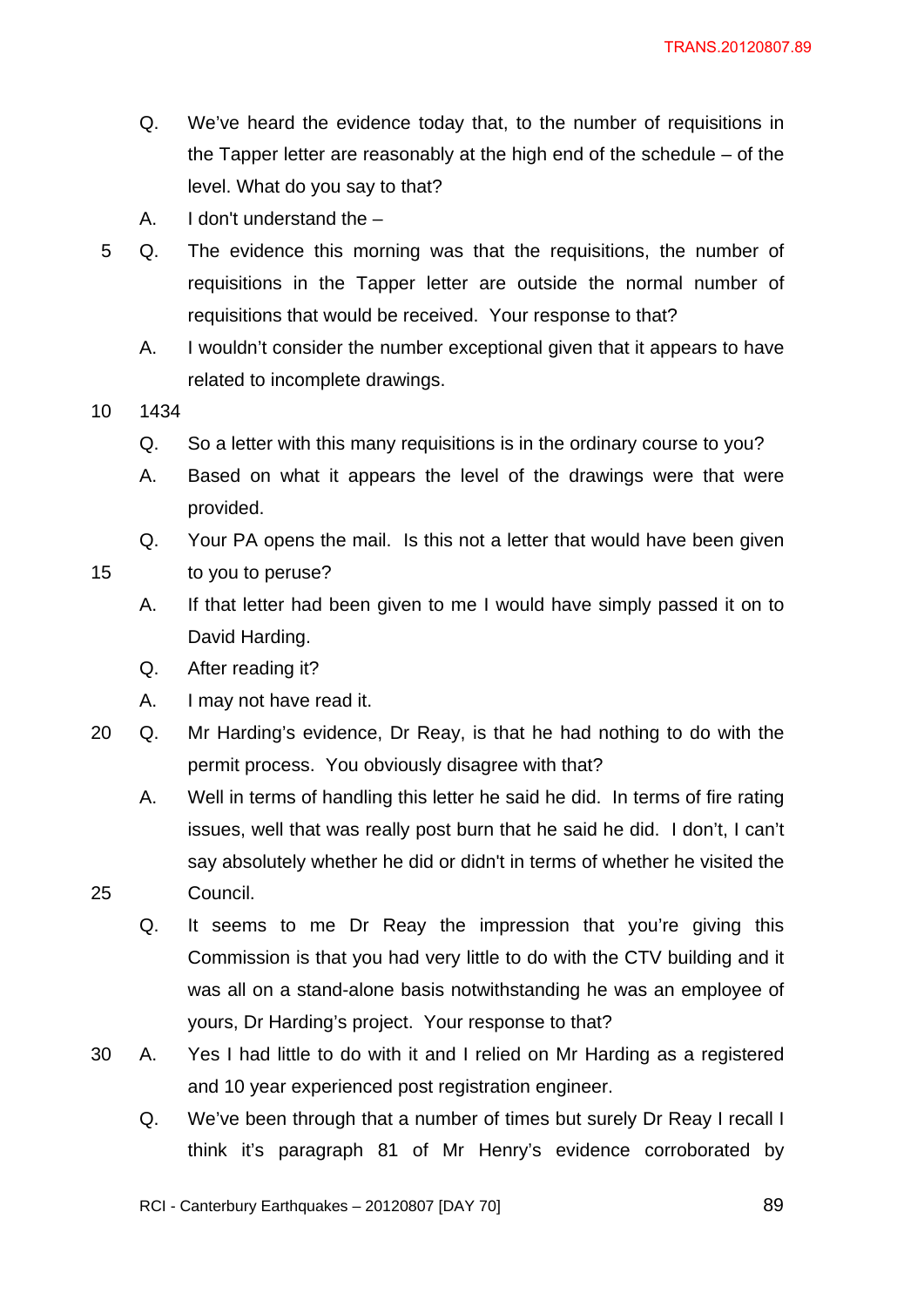Mr Harding that you ran your office with an iron hand and a tight fist and knew exactly what was going on. Isn't this just one building out of many that you were not involved with?

- 
- A. I didn't run the office as you've described at all and my only, in terms of 5 running the office it was from a business management point of view and I did not run other engineers', registered engineers', projects. They were responsible for them.

## **CROSS-EXAMINATION: MR MARSH – NIL**

# **CROSS-EXAMINATION: MR LAING – NIL**

#### 10 **CROSS-EXAMINATION: MR ZARIFEH**

- Q. Dr Reay can I just deal with a couple of matters you've raised following the reading of your brief. Firstly, Mr Henry and his comment in his evidence about the comment that he said you made about Professor Paulay. Do you accept that John Henry was reluctant to go 15 into detail about how you were dismissive in relation to Professor Paulay. Were you here when he gave his evidence?
	- A. Yes I was. I don't accept that.
	- Q. You don't?
	- A. No.
- 20 Q. I'm talking about from his manner and demeanour in the witness box. You don't agree with that?
	- A. That's what I've said.
	- Q. So do you say that he's mistaken then about you saying, "What would he know?" or words to that effect. You say you didn't say that?
- 25 A. I've said I did not say that.
	- Q. Do you think that he might have got the wrong impression of the words that you used?
	- A. I've no idea.
	- Q. Can you recall the conversation?
- 30 A. Not exactly because when you don't say something you don't say it.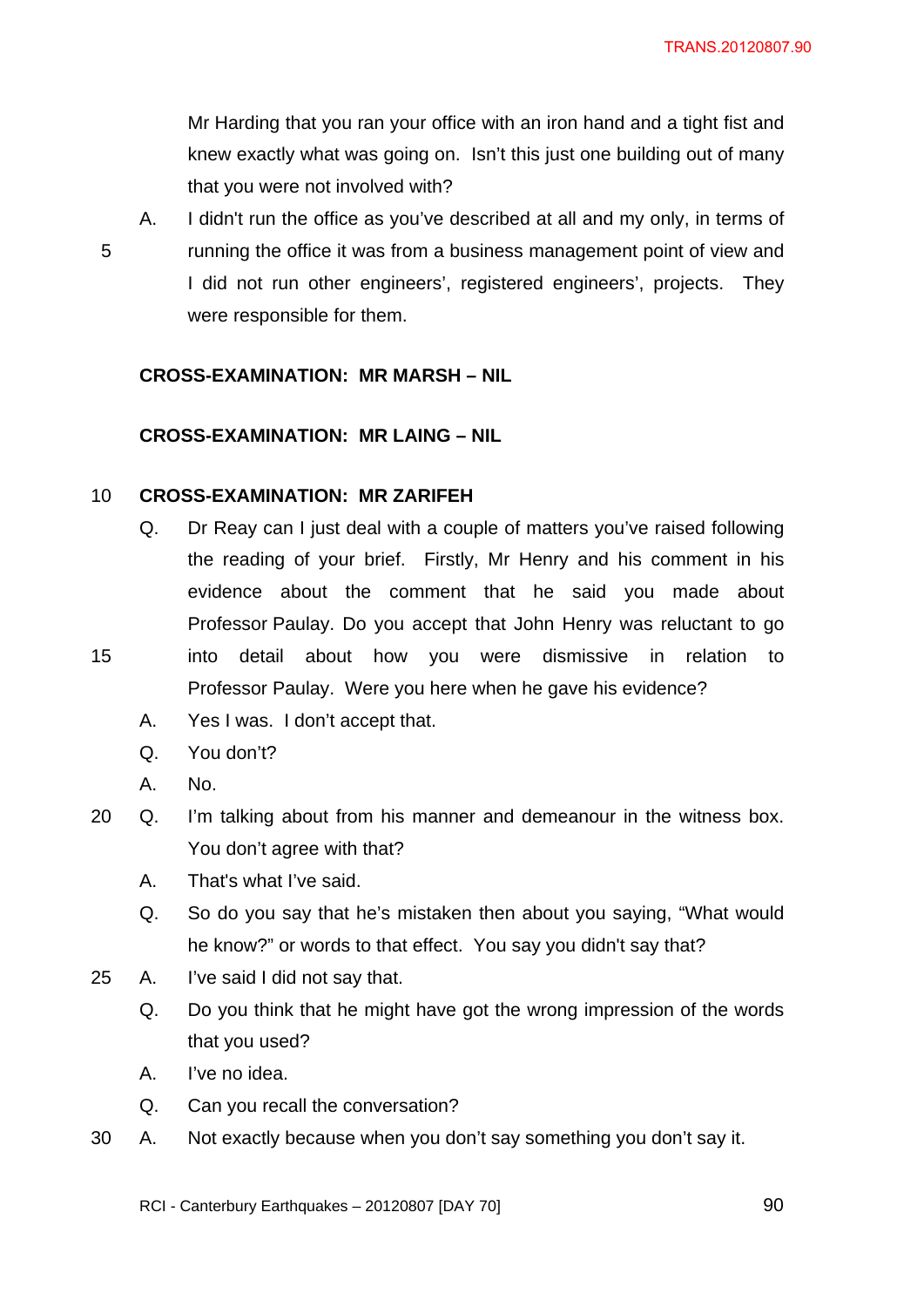- Q. Well how do you know if you said it if you can't recall it?
- A. Because I would not have said that.
- Q. Why would you not have said that?
- A. Because of exactly what I've already said. I held Professor Paulay in 5 the highest respect and if anyone was knowledgeable in the questions that were there, he was the person.
- Q. Well John Henry's evidence was that he took from your comment, "What would he know?" as a reference to his being an academic and not a practising structural engineer. Is that not something that you might have 10 thought in the context of that conversation?
	- A. No because he had been a practising engineer before he was an academic.
- Q. So John Henry has got it completely wrong about that comment but he's also, according to you, got it completely wrong that your attitude was 15 dismissive towards Professor Paulay?
	- A. He has got it wrong.
	- Q. And you wouldn't have done that even though you can't recall the conversation because of the high regard you had for him?
	- A. Exactly.
- 20 Q. You said that the builder, you think it's quite likely the builder would have put the plans in, right?
	- A. I think that's a strong possibility.
	- Q. The builder though would have got them from your office wouldn't he?
	- A. Yes.
- 25 Q. Because they had to be signed didn't they?
	- A. Not if there was an initial preliminary set issued to the builder for him to commence his planning and preparation work.
	- Q. Okay so what plans are you talking about that the builder might have taken to the Council?
- 30 A. A set of the plans that it may have been issued to him prior to the drawings being completed. It's not uncommon for builders, particularly back then, to get a preliminary set of drawings that aren't complete to start to undertake their planning of the project.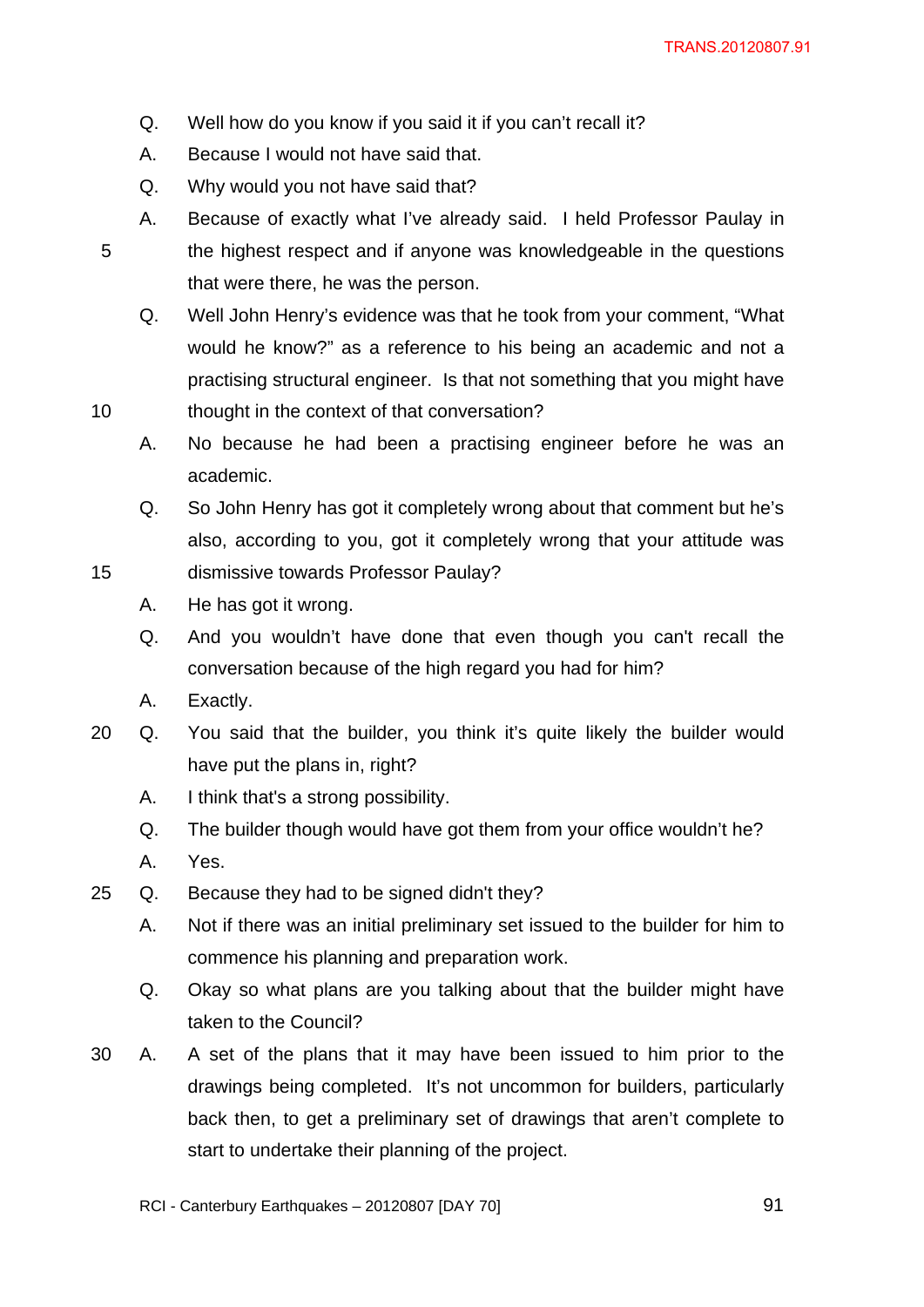- Q. Well wouldn't the drawings have to have things like the reinforcement on them if they are going to use them for costing?
- A. I didn't say costing. I said planning the project.
- Q. Right, what kind of planning. Surely it would be costing in the main 5 wouldn't it?
	- A. No, the first stage in a project is to build the foundations and it appears the foundation information was probably complete and they may well have started ordering materials and planning for the actual excavation and construction of the foundations of the building.
- 10 Q. All right but you don't know, you're surmising that?
	- A. I'm working on what tended to happen at that time.
	- Q. In relation to the Tapper letter, you know what I'm talking about?
	- A. Yes.
	- Q. You said that it was a function of the drawings and if they were
- 15 incomplete then it wouldn't take Mr Tapper long to work that out, correct?
	- A. That's correct.
- Q. And we know if the dates on the Council file are right that 26 August the structural drawings appears to go in to the Council and the next day 20 there's the Tapper letter?
	- A. Yes.
	- Q. What you're saying it wouldn't take him long to work out they were incomplete, correct?
	- A. That's right.
- 25 Q. And do you agree with me that he would need those drawings to be complete, which they weren't, to be able to properly assess the building?
	- A. Yes he would and he may well need the calculations as well.
- Q. Exactly, and only then might he have been in a position to properly 30 assess the lateral load for example given the type of structure the building was?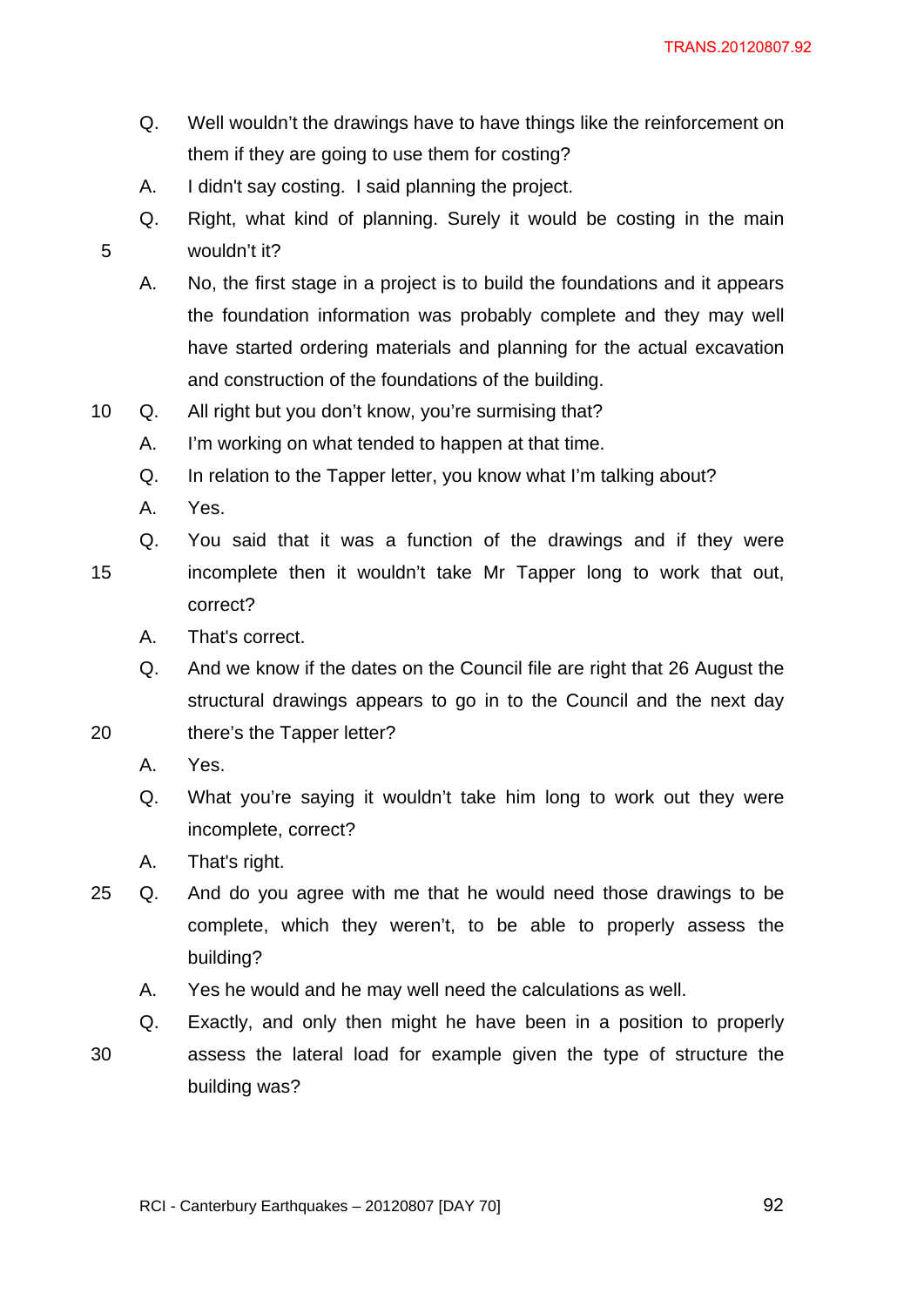- A. Well he could have assessed the lateral load from the information that would have been on the original drawings but he wouldn't have been able to have determined whether the building complied or not.
- Q. To properly do it I mean, correct?
- 5 A. You could assess the lateral load with the drawings that were there.
	- Q. You said a moment ago that the building did not meet your standard, that's right?
	- A. Yes.
	- Q. And you also said a moment ago to Mr Kirkland that you had very little

10 to do with the CTV building. Firstly, when you say your standards are

- you saying you had high standards at that time?
- A. I have said I had.
- Q. So were you talking about best practice, code compliance. What are you talking about?
- 15 A. I'm talking about my standards.
	- Q. Which would incorporate those two matters?
	- A. I'm not talking necessarily about code compliance. The building could well be code compliant or it may have some elements that aren't. I'm saying that by my standards, it didn't meet them.

20 1444

- Q. Well I thought you said last week that the building wasn't code compliant.
- A. May not be.
- Q. Said there was a problem with the beam column joints. You didn't think 25 they were compliant you said to Mr Elliott, did you not?
	- A. I have said that there is aspects of the beam column joints where the transverse reinforcing may not comply with the code.
	- Q. Right, well does that mean non-compliant?
	- A. It I am uncertain as to the degree or effect of the non-compliance.
- 30 Q. And I think you also comment about the floor slab connections to the north core didn't you?
	- A. Yes and again I'm uncertain as because I've never analysed it as to whether they did or didn't comply.
	- RCI Canterbury Earthquakes 20120807 [DAY 70]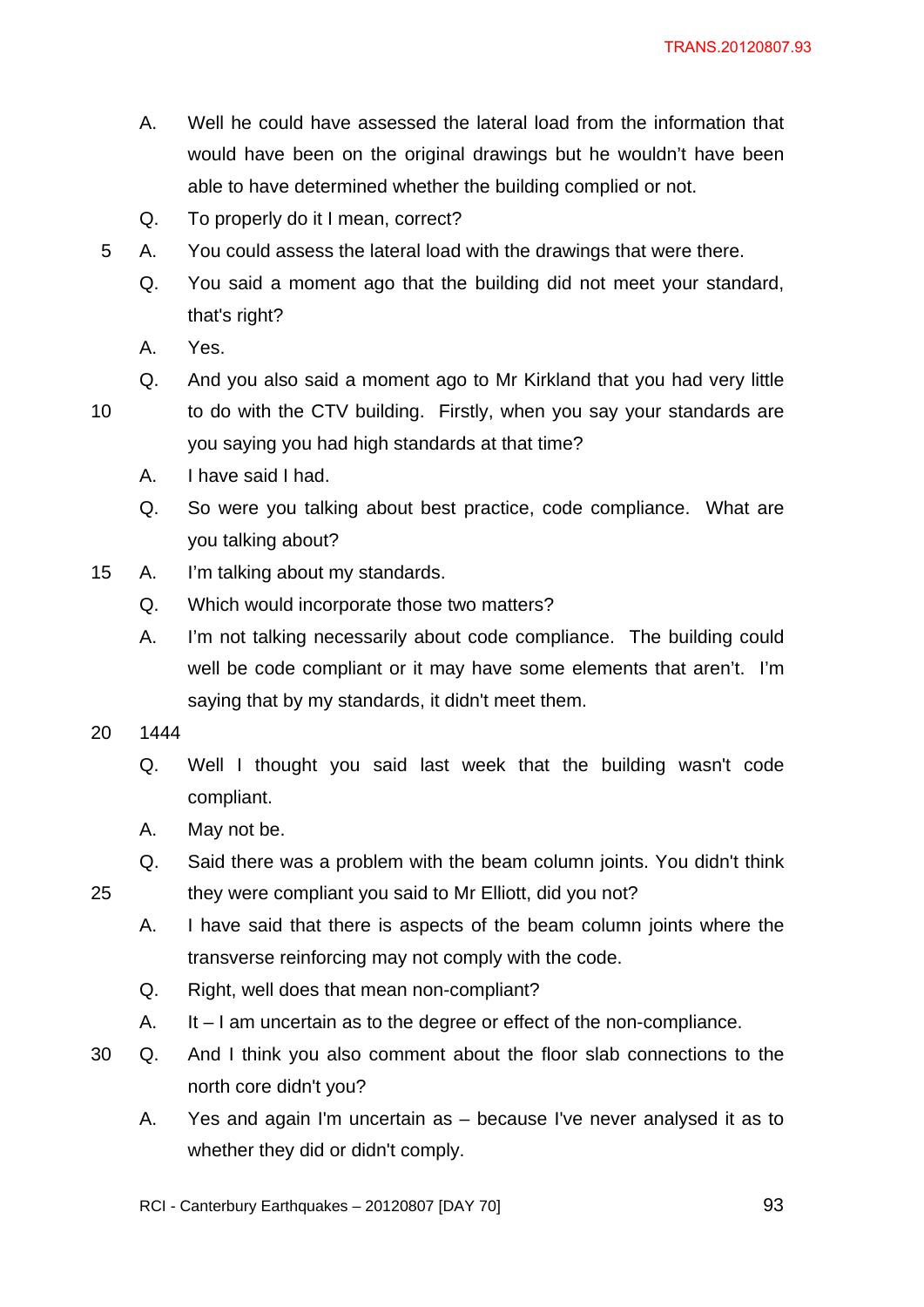- Q. So if you have very little to do with it, and there are design issues or problems with the building, then it must be Mr Harding's fault. Is that what you're saying?
- A. I've said already that in the end if Mr Harding's made an error that 5 ultimately it is the responsibility of my company.
	- Q. But in the first place it's if there are errors made it will be errors made by him?
	- A. That is a possibility.
- Q. What I'm talking about is if there are design errors or design deficiencies 10 they will be at his door in the first instance?
	- A. That is possible.
	- Q. I just want to briefly ask you about a couple of things that don't relate specifically to permitting but I suggest that they do and it's really is part of this theme that Mr Kirkland put to you about you having little to do
- 15 with it. When you took on John Henry into your firm trying to remember the date now but I think it was late 84 was it, John Henry?
	- A. Yes it was around then.
	- Q. You took him on for the express purpose of multi-storey buildings, didn't you?
- 20 A. Not for the express purpose.
	- Q. Not?
	- A. No, he would have been involved in other things, there was, as he said himself there was only a couple of those buildings in the pipeline at the time. It was not a full-time job.
- 25 Q. Okay, well was that the main reason then, was that the main reason you took him on?
	- A. That was one of the reasons.
	- Q. Well –
	- A. And his experience.
- 30 Q. I'm just quoting from your own evidence in the first brief where you said, "In the late 1984 I employed John Henry to undertake primarily medium height multi-storey buildings." Okay.
	- A. Yes.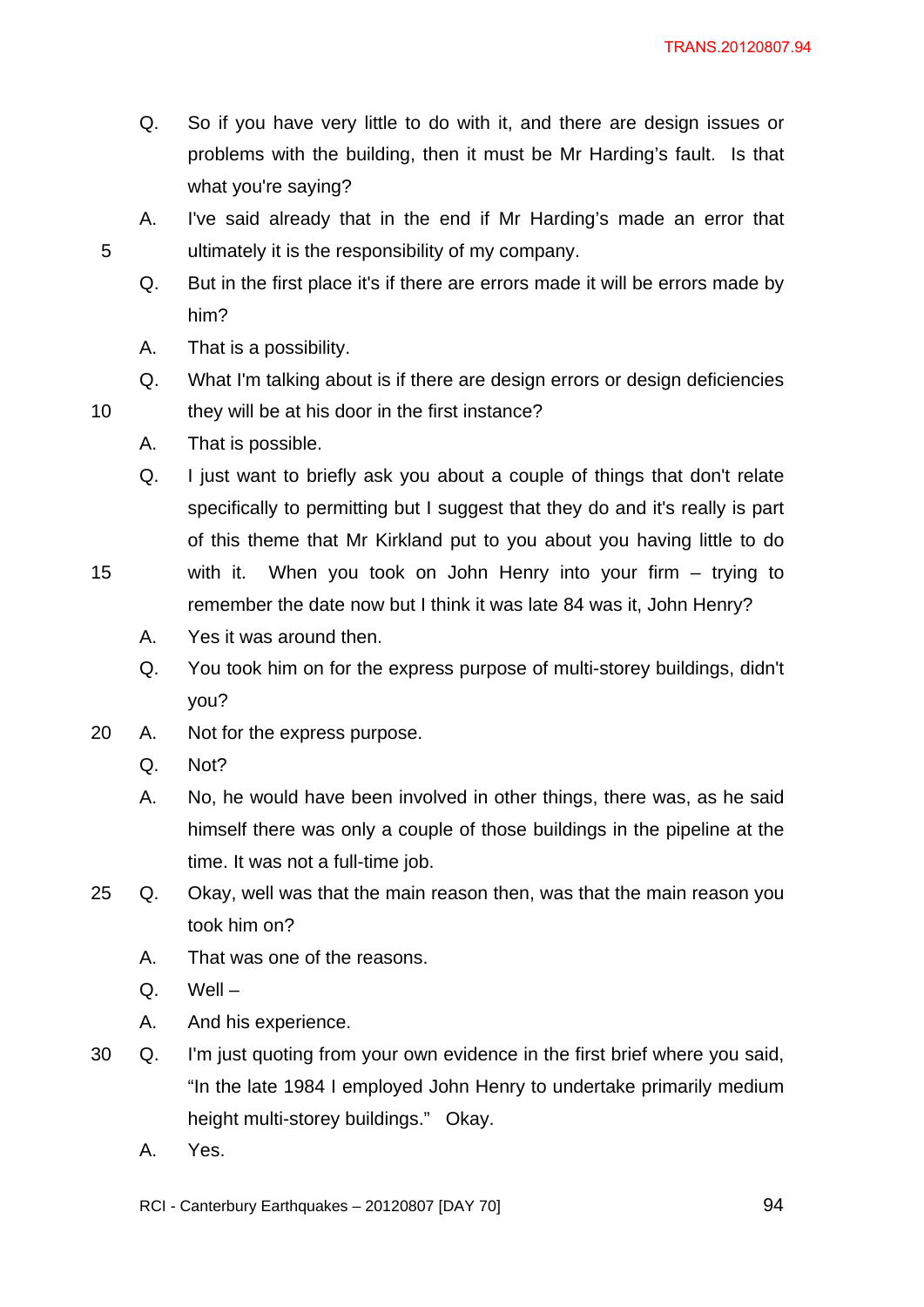- Q. And you said a moment ago that you took him on obviously for that purpose but because he had experience in that. Correct?
- A. Yes.

- Q. And you recall John Henry's evidence about that. He said that he 5 understood from discussions with you that you needed his experience for those jobs and that's true isn't it?
	- A. If we were going to design them in the manner that he had previously designed buildings.
	- Q. Is that what you said to him, is it?
- 10 A. No that's what I'm saying to you, in terms of this. I didn't before he came I didn't know exactly the process that he had used to design multistorey buildings.
	- Q. Dr Reay, you took him on because you had multi-storey buildings in the pipeline and you wanted someone with experience to design them.
- 15 Correct?
	- A. Yes.
	- Q. And you recognised that experience was necessary, correct?
	- A. It was essential to me that it was that he was a registered experienced engineer.
- 20 Q. Experienced in multi-storey design, correct.
	- A. Experienced in yes, in doing, definitely at that time experienced in multi-storey, yes.
	- Q. Experienced in ETABS as well?
	- A. No, wouldn't have been discussed.
- 25 Q. So that didn't matter that he had experience in that?
	- A. No, the fundamental question was ability to design buildings.
	- Q. All right, so you agree with John Henry's evidence where he said that these kind of buildings required both experience and a relatively high level of expertise in design?
- 30 A. No I don't agree I've already said in fact that the high level of expertise that he says is something that I didn't think was actually in that – at that level.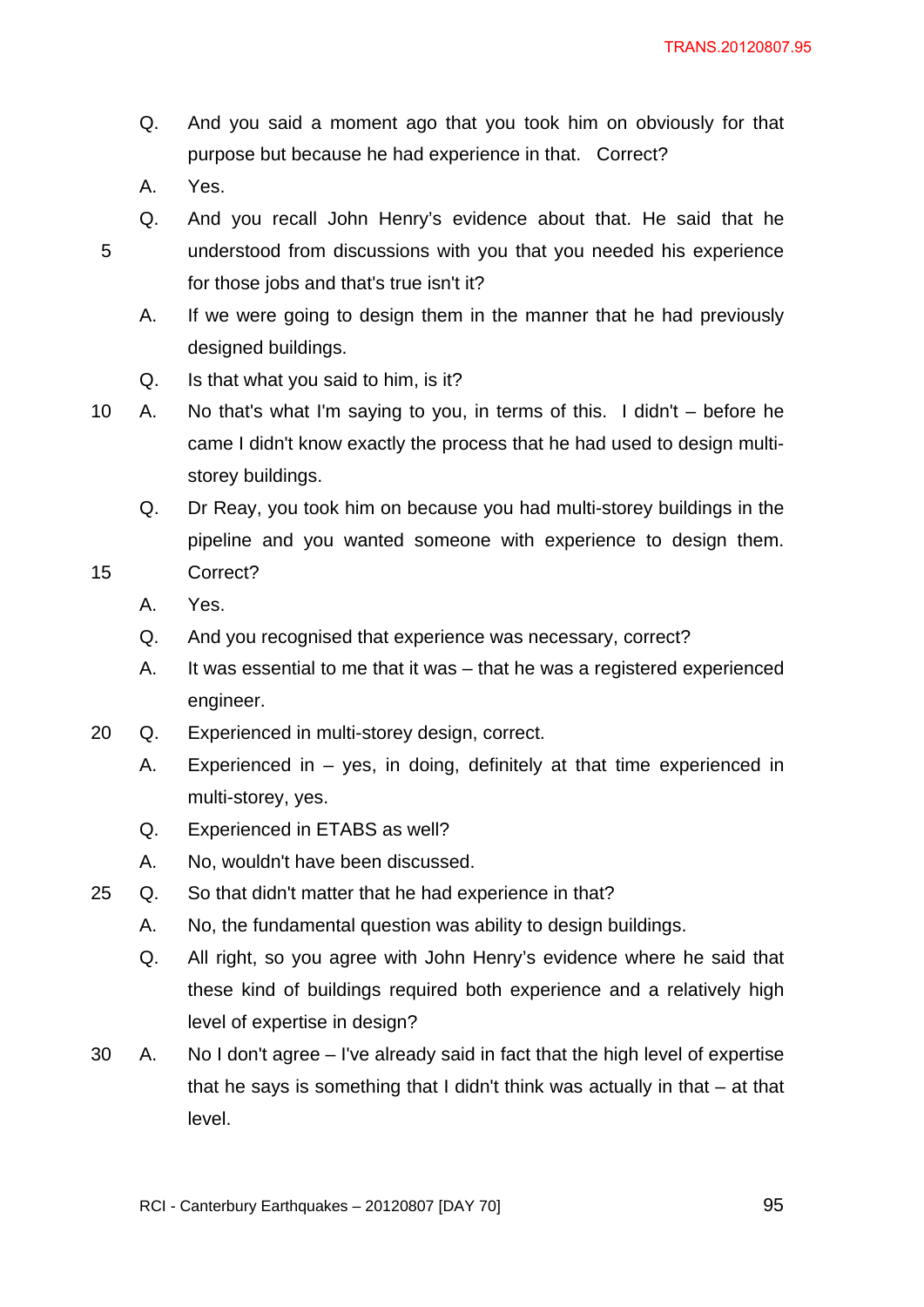- Q. But you did want him because he had experience and presumably expertise in it?
- A. Yes.

Q. Well that's got to be right doesn't it. If you're going to have someone 5 design a multi-storey building, you want to ensure that they've got some experience in that particular facet?

A. It depends on the extent to which I was able to work on the project as well and I didn't envisage that I would be working on that – on those projects to any great extent.

- 10 Q. So that's why you needed someone with that level of experience and expertise?
	- A. Mmm, at that time yes.
	- Q. Well you take on David Harding. You know he's got no experience in multi-level design or ETABS don't you, you knew that when you took
- 15 him on?
	- A. I don't recall whether I actually discussed those particular items with him.
	- Q. Well I thought you agreed last week that you didn't, you knew he didn't have that type of experience?
- 20 A. I knew after he came, I certainly knew after he came that he didn't have ETABS experience.
	- Q. Right, so you knew that you couldn't leave him to it I suggest as you might have been able to with John Henry?
- A. That's he, for the first job he did he was following along from where 25 John Henry had left off and it was – that was a job that I'd had some involvement in with John Henry because I actually chose what the structural form was for that particular building. He handled that building satisfactorily in my view and from there he undertook, he wanted to undertake the design of the next building and he was confident that he 30 could do it, and I accepted that.
	- Q. But was that really the only test that you applied? He thought he could do it, he was confident so you let him?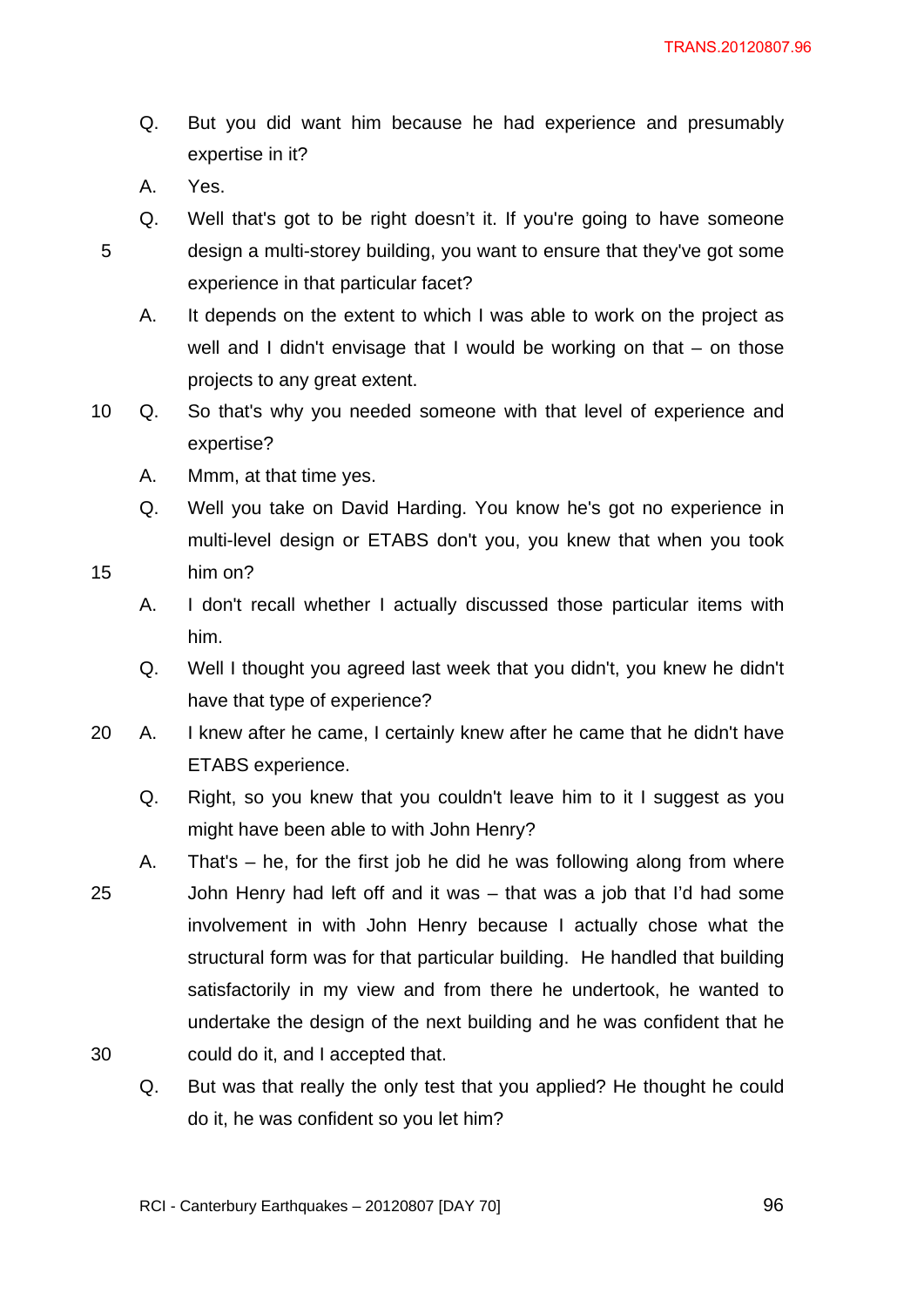- A. Well I've in terms of David Harding he was a very good engineer and I – with the work I'd done with him I had confidence that he understood what he was doing, he understood his limitations and in particular understood the building codes.
- 5 Q. Well you thought that. I think you said last week you might have had you might have had cause for thought about that, second thoughts about that.
	- A. Subsequently but –

Q. Well John Henry gave evidence that in 2011 when he learnt that 10 David Harding had designed the CTV building he immediately thought he shouldn't have been doing that, knowing what he knew about him and his previous experience. You remember him saying that?

- A. Yes.
- Q. You don't agree with that obviously?
- 15 A. No I don't.
	- Q. So you don't accept that what you should have done in hindsight was to supervise, monitor, to review more closely than you did, or do you accept that now?
- A. If Mr Harding had come to me and said that he was having issues and 20 problems, I would have immediately stopped him doing the job and I wouldn't have proceeded with it.
	- Q. But because he didn't, or you say he didn't then you didn't need to, or you didn't feel like you needed to?
	- A. I had no reason to.
- 25 1454
- Q. So is it your evidence then that effectively apart from giving him the job in the first place and then talking to him about the south shear wall on that occasion that you've talked about, apart from that you didn't have really anything further to do with the building and the design of it. It was 30 all up to him. I think you said maybe to Mr Kirkland last week that he was flying solo effectively, is that right?
	- A. It was up to him, he wasn't solo. If he had a problem he could come and talk to me.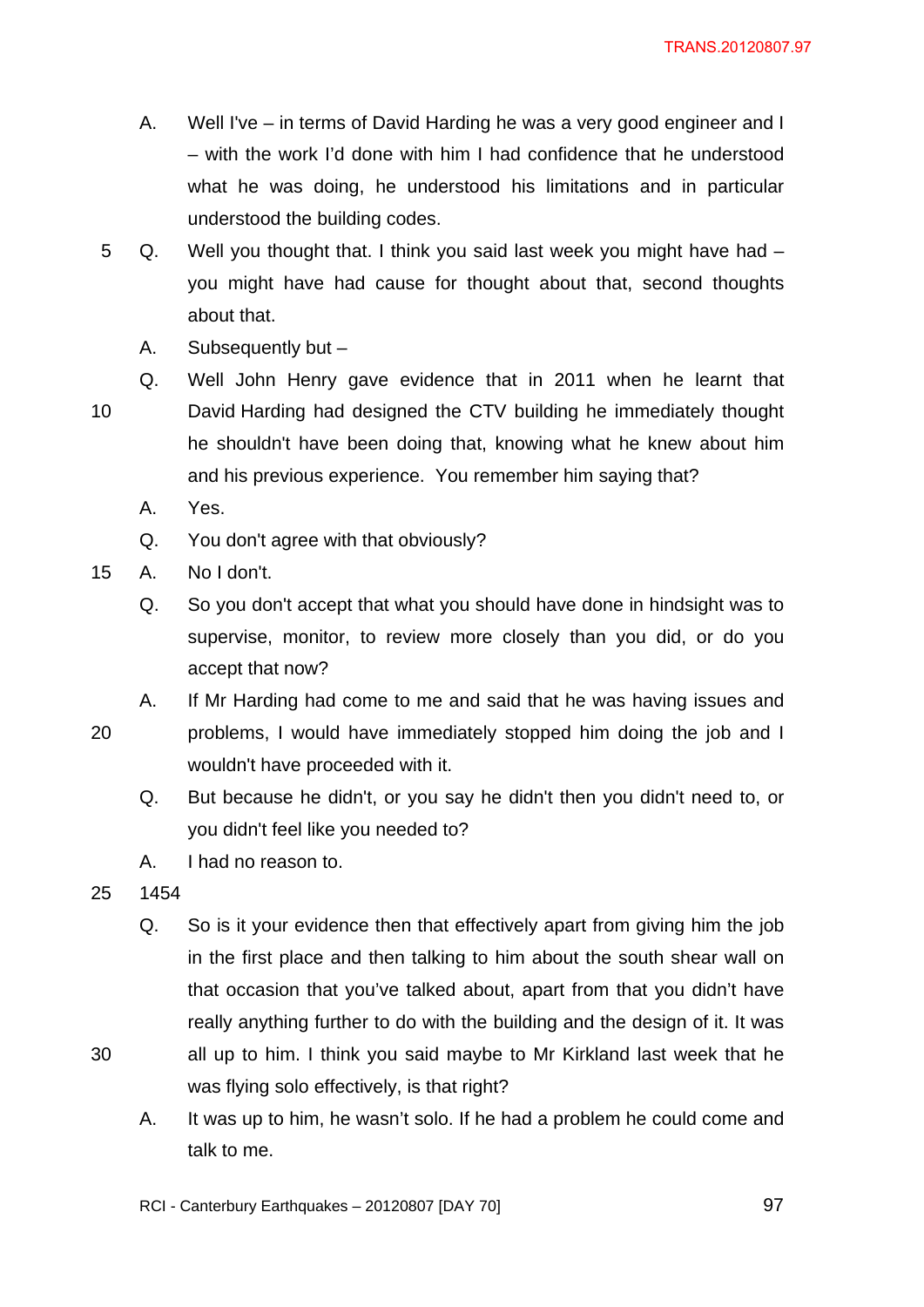- Q. Also apart from that south shear wall conversation there were no other discussions about the design?
- A. I don't recall any.
- Q. And no, "How's it going? What are you doing? Let's have a look?" 5 Nothing like that in all that time?
	- A. No.
	- Q. No chats at morning or afternoon tea with him, "How's it going and discussing –
	- A. Oh, he might've –
- 10 Q. any problems?
	- A. we could've had a chat about, as you do at morning tea, you know, "How are you going? Everything all right?" Something like that, but I wouldn't recall specifically.
	- Q. So you might've had discussions, is that what you're saying, might've
- 15 had discussions about the design at morning and afternoon tea?
	- A. No I don't believe so.
	- Q. What makes you so sure about that?
	- A. Because if he'd started to raise concerns and questions I would've been alerted to an issue.
- 20  $Q.$  Right, but  $-$

# **MR RENNIE:**

(inaudible 14:55:37) Commissioner of course, but this is largely a re-run of what we went through on design. I have taken care to confine this evidence 25 to permitting which is the specified topic. I'm not making a formal objection but it does affect what I have to re-examine on Sir.

# **JUSTICE COOPER:**

Yes, Mr Zarifeh?

30

# **MR ZARIFEH:**

Well Sir, this is the only other issue. I was dealing with the south wall but I do submit that it's relative to credibility and that's really the issue I'm going to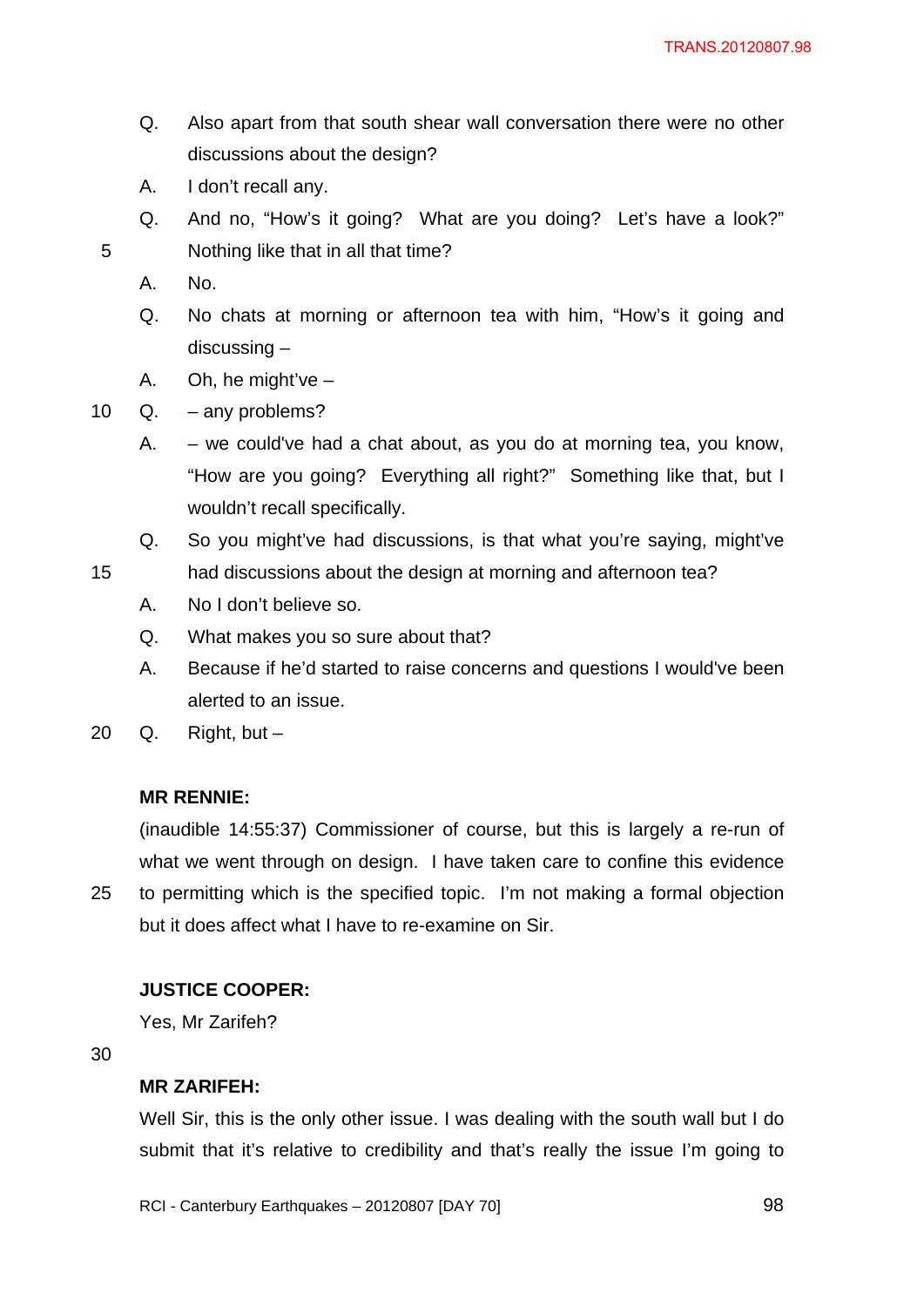come to in a moment, but that's why I'm dealing with it but I'll try and keep it as short as I can.

# **JUSTICE COOPER:**

5 Yes well, I don't wish the questioning to be diverted Mr Rennie. Mr Zarifeh has explained its purpose. If it leads to re-examination well so be it.

# **CROSS-EXAMINATION CONTINUES: MR ZARIFEH**

- Q. You don't think that there would've been any discussions about the design in the morning and afternoon tea sessions?
- 10 A. Not that I recall.
	- Q. And I think you said that you think you can say that because if he'd raised any issue that would've caused you to remember it, correct? That's what you said?
- A. It would've caused me to be concerned if there was significant issues 15 raised.
	- Q. But if you had, in chatting to him, had input in the discussions you had with him about the design, you may not recall that specifically?
	- A. In dealing with engineers of the calibre of either Mr Henry or Mr Harding it's important that if they're responsible for the job, they're doing the job.
- 20 That I'm not directing them, that I'm not interfering in it. It's their job and their responsibility.
	- Q. So really we come back to, in all that time there's really only the one specific conversation about the south wall?
- A. That was, I was just making sure that overall there wasn't something, 25 that he wasn't being, getting involved in something that was, that would be an undesirable outcome in terms of engineering.
	- Q. Right, so that's why you raised it?
	- A. Well I asked him what the layout was, and he showed me and told me there was a south wall.
- 30 Q. And why, why did you have concerns when you raised that?
	- A. I've probably remembered the design of the Landsborough House building which started as a shear wall system that wasn't closed and I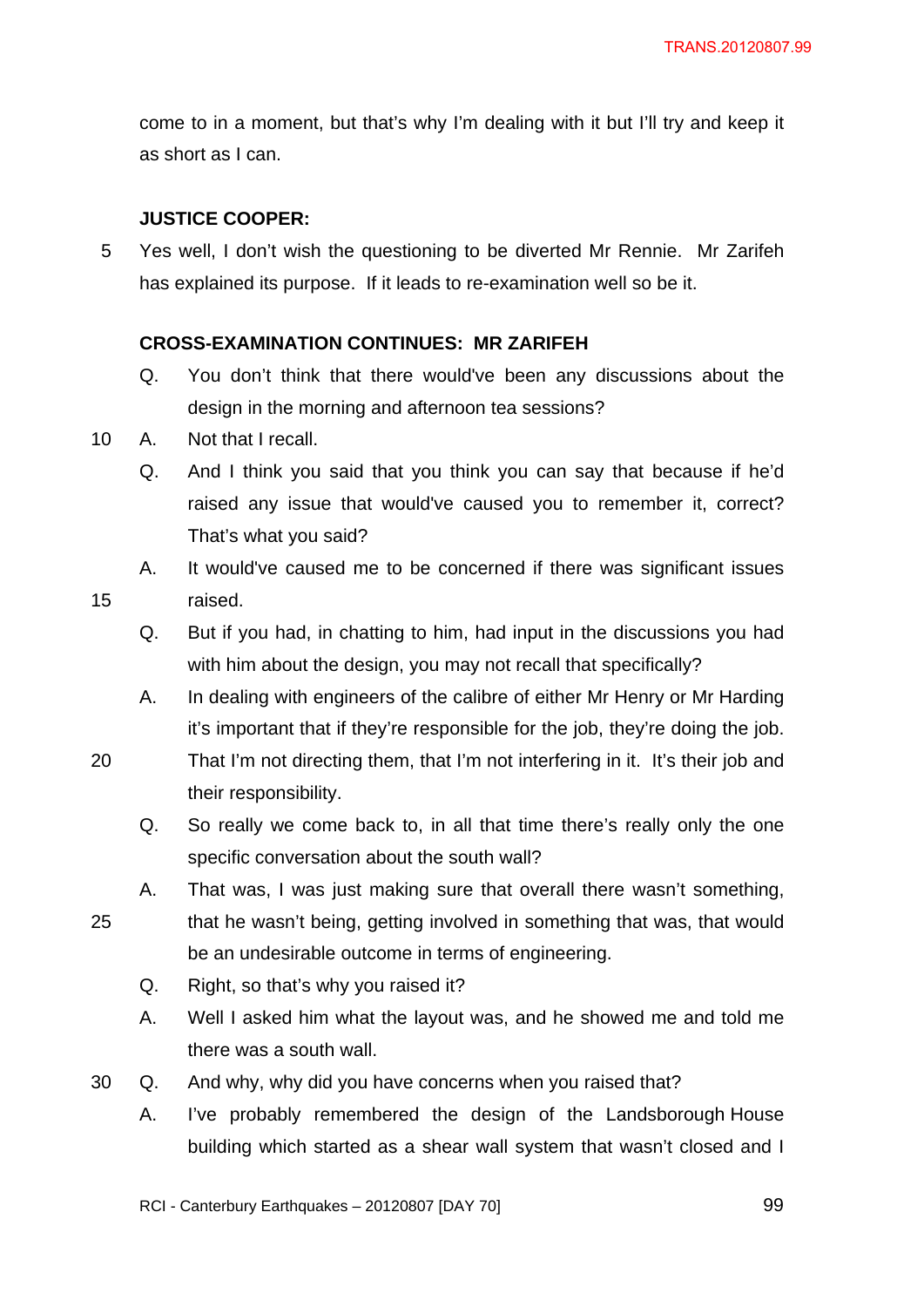wanted to make sure that we weren't going to waste a lot of time on another one of those.

- Q. Right?
- A. So it required either a closed tube, or in my view preferably the south 5 wall.
	- Q. Right, so you had some input into the south wall?
	- A. I made, I didn't necessarily have input into it. I only asked what the layout was.
	- Q. So you asked him what the shear wall layout was?
- 10 A. No, I asked him the overall layout and established that there was a south shear wall.
	- Q. And you knew there was a north shear wall?
	- A. Well the north shear wall was on the drawings.
	- Q. Yes, you'd seen the drawings?
- 15 A. I can recall being shown, I think, an architect's plan.
	- Q. But not the structural drawings?
	- A. No.
	- Q. Would you not have wanted to look at them?
	- A. They wouldn't have probably have existed at that time.
- 20 Q. Well, would he not have had to have done some of the ETABS analysis before you had this conversation with him?
	- A. I don't know.
	- Q. Well it makes sense doesn't it?
	- A. Well he may have, but I don't know.
- 25 Q. Well I suggest that his calculations show that initially he didn't have the south wall in. He put it in after the ETABS showed him that there was too much torsion without it. You don't recall that?
	- A. Well I don't recall that, no, not that.
	- Q. But you know his version of the conversation? You don't agree with
- 30 that, that he came to you after the ETABS and said that there was going to have to be a south wall in and he said the day four runs, or something, computer runs, and there was resistance to having it too long?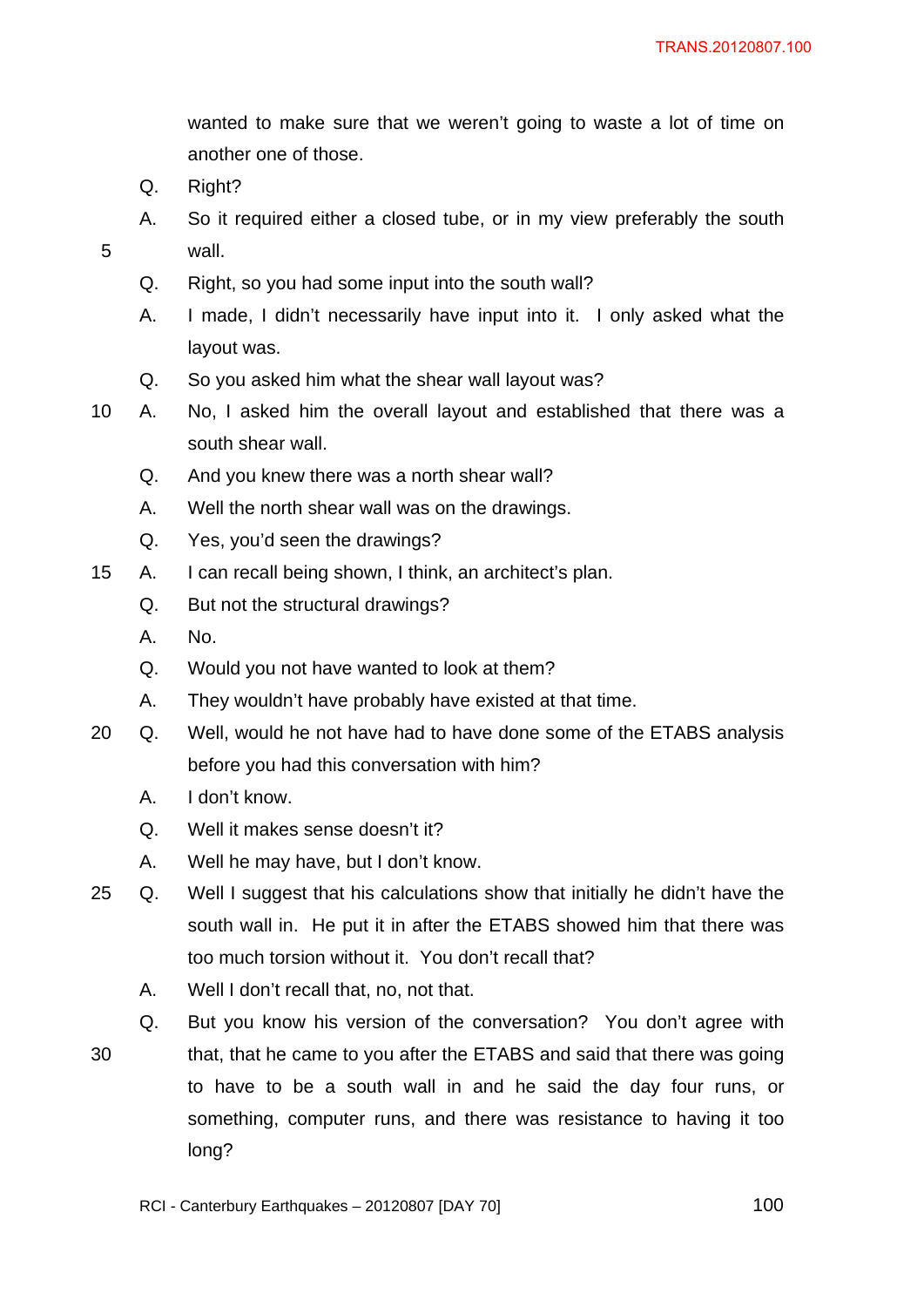- A. No I don't recall that at all.
- Q. But that could've happened?
- A. Given that I had to actually ask what the layout was I think it's unlikely.
- Q. Unlikely that he came to you, you mean?
- 5 A. Mmm.
	- Q. What, so you think that this engineer who hadn't designed such a building before could work all that out and then you just happen along and ask and you're shown the end result. Is that what you think happened?
- 10 A. Well I don't know precisely what he did prior to him showing me the drawing of the south wall.
	- Q. When do you think that conversation was?
	- A. I don't know.
- Q. I suggest that would've been around June when the ETABS analysis 15 was being done. Sound about right to you?
	- A. I don't know.
	- Q. You remember there's one and a half hours on the timesheet for that, that job? Your timesheet?
	- A. Around that time yes.
- 20 Q. In June yes. Would that be this conversation?
	- A. It wouldn't have been in a one and a half hour conversation, it would've been 10 minutes.
	- Q. Would it? So what would you have done for one and a half hours in June then?
- 25 A. It may well have been organising who was going to do the drawings, planning it. It could've been providing a fee. I'm uncertain.
- Q. Or it could've been, as he says, the discussion going through the plans, showing you what had happened with ETABS, you going back to the architect, discussing the length of the shear wall and then finally 30 deciding on it, as he says?
	- A. I don't believe I did that.
	- Q. You don't believe you did that?
	- A. No.
	- RCI Canterbury Earthquakes  $20120807$  [DAY 70]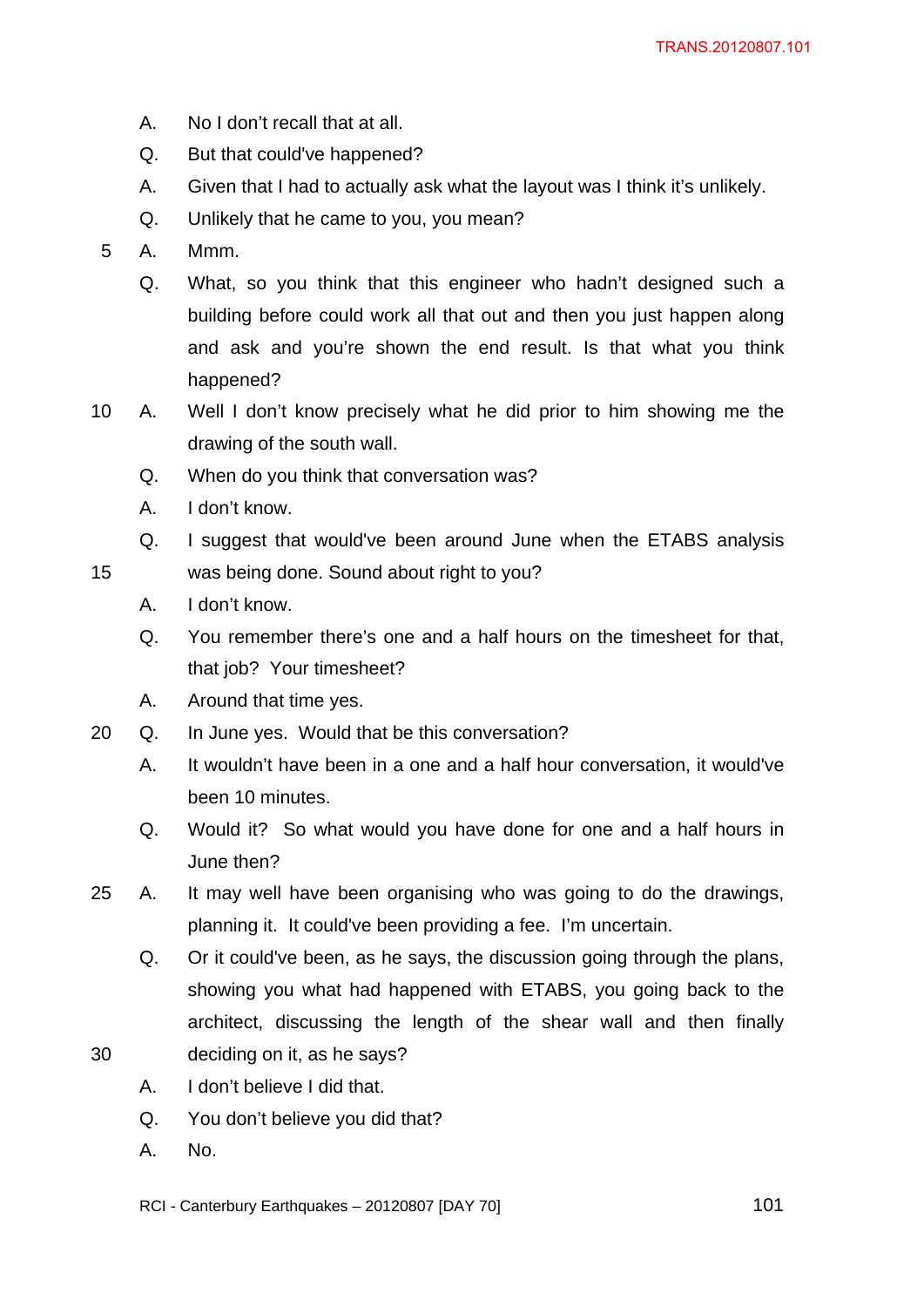- Q. Have you always recalled this conversation about the shear wall or have you just recalled that recently?
- A. No it's just something that I remember from the job. It just stays, stayed in my mind.
- 5 Q. Why I ask is because you didn't put it in your first or second briefs, in your reply brief to David Harding's evidence. Was there any reason for that?
	- A. No. No.
- Q. Did you not think it was important to raise before he did, when you were 10 outlining what happened?
	- A. Well I didn't put it in. I can't say whether I thought it was or wasn't important.

# **JUSTICE COOPER:**

15 Q. Well you wouldn't have left it out because it was important would you? A. No I wouldn't have deliberately left it out if I thought it was significant. 1504

# **CROSS-EXAMINATION CONTINUES: MR ZARIFEH**

- Q. Well I thought you did think it was significant. I thought you were 20 concerned because of what had happened in Landsborough House and the fact that it was so close to the line torsionally. Isn't that what you're saying?
- A. Yes but in terms of remembering, you're going back whatever years it is and your memory on some aspects does come back a bit, once you see 25 the pattern of how things are being, you know, and you think about it. I wouldn't have, when I did my first brief of evidence I wouldn't
	- necessarily have been thinking about that.
	- Q. Right, what I'm putting to you is that it only appears in your third brief when you're actually replying to him, Harding raising it and saying this is
- 30 what happened and you go, "No, that's not what happened, it was like this."
	- A. Well it must have jogged my memory.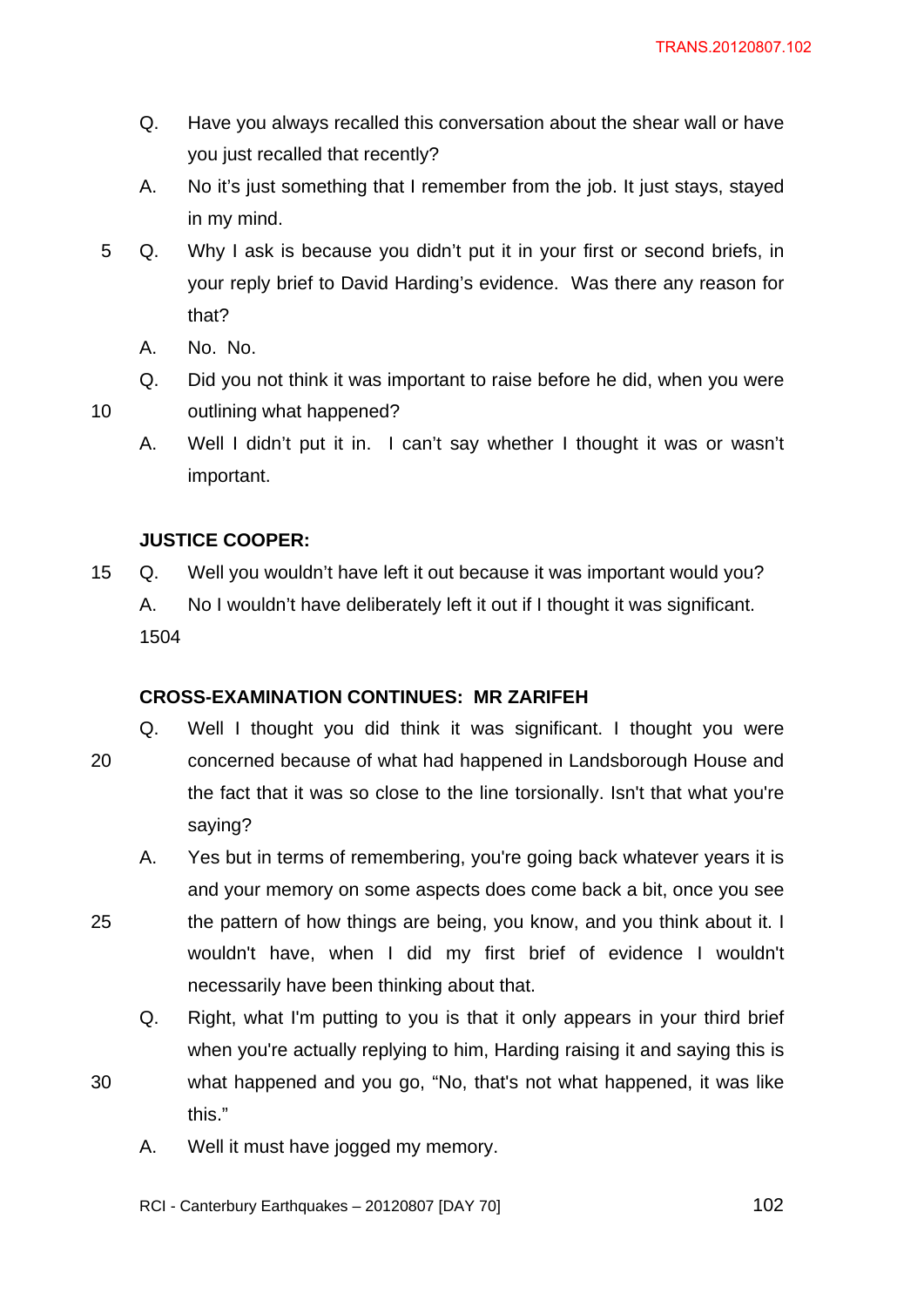- Q. Now you were asked a moment ago about the whether you had a tight control on the firm back in '86 and you said you didn't agree with that but you said that the control you would have had would be on running the business. Correct?
- 5 A. Yes.
	- Q. Because you were the sole principal, correct?
	- A. Yes.
- Q. And as you were say you were running a business so it was important that you have systems in place – that jobs get pushed through at a 10 reasonable pace. Correct?
- 
- A. Not pushed through at the expense of quality.
- Q. Well I didn't say that, but it was important to keep the money flowing wasn't it, to pay everyone and hopefully make a profit?
- A. My priority has been actually that the quality of the job, secondary has 15 been the actual money flow as long as there's enough to pay the staff.
	- Q. But back then it was a different firm from what it is today. We heard from Mr Smith yesterday about how it's grown, correct, in size?
	- A. Oh, it's certainly larger today.
	- Q. Right, so it was easier back then to keep an eye on what was going on
- 

20 wasn't it, in terms of projects and who was doing what and where they

A. No I don't agree with that.

were up to?

- Q. Part of that keeping an eye on the business would be looking at the mail that came through wouldn't it? As I think you've acknowledged, that's 25 what you did?
- A. I didn't, I don't know that I looked at all the mail, that's I've said that if I was satisfied that someone such as Mr Harding or someone else was handling certain aspects of a job, then I could well have directed the secretary to just deliver the mail, that section of the mail direct to them 30 which is what happens today. I don't see all the mail.
	- Q. But the Tapper letter for example is addressed to you isn't it?
	- A. Yes but a lot of things are addressed to me that actually people know in the office that they belong to jobs that others are looking after.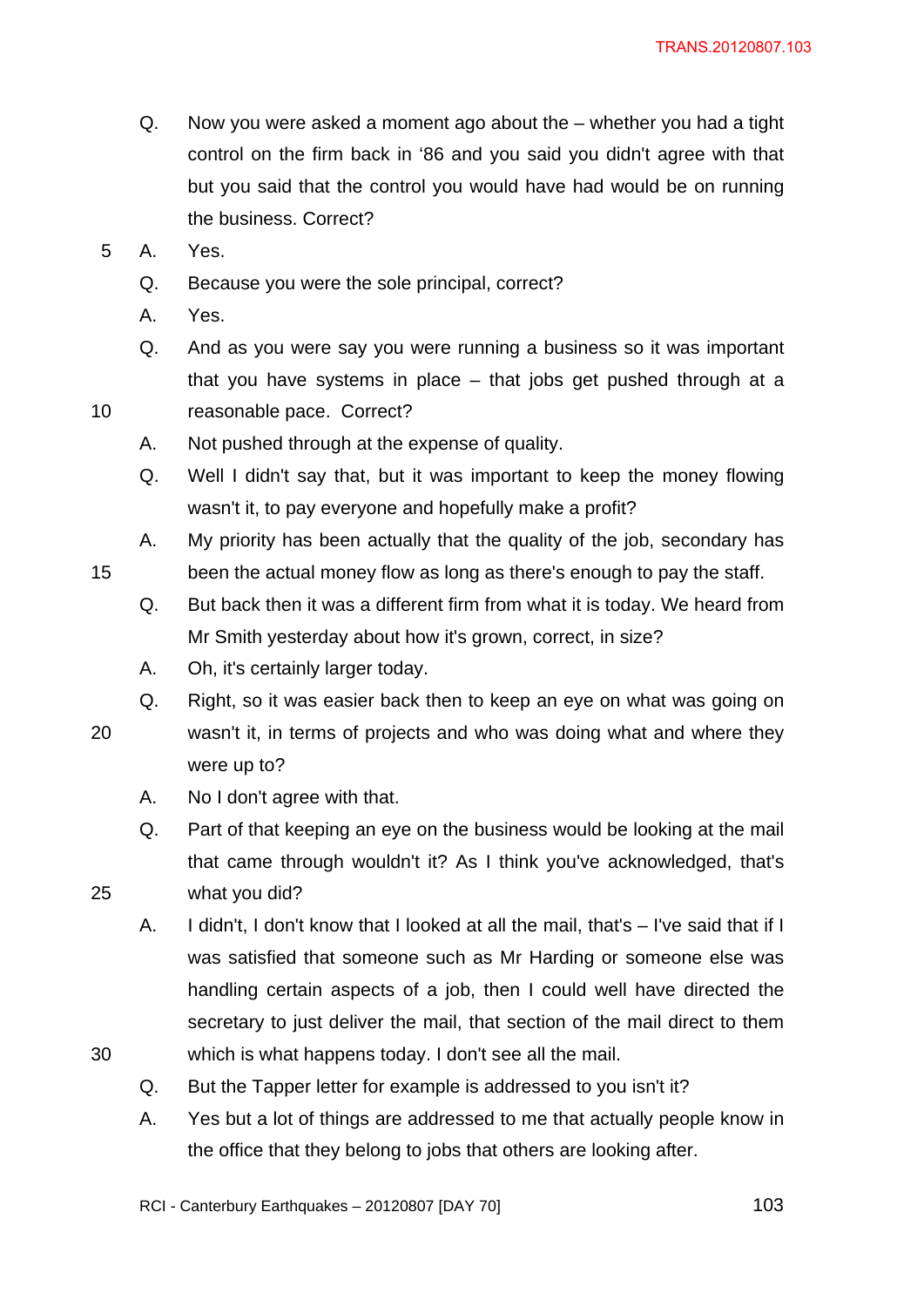- Q. But it didn't have a job number did it, it had the address and the permit number. Anyway, you're saying you don't recall it coming in anyway aren't you?
- A. No.
- 5 Q. But you're accepting that mail could well have come to you in the first instance?
	- A. Oh, it's possible.
	- Q. And all I'm suggesting is that's natural if you're a sole principal. Graeme Tapper, I'm going to ask you something about him. I think you

10 accept that you had a number of – I'll call them arguments with Mr Tapper over the years over engineering issues or permitting issues. Correct?

- A. I don't agree that I had arguments with Graeme Tapper.
- Q. What do you call them?
- 15 A. Well we used to debate certain items. It was not an argument.
	- Q. All right, so you had a number of debates with Mr Tapper over the years?
	- A. Very few but occasionally we would have disagreement over certain aspects and he would have one view and I would have another.
- 20 Q. And Mr Tapper's approach was such that unless you could convince him otherwise he would insist on doing it his way, correct?
	- A. I don't think that's correct all the time.
	- Q. Well that was the evidence you gave. I'm just putting it to you.
- A. No, he generally stood firm on what he thought but that you couldn't 25 say that that was universal.
	- Q. And you don't agree then that that led to frustration on your part with him and that attitude of his?
- A. No, I actually quite enjoyed dealing with Graeme Tapper. He was extremely knowledgeable in welding for example and I learnt quite a bit 30 from him in terms of welding.
	- Q. So you don't agree with John Henry's evidence that you didn't like his close scrutiny of your firm's applications?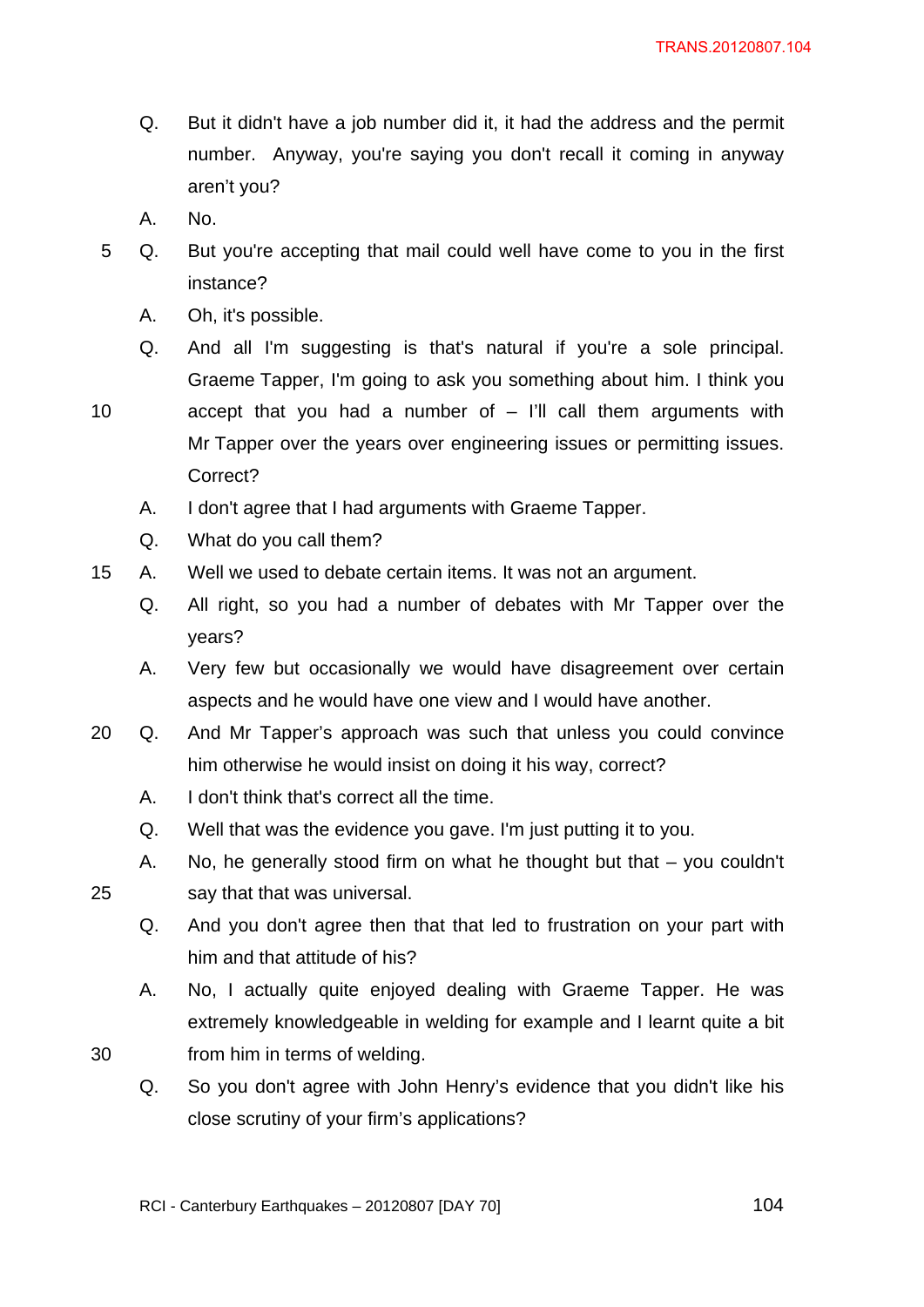- A. That's not correct. I was I expected to have scrutiny of the firm's applications, I relied on it.
- Q. So when he said at paragraph 151, "I found that Alan Reay and ARCL did not like Graeme Tapper's close scrutiny of their work", you don't 5 agree with that?
	- A. No.
	- Q. You don't agree with Terry Horn's evidence then yesterday about on a similar theme?
	- A. No.
- 10 Q. That led to frustration on your part, that the Tapper attitude and his close scrutiny?
	- A. No that's not correct and Terry Horn wouldn't have been involved in it, in my dealing one to one with those Council people.
	- Q. Well he could well have become aware of it though couldn't he.
- 15 Certainly if it happened more than once which is what I'm suggesting to you?
	- A. He wouldn't know who I was talking to if I was on the phone and he wouldn't know who I was going to see if I went out. I didn't report to Mr Horn.
- 20 Q. I'm not suggesting you did, and would John Henry not know either?
	- A. In the time of the CTV building I don't believe so, no, well he wasn't at the Council and he wasn't at ARCL.
	- Q. Well is he wrong then about that attitude at the time he knew you and was aware of your dealings with Mr Tapper?
- 25 A. What time was that that you're talking about?
	- Q. Is he wrong about that when he says that he observed that when he was at the Council, talking about Mr Henry?
- A. I think that the dealings with Mr Tapper substantially diminished when John Henry was at the Council because I think it ended up that most of 30 our dealings were actually with Mr Henry.
	- Q. All right, well do you agree though that there were these arguments or not as John Henry has said?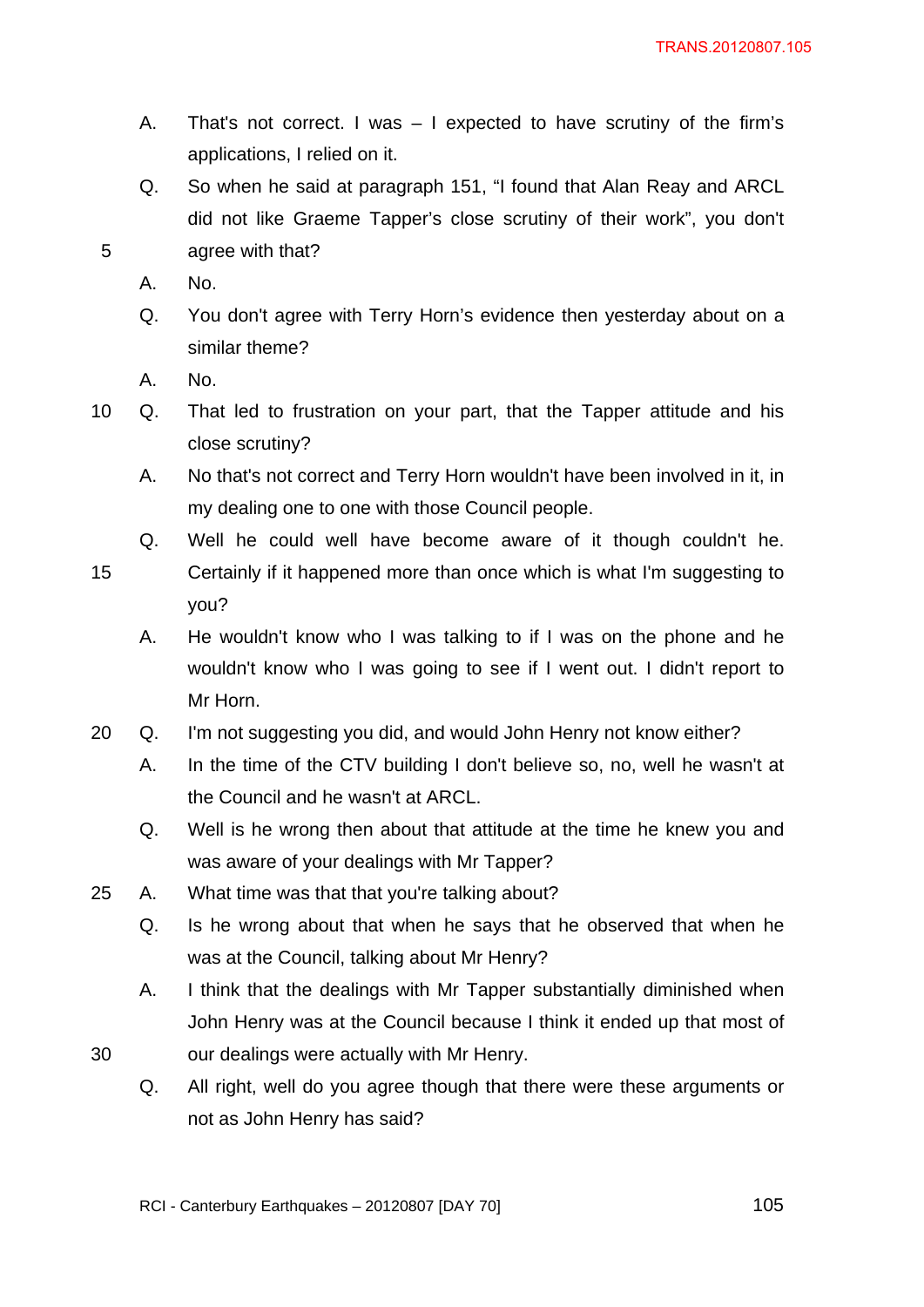- A. I don't believe there were arguments. There were differences of opinion that were discussed.
- Q. Mr Tapper would be the first person back then who would check a permit application in terms of structural details as we've seen with the 5 Tapper letter here?
	- A. In this case he was. I don't know that it was always the case.
	- Q. And it often would be?
	- A. Oh no, prior to Mr Tapper I think mostly we heard from Mr Bluck.
	- Q. Well are you seriously suggesting that John Henry and Terry Horn have
- 10 got it completely wrong when they say there was this frustration at Mr Tapper's attitude and his scrutiny?
	- A. I don't think they're right.
	- Q. Don't you?
	- A. And I think you need to  $-$
- 15 Q. Do you think it was harmonious?
- A. Well I think you need to remember too that our dealings with the Council were not just limited to structural matters, they included many others that may have involved Mr Bluck as head of the building department. It may not have involved Mr Tapper. Items such as town planning, fire 20 engineering and there would have been discussions between me and
	- the Council, myself and the Council about those things as well.
	- Q. So they have both independently somehow got the wrong end of the stick completely?
	- A. I think they have. I think they've misjudged the situation.
- 25 Q. Right, and what about their evidence that when that occurred it wasn't uncommon for you to go over Mr Tapper's head to Mr Bluck. Do you agree with that?
	- A. Well no I don't.
	- Q. Okay.
- 30 A. Mr Bluck may have occasionally rung me to ask me certain things but I didn't – I didn't believe in doing that and the same was true when John Henry was writing to us. We never went over his head to go to Mr Bluck. We dealt with Mr Henry.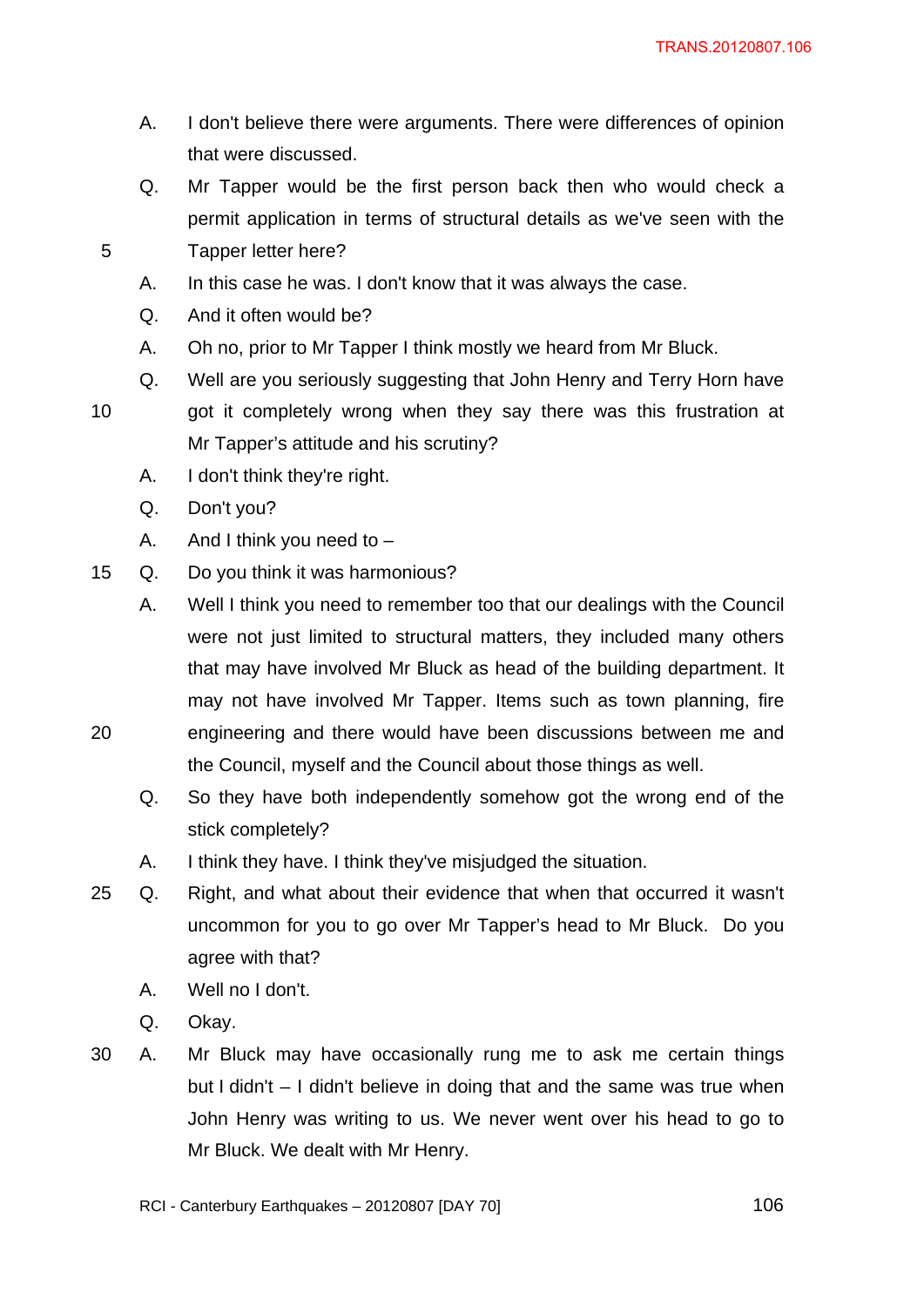- Q. So Henry's wrong about that in terms of what he observed and -
- A. His interpretation is definitely wrong.

1514

- A. His interpretation is definitely wrong.
- 5 Q. So was it as you said in one of your briefs that you preferred to deal with Bluck?
- A. I dealt with Bluck for many many years and I respected him and his views and I'd got used to dealing with him. That was about it. I had no objection to dealing also with Graeme Tapper or with John Henry if it 10 came to it.

- Q. Why did you say you preferred to deal with Bluck?
- A. Only out of the fact that I respected his judgement and ability.
- Q. And that's why you preferred to deal with Bluck?
- A. That was all. There was nothing more than that in it.
- 15 Q. What I'm putting to you is that you did prefer to deal with Bluck?
	- A. On some matters. I wouldn't say everything.
- Q. Right well if you prefer it, it usually indicates a preference over something else which is what we're talking about, dealing with Tapper rather than Bluck but that was your preference because of your 20 relationship with him, correct?
	- A. Well because of the benefit I'd gained from being involved with him over the years. I recognised that and welcomed it.
	- Q. And that relationship was established before Mr Tapper came along wasn't it?
- 25 A. Oh long before.
	- Q. Right, and Mr Tapper comes along and I presume you don't have any real dispute with the descriptions of his character, even from his wife. You heard that?
- A. Yes I have but I didn't think he was quite like that. I quite enjoyed 30 dealing with him.
- 
- Q. Why didn't you deal with him? Why did you prefer to go to Bluck then?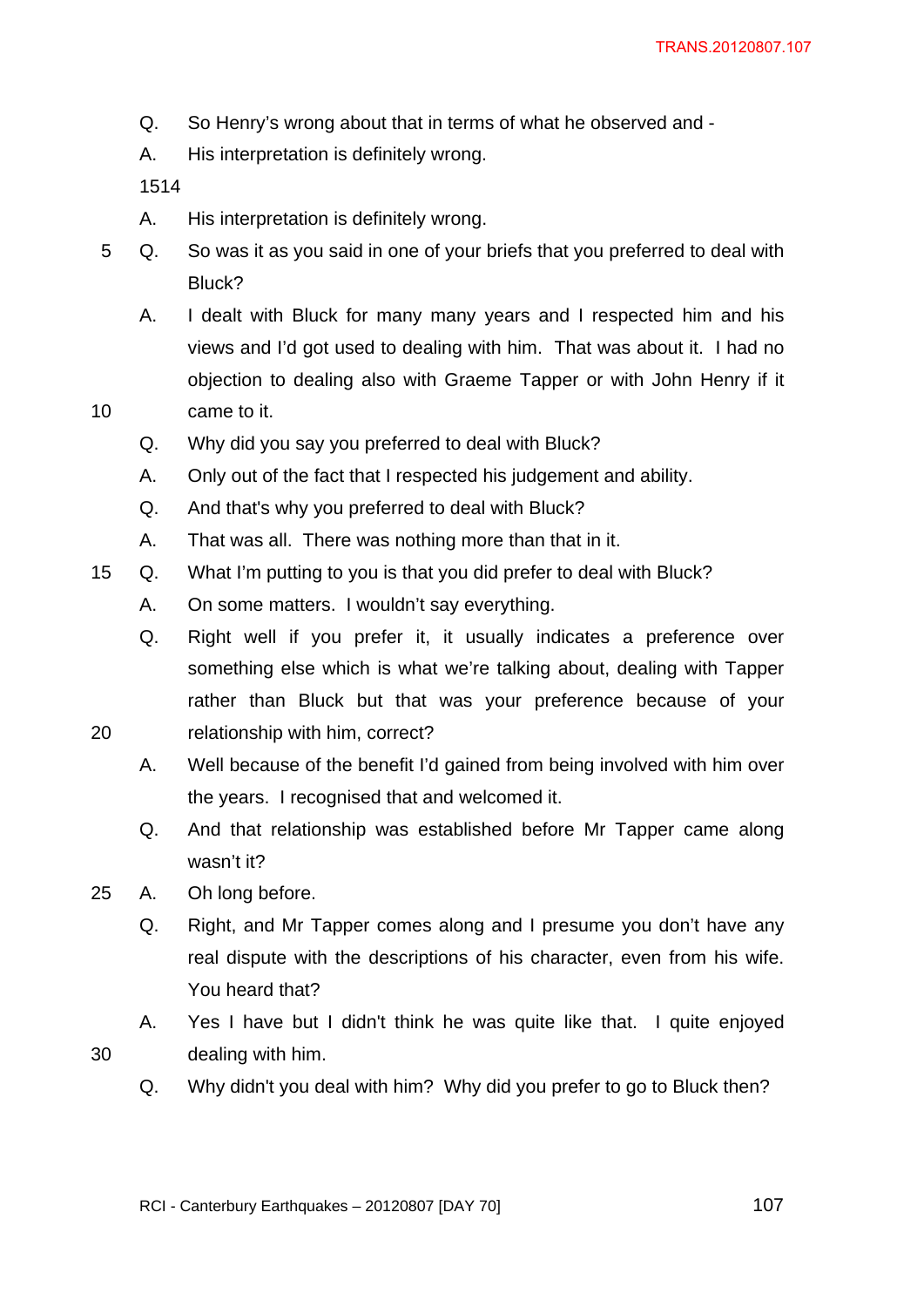- A. Well only if I had a choice. If there was some circumstance that I wanted to check I would have rung Bryan Bluck first, but if the question were initiated by Tapper then we would talk to Graeme Tapper.
- Q. And Mr Bluck was the manager, the boss, wasn't he?
- 5 A. He was head of the building department, yes.
	- Q. And again you preferred to deal with him because he was in that position?
- A. No, it was his knowledge and also he handled other matters besides structural and other matters sometimes it was necessary for us to deal 10 with them.

Q. So there wasn't any perception on your part that you should be dealing with the manager rather than Mr Tapper?

- A. No not at all.
- Q. So perhaps that is another impression Mr Nichols has got wrong. He
- 15 talked about his perception 'cos you had a Doctorate you wanted to deal with Bluck or –
	- A. Oh that's ridiculous.
	- Q. That's ridiculous?
	- A. Yes.
- 20 Q. So again all these false impressions people have picked up. Is that what you're saying?
	- A. I don't agree with them and I don't agree with their interpretation.
	- Q. So you wouldn't call it going over Mr Tapper's head just in preference to deal with Mr Bluck?
- 25 A. That's correct I didn't go over Mr Tapper's head to Mr Bluck. I resolved my issues and problems or whatever they were, design differences, with the people involved.
- Q. Well is that right though? I mean if Mr Tapper's the one raising these issues and you prefer to deal with Bluck and you go to Bluck and 30 Tapper gets overruled that's effectively going over his head isn't it?
	- A. Yes but I don't believe that happened. I don't believe that Mr Tapper would have done something he didn't actually believe was right. He wouldn't accept being overruled I don't believe.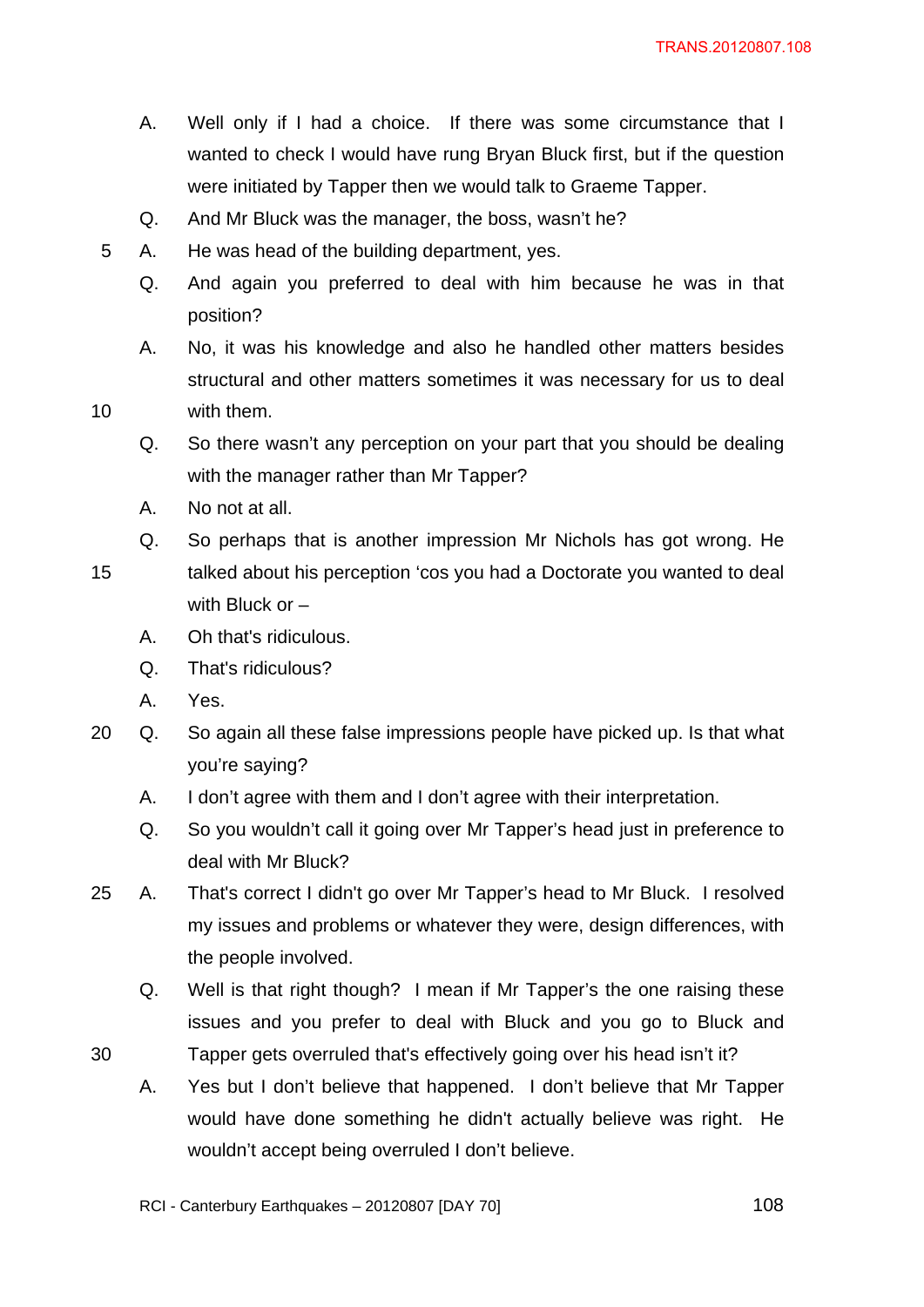- Q. And if he did or felt pressured to do that, it might well be something that he bitterly regretted wouldn't it?
- A. It was what?
- Q. If he did do something that he wouldn't normally do, it might well be 5 something that he bitterly regretted?
	- A. I don't believe he would have done that.
	- Q. Because of the character of the man as you knew him?
	- A. Yes.
- 
- Q. So you don't agree with John Henry when he says it was not uncommon

10 for Alan Reay to go directly to Bryan Bluck to obtain the release of a

- building consent when he could not get approval from Graeme Tapper? A. I don't believe that's correct. If Bryan Bluck overruled Tapper it wasn't because of me. There was a lot of pressure from other people, more so
- from me, on getting building consents. The builders would go into the 15 Council and they would push for building consents to be issued or building permits to be processed.
	- Q. And would they go to Mr Bluck too or...?
	- A. I've no idea who they would go to.

Q. How many occasions do you think you went to Bluck, over a permitting

- 
- 20 issue I'm talking about, when the objections had been raised by Mr Tapper?
	- A. I don't believe I went to him at all over objections by Mr Tapper. I would have had my dealings with Mr Tapper. He may well then have discussed the issues with Bryan Bluck.
- 25 Q. Right, and then you may have gone to Bluck?
	- A. No. I don't agree with that.
	- Q. Well I understand what you're saying that maybe people like Mr Henry, Mr Horn had got the wrong impression and that might be the case if it had happened once but when someone says it was not uncommon for
- 30 you to do that, that's more than once. You say it didn't happen even once?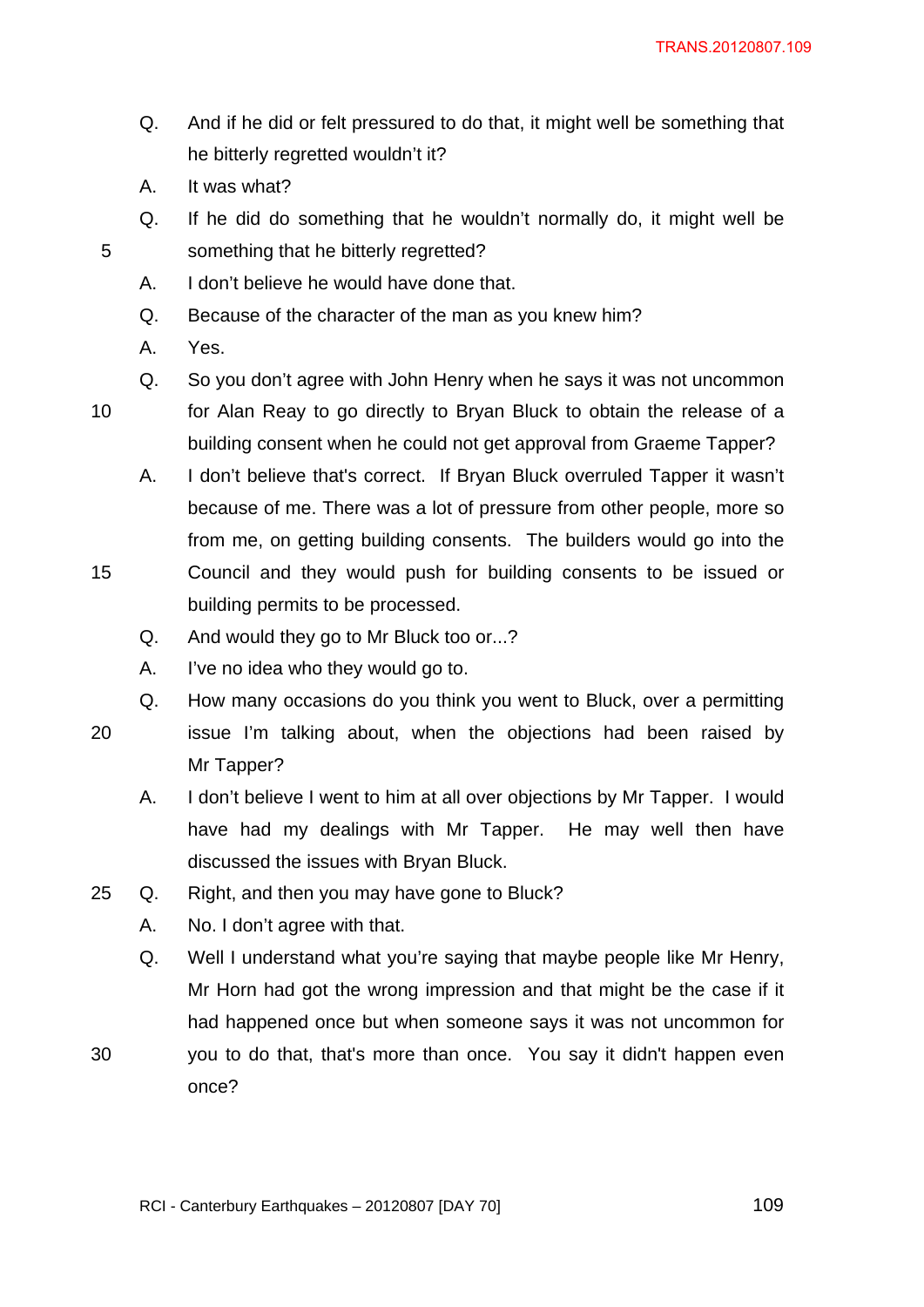- A. Well I don't recall it happening. Mr Horn was not involved in any part of that. He merely sat in the office and claimed to have overheard my conversations.
- Q. You knew that Mr Bluck would be more receptive to a consulting 5 engineer and a consulting engineer's view on the structure?
	- A. No I wouldn't agree with that. Mr Bluck was a very competent engineer.
	- Q. I'm not suggesting otherwise.
	- A. And he wouldn't agree with something that he thought was wrong.
- Q. Well he might if he was talked into it, thought about it, mightn't he? It 10 might be part of his process of testing it to discuss it with an engineer?
	- A. He didn't. In my experience with Mr Bluck he didn't work like that. As Mr Nichols said he would spend time working through a list of issues and sorting out whether they were relevant, how they were going to be fixed or whether they were significant or whatever.
- 15 Q. As Mr Nichols also said, and he produced that memorandum you will recall, that indicated that you can rely, ultimately rely, on the design engineer?
	- A. I've never seen that in memorandum before.
	- Q. And that's all news to you?
- 20 A. That was news to me.
	- Q. Well even John Henry spoke of that, that Mr Bluck was ready to accept an assurance from a consulting engineer effectively. You say that's not right?
- A. Well it may have been right with some engineers he dealt with. As I've 25 said Bryan Bluck to my knowledge dealt differently with different engineers as to how he viewed the company and the resources within the company et cetera.
	- Q. Do you agree that Mr Bluck would have had a specific interest in the CTV building?
- 30 A. Would have what?
	- Q. Would have had a specific interest in the CTV building?
	- A. I don't know.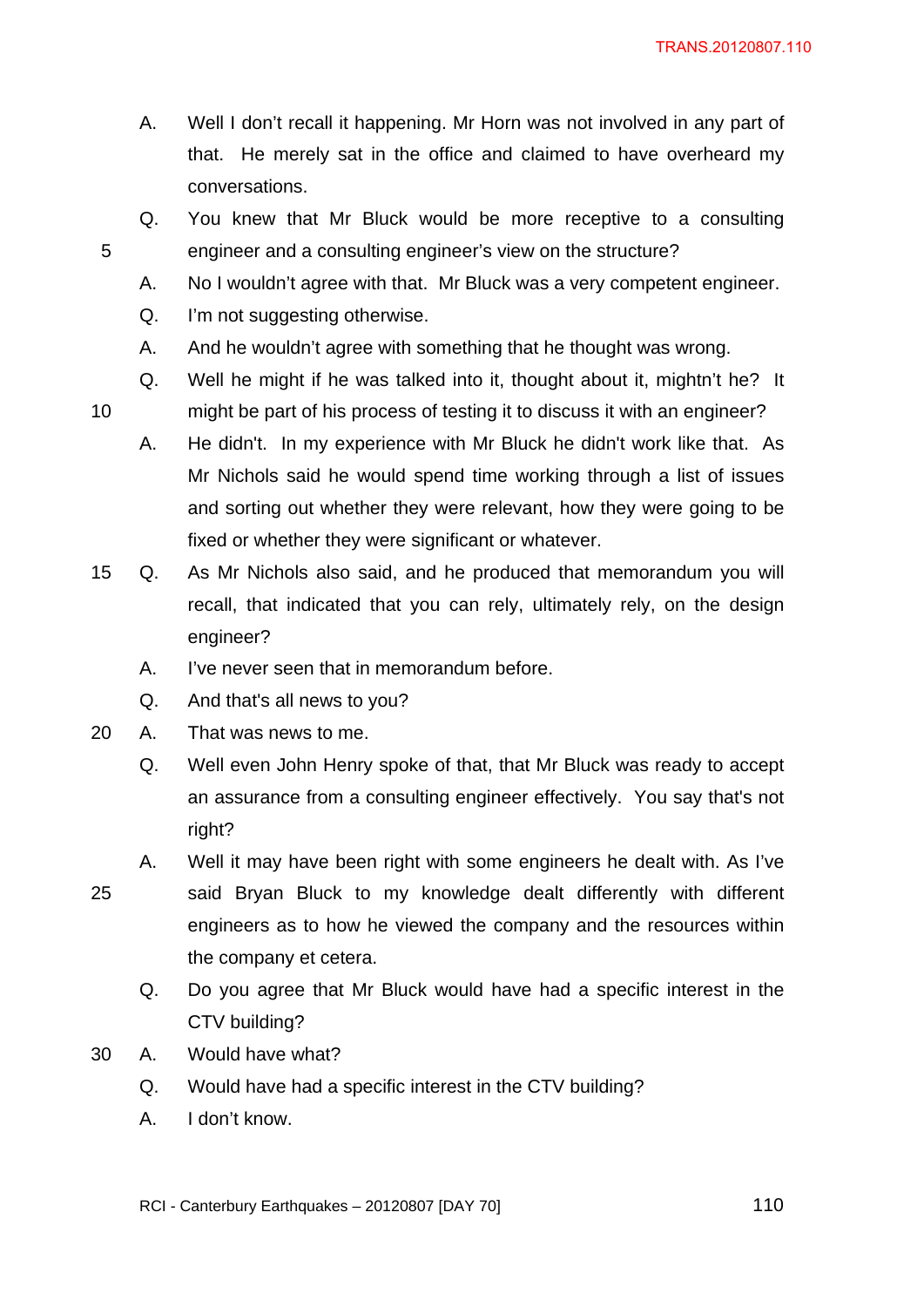- Q. Well your DBH reply of 22 December 2011 you said at the, reference .6. I'll just read it to you. It doesn't need to be brought up unless you want it. "At the time of construction the CTV building would have been of specific interest to the Council and Mr Bluck." You go on to say, 5 "Mr Bluck would challenge engineers over designs et cetera...." So why were you saying there that it would be of specific interest to Mr Bluck and the Council?
	- A. I can't recall why I said that then –
	- Q. Well wouldn't it be sorry.
- 10 A. I'd have to look at the context of why I was making that comment.
	- Q. Shall we just bring it up then. BUI.MAD249.0195.6. Fourth paragraph down. The particular sentence is the first one.

1524

#### **JUSTICE COOPER:**

15 Q. I suppose if context is everything we shouldn't just be looking at one paragraph should we?

#### **CROSS-EXAMINATION CONTINUES: MR ZARIFEH**

- Q. Perhaps we can highlight the one before as well?
- A. I think the words at the time of design or permit rather than construction
- 20 are probably more relevant and buildings like that, anything of scale, would have been of interest to the Council and Bluck and I talk in the context of him challenging engineers over the designs and occasionally overrule engineers.
- Q. Right, but you said that it would have been a specific interest to him and 25 to the Council?
	- A. That in any building like it, not that specific building, I was referring to building, multi-storey buildings.
- Q. (inaudible 15:25:01) You say in your evidence that you do not recall the conversation that Mr Bluck told Peter Nichols about in relation to the 30 CTV building, right?
	- A. No I don't.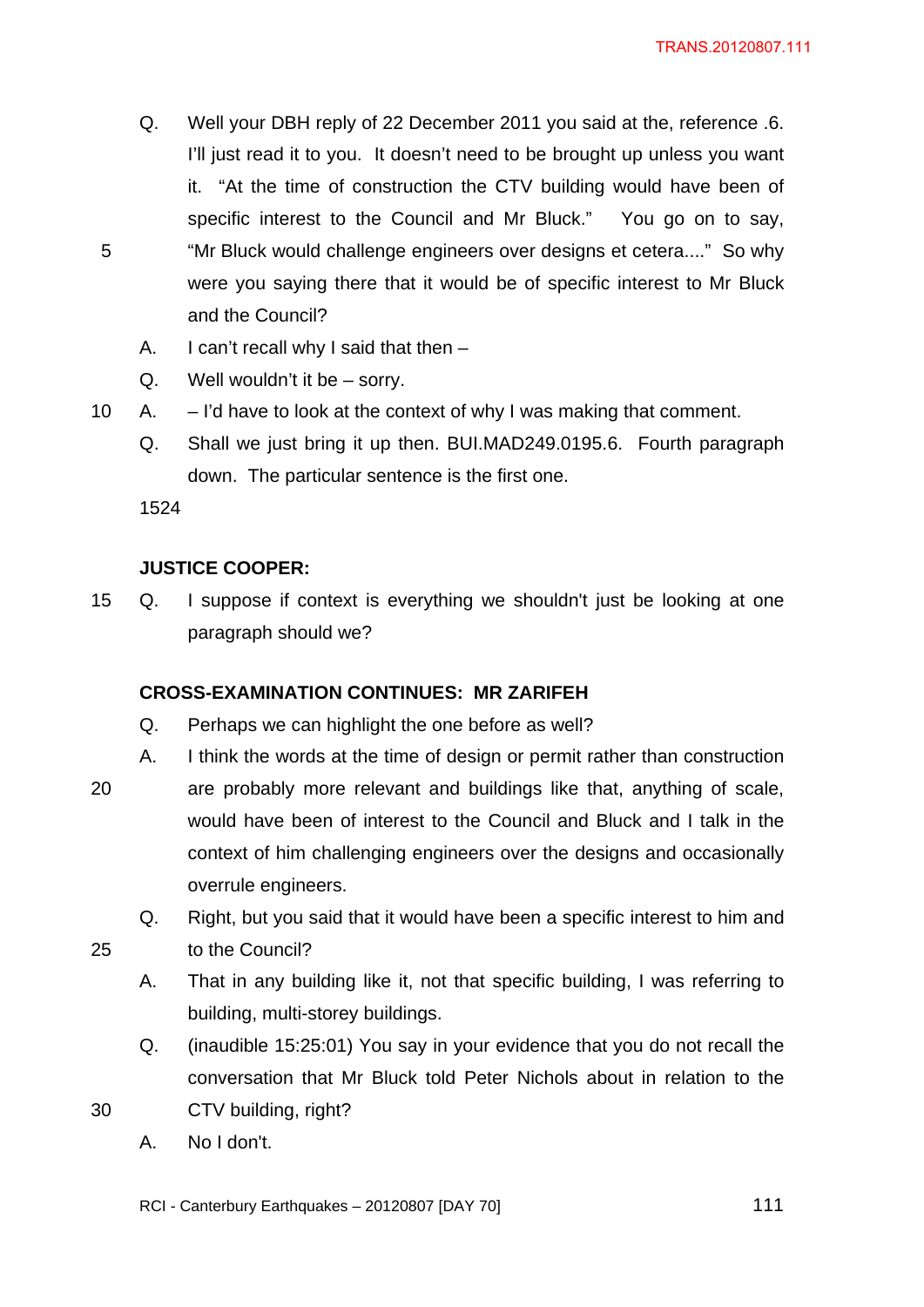- Q. I suggest to you that as you said a moment ago with your memory you can remember some things and not others, right?
- A. I don't remember everything from those days.
- Q. No, and I don't suggest you do, but I think Mr Mills might have put it to 5 you last week that something that might stand out at the time will be something remembered. Something that doesn't stand out that is more in the ordinary course might well not be remembered. Do you agree with that as a general principle?
	- A. As a general principle.

10 Q. You see I know you don't accept that you went over Mr Bluck, Mr Tapper's head to Mr Bluck. I think you're saying you don't recall doing that even once, but you did seem to have a preference for dealing with Mr Bluck, so you must have had a lot of dealings with him over various issues, permitting issues and other things, correct?

- 15 A. I don't think that in fact back then there were that many permits being processed in terms of our company that that would have been something that would happen daily or that sort of thing, might have been once a week.
- Q. But it wasn't unusual for you to speak with Bluck was it? Well it can't 20 have been?
	- A. Well I certainly spoke to him but whether, what the frequency was –
	- Q. Well I suggest –
	- A. and what it was about is I can't remember exactly.
- Q. Right, what I'm suggesting is that perhaps you can't remember it 25 because it happened on a number of occasions in similar circumstances where you're talking about similar kinds of issues? Permitting issues, engineering issues?
	- A. No I don't agree with that.
	- Q. You don't?
- 30 A. No.
	- Q. So it must be just something you've forgotten completely?
	- A. No I don't think it happened.
	- Q. Don't you?

RCI - Canterbury Earthquakes – 20120807 [DAY 70]  $112$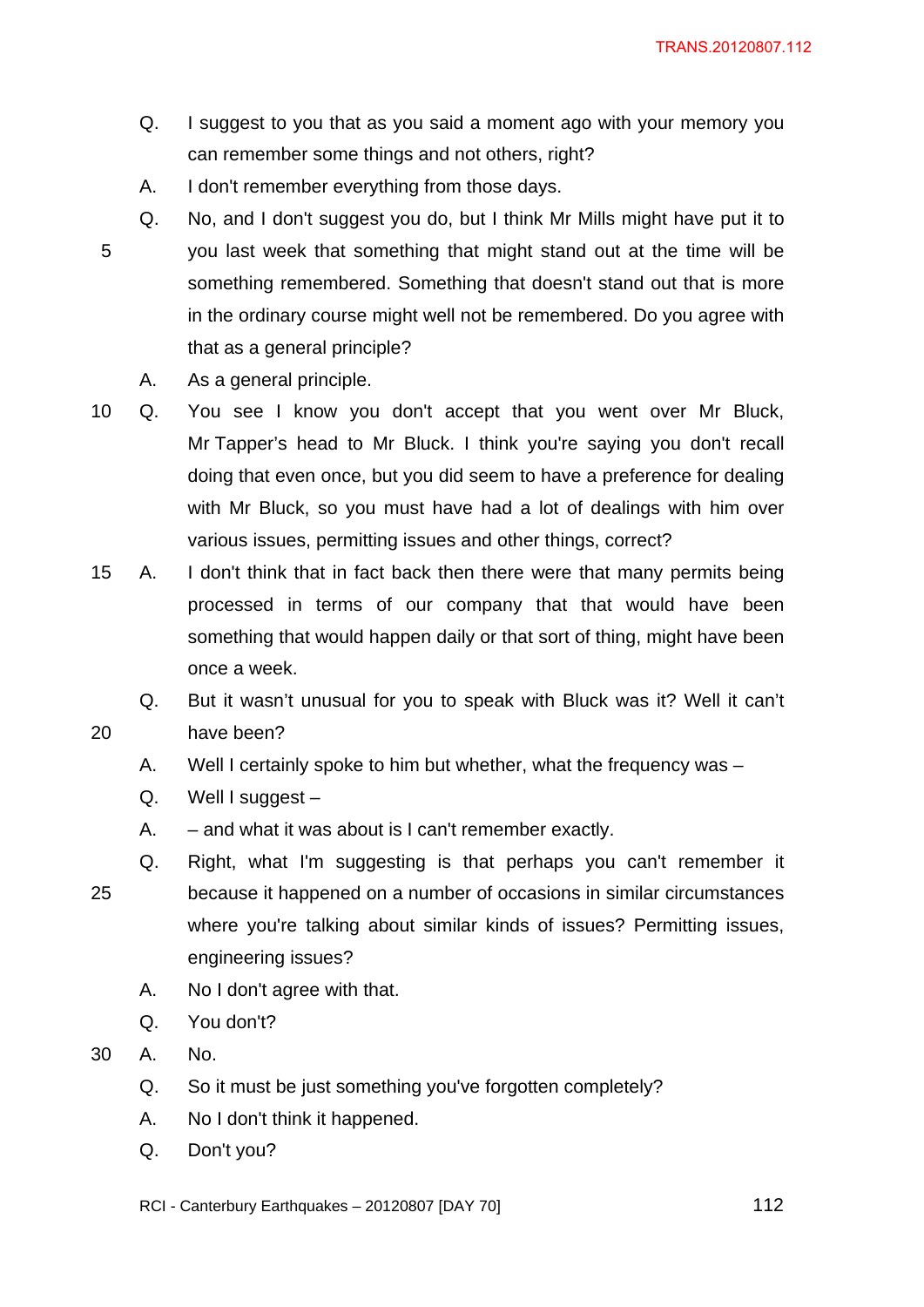- A. No.
- Q. Well that was not suggested to Mr Nichols that he's got it wrong but what are you saying? That –
- A. We need to be clear what we're talking about here because I could be 5 talking about something different to you so.
	- Q. Well what are you talking about?
	- A. Well you tell me what you're asking?
	- Q. I'm asking, you said, "I do not recall the conversation that Mr Nichols has reported as relayed to him by Mr Bluck," right?

10 A. Okay.

Q. And you said, as I understood it just now, that you don't think it occurred?

A. I don't believe that occurred. I would have remembered that because if Mr Bluck was going to have a conversation with me about that building I 15 would have involved David Harding.

- Q. Well would you though if there is this rush or seeming rush to get the permit through. We heard that the plans are put in, they're not signed, maybe not complete, there's the Tapper letter fired back pretty quickly. That's indicative of a rushed job?
- 20 A. No, it's just an indicative of Mr Tapper being efficient.
	- Q. Right, and keen, but why do you say you would necessarily have involved Mr Harding. You would have had your talk with him about the layout of the shear wall by then, correct?
- A. Yes but he did the detailed design and if there were questions about the 25 design I would not have answered them. I would have involved David Harding or alternatively asked David Harding to go and discuss it with Mr Bluck or Mr Tapper, whoever it was that was asking the questions.
- Q. Okay, Mr Nichols said when he gave evidence that Mr Bluck told him 30 that it was a novel technological approach, okay, and I think he was asked by your own counsel what he understood he was talking about and he said that it was how this shear wall gravity protection system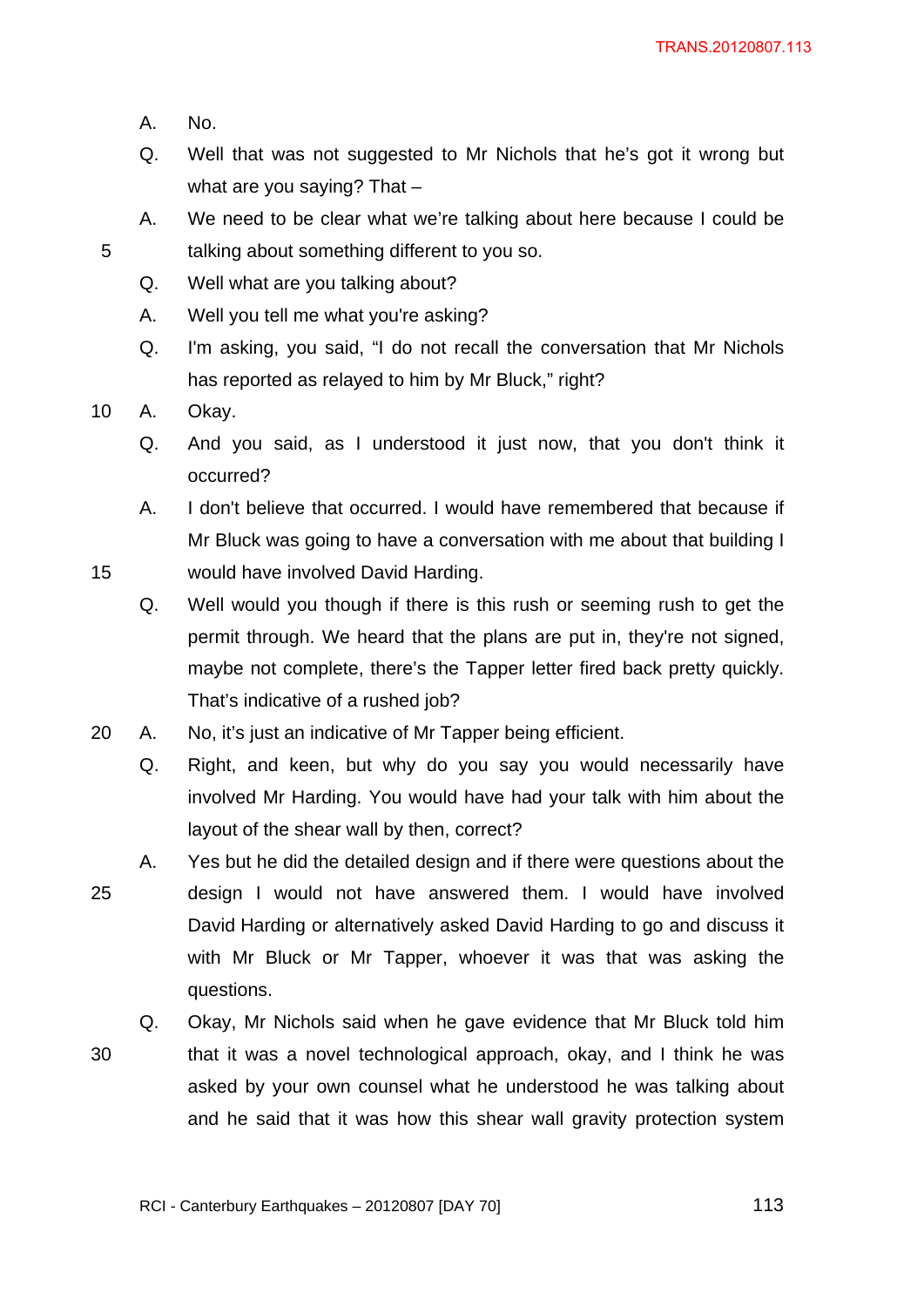was used in that building, right? Do you remember? Were you here then?

- A. I think that's what Mr Nichols said, yes.
- Q. Yes. Well isn't that exactly what you had talked to David Harding about?
- $5$  A. No I
	- Q. You satisfied yourself about it?
	- A. No I'd only, I'd only talked to him about the southern shear wall not the fact that it was a gravity protected system.
	- Q. You asked him about the shear wall layout ,didn't you?
- 10 A. Yes.
	- Q. That's what you said last week? That was your, they were your words?
	- A. Mmm.
	- Q. So you're looking at the building as a whole weren't you?
	- A. I was looking at the shear walls.
- 15 Q. Right.
	- A. I didn't discuss the frame system, the gravity frame system.
	- Q. But you knew that it was a shear wall protected system, if that's the right word?
	- A. I anticipated that it would be, I didn't know it was at that stage.
- 20 Q. Well you sure did once you talked to David Harding didn't you?
	- A. He didn't, we didn't discuss the gravity protected part of it from my recollection. I simply asked about the southern shear wall.
- Q. What, so you look at the architectural plans and they must have come in after he'd modified it and you say, "Oh, what is there another shear 25 wall?" Is that what happened?
- A. I have said that I asked him where the shear wall, where the, what was the shear wall system relative to in my mind the Landsborough building and he said it has a southern shear wall, and I would have said that, and I said I'm sure well that's good, fine, I'd established the, that, I had no 30 reason to discuss gravity frames.
	- Q. Dr Reay are you seriously asking the Commission to believe that when you're dealing with someone who has never designed a multi-rise building before, not really used ETABS, certainly not on his own before,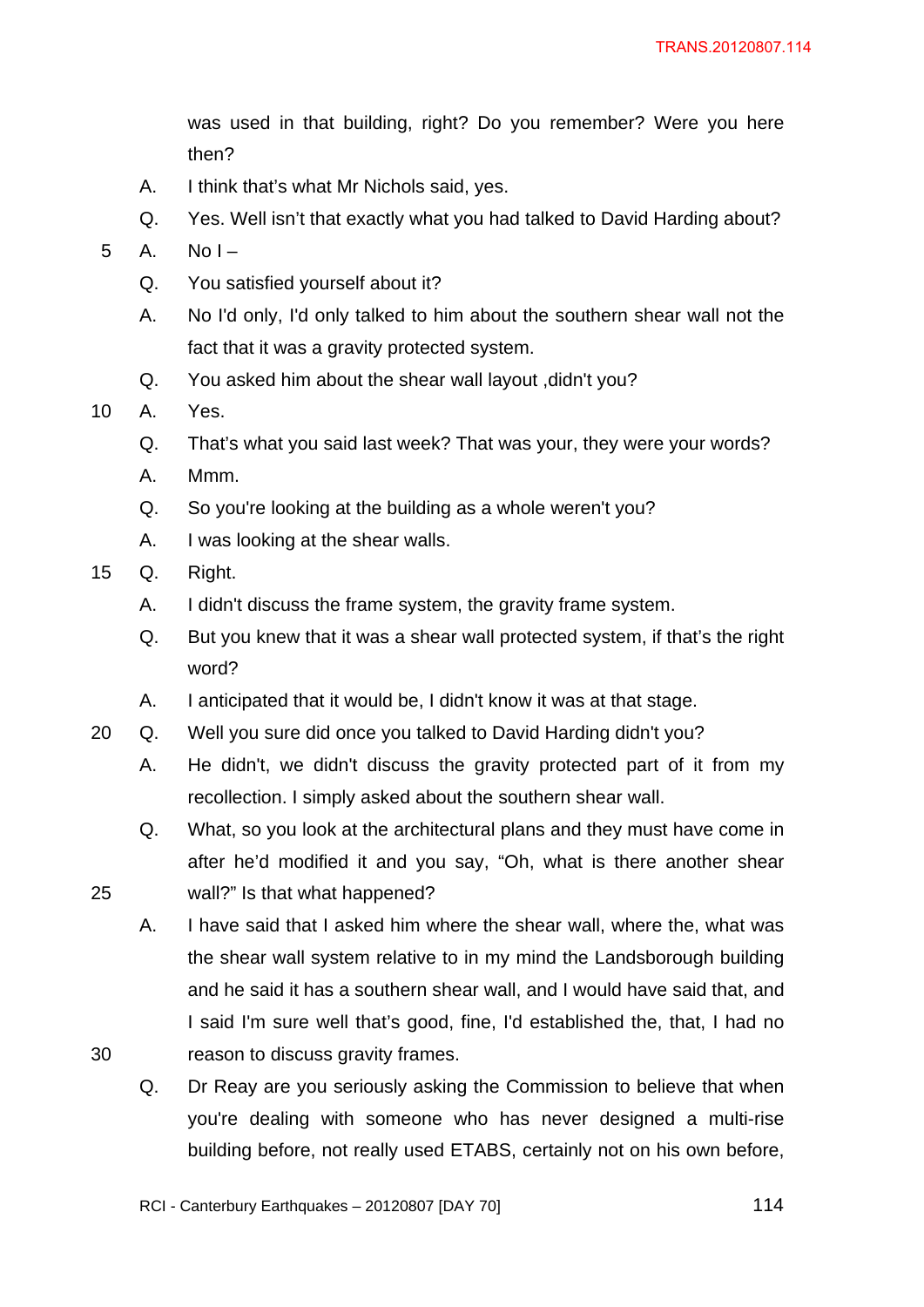you go to him concerned to ensure that the shear wall layout is okay, certainly given Landsborough, he says there's a southern shear wall and you go oh that's good and you walk away. Is that what you're saying?

- 5 A. That is what I'm saying, that is what I checked to make sure of.
	- Q. How did you check it?
	- A. I saw it, he showed me the wall on the drawing.
	- Q. Did you think to yourself I wonder if that's long enough?
- A. No because that was his role to do the detailed calculations to establish 10 that.
	- Q. You're the sole principal, you're liable for any errors he makes, you've accepted that?
	- A. Yes.
- Q. Did you not give any thought to potential liability you might have had if 15 he did make a mistake?
	- A. No because I trusted him to undertake the work.
	- Q. Knowing he had no experience?
	- A. Well he didn't have no experience.
	- Q. Knowing he'd never really done ETABS before?
- 20 A. Well he had. He'd done it on that the Westpark Towers building.
	- Q. You heard Mr Nichols. He talked about the problem with the relatively large north core and this slender south shear wall? Do you remember that yesterday?
	- A. Oh he spoke about it, yes.
- 25 Q. John Henry spoke about it, didn't he? The imbalance. Did you not give any thought to that?
	- A. It was an imbalance in the Landsborough House shear wall system as well.
- Q. And that's why you raised it or one of the reasons wasn't it? You were 30 concerned about an imbalance?
	- A. Not the imbalance, it's, it's, you can have eccentric buildings. It's acceptable just as Landsborough House was eccentric.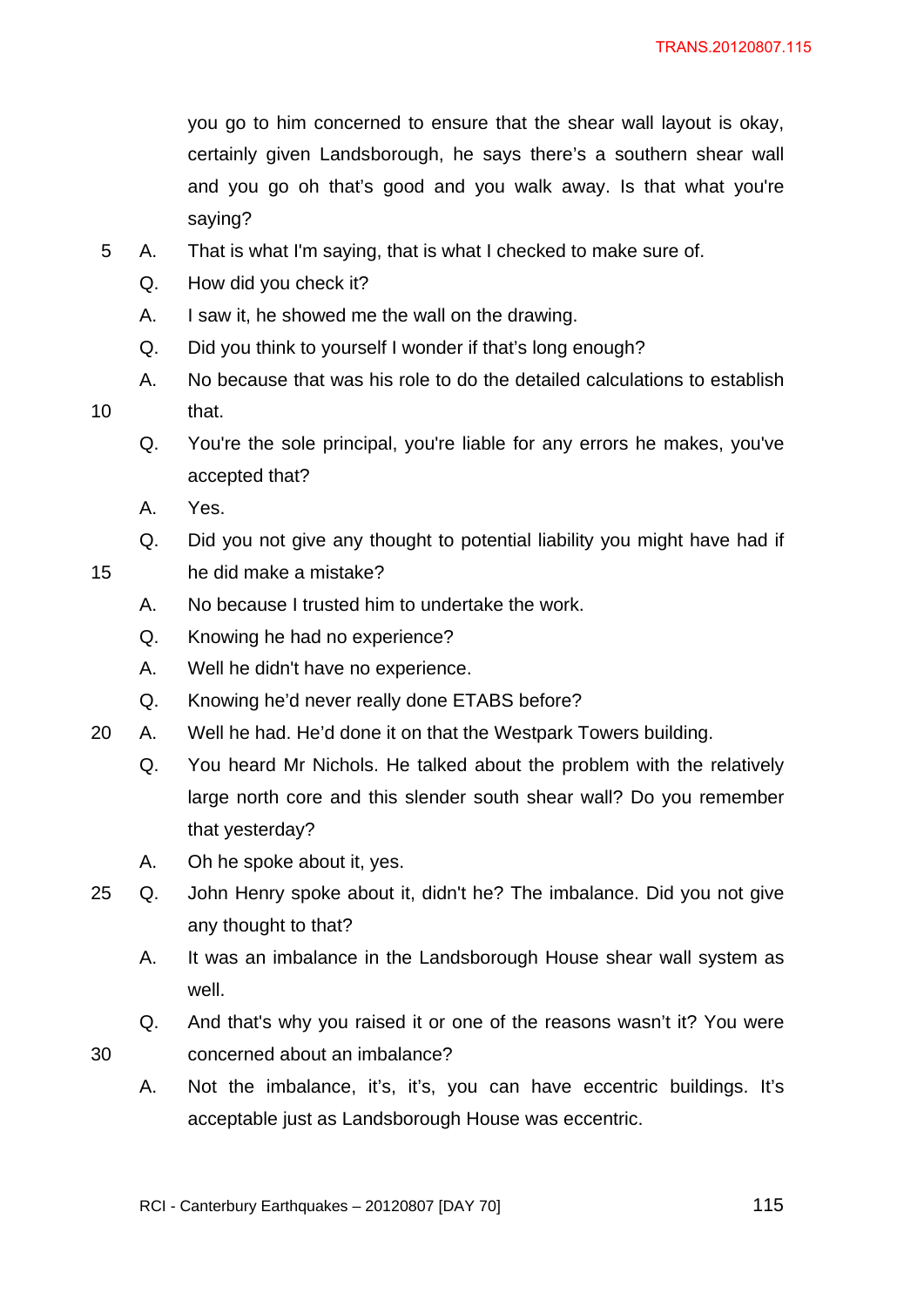- Q. But you had concerns over Landsborough, that's one of the reasons you were raising this issue with –
- A. I didn't have specific concerns over Landsborough. I was satisfied that in that particular building the system was fine that had been used.
- 5 Q. But you wanted to check on this one?
	- A. Yes it was bigger floor plates so I was more concerned about the effects of using a tube type structure in a building like this.
	- Q. Right, so did you not go into any detail. Is that what you're saying?
	- A. No, the prin I established that the principle that was being worked on
- 10 in my view was satisfactory so I was satisfied that at that end he could carry on, as he did, and complete the design.
	- Q. And you didn't talk to him about the ETABS and what that had shown and whether he'd –
	- A. No the onus was on him to come to me if he had a problem.
- 15 Q. Yeah, but I understand what you're saying there, but this is you going to him raising a specific issue because you clearly had a concern, potential concern, and it sounds like you didn't even look into it? You didn't go into any kind of detail at all? That's your evidence?
	- A. He came to me I think and said, "I've got the drawings," and I asked him
- 20 the question about the shear wall. I didn't go to him necessarily but
	- Q. I thought you went to him because you were wanting to find out?
	- A. No he was, no he came, he said, I believe he had the drawings. Where they came from I don't, I wouldn't recall now and I just asked him that one question.
- 25 Q. Right, but you went to him with the question didn't you?
	- A. I asked the question.
	- Q. Right, because you had a concern?
	- A. Well I asked it because I wanted to know.

### **HEARING ADJOURNS: 3.35 PM**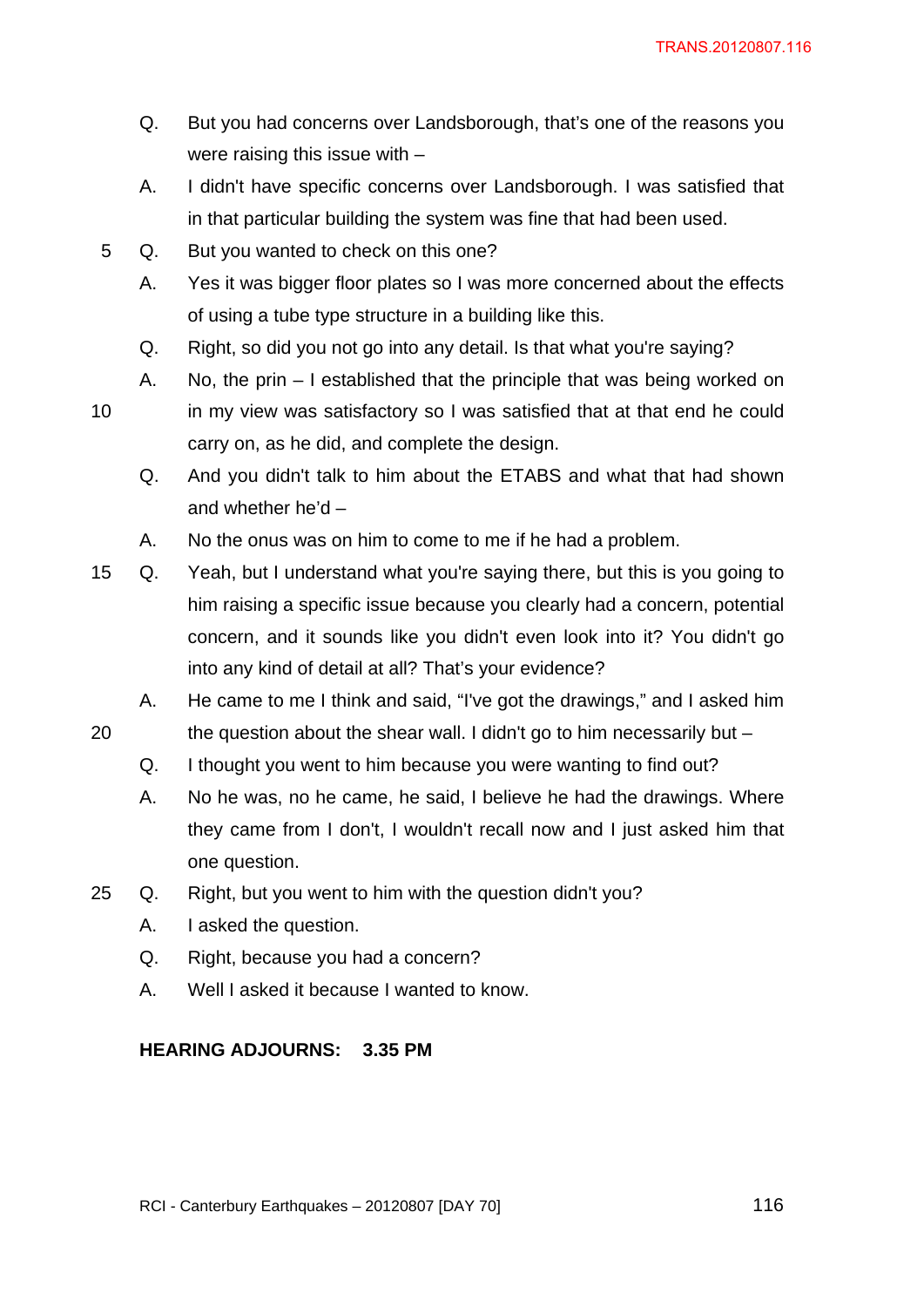### **HEARING RESUMES: 3.52 PM**

### **CROSS-EXAMINATION CONTINUES: MR ZARIFEH**

- Q. Dr Reay, can I suggest to you that the Tapper letter as we're describing it would have been seen by you at the time it came in. You would have 5 been therefore made aware that Mr Tapper was raising issues with the building, the permit application rather and as you've said you would have no doubt got David Harding or whoever else on to trying to answer some of these questions that Mr Tapper was raising? It is clear that letter was an original, do you accept that? Have you seen it? The 10 original? Would you like to have a look at it?
	- A. Yes.
	- Q. Do you see in the top right Mr Harding's notation. Can you see it?
	- A. Yes.

Q. And it refers to the ARCE job number for CTV doesn't it? 2503?

15 A. Yes.

1554

- Q. What I suggest is that that letter is clearly come into your firm sometime between the  $27<sup>th</sup>$  of August and the 1<sup>st</sup> of September '86, you've seen it, it's been looked at, issues on it have been, some of the issues on it 20 have been dealt with by Mr Harding, maybe others, but the letter, that letter appears to have got back to the Council because that's where it came from. The Council provided that letter to the Royal Commission. You can't recall being involved in that letter going back to the Council?
- A. Well I don't recall the letter coming into the office and I don't recall it 25 going back to the Council.
	- Q. Do you agree with me that if that had happened, you'd seen the letter, been made aware of it, you would have been concerned to ensure that things were progressed in relation to this project?

A. The letter either went to, direct to David Harding or if it came to me I 30 would have passed it on to him. I wouldn't, read it, I would have said, "There's a letter here. Can you handle this please?"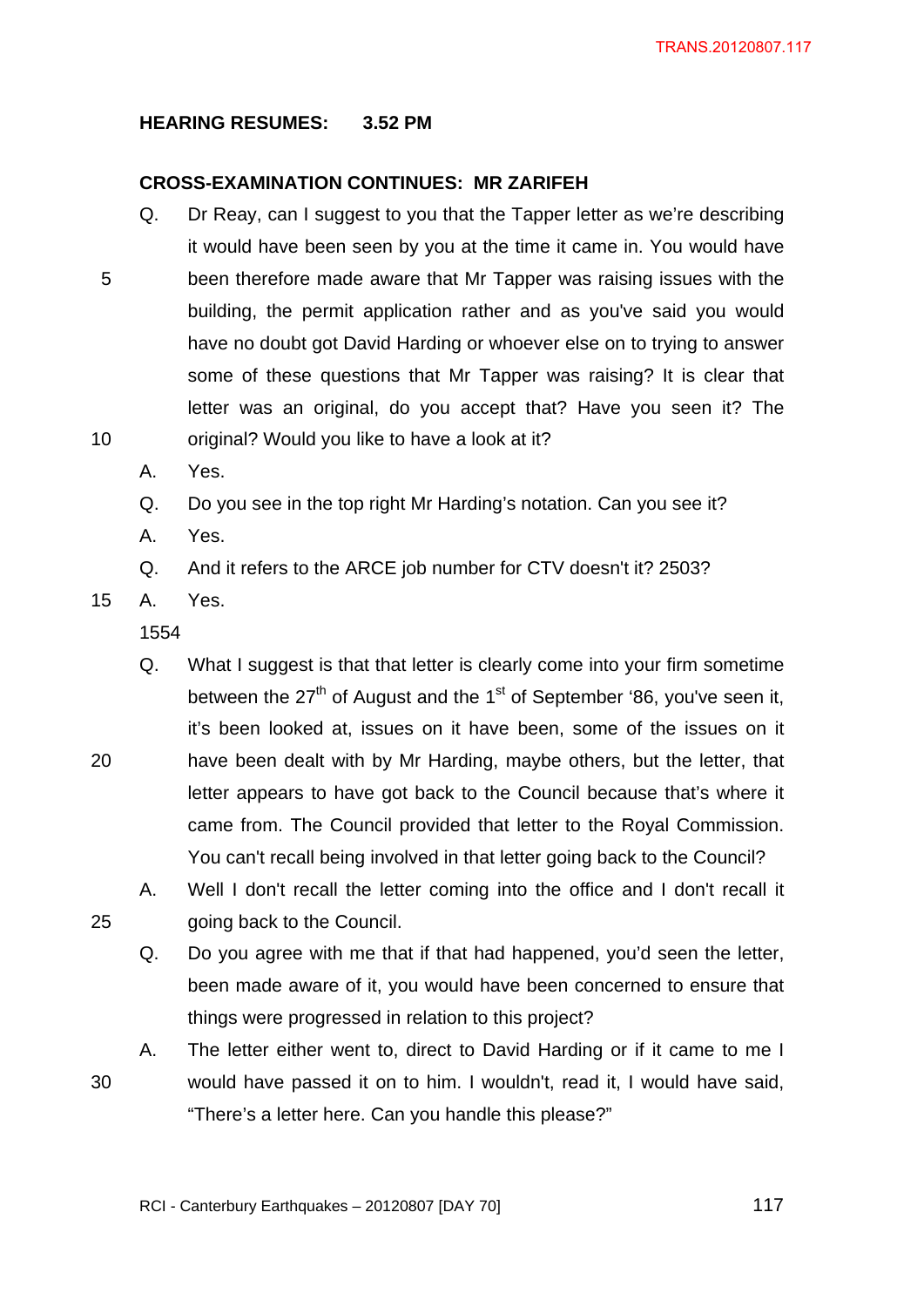- Q. And if as a result of the matters in that letter or other matters that were raised once the other information was provided, perhaps the more complete structural drawings as you said, Mr Tapper was still objecting. Do you not agree that you could well have gone direct and dealt with 5 Mr Bluck as was your preference?
	- A. No I don't.
	- Q. Okay.
	- A. I think Mr Tapper, I've learnt today, signed it off on the  $10<sup>th</sup>$  of September and the permit wasn't actually issued until the end of September.
- 10  $Q.$  It's dated the 30<sup>th</sup> isn't it?
	- A.  $30<sup>th</sup>$ , so it appears that he didn't spend long considering it. Maybe five, 10 days or whatever and then the document sat there. There must have been other issues holding it up.
	- Q. But what I'm suggesting to you is that you had this conversation. I know
- 15 you can't remember it, with Mr Bluck, and it was over the permit for the CTV building and so it's happened soon after those structural drawings have gone in and the issues that Mr Tapper raised and maybe further issues those issues have transpired, that's when that conversation would have taken place?
- 20 A. Well it didn't take place and
	- Q. Well you don't remember it taking it place?
	- A. I don't believe it did and I've said why, because I would have involved David Harding if there was questions.
- Q. All right, and we've covered that. I don't want to go over that but I 25 suggest to you that you wouldn't have had to because you'd already satisfied yourself about the shear wall protection system that appears to have been the concern?
	- A. That's, that's at the beginning of the job. That's not when it's designed. If Mr Bluck or Mr Tapper had design issues then I would have involved
- 30 David Harding.
	- Q. What do you mean that's at the beginning of the job?
	- A. Well at the start of the job was when I asked about the shear wall, not at the end.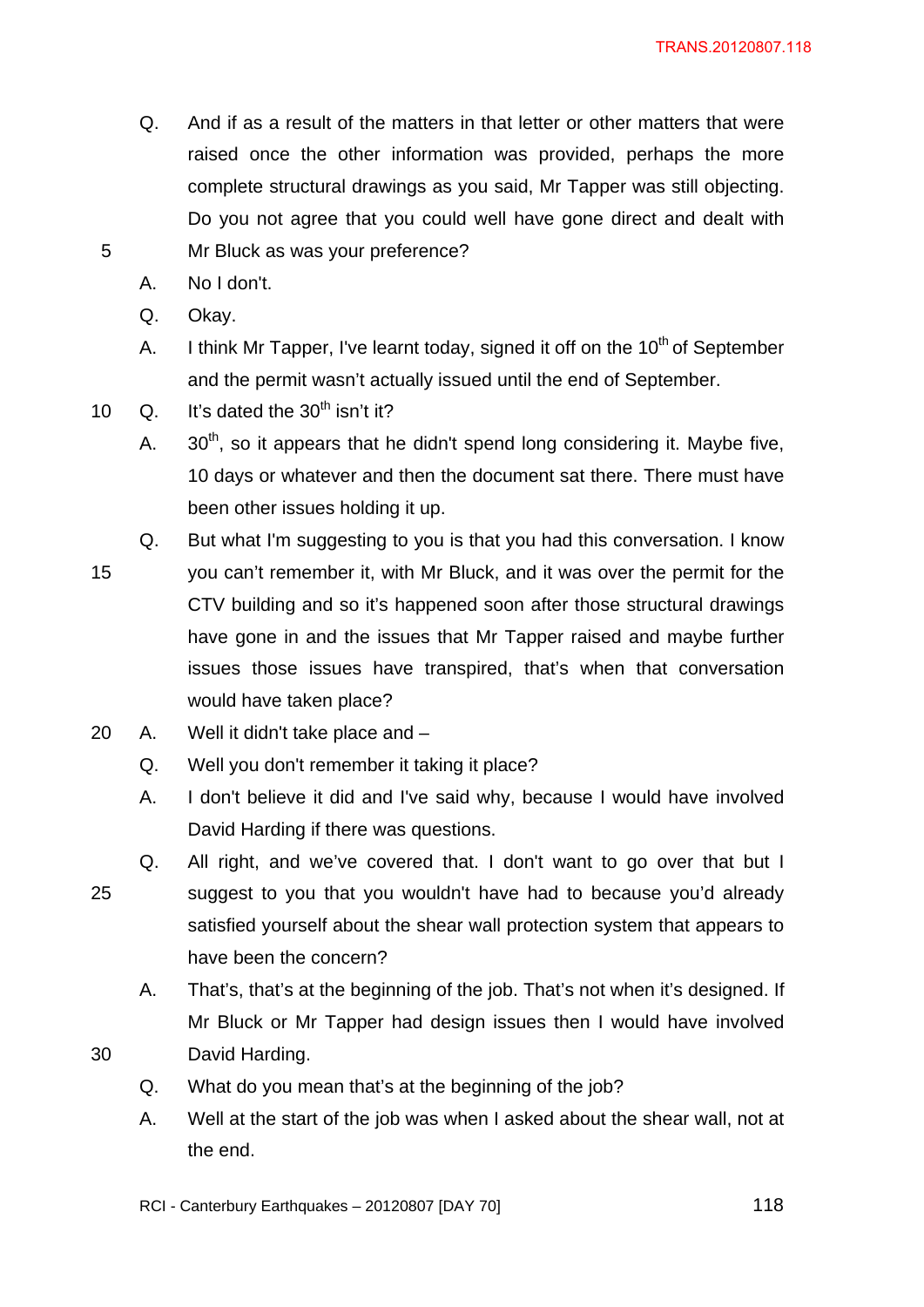- Q. Oh was it? What when you first gave it to him?
- A. When he had some drawings I asked him the question about it as I have explained.
- Q. Right, but we already established didn't we that the southern shear wall 5 didn't go in until after he'd dome some ETABS analysis?
	- A. Well I can't guarantee that. He may have assessed that it needed it without the ETABS analysis. I don't know, he says he needed to do it, I don't actually know.
	- Q. But you do accept it wasn't there originally?
- 10 A. I don't know.
	- Q. What, because you can't recall now?
	- A. No because I don't, I don't know whether there was, when he actually put the wall in, I only know that when he showed me the drawing the wall was there.
- 15 Q. All right, but look you went to him, asked him about the shear wall layout, whatever the nature of the conversation you presumably satisfied yourself, moving aside what enquiries you made or didn't make, satisfied yourself about that issue?
- A. My recollection is that he had a drawing of the building and I asked him 20 about the wall, he opened the drawing and I made my comment to him.
	- Q. So if Mr Bluck raised with you issues about the shear wall protection system you could have said to him, "Look it's got the north core and it's got an additional south shear wall there. That's the system."
- A. What I've said is if he raised questions about the structure with me I 25 would have involved David Harding.
	- Q. But you wouldn't have needed to because you'd already (overtalking 15:59:28)
	- A. I would have involved him irrespective because he was the engineer who did all the work on it.
- 30 Q. And you were the principal of the firm keen to push this through and get around Mr Tapper who is raising his head again with his scrutiny and you went to Bluck to get around that and that's what happened? And it's happened before.
	- RCI Canterbury Earthquakes 20120807 [DAY 70]  $119$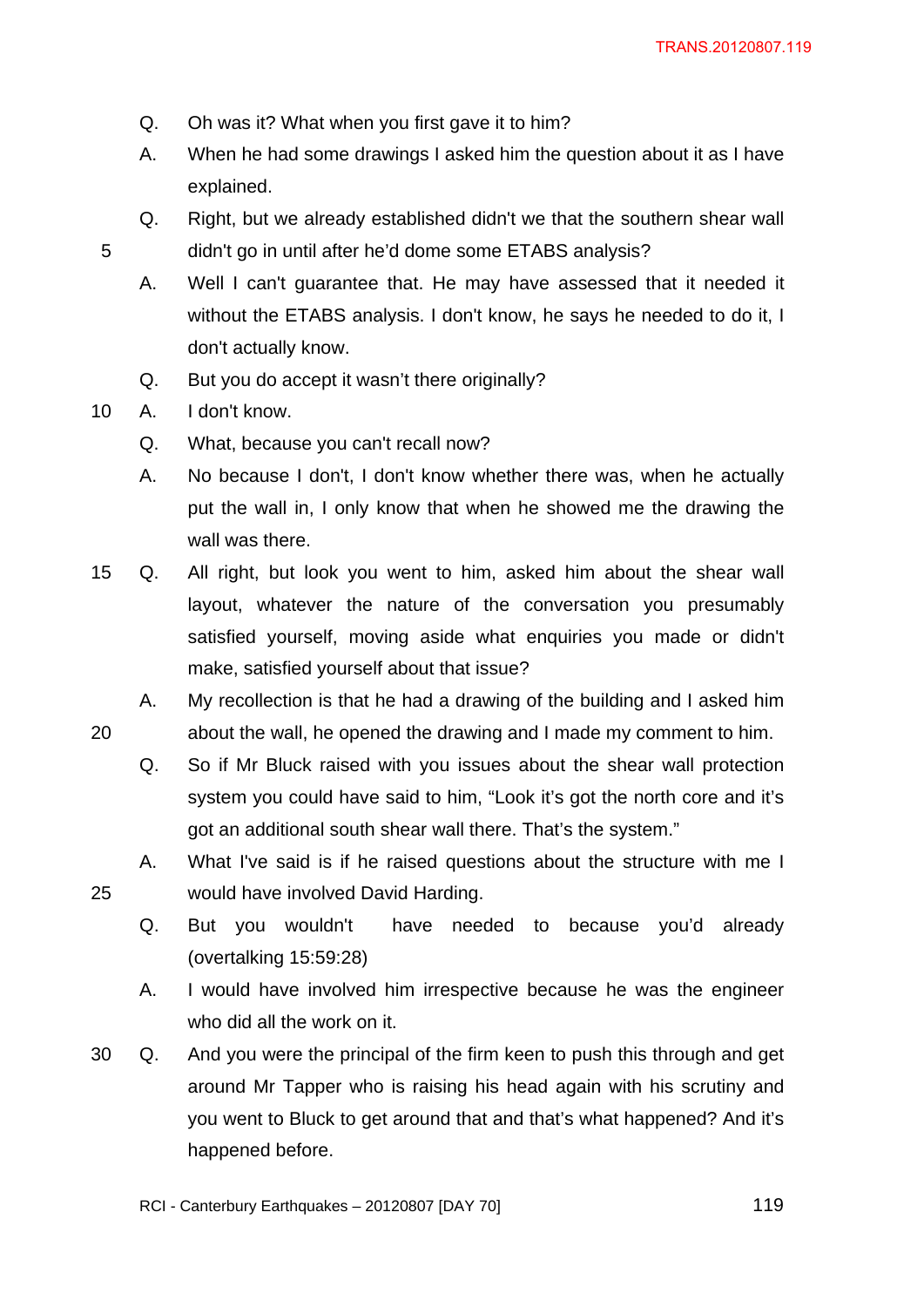- A. It is not what happened.
- Q. Well you can't remember it?
- A. I know that I did not have that conversation with Mr Bluck about that job because I would have involved David Harding.
- 5 Q. Well that's what you're saying now, you would have done that but you can't actually recall whether it happened or not?
	- A. I would have. That was my, the way I worked.
	- Q. What that you always involved the design engineer?
- A. A senior, if there was a senior engineer who'd done the work I would 10 involve them in any discussion.
	- Q. So any occasions if we, if the evidence of say John Henry is accepted on any occasions that you might have gone around or over Mr Tapper's head to Bluck you wouldn't have gone alone, is that what you're saying?
	- A. Well I've already said I didn't go over Mr Tapper's head to Bluck.
- 15 Q. But wasn't that part of your mindset certainly back then? You didn't appreciate Mr Tapper raising these things and that's why you preferred to deal with Mr Bluck?
	- A. No I've said the reverse. I did, I was quite happy to deal with Mr Tapper.
- 
- Q. Wasn't that mindset shown in that, in the example I think John Henry
- 20 talked about with the tilt slab and not enough recess for the, it was the walls, the floors into the walls, do you remember that issue?
	- A. That was a particular detail that Mr Tapper had a different view on from me.
- Q. Well it sounded like it led to quite a long debate and a stand-off? It 25 wasn't settled till they went to Professor Paulay wasn't it?
	- A. No. I don't think Professor Paulay was involved. He mentioned Professor Park.
	- Q. Sorry –
- A. But what he mentioned was there was an outstanding issue in their 30 mind on floor seating details and it wasn't only our company, Mr Henry mentioned that it was others, and the issue was raised further after Mr Henry decided that he would get involved in it.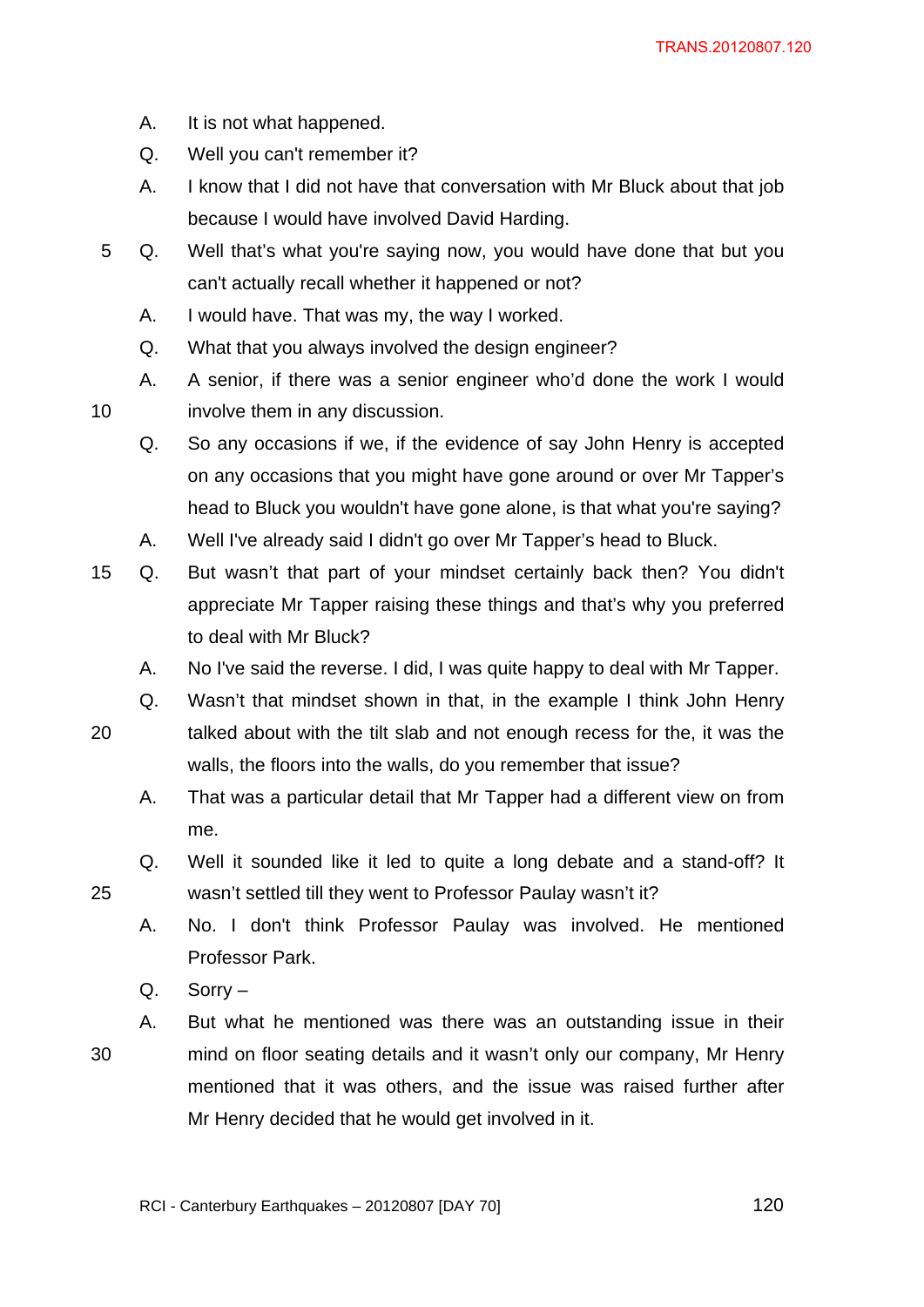- Q. Dr Reay, I suggest to you that if the Royal Commission accepts the evidence of the Tapper letter and the requisitions, if you like, that were raised by Mr Tapper, if it accepts the evidence of that we've heard of Mr Tapper being dogged about objections he had to building permits 5 and in particular to your firm's in relation to permits you'd put in, if it accepts the evidence of that relationship between Tapper and Bluck that we've heard about, and the evidence we've heard about you dealing with Bluck in those circumstances, evidence of Mrs Tapper, do you recall that, that her husband told her he was, he felt pressured. Do you 10 remember that evidence?
	- A. Oh yes.
- Q. He thought that the building could come down in an earthquake. I suggest a direct reference to this very system we're talking about in the structure of the building, accepts that evidence, accepts the evidence of 15 Mr Nichols about the conversation that Mr Bluck told him he had with you where you convinced him that it was okay, if the Royal Commission accepts all of that evidence do you not agree that the inescapable conclusion is that you were effectively responsible for that permit being issued?
- 20 A. I don't agree with what you're saying. Mr Tapper if he actually believed what is now being said he would have done something about it. He wouldn't have, if he really thought that that building was at risk he would have taken steps to make it known.

- 25 Q. And if he had been pressured against that natural inclination to act like that, which I accept from what we've heard, he'd felt pressured and given in to that, as I said before, he would regret that as he clearly indicated to his wife?
- A. Yes but he if he was concerned about his job, as was suggested, and 30 I find that difficult to believe because he was a man of principle, he would – having left the Council he would have done something. He was that sort of person, he was dedicated.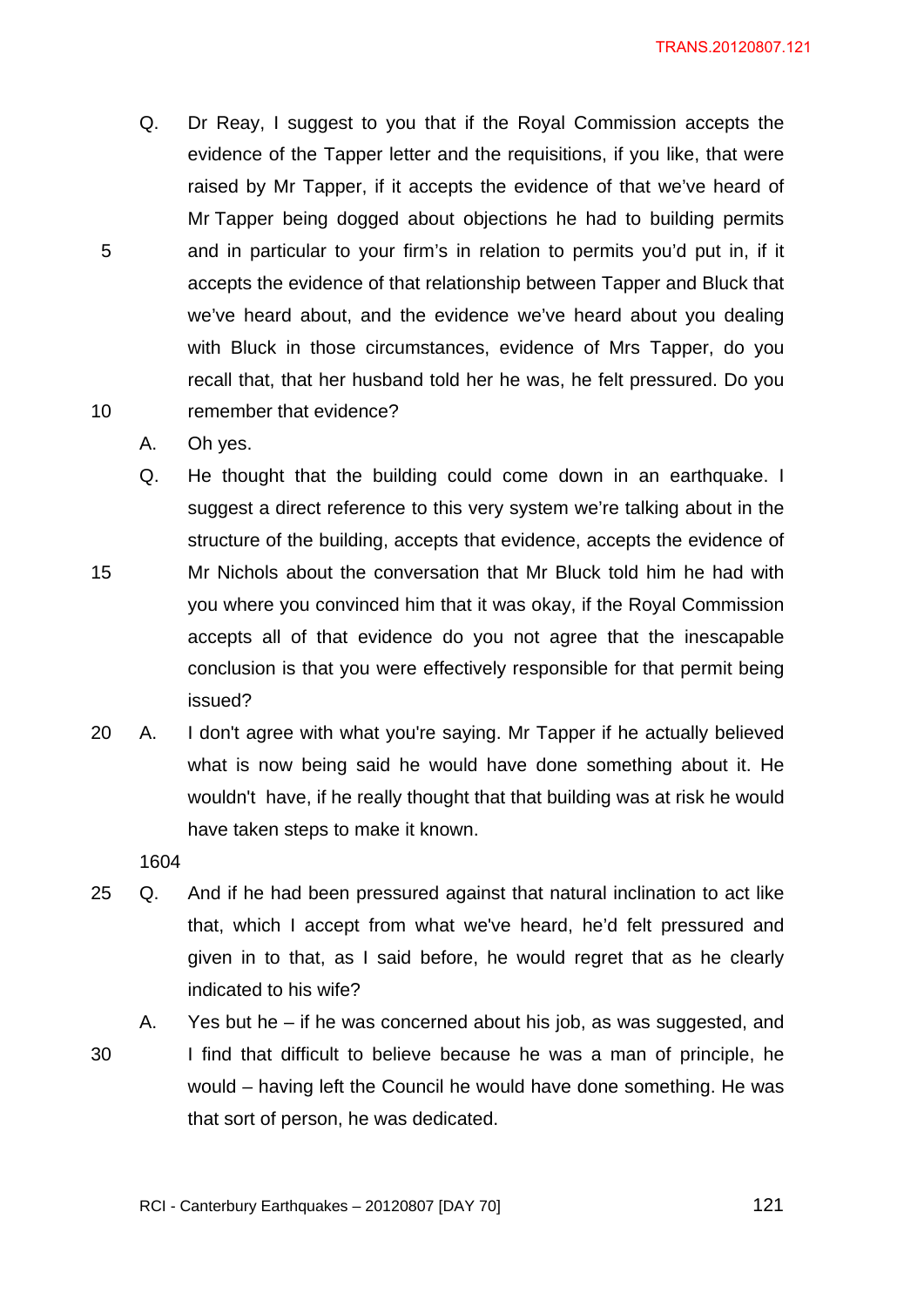- Q. He'd been pressured by Mr Bluck he said to her. Mr Bluck told Mr Nichols that he had been convinced by you that it was okay and I suggest you're acting on your evidence, if that's correct about what you say happened between you and Harding on his assurances or his 5 explanation to you about the shear wall layout.
	- A. No, if Mr Bluck had any concerns I would have involved Mr Harding.
- Q. See if that conversation did happen, the one that you can't remember, if that did happen, that would effectively mean that if what you say is right, you were giving an assurance to Mr Bluck about the building when 10 essentially you knew very little about the structural detail?
	- A. Well that's exactly why I wouldn't have given such an assurance.
	- Q. But sounds like you never knew much about it if you're to be believed.
	- A. Well I've told you what my views are and what my recollection is.

### **CROSS-EXAMINATION: MR ELLIOTT**

- 15 Q. Dr Reay, this is the third time you've given evidence and you've answered many questions. I don't have many more for you today. I'm just going to refer you firstly to the letter from Mr Tapper, BUI.MAD249.0141.14. The left-hand side of that page in front of you at the bottom says, "Please attend to the following matters." Do you see 20 that?
	- A. Yes.
- Q. And then if we can highlight the top right-hand part of the document please where it says, "SH15." You see this is one of the matters which Mr Tapper was asking be attended to and it's in relation to sheet 15. Do 25 you agree?
	- A. Yes.
- Q. Now the Royal Commission will need to give some consideration I think to what Mr Tapper may have been referring to in that section and I'm just going to give you the opportunity to comment on what that might 30 have been. Now do you see there in those last three lines there are – it looks like two components, firstly also floor connections to shear wall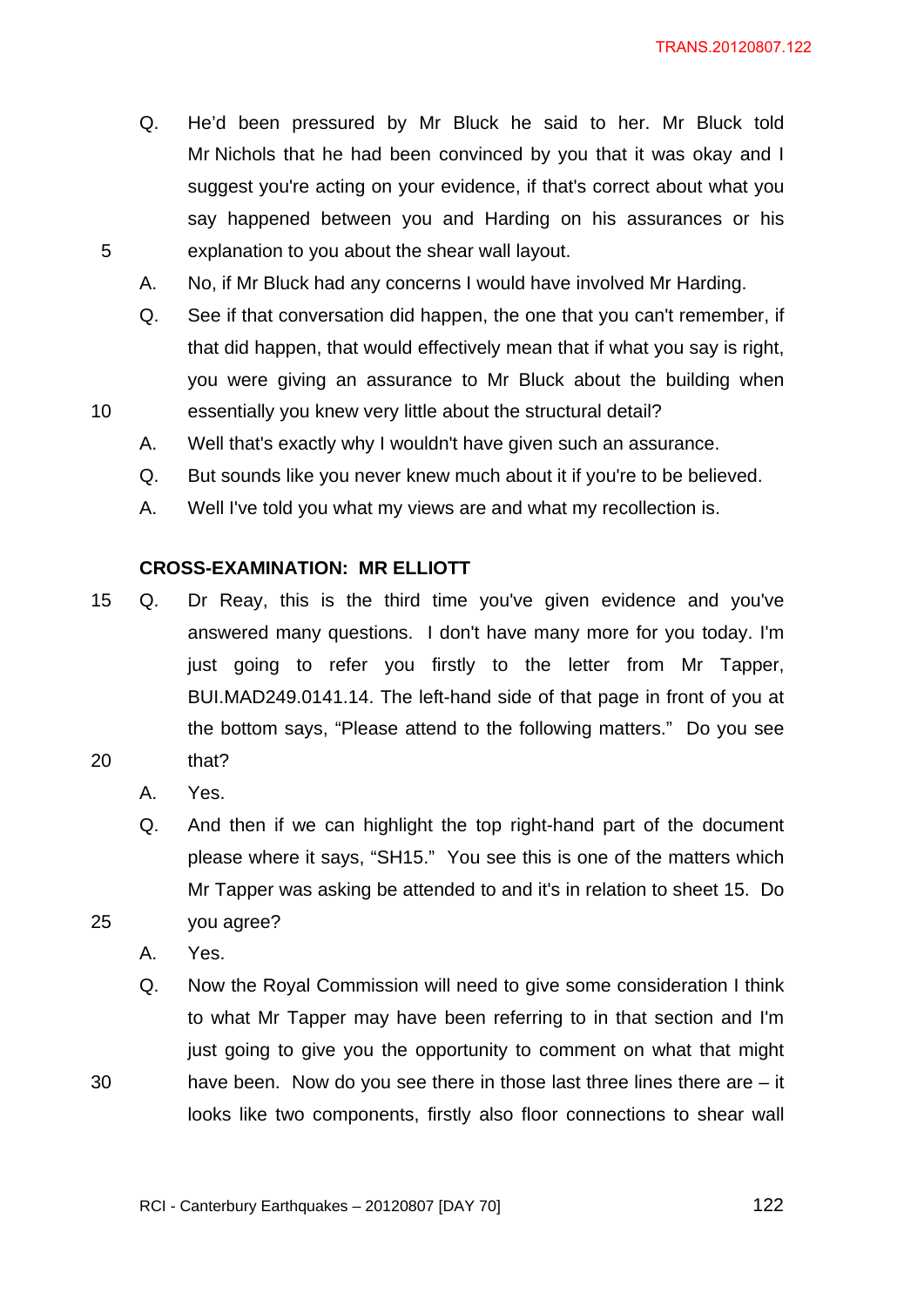system, and secondly general connection between floor slab and walls. So you agree they're two separate things?

- A. Yes.
- Q. Yes, now if we go to sheet 15, BUI.MAD249.0284.16. Now just note 5 doctor that this is the version that has the Council's stamp on it and you recall that Mr Harding has given evidence about how there may have been a previous version, but I'm just questioning you about the version that has the Council's stamp and you agree this is sheet 15 we're looking at?
- 10 A. Yes.
	- Q. And if I can ask for the northern shear core to be enlarged please. Do you agree that's the northern core?
	- A. Yes.
- Q. And the three bays there, the top one being the toilet area, do you 15 agree?
	- A. Yes.
	- Q. The middle one being the stair landing or the stair section. Is that right?
	- A. Yes.
	- Q. And the bottom is the lift shaft area. Is that right?
- 20 A. Yes.
	- Q. Just starting with the toilet area up the top. In terms of where there would have been a connection between the floor slab and the northern walls, firstly if we take that top horizontal wall there would have been a connection along there. Is that right?
- 25 A. Well it's not shown on there but there would be one.
	- Q. Yes, and there'd be a connection on the right-hand side of that bay running down to the next horizontal wall. Is that right?
	- A. Well it's not shown on there.
	- Q. Would you like to see the next sheet to confirm that?
- 30 A. Beg your pardon.
	- Q. Would you like to see the next sheet, sheet 16?
	- A. Well if we're going to talk about the connections.
	- Q. All right, well let's look at the next document which is number 17?
	- RCI Canterbury Earthquakes 20120807 [DAY 70]  $123$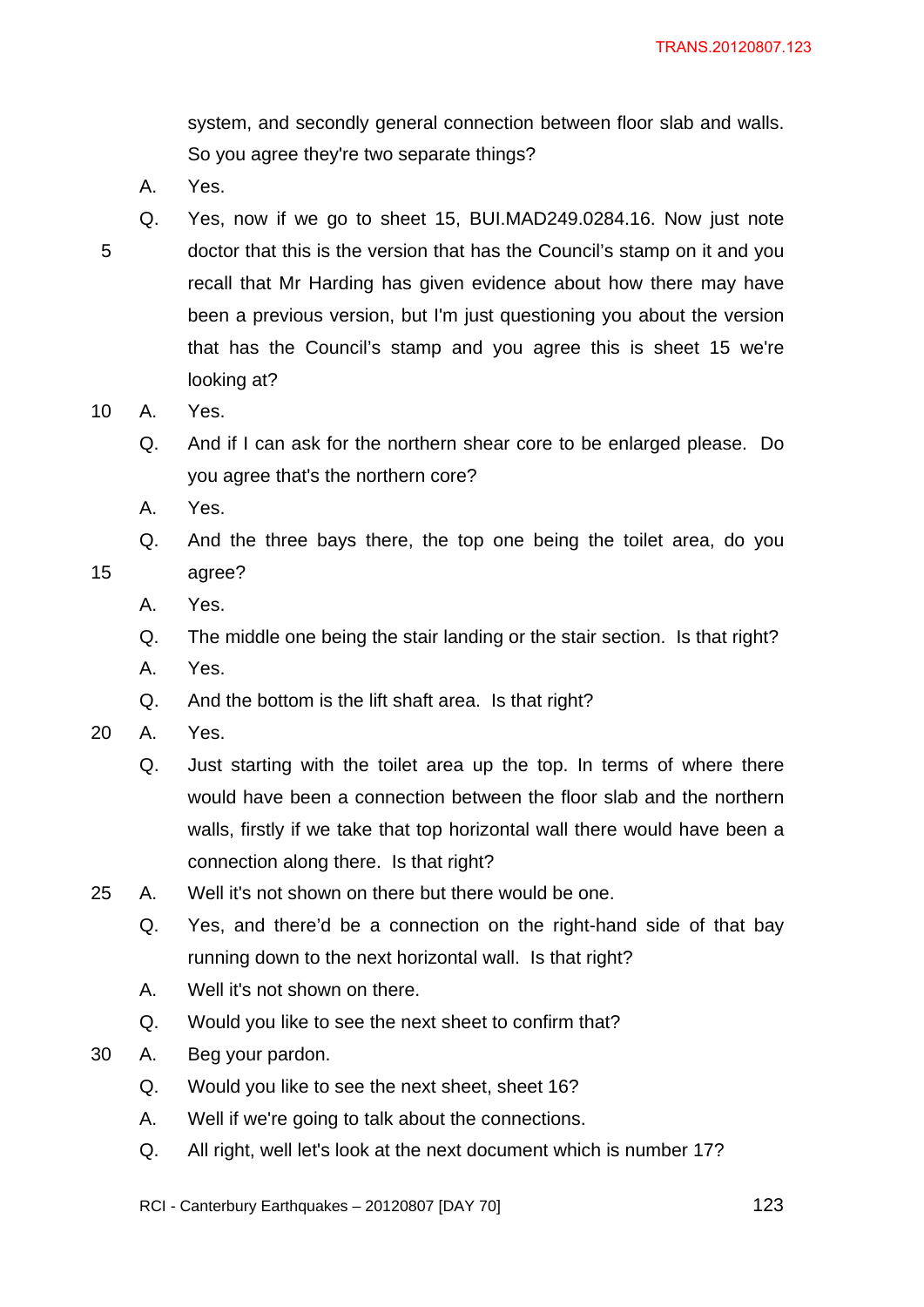# **JUSTICE COOPER:**

Document 17, sheet 17.

# 5 **MR ELLIOTT:**

Yes, Your Honour.

# **CROSS-EXAMINATION CONTINUES: MR ELLIOTT**

- Q. Would this assist you doctor if we enlarge the left-hand drawing, would that assist in answering these questions?
- 10 A. Well yes the connections are shown there.
	- Q. So there are connections between the floor and the wall horizontally at the top there?
	- A. Yes.
- 
- Q. There is a connection on the right-hand side of that same bay running 15 down to the next horizontal wall. Is that right, apart from a void in the bottom right-hand corner?
	- A. Yes.
- Q. And then once again allowing for that void, in the bottom right-hand corner there is a connection running along the bottom section of that 20 bay, correct?
	- A. Yes.
- Q. And we then get to the left-hand section. Well just pausing there at those connections that I've talked to you about so far. Would you agree that when Mr Tapper referred to floor connections to shear wall system 25 that it's likely that the areas I've just described were the areas that he was referring to and the areas which Mr Harding gave evidence about having detailed for connections earlier on?
	- A. That would be one of them.
- Q. Well if we look at the stair area, the large cross there indicates a void 30 doesn't it?
	- A. Yes.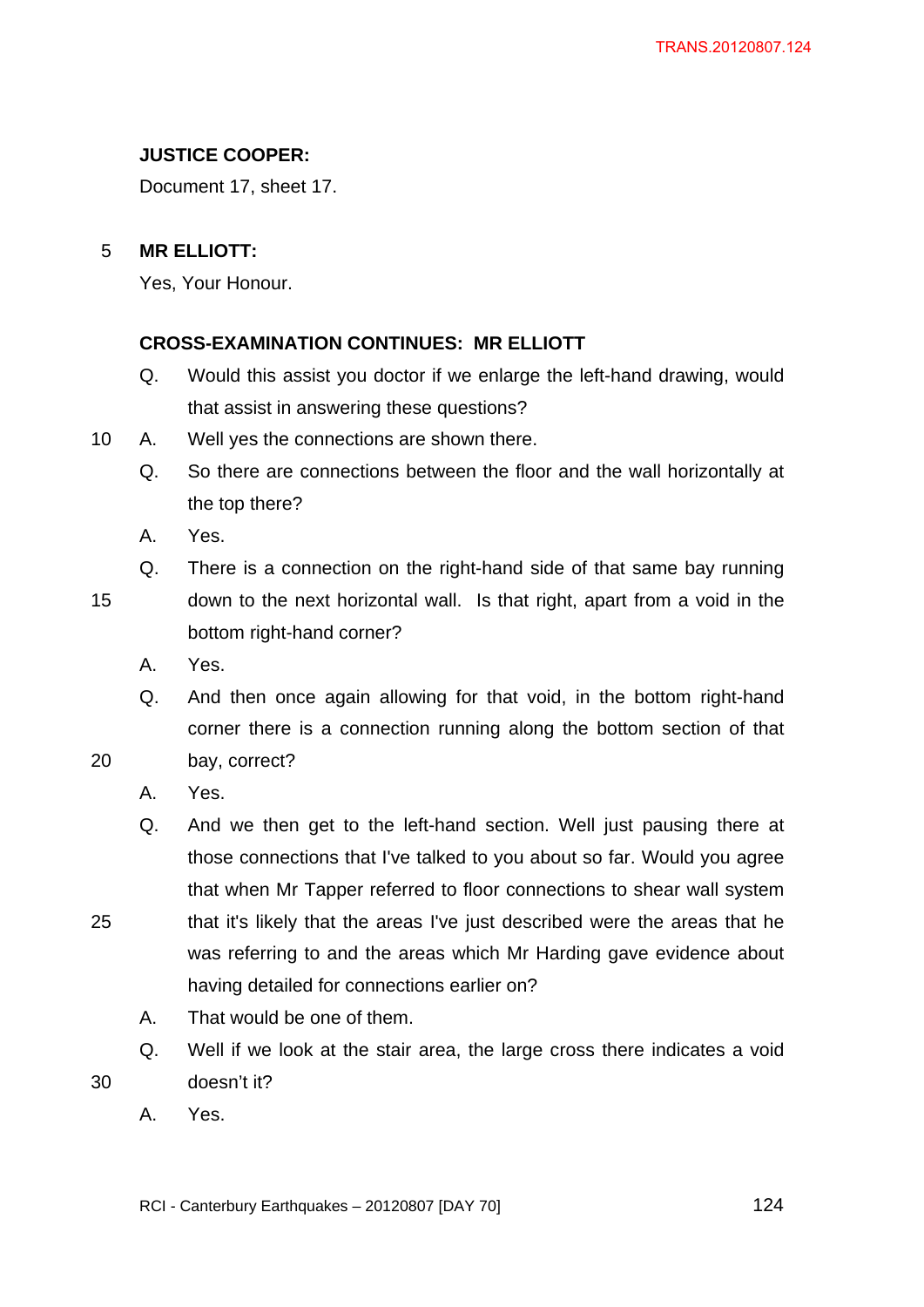- Q. So there is no connection between the floor and the wall along the upper section, the horizontal wall of that second middle bay is there, is that right?
- A. The floor doesn't extend through to the back of that system.
- 5 Q. No, so there's no connection there.
	- A. There's a connection but it's a landing further down and some stairs.
	- Q. And there's no connection, apart from the landing there's no connection down the right-hand side of that interior wall is there?
	- A. That's correct.
- 10 Q. Or along the lower section of that interior stair landing wall, is that right, because that's a void as well?
	- A. Which part are you referring to now?
- Q. I'm referring to the stairwell area which is the middle bay. I'm referring to the bottom wall, the horizontal wall running along the bottom section of 15 that middle bay. That's it.
	- A. Along there.
	- Q. No connection along there?
	- A. No.
	- Q. There would have been a connection though on the left-hand point of
- 20 that wall wouldn't there, to the floor slab?
	- A. Around here.
	- Q. Yes that's the left-hand section. Is that right, connection there?
	- A. Yeah, I'm not sure that there's one directly shown but –
	- Q. And that's line D isn't it?
- 25 A. Line
	- Q. That's line D, that horizontal wall we've just discussed, is it line D, do you agree?
	- A. I'm not sure if it's D, it's not marked on.
- Q. And then turning now to the lift shaft area, again the cross indicates a 30 void doesn't it?
	- A. Yes.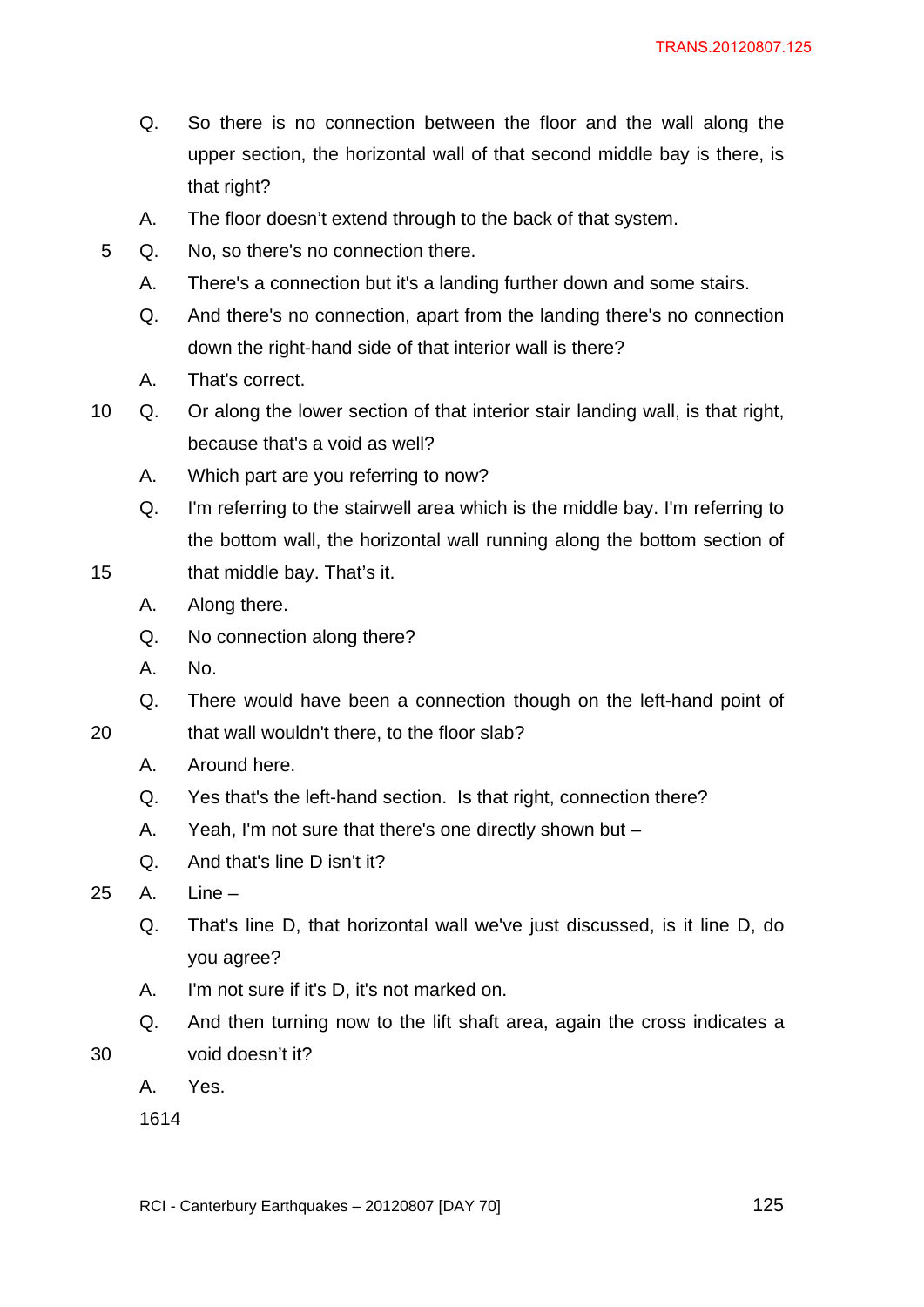- Q. So in the section of the bay where there is a cross, there is no connection along the top down the right or along the bottom of that wall between the floor slab and the wall, is there?
- A. No.
- 5 Q. So would you agree that when Mr Tapper refers to general connection between floor slab and walls it is likely that those areas we have just described are what he was concerned about?
- A. Well I don't know whether he was concerned about the connections as we see them there on that drawing or whether there were no 10 connections on the drawing that he had.
	- Q. You have concerns about the inadequacy of the connections at line D and DE don't you –
	- A. Well –
- Q. and for the purpose of answering that you may want to see what line 15 D and DE was because you said that you don't know so could we go to the enlarged version of that diagram please or perhaps if we need to go back to the previous, number 16 which is plan 15 and do you see on the left-hand side there where we have the figure D and E indicated. Do you see Doctor? I am just asking you to confirm that those two walls, the 20 bottom two horizontal walls are lines D and below that DE?
	- A. Well D is actually centreline of a column. It is very close to the wall but it may not actually be the centreline of the wall.
- Q. Now you are aware aren't you that this connection between those bottom two walls is the area that Holmes Consulting identified as a vital 25 area of non-compliance?
	- A. Yes that is what they said.
	- Q. And that is the area in which drag bars were eventually placed, is that right?
	- A. Yes.
- 30 Q. And that is the area about which you have concerns, isn't it?
	- A. Ah, yes I have said that that is an area that is potentially non-compliant.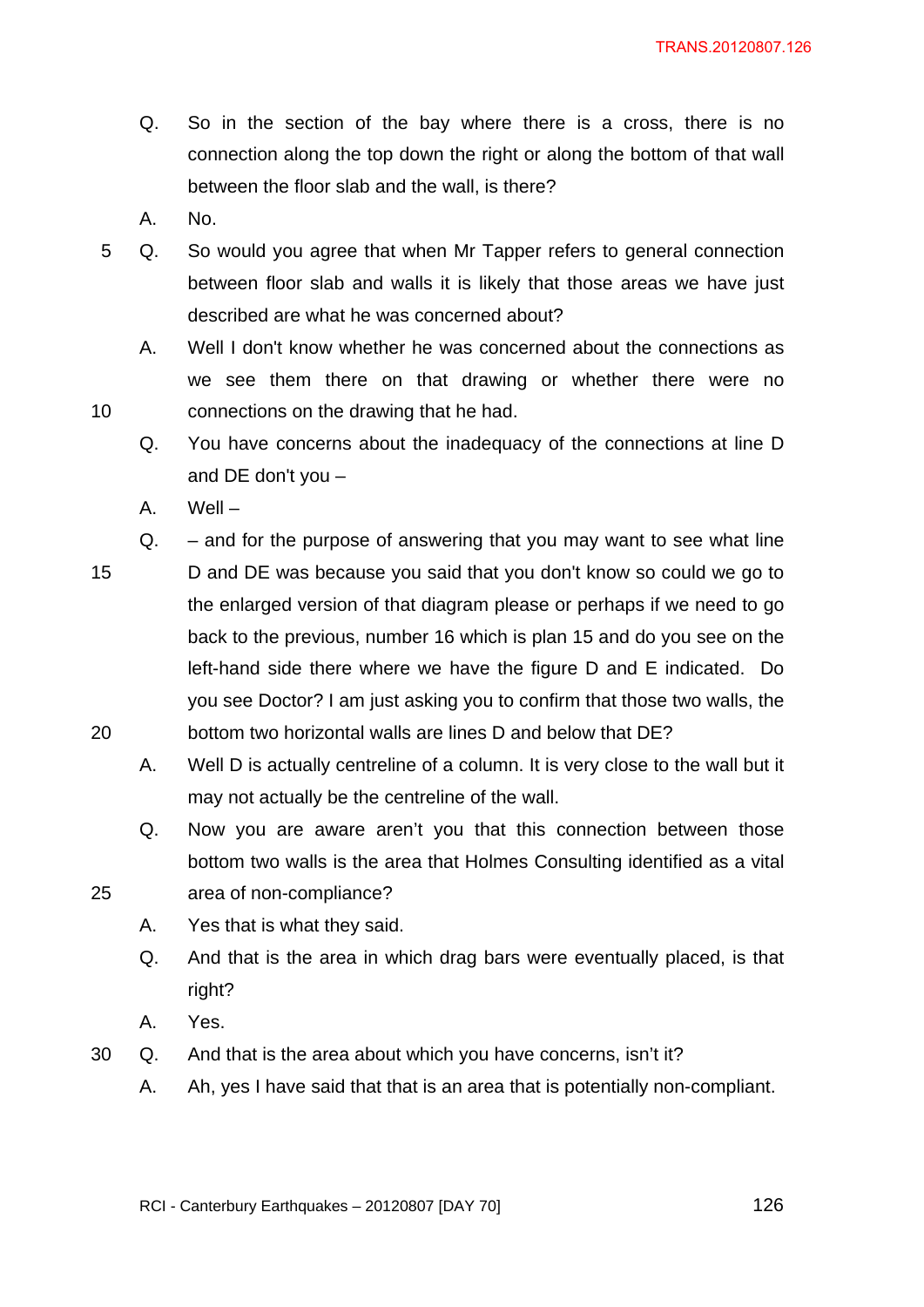- Q. So it would not be a surprise if Mr Tapper had also been concerned about that particular area, do you agree? It would be consistent with your concerns and with Holmes Consulting's concerns, wouldn't it?
- A. Yes it is hard to tell whether he was concerned about a lack of 5 connections on a drawing that was incomplete or whether he was actually concerned about the connections that we are looking at today.
	- Q. I accept that we can't know what he thought but my proposition was that it wouldn't be surprising if this area we have discussed was the area that he was concerned about, and that is right, isn't it?
- 10 A. Well he is concerned about the area but I can't say why.
- Q. Let's assume for present purposes this was his concern, this connection around line D and DE. I appreciate that you have given an answer that it may not have been but assuming that it was, you would agree that that concern does not appear to have been addressed in the permitted 15 drawings in front of us has it?
	- A. If that was his concern I would agree that it wasn't addressed.
	- Q. And if that was his concern based upon your dealings with him, is there any reason why a careful conscientious experienced man like him would sign a permit despite concerns about that?
- 20 A. Well I don't think he would have and that is why I think that it's more likely to be that the information wasn't on the drawing.
	- Q. We are looking at the signed version aren't we?
	- A. Yes.
	- Q. So what was your last answer, that it wasn't on the drawings?
- 25 A. Mr Tapper wasn't reviewing this drawing.
	- Q. No?
	- A. He was reviewing another drawing that we don't have.
	- Q. My point was that if that was his concern it does not seem to have been addressed because this is the final version we are looking at it?
- 30 A. If his concern was a design concern, yes. If it was a detailing concern that he noticed that there was no reinforcing shown then he, that would be different.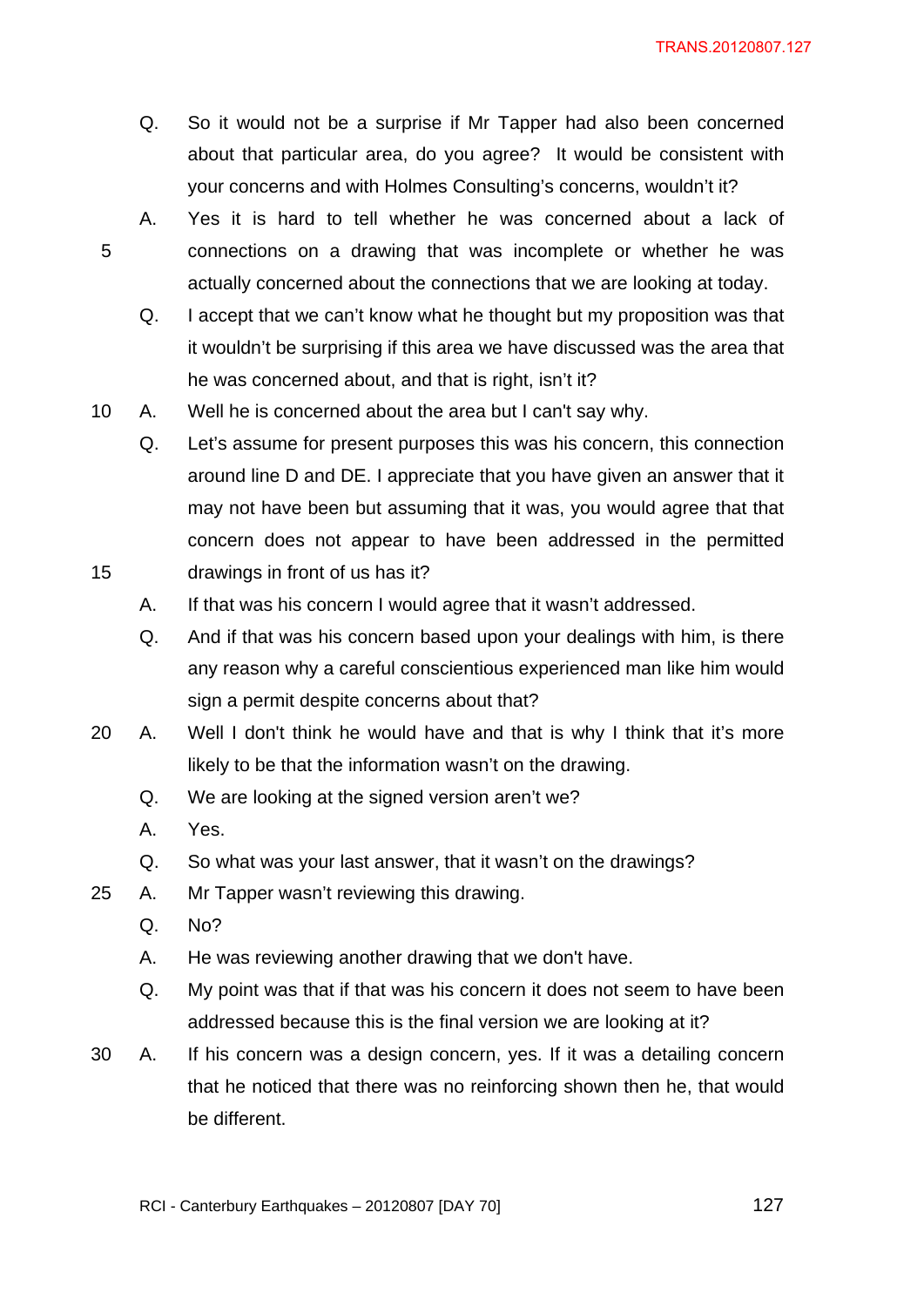- Q. You agree that Mr Bluck had the authority to, in effect override Mr Tapper's concerns if any and to require him to sign a permit over objection from Mr Tapper, just whether he had authority? You accept that don't you?
- 5 A. Well I don't because a registered engineer shouldn't be compelled to sign something that he disagrees with. It just doesn't make sense.
	- Q. No. This issue of the connection or lack thereof at lines D and DE was of direct consequence of the placement of the northern core outside of the envelope of the building, wasn't it?
- 10 A. The connection the retrofit was not a direct consequence of that. There was no reason why the reinforcing and strength couldn't have been provided within that system that is there, if in fact it was needed.
	- Q. Or it may have required that the shear core be moved to within the building envelope to address that type of concern?
- 15 A. Not necessarily.
	- Q. Secondly and finally, you said some words earlier on to the families of those who died and I acknowledge those words on their behalf.
	- A. Thank you.
	- Q. Obviously one of their main points of interest is that we learn from what
- 20 has happened and you said that the building did not meet your standards. When you next give evidence during the code compliance section could you list please for us the ways in which you say the building did not meet your standards?
	- A. I certainly will do my best.
- 25 Q. Thank you and just so that we can attach some meaning to what you said, your reference to, "My standards," your standards I take it require compliance with the code. Is that right?
- A. It is not really a code issue in that sense, things can comply with the code but, or be marginal but not be the cause of issues. I am talking 30 about something a little different and I'd be happy to address that in the
	- Q. I see but just so we can understand for present purposes when you say your standards, you are not saying that equals compliance or non-

RCI - Canterbury Earthquakes – 20120807 [DAY 70]  $128$ 

code compliance if that is what you wish.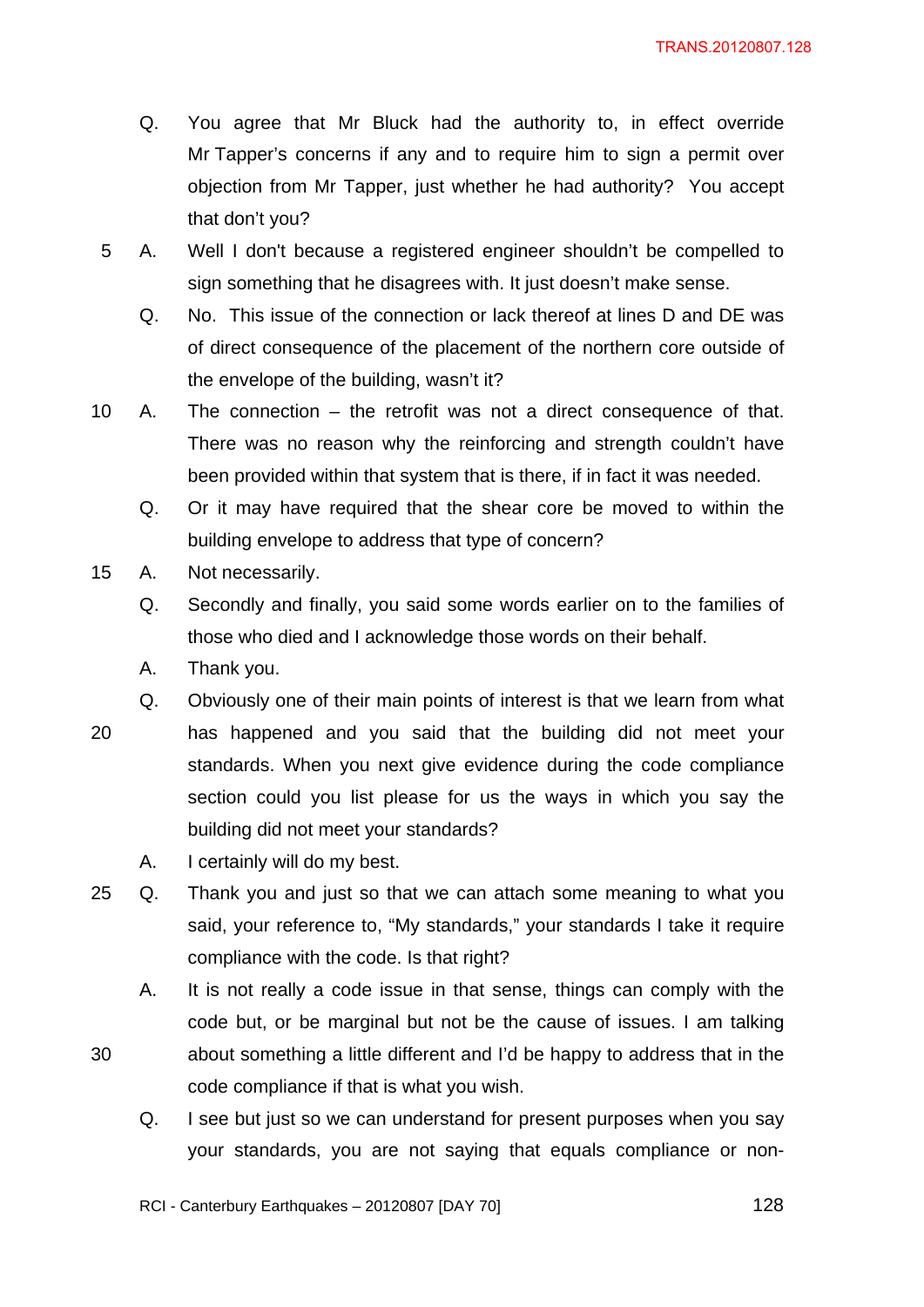compliance you are just saying you have standards which are at some different level to which compliance actually is, is that right?

- A. Yeah there is aspects in the way one may design buildings or whatever.
- Q. So are your standards higher or lower than code compliance levels?
- 5 A. It's I have said it is not directly related to code compliance. It is related more to the way in which buildings are designed and built.
	- Q. Do your standards relate in some way to best practice?
	- A. No I don't I am not going to use the word best practice 'cos to me that is undefined.
- 10 Q. Are your standards capable of definition?
	- A. It is not.
	- Q. I am sorry?
	- A. It is not capable of definitions.
	- Q. It is not capable of definitions?
- 15 A. Every engineer –

#### **JUSTICE COOPER:**

- Q. I don't think he heard you Mr Elliott, the question Mr Elliott put to you was whether your standards are capable of definition?
- 20 A. Oh, I am sorry.

#### **CROSS-EXAMINATION CONTINUES: MR ELLIOTT**

- Q. Are your standards capable of definition?
- A. Well in a general sense they will be.

#### **RE-EXAMINATION: MR RENNIE**

- 25 Q. Dr Reay, Mr Zarifeh took you through quite a long series of propositions about the design process and then the permitting process. Can we have first please 141.8. Now this is just up for reference Dr Reay we have seen it so often. It appears from that that the first set of structural plans reached the Council on the  $26<sup>th</sup>$  of August 1986. That is what it 30 says, isn't it?
	- A. Yes.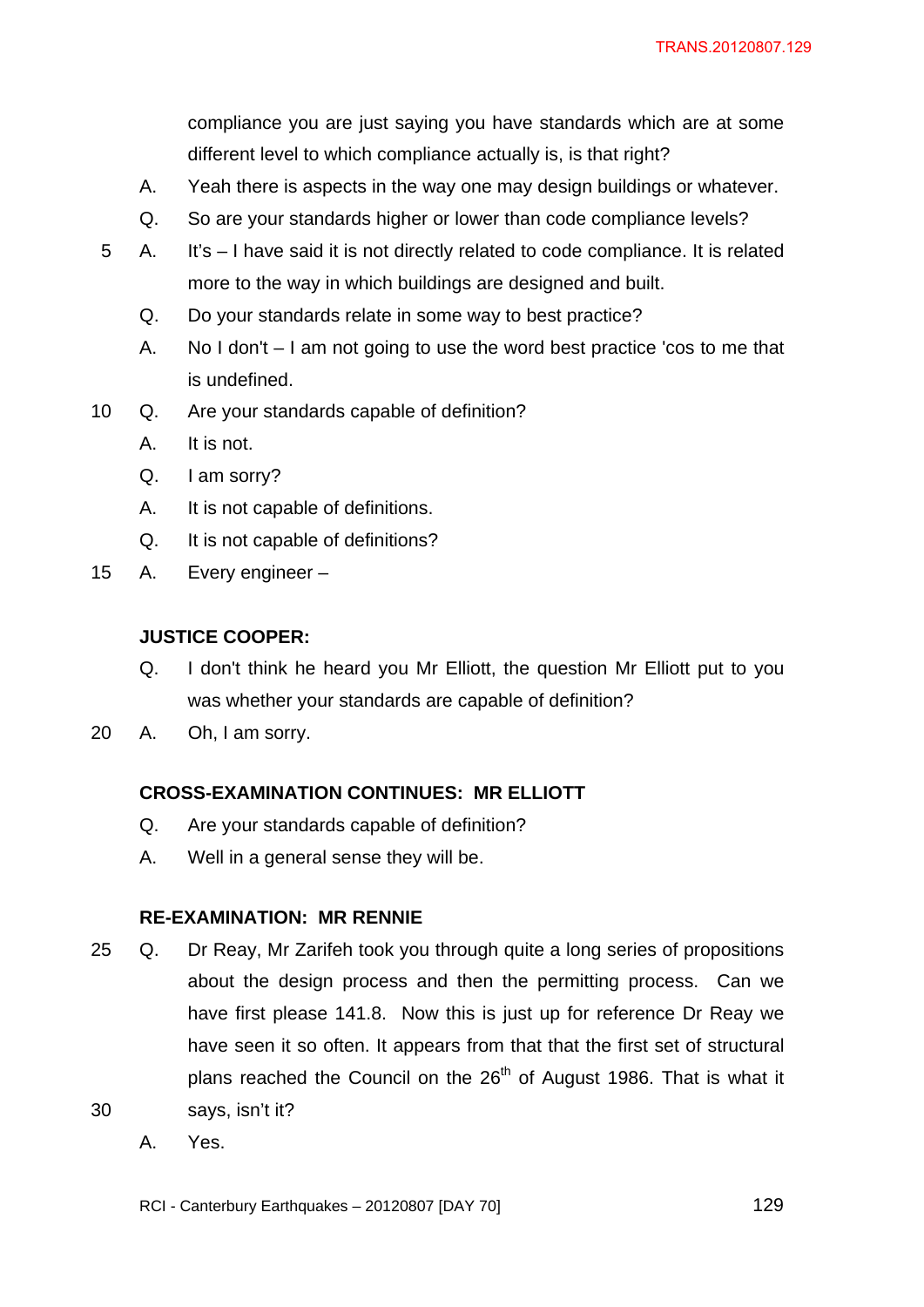- Q. And my understanding is that you don't know of any reason to doubt or challenge that date?
- A. That's right.
- 5 Q. I will if necessary file a calendar but I can tell you that that is a Tuesday or was a Tuesday in 1986. Now we next know that on the  $27<sup>th</sup>$ . the Wednesday, Mr Tapper wrote back to your firm and that letter, .14, is addressed to your firm's post office box. It appears to be an inference at least that it was therefore posted to your firm at some point on the 10 Wednesday. Do you see that?
	- A. Yes.
	- Q. Now Mr Harding has told us that he wrote in the top right-hand corner, "Received on the 1<sup>st</sup> of September". Do you see that?
	- A. Yes.
- 15 Q. And I can tell you that that was the Monday of the following week. Now while that was going on it would appear that the plans on the  $26<sup>th</sup>$  came to Mr Tapper's attention as witness the note on the left received a day or two after the letter was sent. Do you see that?
- A. Yes although it seems to relate to the calculations, the foundation, 20 because the note and there's underlining that I've seen today in red under those two items that it looks like the note refers to.
	- Q. Right so you'd be more inclined to read it that way?
	- A. Now that I've seen that, yes.
- Q. In all events it would seem that the date on which Mr Harding came to 25 give attention to Mr Tapper's questions begins on Monday the 1<sup>st</sup> of September. Now we know that Mr Harding responded to those questions by the document transfer form for which the reference is .1 on the  $5<sup>th</sup>$  of September. Do you recall that?
	- A. Yes.
- 30 Q. Could we have that document please, .1. Now that is a document which shows in the box, bottom left, that it travelled by hand rather than by post. Do you see that?
	- A. Yes.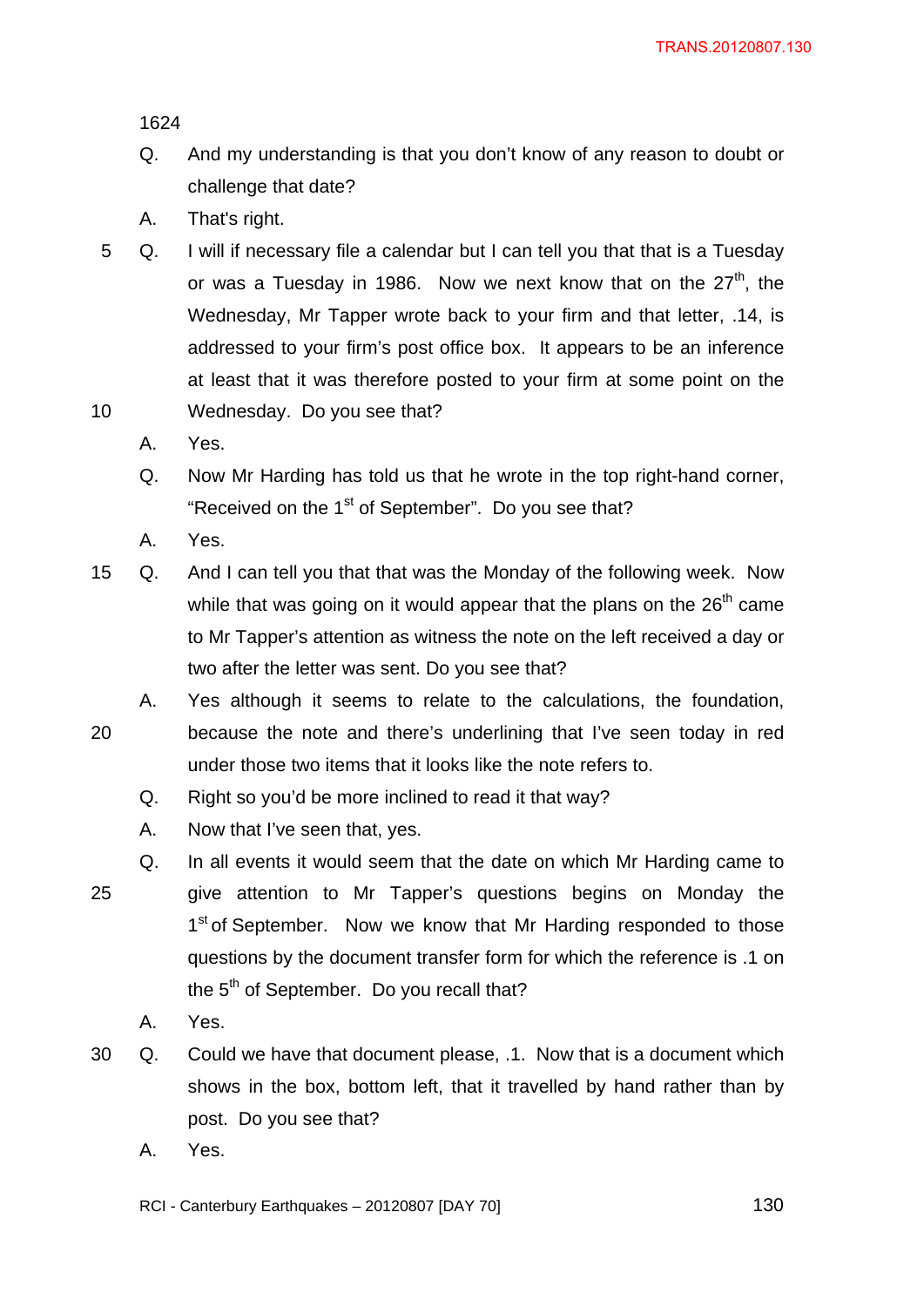- Q. And is that a practice that occurred in your office at the time with documents of bulk such as plans, specifications and so forth?
- A. Yes it would have, particularly with plans because the effort of sending them by post was not worthwhile and one of the perhaps junior trainee 5 staff would have taken them to the Council if Mr Harding didn't and he says he didn't so it would have been a junior staff member.
	- Q. Is it a reasonable inference from that, that that would have either reached the Council at some point in the latter part of Friday the  $5<sup>th</sup>$  or, alternatively, at some part on the commencement of Monday the  $8<sup>th</sup>$ ?
- 10 A. Yes, one or the other.
	- Q. Do you now know which?
	- A. Do I know whether it's Friday or Monday?
	- Q. Yes.
- A. I think the Council shut earlier than we did so it would depend on the 15 time of day as to when it went.
	- Q. I wondered if you had a single time at which this unfortunate junior had to run all over Christchurch or whether they went at the immediate instruction of an engineer?
- A. Ah, they would have gone within half an hour or an hour if they could 20 have.
	- Q. Now if we go back to 0.8.8 in the same document we know from the STR section of the sign offs that the structural sign off was given on Wednesday the  $10<sup>th</sup>$ . Do you see that?
	- A. Yes.
- 25 Q. Now my friend Mr Zarifeh asked you about Mr Nichols' evidence in relation to the conversation he had with Mr Bluck. Can you recall that?
	- A. Yes.
	- Q. I'm not going to get the paragraph put up at paragraph 26 of his first brief of evidence Mr Nichols first said, "Bryan's response was that when
- 30 he first saw the concept depicted on the plans he had shared my concerns." Do you recall that?
	- A. Not precisely but that's fine.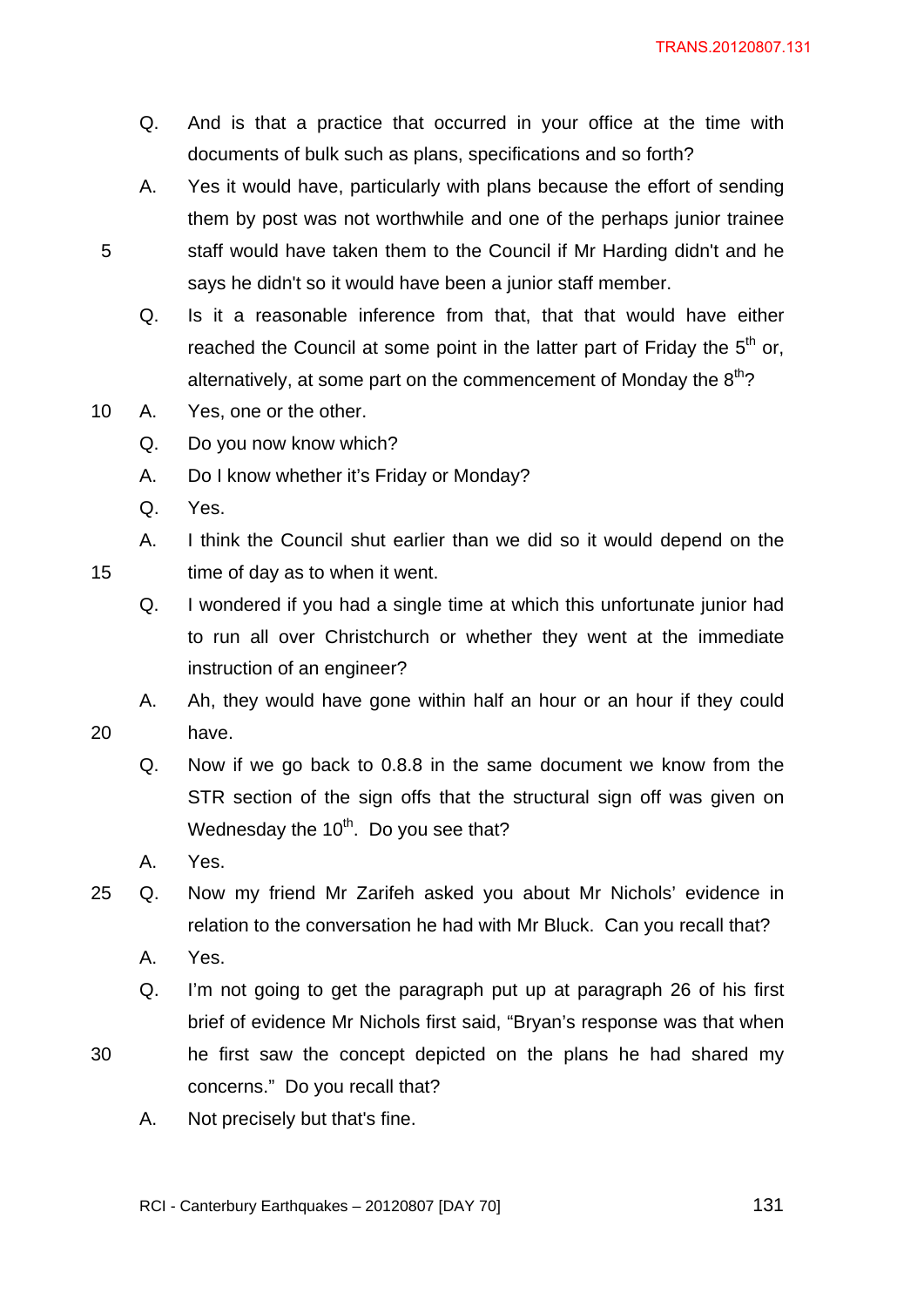- Q. Well now the two points in time it would seem when Mr Bluck could have seen those plans in a form where he could analyse the concept would be between 1 and 5 September while Mr Harding was working on the response or between 8 and 10 September when the structural sign 5 off occurred. Can you suggest any other time at which the concept would have been apparent and could have been evaluated?
	- A. We're discussing the signed drawings?
	- Q. Well we're discussing Mr Bluck's evaluation of the concept as described second-hand by Mr Nichols. Do you see that?
- 10 A. Yeah.
	- Q. So on the face of it the time periods where that concept could be identified from the plans and evaluated by Mr Bluck would be the five days 1 to 5 September and the three days in the following week?
- A. Yes that's if he evaluated it before Graeme Tapper signed it off. If that is 15 Graeme Tapper's signature, I wouldn't know.
	- Q. The initial under 10/9?
	- A. Yes.
- Q. Well we'll come to that. Now the next thing that Mr Nichols told us was that "Bryan assured me that he had carried out due diligence." Do you 20 see that, hear that?
	- A. Yes.
	- Q. And due diligence would involve, in an engineer with Mr Bluck's experience, a review of the drawings and the calculations, would it not?
	- A. Yes it would.
- 25 Q. And Mr Nichols' indication was that it was Mr Bluck who carried out that due diligence, not some other person?
	- A. Yes.
	- Q. And would that be consistent with your experience of Mr Bluck that he would look at a matter to that level if he was interested in it?
- 30 A. Yes, certainly in the '80s, yes.
	- Q. And Mr Nichols went on to tell us that Mr Bluck told him that "He had been convinced by Alan Reay that his reservations were unfounded", a matter where I know you have some issue as to exactly what happened,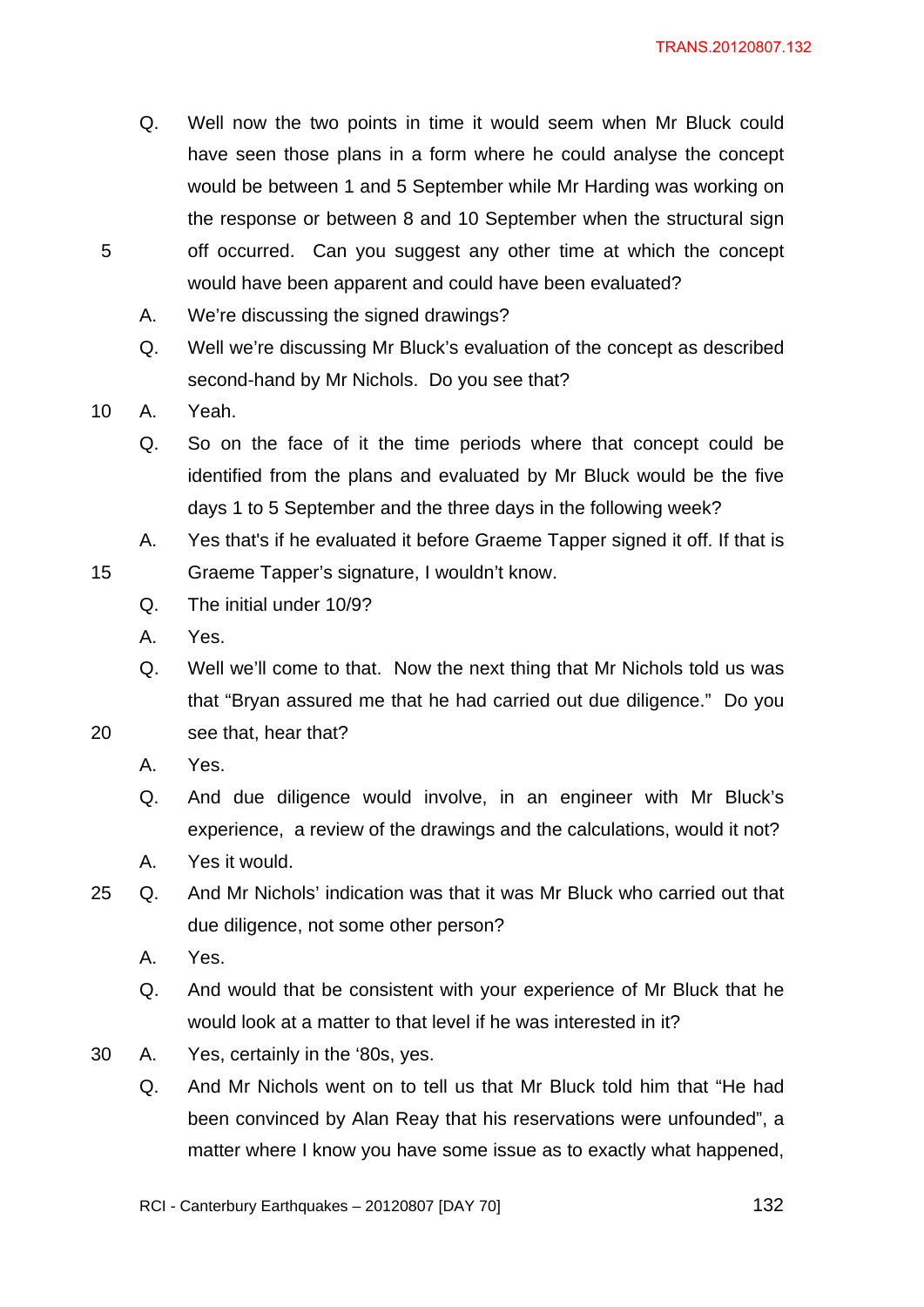but Mr Nichols doesn't tell us whether Mr Bluck contacted you or whether you contacted Mr Bluck, does he?

- A. No.
- Q. Now Mrs Tapper told us that there was a day on which her husband 5 went to work making a cryptic comment as he left to the effect that he might not still have a job in the evening. Do you recall that?
	- A. Yes.
	- Q. And on the face of the structural consent sign off it would seem that that must have been on or before the  $10<sup>th</sup>$  of September?
- 10 A. If he was referring to this job, yes.
	- Q. Assuming for the moment that he was referring to that job, is there any indication that the structural sign off on the sheet we were looking at was done by Mr Bluck rather than Mr Tapper? We can have it back if you would like it back.
- 15 A. Yes please.
	- Q. Point 8.
	- A. So we're talking about the sign off structural  $10^{th}$  of the  $9^{th}$  under that?
	- Q. Yes the STR 10/9 and a set of initials.
	- A. Yes, no, well it's not a Bryan Bluck signature.
- 20 Q. Now if you stay on that but look down to the right, "Received 26/8" and it looks as if part of the document is lost at that point. Does it appear that there is the first part of the same initials below the "received" statement?
	- A. Yes it is, yes.

- 25 Q. So coming back to the proposition that there was some due diligence and discussion with Mr Bluck, could that have occurred before Mr Harding sent back the amended plans on the  $5<sup>th</sup>$  of September?
	- A. I would imagine that Mr Bluck would want the calculations so, and they appear to have been received perhaps before the final plans. And after
- 30 that it would depend on whether the drawings we either incomplete or whether there were structural queries. So if the drawings were relatively complete, and he had the calculations, he could do due diligence. But if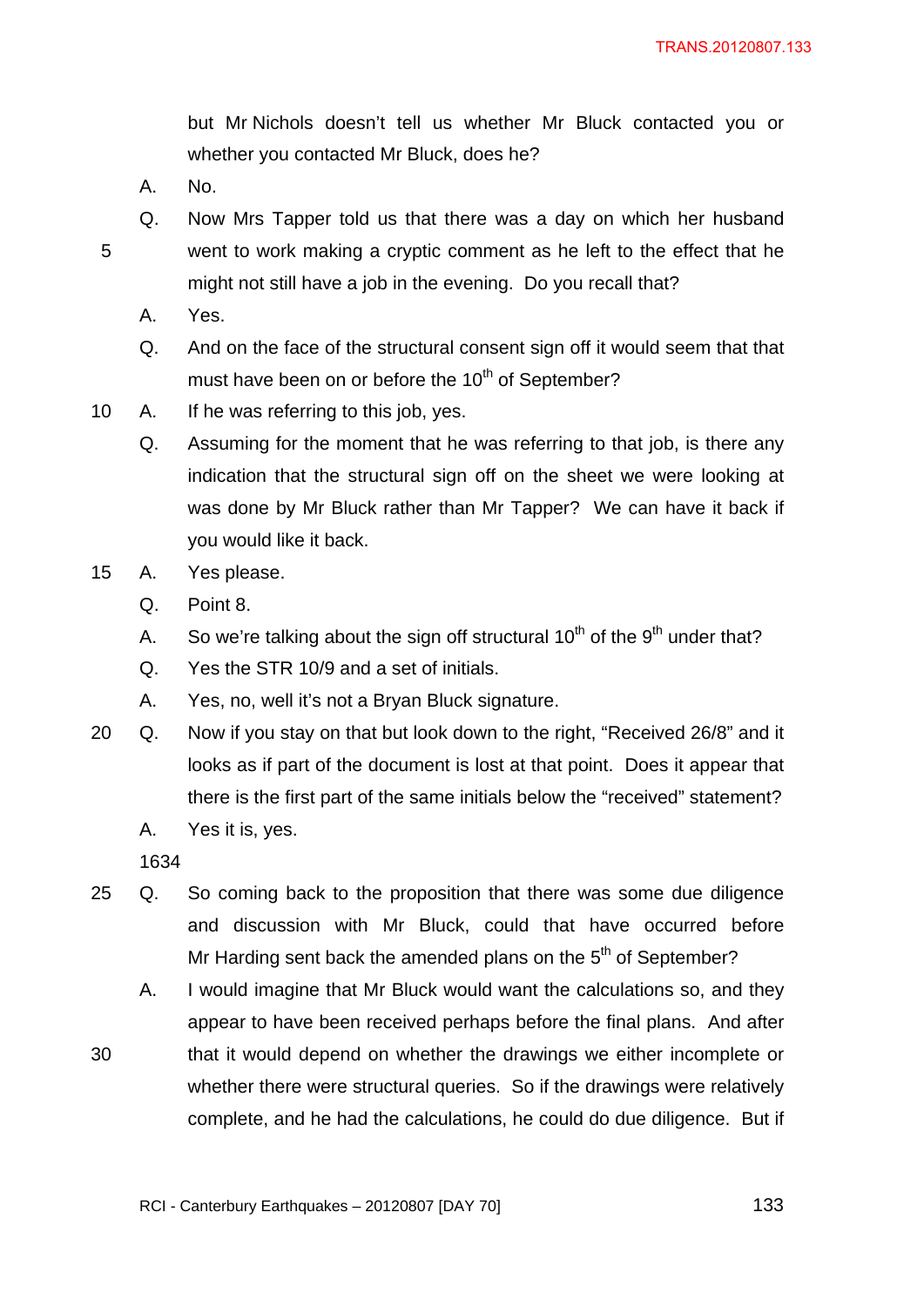the drawings were incomplete, he would actually need the completed drawing.

- Q. So on the assumption that he did his due diligence before the structural signoff, that would've occurred in the period 8, 9, 10 September on the 5 face of that?
	- A. Yes.
- Q. Yes. Now Mrs Tapper told us in evidence that this high level of concern on the part of her husband lasted about a week and wasn't really mentioned after that again. Does that time period fit with the period that 10 we've just been looking at?
	- A. Approximately, yes.
	- Q. Can you reconcile what we've just been through with Mr Zarifeh's contention of a long bitter contest to force through the plans?
	- A. Well it doesn't fit.
- 15 Q. No. In relation to the due diligence process, do you recall any other occasion on which Mr Bluck carried out a similar process before approving plans?
- A. Well prior to Mr Tapper's arrival I believe he did do a lot of the checking himself. He appeared to in any discussion he had with me, that he had 20 actually reviewed it himself. But at that particular time in '86 I wouldn't
	- be able to say if he'd done due diligence on any other jobs.
	- Q. In the earlier period you've referred to did you have experience of Mr Bluck calling you or was it always you calling Mr Bluck?
- A. No occasionally he would've called me to say, "I want to talk to you 25 about something," or whatever. It may be structural, it could've been some other matter.
- Q. If there had been a confrontation as to whether the plan should be approved at all between your firm on the one hand and the Council on the other, would you expect it to be resolved within three days of the 30 dispatch of the final plans?
	- A. Not a building like this, no.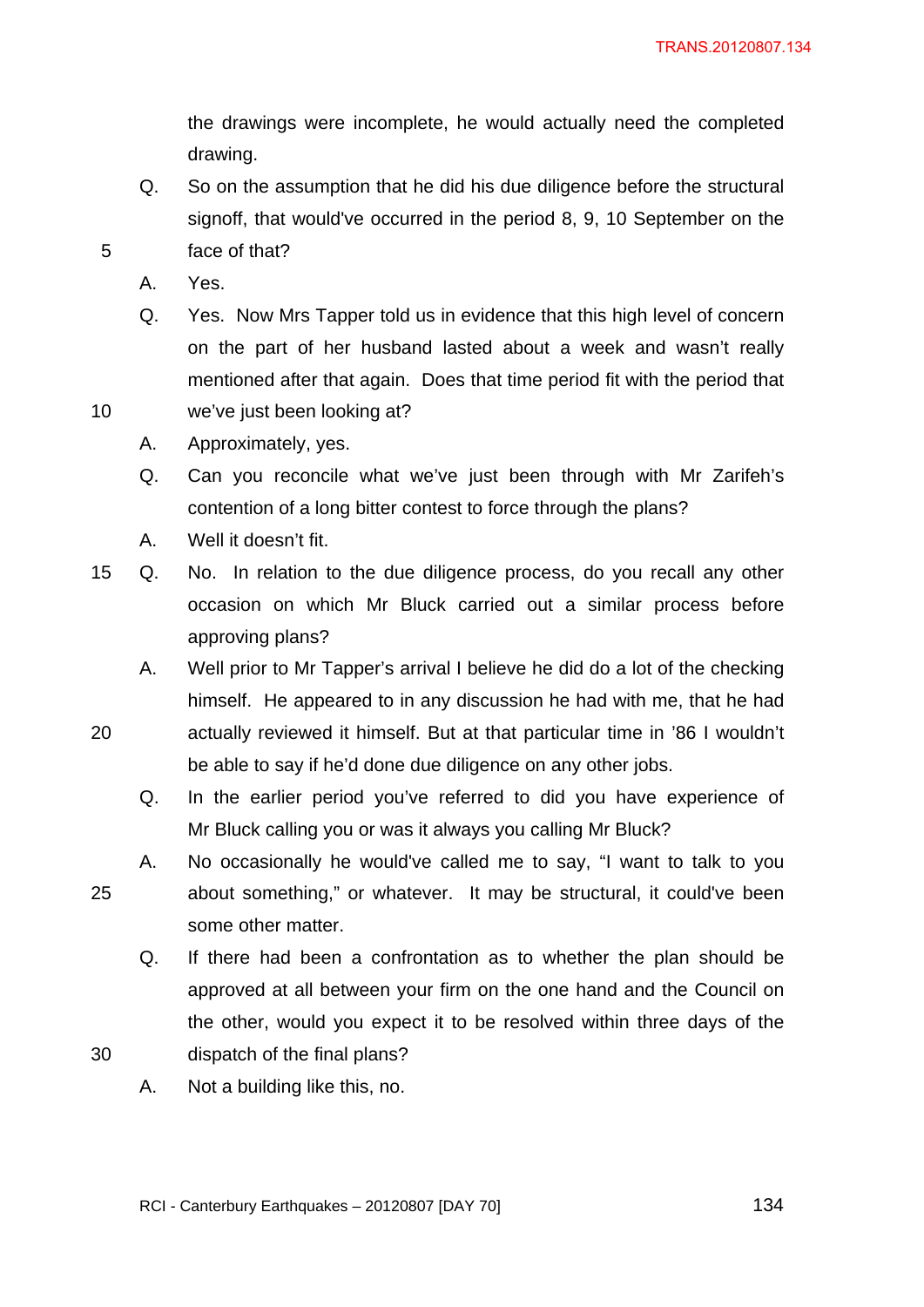- Q. No. Now my friend Mr Zarifeh also asked you about some of the arrangements in respect of the way that jobs were handled and you made a reference to assigning draughting staff to a particular job?
- A. Yes.
- 5 Q. Was that something that was solely within your authority, or was it also a matter where Mr Harding could select who he worked with?
	- A. Oh, I always took account of the views of both the draughtsman and, and an engineer as to their preferences in allocating staff.
- Q. And do you have any recollection at all as to assigning staff in respect of 10 this particular project?
	- A. No.
	- Q. In terms of the requirements of this particular project, were there some staff who were more suited to it than others?
- A. Well yes, Terry Horn who had experience of multi-storey buildings from 15 Holmes was, would've been the preferred draughtsman.
	- Q. My friend also put it to you that your firm did not like close scrutiny of their work. Do you recall – by the Council, do you recall that proposition?
	- A. Yes I do.
- 20 Q. In your earlier evidence you referred to your firm relying on review by the Council as one of the checks on the design project, do you recall that?
	- A. Yes.
- Q. Can you explain how you could make that reliance unless the Council 25 gave close scrutiny to your work?
	- A. Well I couldn't, unless they did actually scrutinise it carefully.
	- Q. And you may have answered my next question which is what was your experience in the '85/'86 period as to the level of scrutiny applied to your work by the Council?
- 30 A. Well the scrutiny was there when we, definitely when we got queries, but if there were no queries we wouldn't know the extent to which the scrutiny was done.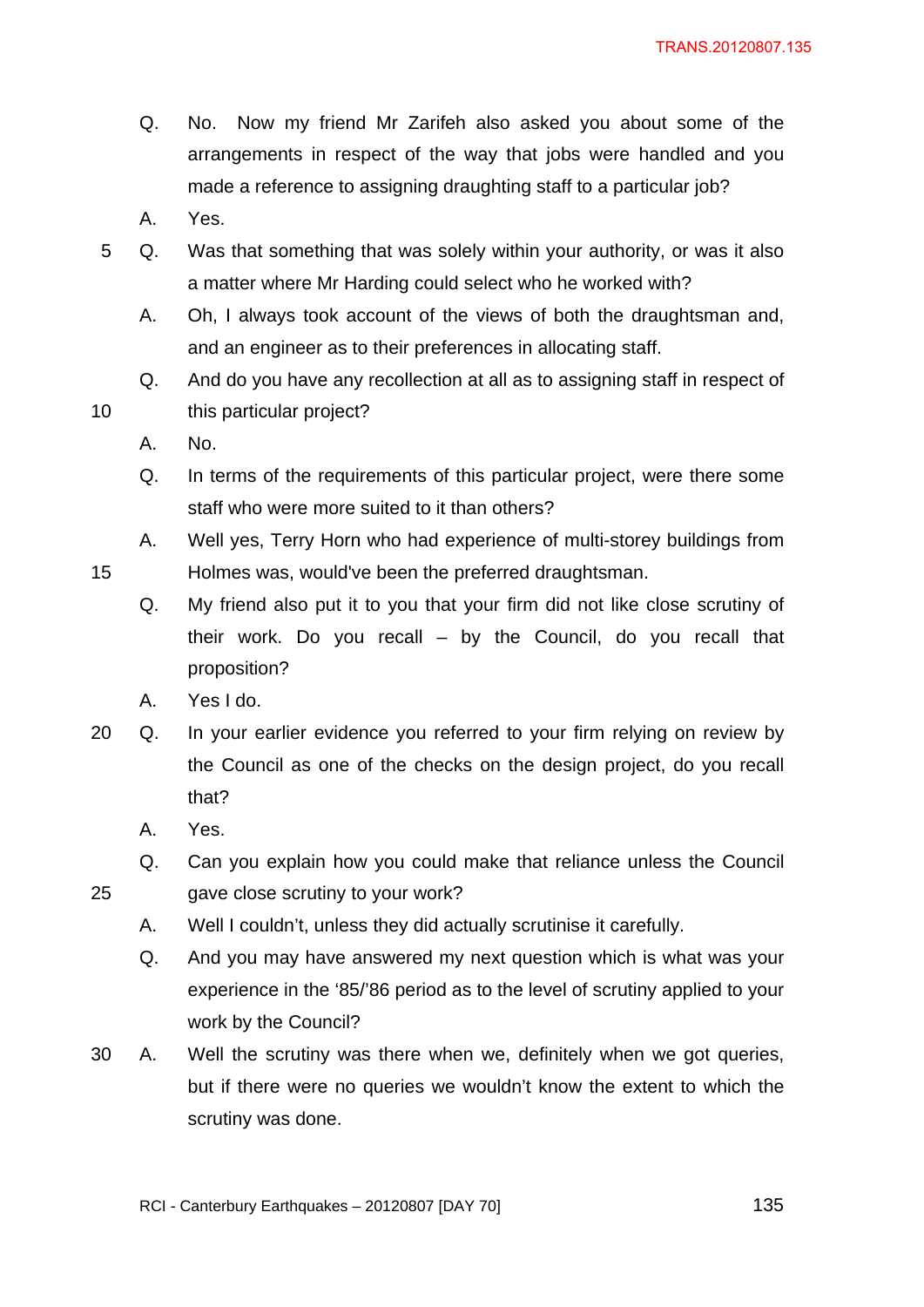- Q. Now we know that on this occasion Mr Tapper, on 27 August sent a set of queries – they've been called requisitions but I think they were more in the nature of commentary – on plans that had come in the previous day. Do you attach any significance to that as being unusual or 5 important?
	- A. Well it showed that he was reviewing the documents and looking for calculations that indicated that he was going to check the structural design.
	- Q. In terms of the matters actually raised in his letter of the  $27<sup>th</sup>$  of August,

- 10 are those matters which could be identified with time of the maximum order of a day to do it?
	- A. No I don't think, what he would pick is obvious omissions or obvious incompleteness in the drawings. In a day he wouldn't, I don't believe he would've analysed the building.
- 15 Q. No, no I wasn't suggesting that. I'm suggesting, or asking more accurately, whether the matters he did pick in the letter of the  $27<sup>th</sup>$  of August were matters he could've found within a day? I can have the letter put up if that?
	- A. No it's all right. Oh, yes, he could do that within a day.

## 20 **QUESTIONS FROM COMMISSIONER FENWICK – NIL**

#### **QUESTIONS FROM COMMISSIONER CARTER:**

Q. Yes Doctor Reay, we understand that, from the evidence given that you'd been in practice for about 12 years when this circumstance of CTV developed and that you had developed a reputation in this city and 25 beyond perhaps for work with precast concrete, new ways to build structures using that medium, and also with your work with steel fabrication and new applications of cold rolled steel and so forth. So you had, as a young firm, a growing reputation for doing some newer things, perhaps, in construction. So I presume that the clients that were 30 coming to you were wishing to take advantage of those sorts of ideas that you were starting to become known for, would you agree with that?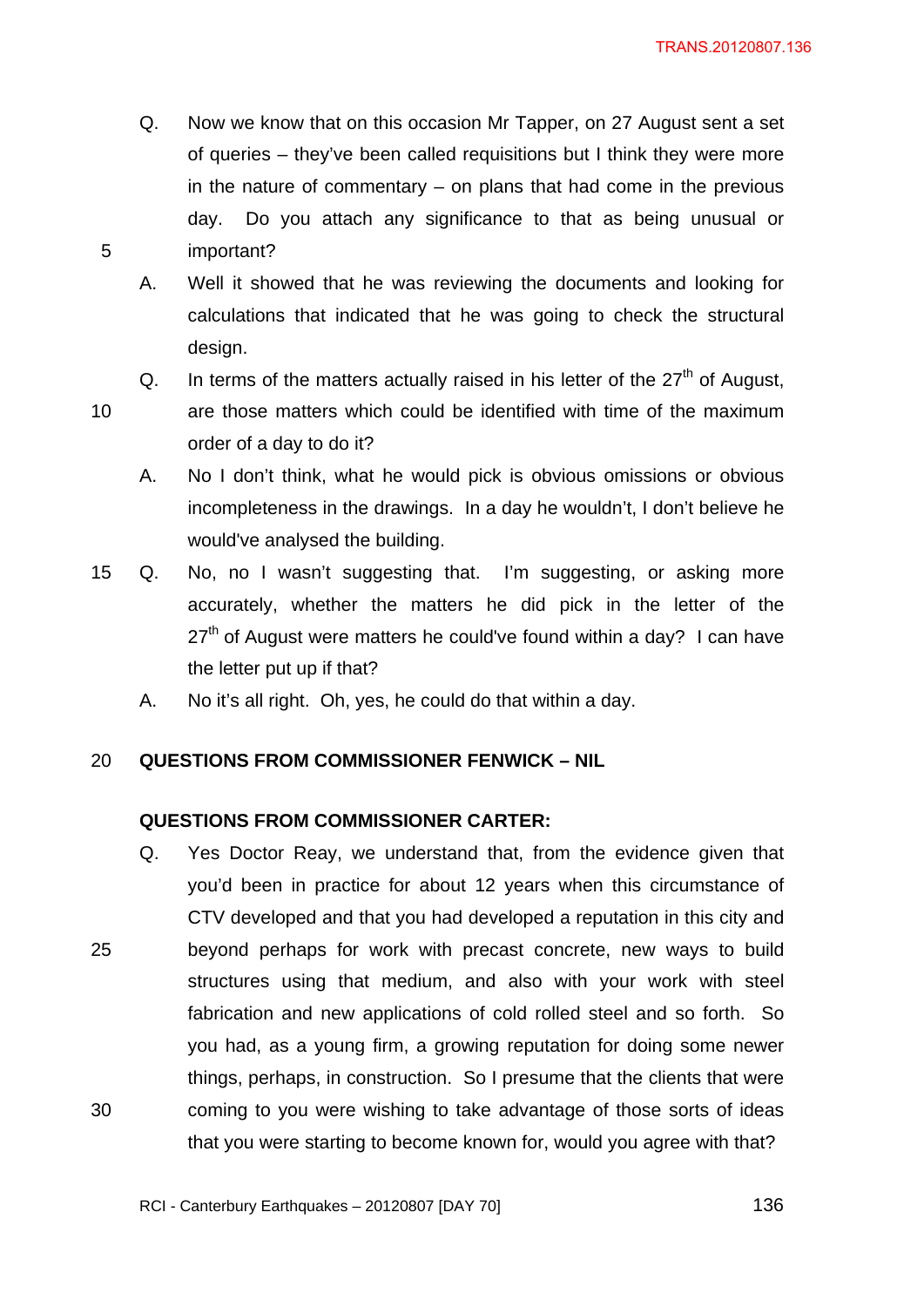A. Yes, it was more like 15 years but yes, but well particularly in relation to tilt up or precast buildings.

- Q. Right.
- 5 A. And as you say the cold form steel.
- Q. Thank you, this development of new owners of buildings and the developer market was also growing at about that time. I think you've referred to that in your evidence, and that some of our – the consulting engineers' clients then were either developers or contractors. Is that 10 correct?
	- A. Yes.
	- Q. In this instance I understand it was Williams who were the builders of this building. They were probably also your client. Is that correct?
	- A. That's correct.
- 15 Q. So they would have chosen you because they wanted to take advantage of some of these things that they'd seen demonstrated on other buildings in which you've been involved and I think we were referred to one or two of those that you'd had been the designer for?
- A. I had met Williams through them building the Aged People's Welfare 20 building. Prior to that I don't believe I'd met them, so that was my introduction to them, they – one would like to think they chose us for the reasons you say. It could have also been that Holmes Consulting who had done a lot of work for them may have been too busy.
- Q. Well then. With respect to then the relationship that develops between 25 a client and a consulting engineer you would be I suppose in contact in developing that relationship with your client?
	- A. Well originally it developed through that one building that –
	- Q. What sort of contact would you have maintained with Williams as you were developing the work that we've been discussing here?
- 30 A. Well I think they were still building the Aged People's building and I think the contact was through that. It wasn't something that I was actually out there positively developing in the sense of developing them as a client.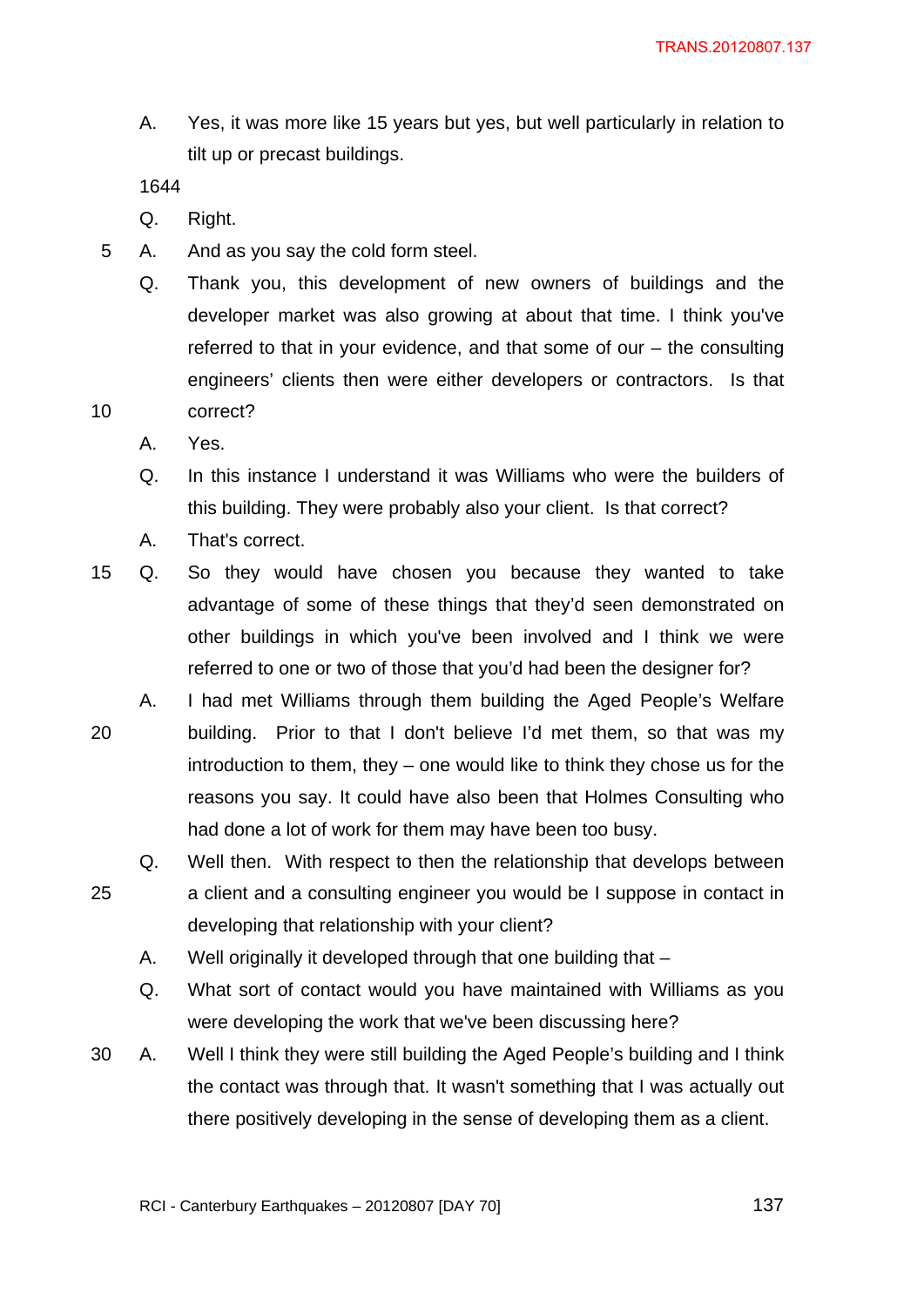- Q. So if in fact you had very little to do with this building, as its design was developed, do you think that was satisfactory to the contractor who'd chosen you, and I think you were the named principal and probably the – would have been the person that was developing the designs, would 5 have been happy with the limited amount of contact you had with them on this job?
- A. Well the work that I was known for was not relevant to this building. The systems that I'd developed weren't present in this building at all and my understanding is that from the evidence of Tony Scott that he actually 10 worked with and got the information he needed in the preliminary phase from David Harding and I don't – I don't think he saw me as the key to the design of the building.

## **QUESTIONS FROM JUSTICE COOPER:**

- Q. Dr Reay you've said today that this was a building which did not meet 15 your standards.
	- A. Yes.
- Q. And I understand you're going to, in response to Mr Elliott's request, let us know the respects in which that was so, later in these hearings, but my question really is how was it that a building was designed and put 20 through the permitting process on plans which bore your firm's name which did not meet your standards? How did that occur?
	- A. It occurred because I relied on David Harding to do the work and I didn't review it.
	- Q. Now do you say that you were wrong in relying on Mr Harding?
- 25 A. Well I certainly didn't consider that so at the time, but I do recognise that there's an issue with that now.
	- Q. So do you think now that you were wrong to rely on Mr Harding?
	- A. In hindsight, yes.
- Q. And does it follow or is it a separate point that you think now that you 30 should have reviewed the plans?
	- A. I'm uncertain as what I ought to have done in the sense that I look back in time and wonder how all this happened.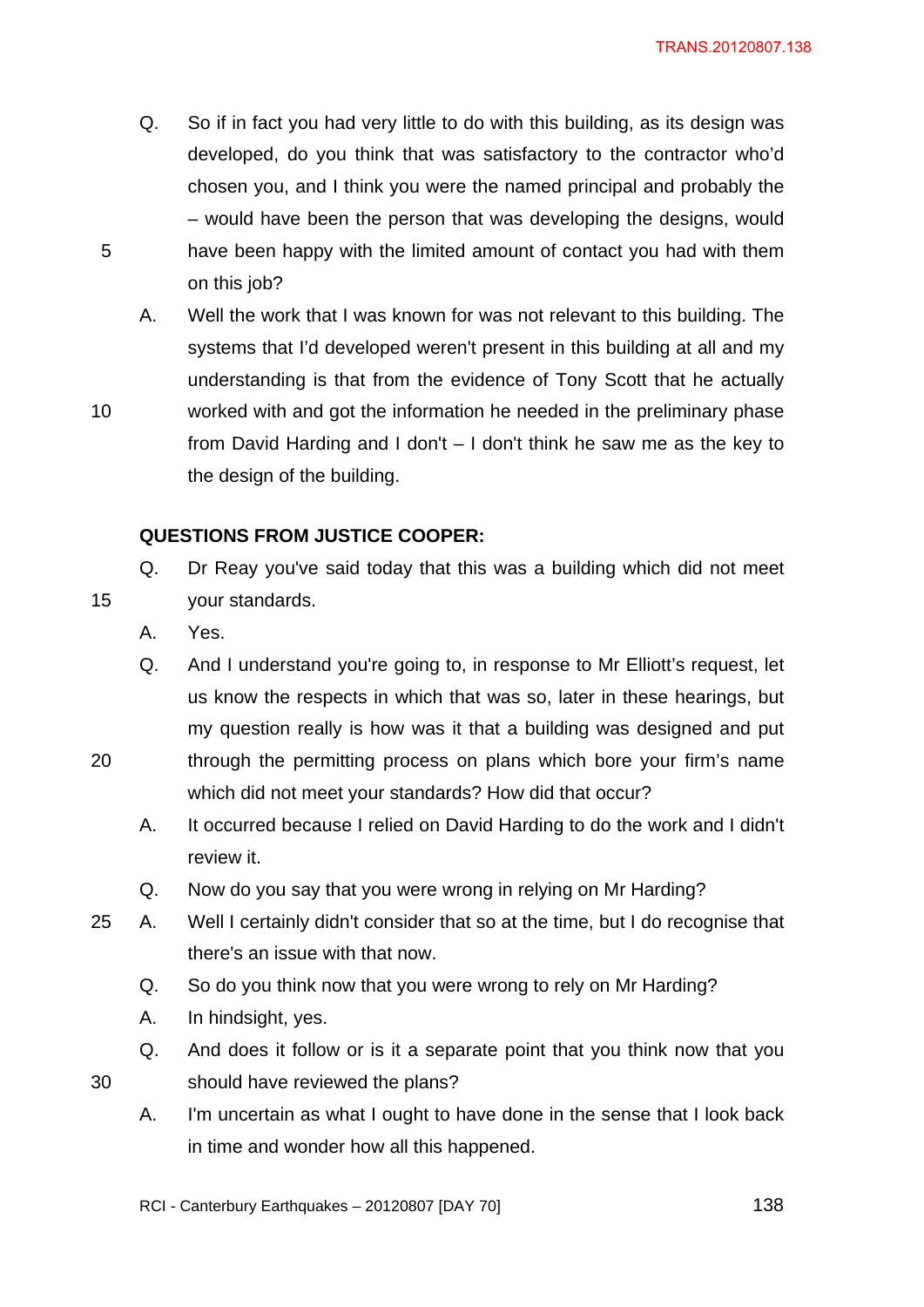- Q. Well leaving, I suppose the question I really want you to answer is whether you think you did everything, you did anything wrong other than relying on Mr Harding?
- A. Well the difficulty is I believe I was right to rely on him at the time, but it 5 was clearly the wrong decision.
	- Q. And am I right, you thought that you were right to rely on him at the time, because of his years' standing as a registered engineer and because of work that he had done for you on the Westpark Tower. Are they the main reasons?
- 10 A. Oh, and the other buildings that he had designed, small, albeit smaller ones, they had – they all have features that require code analysis and – or compliance with the code.  $I -$  and he'd been through the same education and training system that I had and I guess I expected, well I would have anticipated that he would have had a similar level of 15 knowledge to myself, or in fact in terms of concrete design he was more au fait with the codes and with the latest, later thinking than I was in terms of buildings of this type.

#### **QUESTIONS ARISING – ALL COUNSEL – NIL**

### **WITNESS EXCUSED**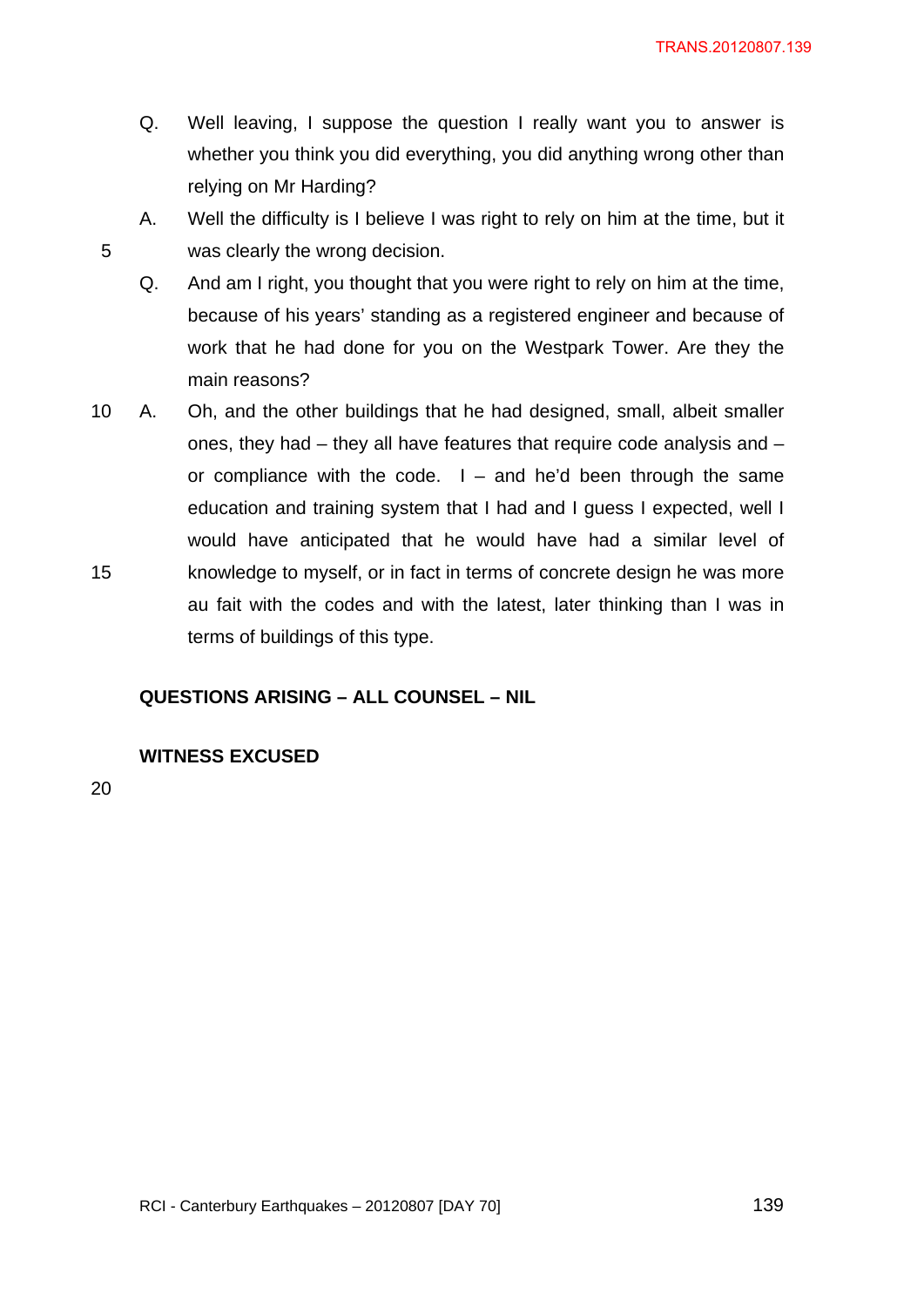#### **JUSTICE COOPER:**

Does any lawyer want to move onto the next subject?

#### **MR RENNIE:**

5 No Sir, but I can fill in 30 seconds by asking if you want me to file a calendar for 1986?

#### **JUSTICE COOPER:**

No, but you will no doubt be returning to some of these matters when you 10 address in closing Mr Rennie. I can rely on senior counsel to tell me what day it is presumably, or was, but can I say I've seen an advance copy of Mr Fairmaid's brief, Mr Rennie which came to me with a note saying that counsel assisting the Commission would not be objecting to any of its contents but my eyebrows have been raised by aspects of it including in 15 particular paragraphs 20 to 29 which seem to me to be pure submission Mr Rennie and I should say I'm quite old-fashioned about these things although I have, there have been other instances in this hearing I know, but it seems to me quite a bad example.

#### 20 **MR RENNIE:**

Sir, I acknowledge that I will have the matter looked at overnight. I can tell you Sir that those paragraphs were provided by the witness, drafted by himself with a certain fire in his belly, as it were, about wanting to say them and counsels' muting of that still left more than growing embers Sir so I shall see 25 what might be achievable overnight.

### **JUSTICE COOPER:**

Well Mr Rennie I am sure you agree with me that it is for counsel to control the parameters of the evidence that is given in people, otherwise we have 30 people coming in off the street giving us commentary about what they think about people's evidence and one really needs to draw a line and distinguish between what is evidence of fact and what is submission because in those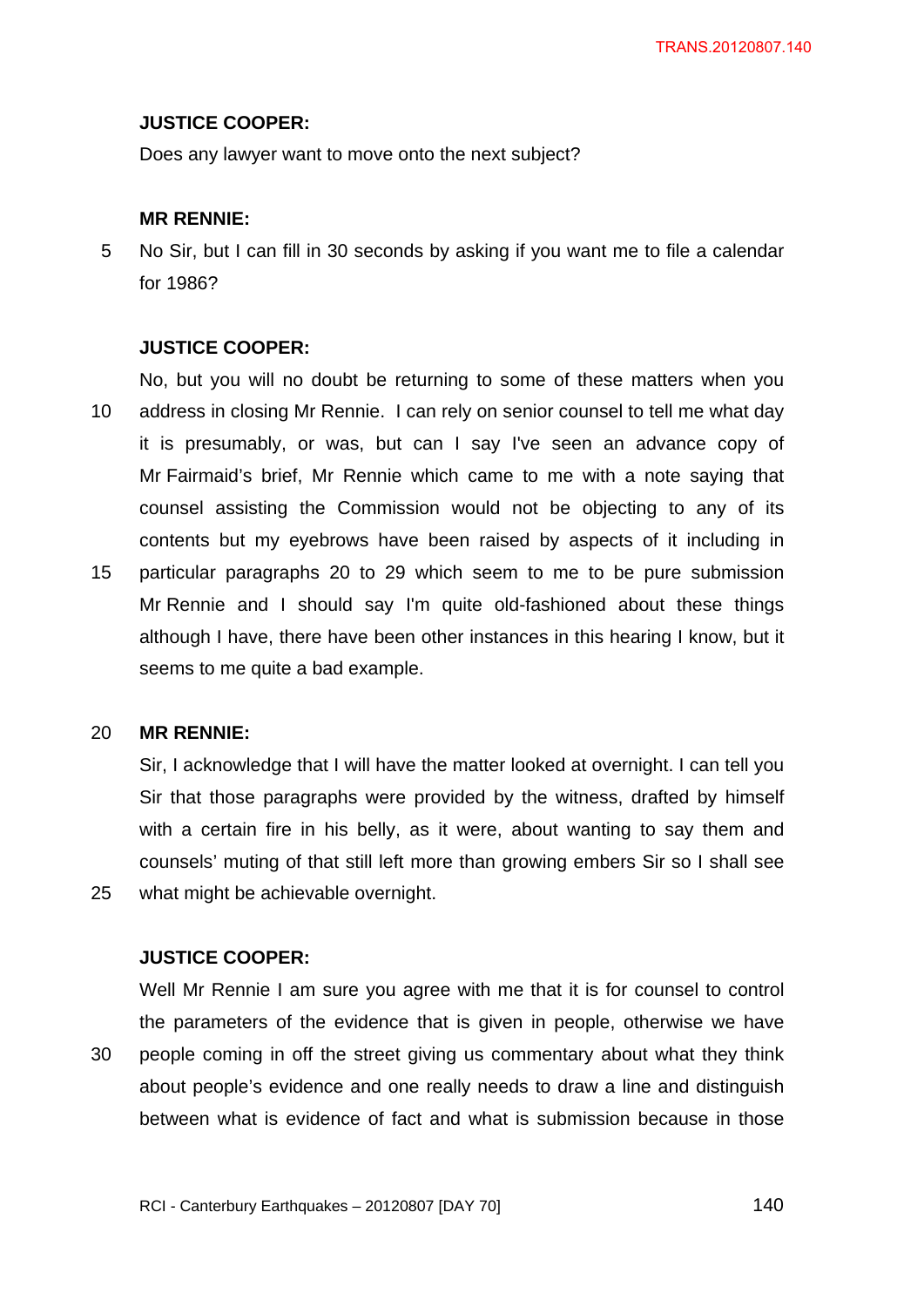paragraphs this gentleman is telling us what he thinks of the evidence that's given, without any proper basis as I see it.

### **MR RENNIE:**

5 I think he was particularly responding to the proposition that he was a junior draughtsman Sir. In that sense I think his concern is factual rather than commentary but if Your Honour –

## **JUSTICE COOPER:**

10 Well I suppose that paragraph, that is fine, one could have no cavil with that, but for later on I would like to have your assurance that the evidence is going to be responsibly called, if I might put it that way?

### **MR RENNIE:**

15 I think Your Honour's comments may be more persuasive than mine were Sir.

## **JUSTICE COOPER:**

Right, well there you are.

### **HEARING ADJOURNS: 4.56 PM**